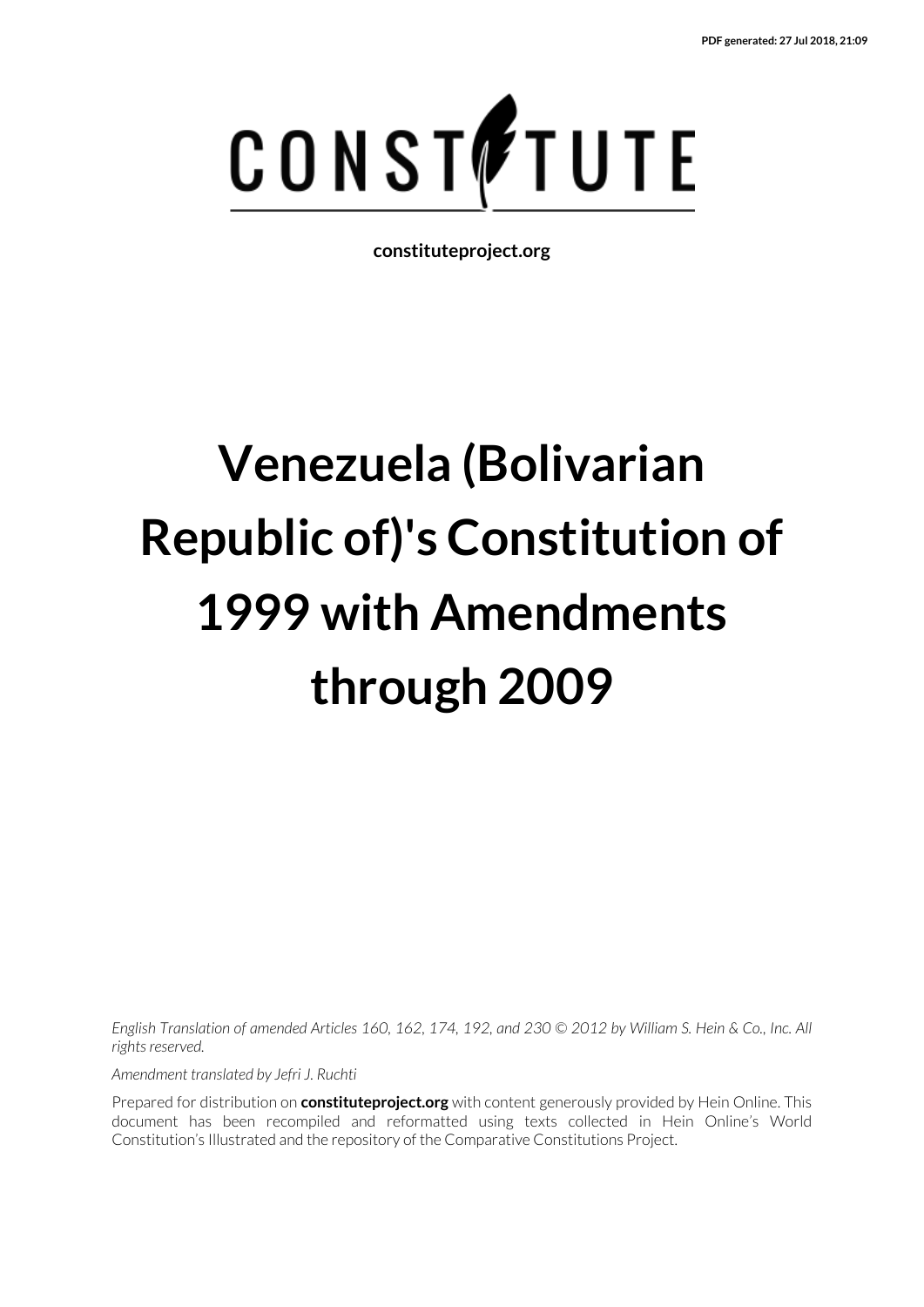### **Table of contents**

| TITLE I: FUNDAMENTAL PRINCIPLES5                       |
|--------------------------------------------------------|
|                                                        |
|                                                        |
|                                                        |
|                                                        |
|                                                        |
|                                                        |
|                                                        |
|                                                        |
|                                                        |
| TITLE II: GEOGRAPHICAL SPACES AND POLITICAL DIVISION 6 |
|                                                        |
|                                                        |
| TITLE III: DUTIES, HUMAN RIGHTS AND GUARANTEES 9       |
|                                                        |
|                                                        |
|                                                        |
|                                                        |
|                                                        |
|                                                        |
|                                                        |
|                                                        |
|                                                        |
| . 27                                                   |
|                                                        |
|                                                        |
|                                                        |
|                                                        |
|                                                        |
|                                                        |
|                                                        |
|                                                        |
|                                                        |
|                                                        |
|                                                        |
| Chapter II: Competence of National Public Power39      |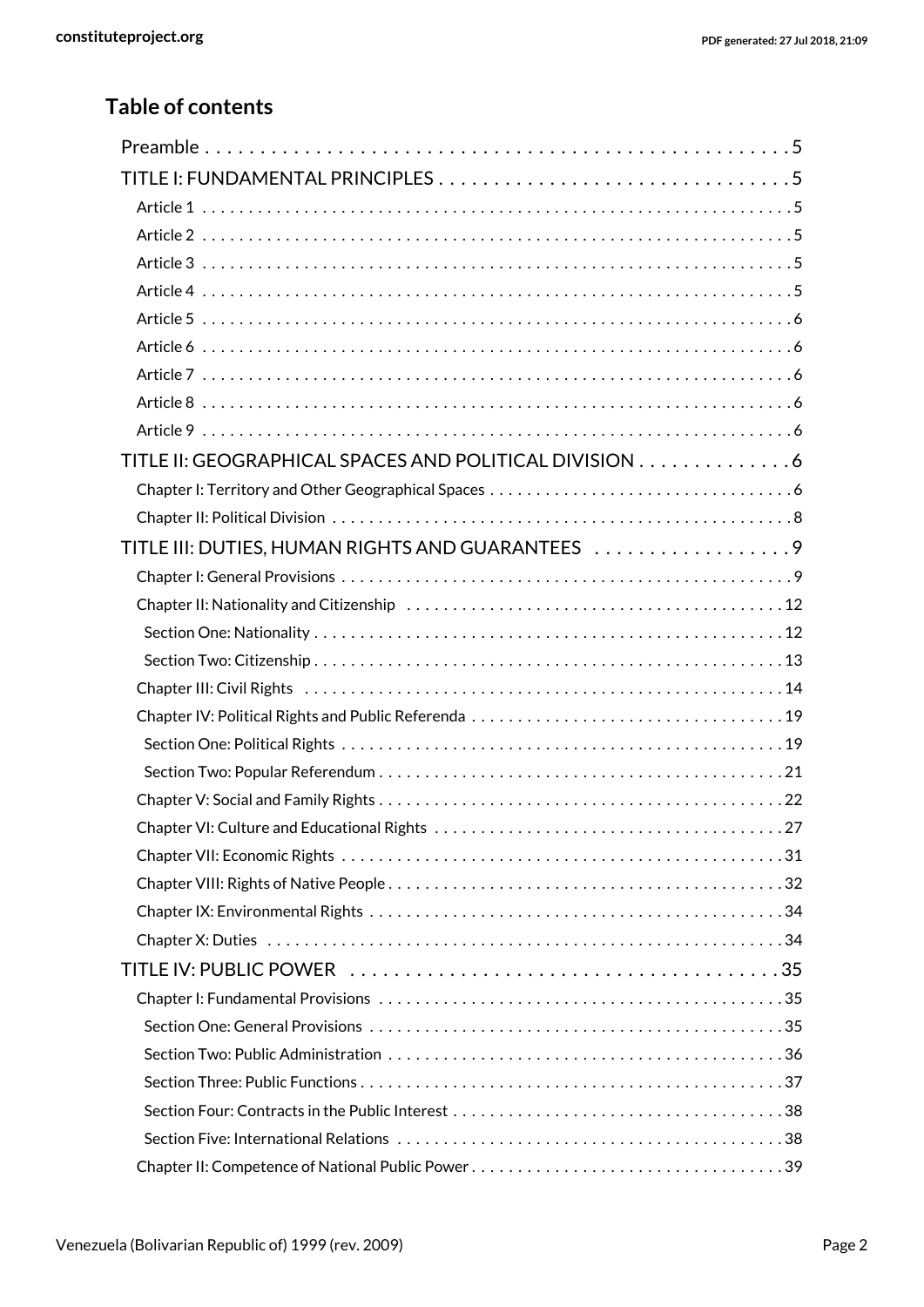| TITLE V: ORGANIZATION OF NATIONAL PUBLIC AUTHORITY 52                              |  |
|------------------------------------------------------------------------------------|--|
|                                                                                    |  |
|                                                                                    |  |
|                                                                                    |  |
| Section Three: Deputies of the National Assembly 56                                |  |
|                                                                                    |  |
|                                                                                    |  |
|                                                                                    |  |
|                                                                                    |  |
|                                                                                    |  |
|                                                                                    |  |
|                                                                                    |  |
|                                                                                    |  |
|                                                                                    |  |
|                                                                                    |  |
|                                                                                    |  |
|                                                                                    |  |
|                                                                                    |  |
|                                                                                    |  |
|                                                                                    |  |
|                                                                                    |  |
|                                                                                    |  |
|                                                                                    |  |
|                                                                                    |  |
|                                                                                    |  |
| 81. Chapter I: Socioeconomic Order and the Function of the State in the Economy 81 |  |
|                                                                                    |  |
|                                                                                    |  |
|                                                                                    |  |
|                                                                                    |  |
|                                                                                    |  |
|                                                                                    |  |
|                                                                                    |  |
|                                                                                    |  |
|                                                                                    |  |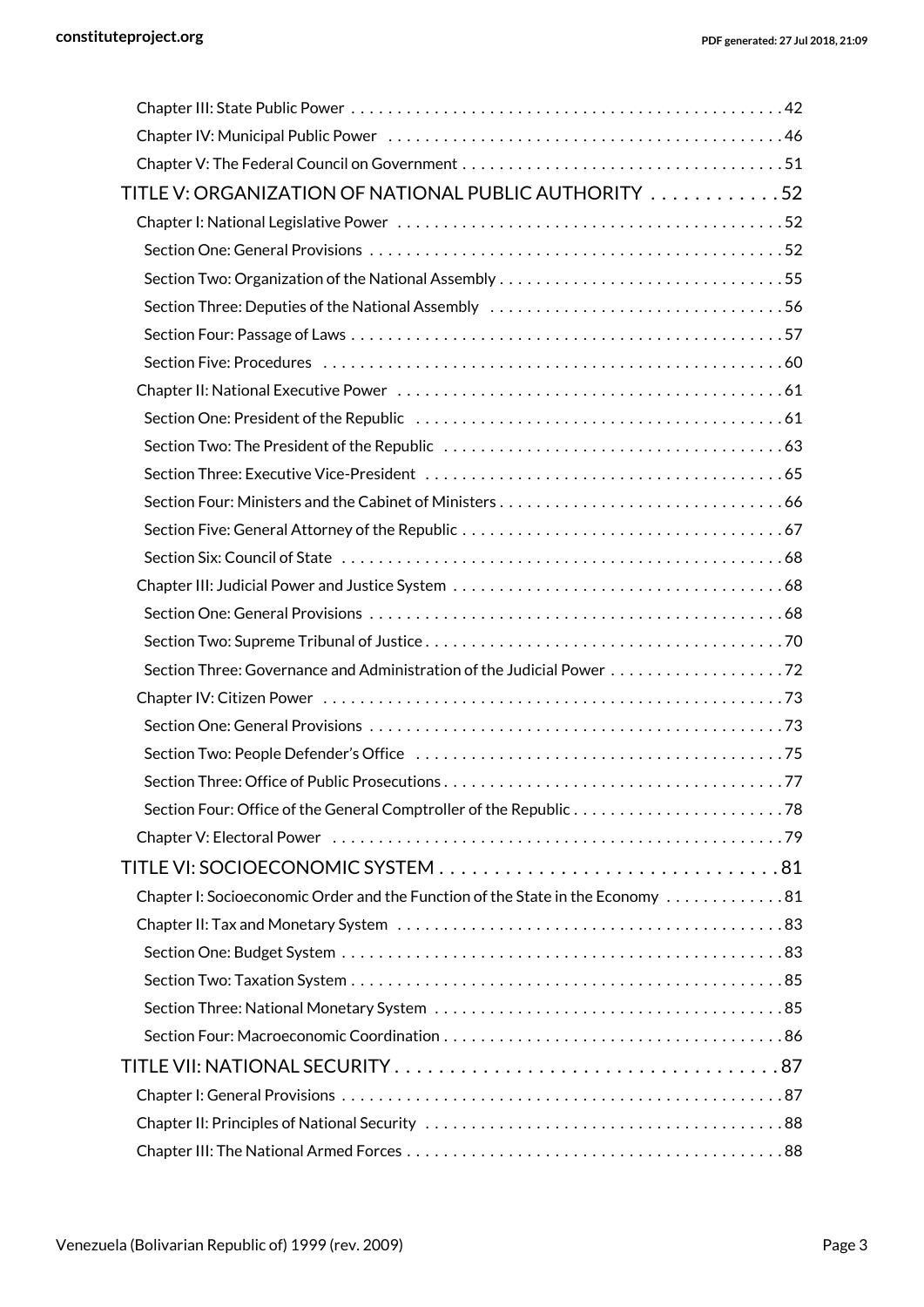| TITLE VIII: PROTECTION OF THE CONSTITUTION 89 |
|-----------------------------------------------|
|                                               |
|                                               |
|                                               |
|                                               |
|                                               |
|                                               |
|                                               |
|                                               |
|                                               |
|                                               |
|                                               |
|                                               |
|                                               |
|                                               |
|                                               |
|                                               |
|                                               |
|                                               |
|                                               |
|                                               |
|                                               |
|                                               |
|                                               |
|                                               |
|                                               |
|                                               |
|                                               |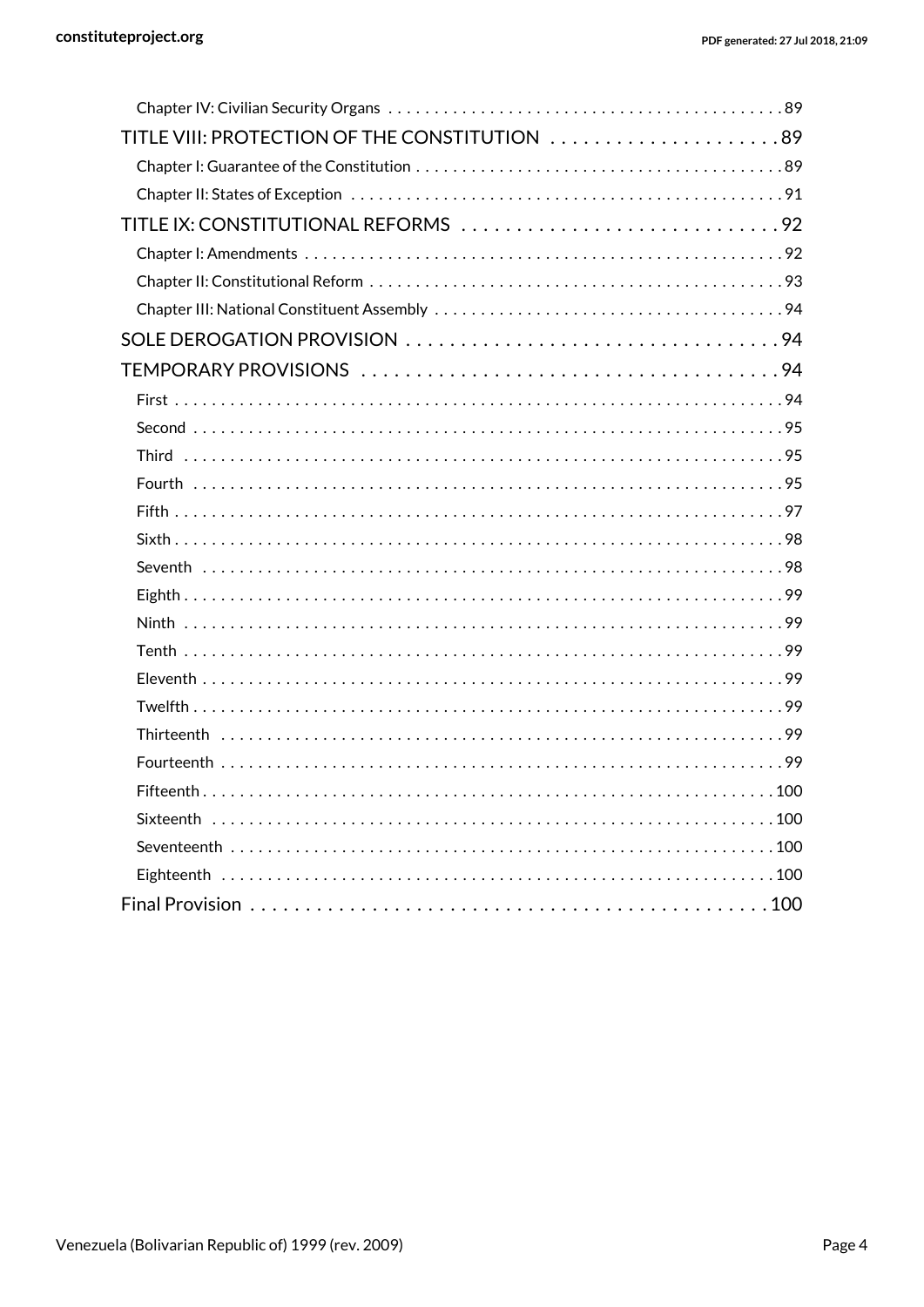- Source of constitutional authority **Preamble**
- 
- Political theorists/figures God or other deities
- Motives for writing constitution
- Regional group(s) Right to self determination
- Reference to fraternity/solidarity

<span id="page-4-0"></span>The people of Venezuela, exercising their powers of creation and invoking the protection of God, the historic example of our Liberator Simon Bolivar and the heroism and sacrifice of our aboriginal ancestors and the forerunners and founders of a free and sovereign nation; to the supreme end of reshaping the Republic to establish a democratic, participatory and self-reliant, multiethnic and multicultural society in a just, federal and decentralized State that embodies the values of freedom, independence, peace, solidarity, the common good, the nation's territorial integrity, comity and the rule of law for this and future generations; guarantees the right to life, work, learning, education, social justice and equality, without discrimination or subordination of any kind; promotes peaceful cooperation among nations and furthers and strengthens Latin American integration in accordance with the principle of nonintervention and national self-determination of the people, the universal and indivisible guarantee of human rights, the democratization of imitational society, nuclear disarmament, ecological balance and environmental resources as the common and inalienable heritage of humanity; exercising their innate power through their representatives comprising the National Constituent Assembly, by their freely cast vote and in a democratic Referendum, hereby ordain the following: CONSTITUTION

### <span id="page-4-1"></span>**TITLE I: FUNDAMENTAL PRINCIPLES**

### <span id="page-4-2"></span>**Article 1**

The Bolivarian Republic of Venezuela is irrevocably free and independent, basing its moral property and values of freedom, equality, justice and international peace on the doctrine of Simon Bolivar, the Liberator.

<span id="page-4-3"></span>Independence, liberty, sovereignty, immunity, territorial integrity and national self-determination are unrenounceable rights of the Nation.

• Reference to fraternity/solidarity **Article 2** • Type of government envisioned

Venezuela constitutes itself as a Democratic and Social State of Law and Justice, which holds as superior values of its legal order and actions those of life, liberty, justice, equality, solidarity, democracy, social responsibility and, in general, the preeminence of human rights, ethics and political pluralism.

### • Human dignity **Article 3**

<span id="page-4-4"></span>The essential purposes of the State are the protection and development of the individual and respect for the dignity of the individual, the democratic exercise of the will of the people, the building of a just and peace loving society, the furtherance of the prosperity and welfare of the people and the guaranteeing of the Fulfillment of the principles, rights and duties established in this Constitution.

<span id="page-4-5"></span>Education and work are the fundamental processes for guaranteeing these purposes.

• Reference to fraternity/solidarity **Article 4**

The Bolivarian Republic of Venezuela is a decentralized Federal State on the terms set forth in this Constitution, governed by the principles of territorial integrity, cooperation, solidarity, attendance and shared responsibility.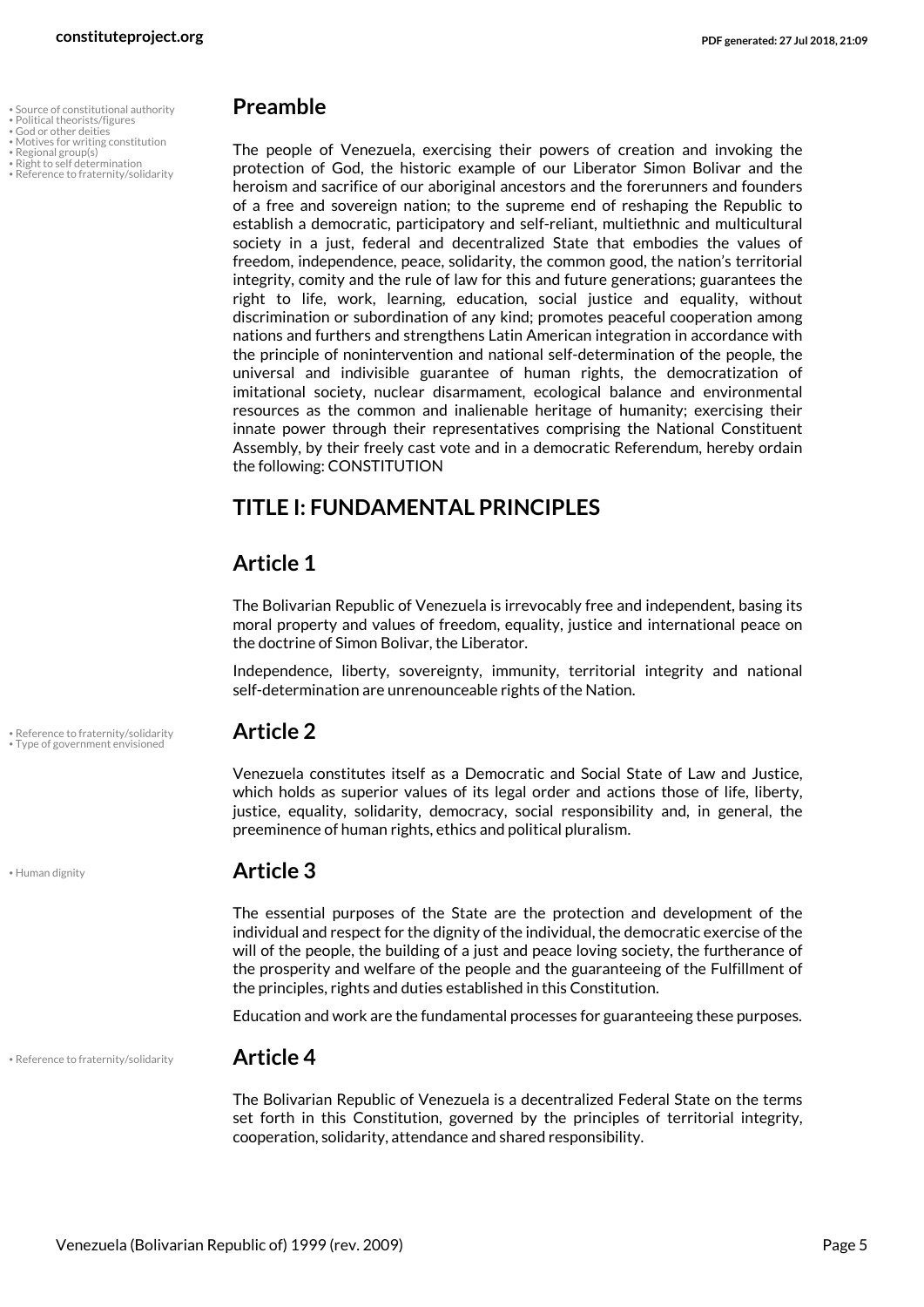<span id="page-5-0"></span>Sovereignty resides untransferable in the people, who exercise it directly in the manner provided for in this Constitution and in the law, and indirectly, by suffrage, through the organs exercising Public Power.

<span id="page-5-1"></span>The organs of the State emanate from and are subject to the sovereignty of the people.

• Type of government envisioned **Article 6**

The government of the Bolivarian Republic of Venezuela and of the political organs comprising the same, is and shall always be democratic, participatory, elective, decentralized, alternative, responsible and pluralist, with revocable mandates.

• Duty to obey the constitution **Article 7**

<span id="page-5-3"></span><span id="page-5-2"></span>The Constitution is the supreme law and foundation of the legal order. All persons and organs exercising Public Power are subject to this Constitution.

### • National anthem **Article 8** • National flag

The national flag with its yellow, blue and red stripes, the National Anthem "Gloria al bravo pueblo" (Glory to the Brave People), and the coat of arms of the Republic are the symbols of the native land.

<span id="page-5-4"></span>Law shall regulate their characteristics, meaning and use.

Spanish is the official language. The use of native languages also has official status for native peoples, and must be respected throughout the territory of the Republic, as constituting part of the cultural heritage of the Nation and humanity.

### <span id="page-5-5"></span>**TITLE II: GEOGRAPHICAL SPACES AND POLITICAL DIVISION**

### <span id="page-5-6"></span>**Chapter I: Territory and Other Geographical Spaces**

### **Article 10**

The territory and other geographical spaces of the Republic are those which belonged to the Captaincy-General of Venezuela before the political transformation begun on April 19, 1810, as amended by virtue of the treaties and arbitration awards which have not been vitiated with nullity.

• Official or national languages **Article 9** • Protection of language use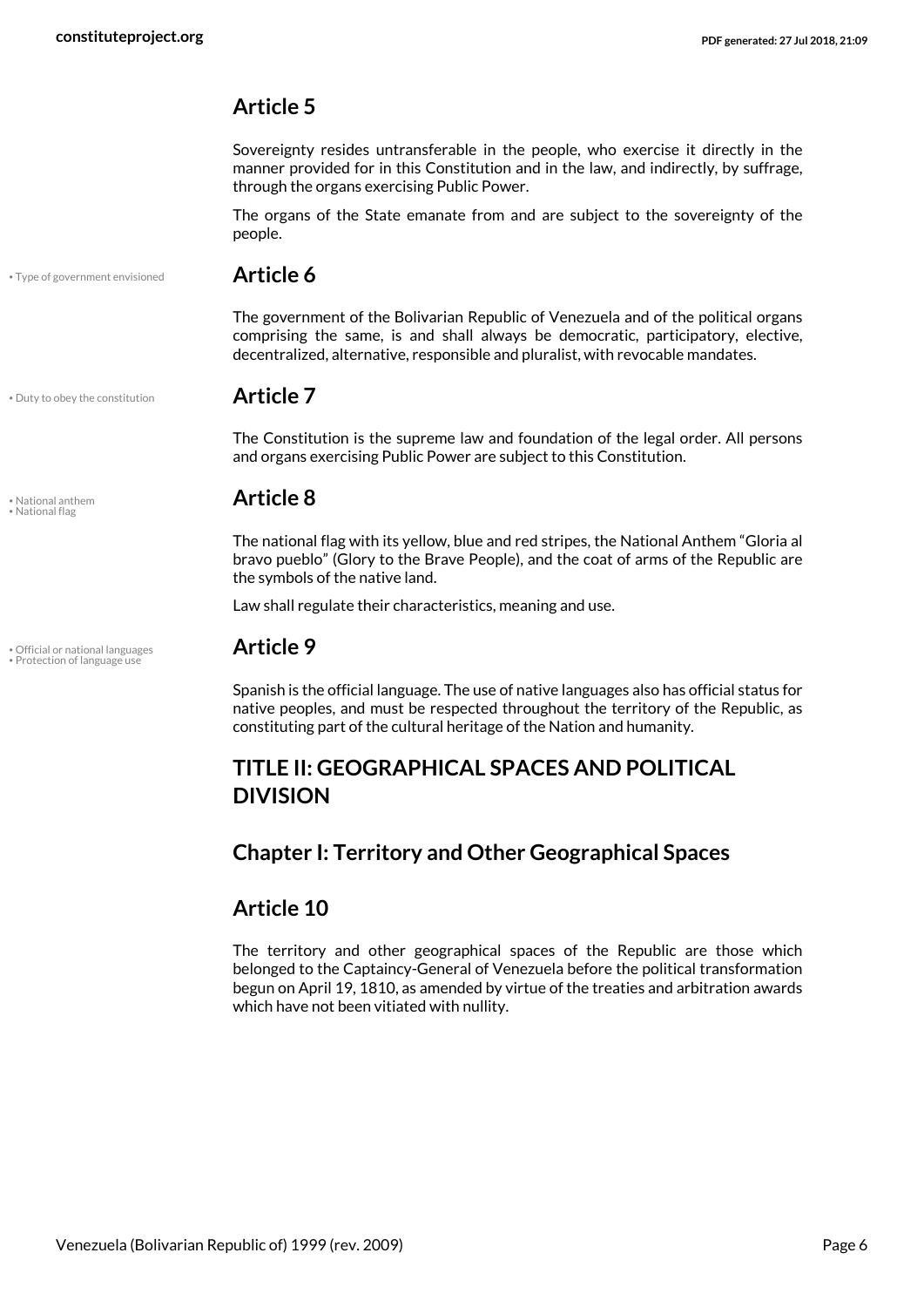The full sovereignty of the Republic is exercised on the continental, and insular spaces, lake and river spaces, territorial sea, historic, vital and inland sea areas, and those lying within such straight baselines as have been adopted or may come to be adopted by the Republic; seabed and under the seabed of the aforementioned; the continental, insular and maritime air space and the resources located within the aforementioned spaces, including genetic resources, migratory species, derived products and any intangible components that may be present within the aforementioned spaces because of natural causes.

The insular space of the Republic includes the Archipelago of Los Monjes, Las Aves, Los Roques, La Orchila, La Tortuga, La Blanquilla, Los Hermanos, islands of Margarita, Cubagua and Coche, Los Frailes, La Sola Island, Los Testigos Archipelago, Patos Island and Aves Island, as well as the islands, islets, keys and banks located or coming in the future to emerge from the territorial sea, that covering the continental shelf or that lying within the limits of the exclusive economic zone.

As to the water spaces consisting of the contiguous maritime zone, the continental sheaf and the exclusive economic zone, the Republic exercises exclusive rights of sovereignty and jurisdiction on such terms, to such extent and subject to such conditions as may be determined by public international law and national law.

The Republic has rights in outer space and in those areas which are or may be the Common Property of Humanity, on such terms, to such extent and subject to such conditions as may be determined by public international agreements and by the national legislation.

• Ownership of natural resources **Article 12**

Mineral and hydrocarbon deposits of any nature that exist within the territory of the nation, beneath the territorial sea bed, within the exclusive economic zone and on the continental shelf, are the property of the Republic, are of public domain, and therefore inalienable and not transferable. The seacoasts are public domain property.

### **Article 13**

The territory shall never be assigned, transferred, leased or in any manner whatsoever conveyed, even temporarily or partially, to foreign States or other international law subjects.

The geographical space of Venezuela is an area of peace. No foreign military bases or facilities having purposes that are in any way military shall be established within such space by any power or coalition of powers.

Foreign States or other international law subjects shall be permitted to acquire real property only for the quarters of their diplomatic or consular delegations, within such area as may be determined and subject to guarantees of reciprocity, with such limitations as may be established by law. In all such cases, national sovereignty shall remain intact.

There shall be no conveyance of title to vacant land existing within the federal dependencies and on islands in rivers and lakes, and the right to use the same shall be granted only in a manner that does not involve, directly or indirectly, the transfer of title to the land.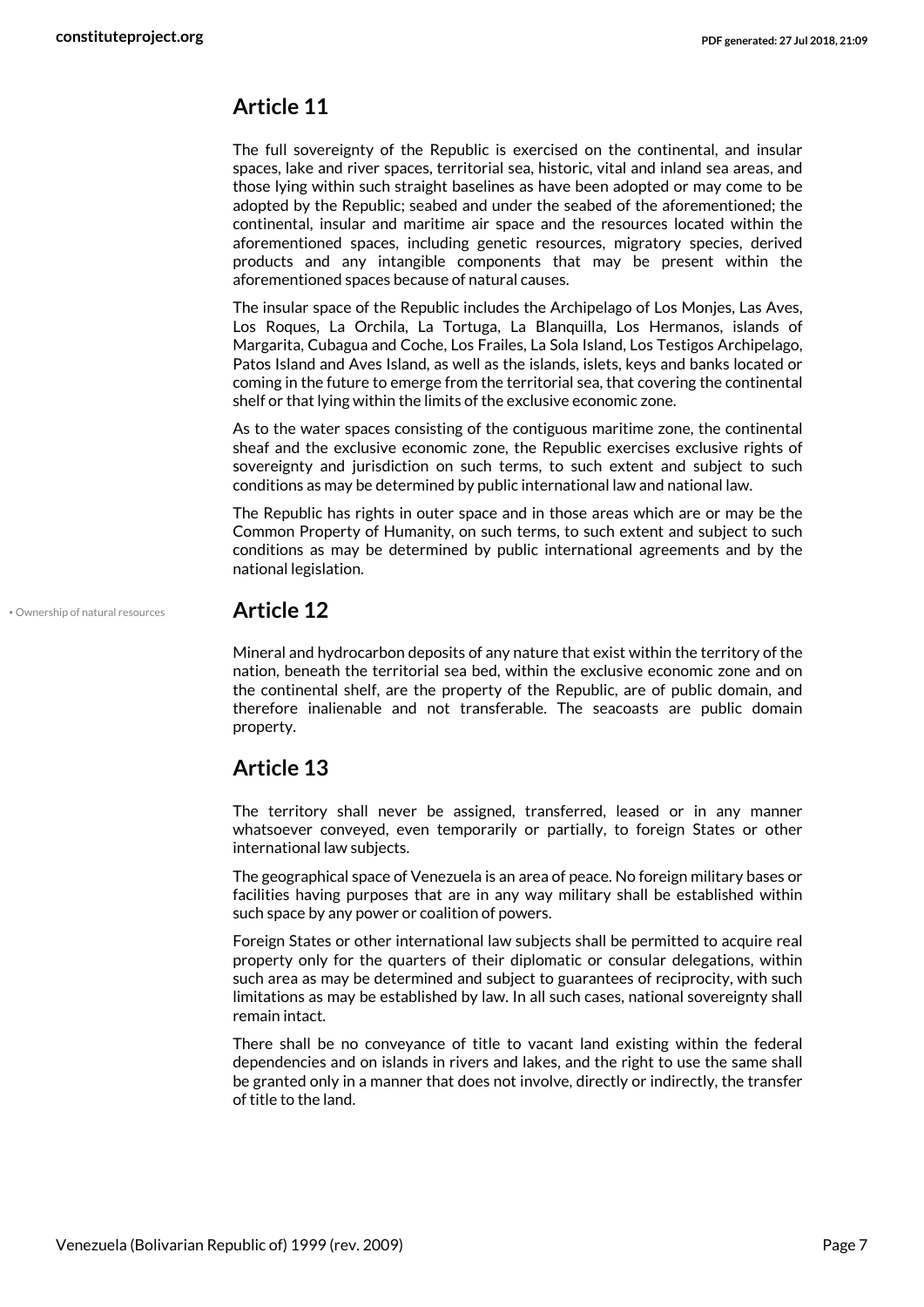The law shall establish a special legal regime for those territories which, by the freely adopted decision of their inhabitants and with the approval of the National Assembly, come to be incorporated into the territory of the Republic.

### **Article 15**

The State is responsible for establishing an overall policy in land, insular and maritime border areas, preserving the territorial integrity, sovereignty, security, defense, national identity, diversity and environment in accordance with cultural, economic and social development and integration. Taking into account the inherent nature of each border region through special financial allocations, an Organic Law on Borders shall determine the obligations and objectives comprising this responsibility.

### <span id="page-7-0"></span>**Chapter II: Political Division**

• Subsidiary unit government **Article 16**

For purposes of the political organization of the Republic, the territory of the nation is divided into those of the States, the Capital District, federal dependencies and federal territories. The territory is organized into Municipalities.

The political division of the territory shall be regulated by an organic law which shall guarantee municipal autonomy and administrative/political decentralization. Such law may provide for the creation of federal territorial in certain areas within the States, the taking effect of which shall be subject to the holding of a referendum to approve the same in the organ concerned. By special law, a federal territory may be given the status of a State; being allocated part or all of the territorial area concerned.

### **Article 17**

Federal dependencies are the maritime islands which are not incorporated into the territory of a State, as well as any island that may form or appear in the territorial sea or that covering the continental sheaf. Their regime and administration shall be provided by law.

### • National capital **Article 18**

The city of Caracas is the capital of the Republic and the seat of the organs of National Power.

The provisions of this article shall not prevent the exercise of National Power elsewhere in the Republic.

A special law shall establish the territorial and political unit of the city of Caracas, incorporating into a two-tier system of municipal government the Municipalities of the Capital District and those of the State of Miranda. Such law shall provide for the organization, government, administration, competency as well as resources of the city, with a view to its harmonious overall development. In any case the law shall guarantee the democratic and participative character of its government.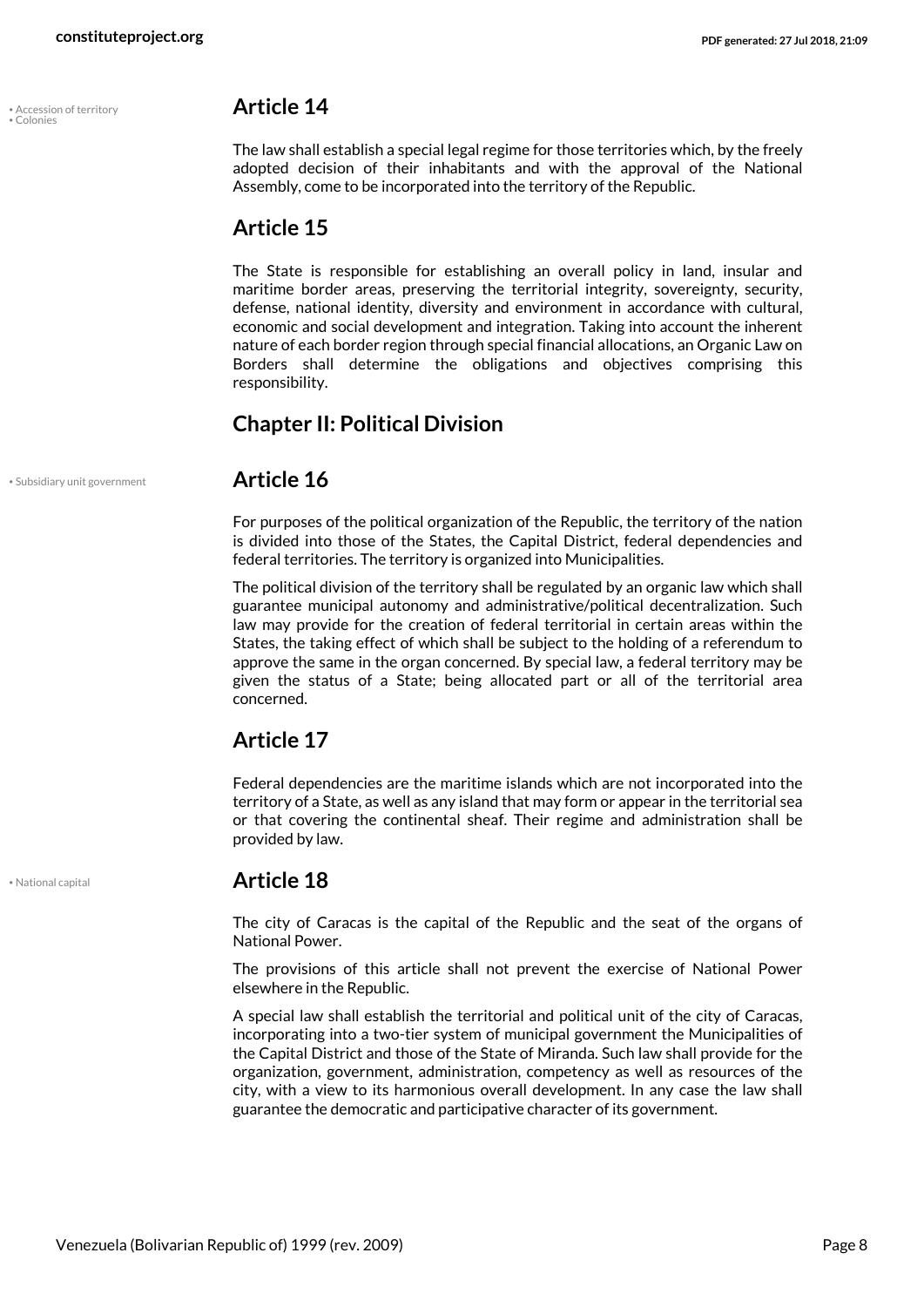### <span id="page-8-0"></span>**TITLE III: DUTIES, HUMAN RIGHTS AND GUARANTEES**

### <span id="page-8-1"></span>**Chapter I: General Provisions**

### • International law **Article 19**

The State shall guarantee to every individual, in accordance with the progressive principle and without discrimination of any kind, no renounceable, indivisible and interdependent enjoyment and exercise of human rights. Respect for and the guaranteeing of these rights is obligatory for the organs of Public Power, in accordance with the Constitution, the human rights treaties signed and ratified by the Republic and any laws developing the same.

### • Right to development of personality **Article 20**

Everyone has the right to the free development of his or her own personality, subject only to the limitations deriving from the rights of others and public and social order.

### • General guarantee of equality **Article 21**

All persons are equal before the law, and, consequently:

- **1.** No discrimination based on race, sex, creed or social standing shall be permitted, nor, in general, any discrimination with the intent or effect of nullifying or encroaching upon the recognition, enjoyment or exercise, on equal terms, of the rights and liberties of every individual.
	- **2.** The law shall guarantee legal and administrative conditions such as to make equality before the law real and effective manner; shall adopt affirmative measures for the benefit of any group that is discriminated against, marginalized or vulnerable; shall protect in particular those persons who, because of any of the aforementioned circumstances, are in a manifestly weak position; and shall punish those who abuse or mistreat such persons.
	- **3.** People will only be officially addressed as Citizens, except for diplomatic forms.
	- **4.** No titles of nobility or hereditary distinctions shall be recognized.

### • International law **Article 22**

The recitation of rights and guarantees contained in this Constitution and in international instruments concerning human rights are not to be understood as negating others inherent to individuals, not expressly mentioned in such recitation. The absence of a law regulating these rights shall not adversely affect the exercise thereof.

- 
- Equality regardless of gender Equality regardless of creed or belief Equality regardless of social status
- Equality regardless of race
- Binding effect of const rights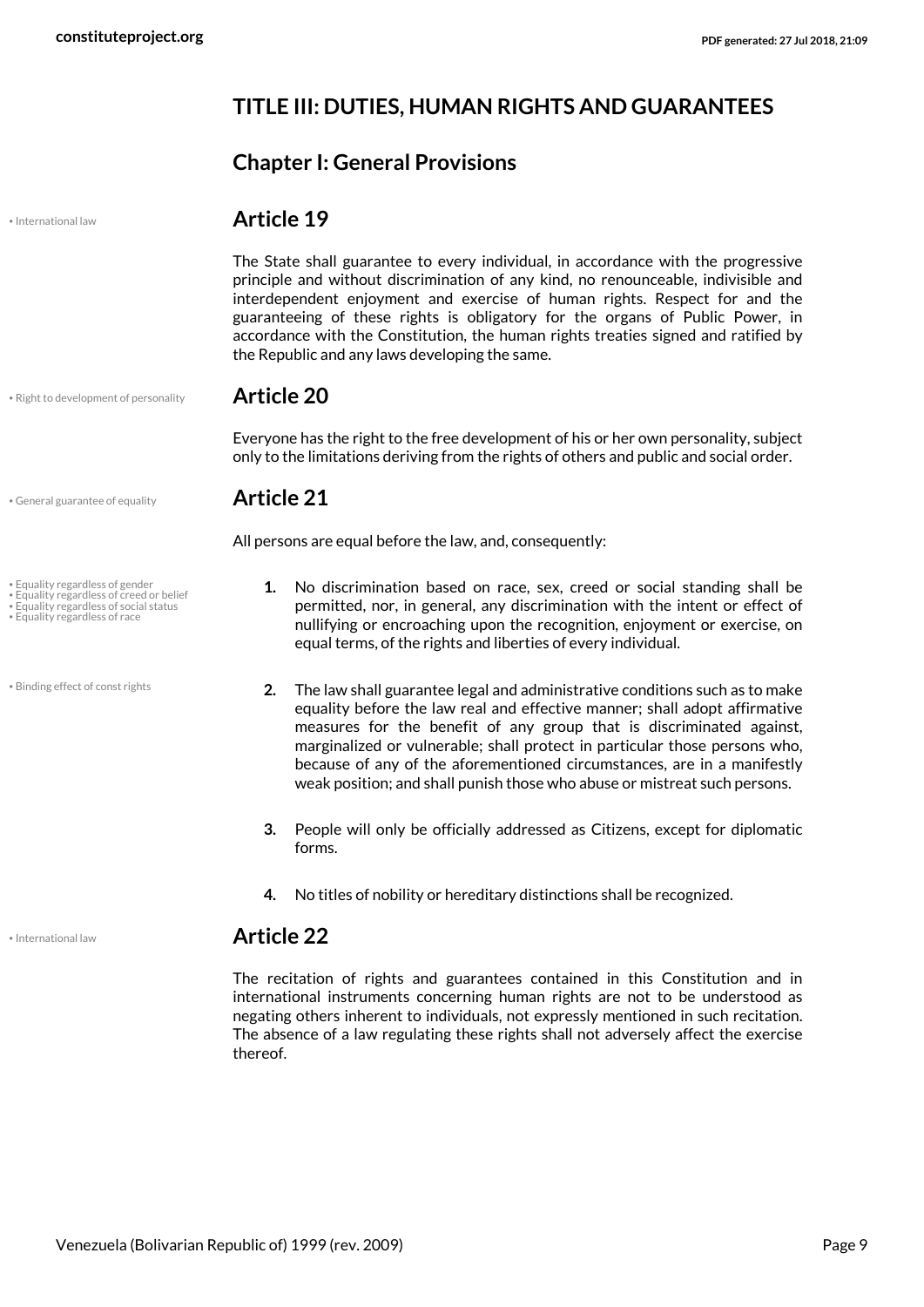The treaties, pacts and conventions relating human rights which have been executed and ratified by Venezuela have a constitutional rank, and prevail over internal legislation, insofar as they contain provisions concerning the enjoyment and exercise of such rights that are more favorable than those established by this Constitution and the laws of the Republic, and shall be immediately and directly applied by the courts and other organs of the Public Power.

• Protection from ex post facto laws **Article 24**

No legislative provision shall have retroactive effect, except where it imposes a lesser penalty. Procedural laws shall apply from the moment they go into effect, even to proceedings already in progress; however, in criminal proceedings, evidence already admitted shall be weighed in accordance with the laws that were in effect when the evidence was admitted, insofar as this benefits the defendant.

When there are doubts as to the rule of law that is to be applied, the most beneficial to the defendant will prevail.

• Constitutionality of legislation **Article 25**

Any act on the part of the Public Power that violates or encroaches upon the rights guaranteed by this Constitution and by law is null and void, and the public employees ordering or implementing the same shall incur criminal, civil and administrative liability, as applicable in each case, with no defense on grounds of having followed the orders of a superior.

### **Article 26**

Everyone has the right to access the organs comprising the justice system for the purpose of enforcing his or her rights and interests, including those of a collective or diffuse nature to the effective protection of the aforementioned and to obtain the corresponding prompt decision.

The State guarantees justice that is free of charge, accessible, impartial, suitable, transparent, autonomous, independent, responsible, equitable and expeditious, without undue delays, superfluous formalities or useless reinstating.

### • Right to amparo **Article 27**

Everyone has the right to be protected by the courts in the enjoyment and exercise of constitutional rights and guarantees, including even those inherent individual rights not expressly mentioned in this Constitution or in international instruments concerning human rights.

Proceedings on a claim for constitutional protection shall be oral, public, brief, free of charge and unencumbered by formalities, and the competent judge shall have the power to restore immediately the legal situation infringed upon or the closest possible equivalent thereto. All time shall be available for the holding of such proceedings, and the court shall give constitutional claims priority over any other matters.

The action for the protection of liberty or safety, may be exercised by any person and the physical custody of the person of the detainee shall be transferred immediately to the court, without delay.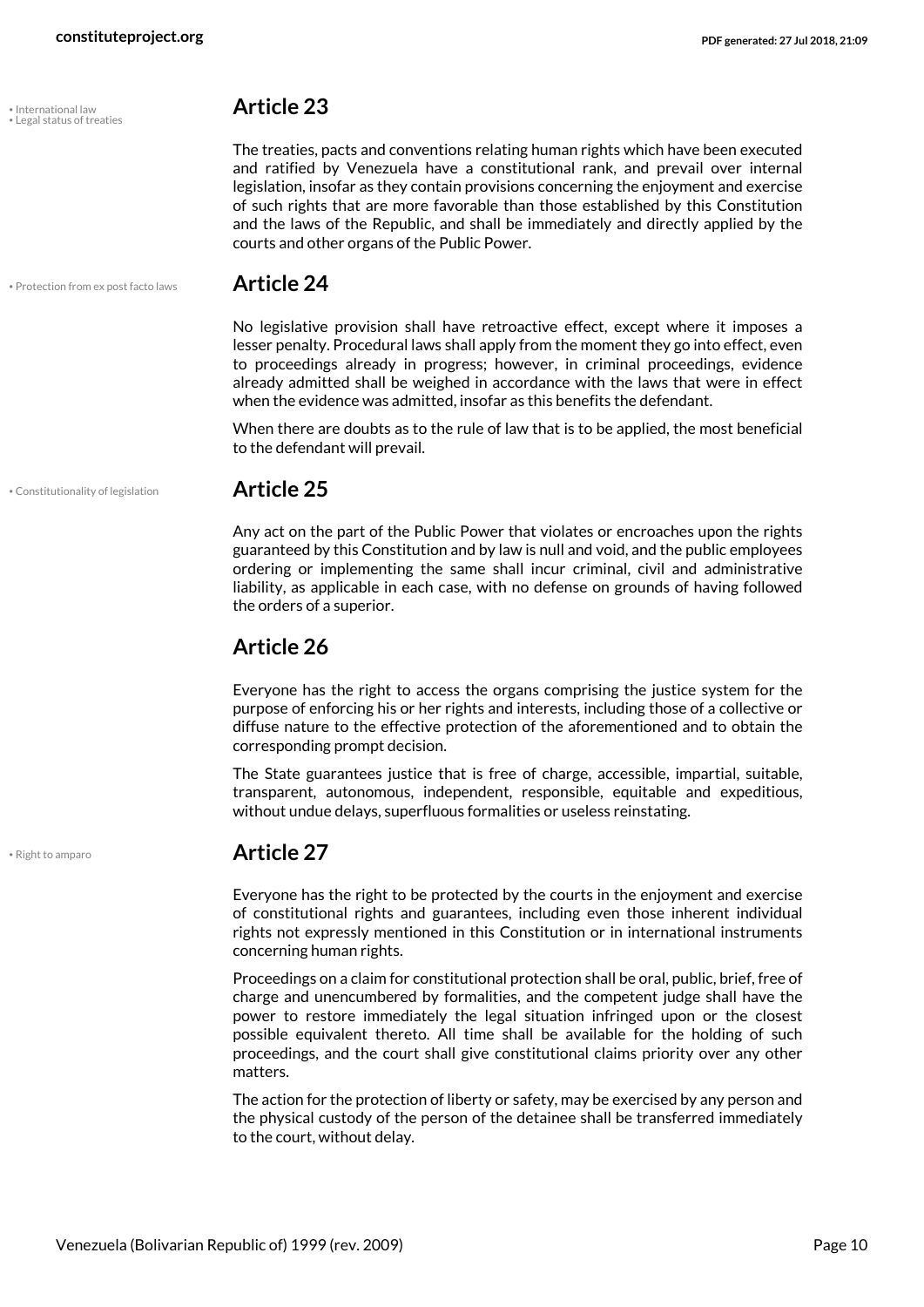The exercise of this right shall not be affected in any way by the declaration of a state of exception or restriction of constitutional guarantees.

### • Right to information **Article 28**

Anyone has the right of access to the information and data concerning him or her or his or her goods which are contained in official or private records, with such exceptions as may be established by law, as well as what use is being made of the same and the purpose thereof, and to petition the court of competent competence for the updating, correction or destruction of any records that are erroneous or unlawfully affect the petitioner's right. He or she may, as well, access documents of any nature containing information of interest to communities or group of persons. The foregoing is without prejudice to the confidentiality of sources from which information is received by journalist, or secrecy in other professions as may be determined by law.

### **Article 29**

The State is obliged to investigate and legally punish offenses against human rights committed by its authorities.

Actions to punish the offense of violating humanity rights, serious violations of human rights and war crimes shall not be subject to statute of limitation. Human rights violations and the offense of violating humanity rights shall be investigated and adjudicated by the courts of ordinary competence. These offenses are excluded from any benefit that might render the offenders immune from punishment, including pardons and amnesty.

### • Protection of victim's rights **Article 30**

The State has the obligation to make full reparations to the victims of human rights violations for which it may be held responsible, and to the legal successors to such victims, including payment of damages.

The State shall adopt the necessary legislative measures and measures of other nature to implement the reparations and damage compensation provided for under this article.

The State shall protect the victims of ordinary crimes and endeavor to make the guilty parties provide reparations for the inflicted damages.

### • International law **Article 31**

Everyone has the right, on the terms established by the human rights treaties, pacts and conventions ratified by the Republic, to address petitions and complaints to the intentional organs created for such purpose, in order to ask for protection of his or her human rights.

The State shall adopt, in accordance with the procedures established under this Constitution and by the law, such measures as may be necessary to enforce the decisions emanating from international organs as provided for under this article.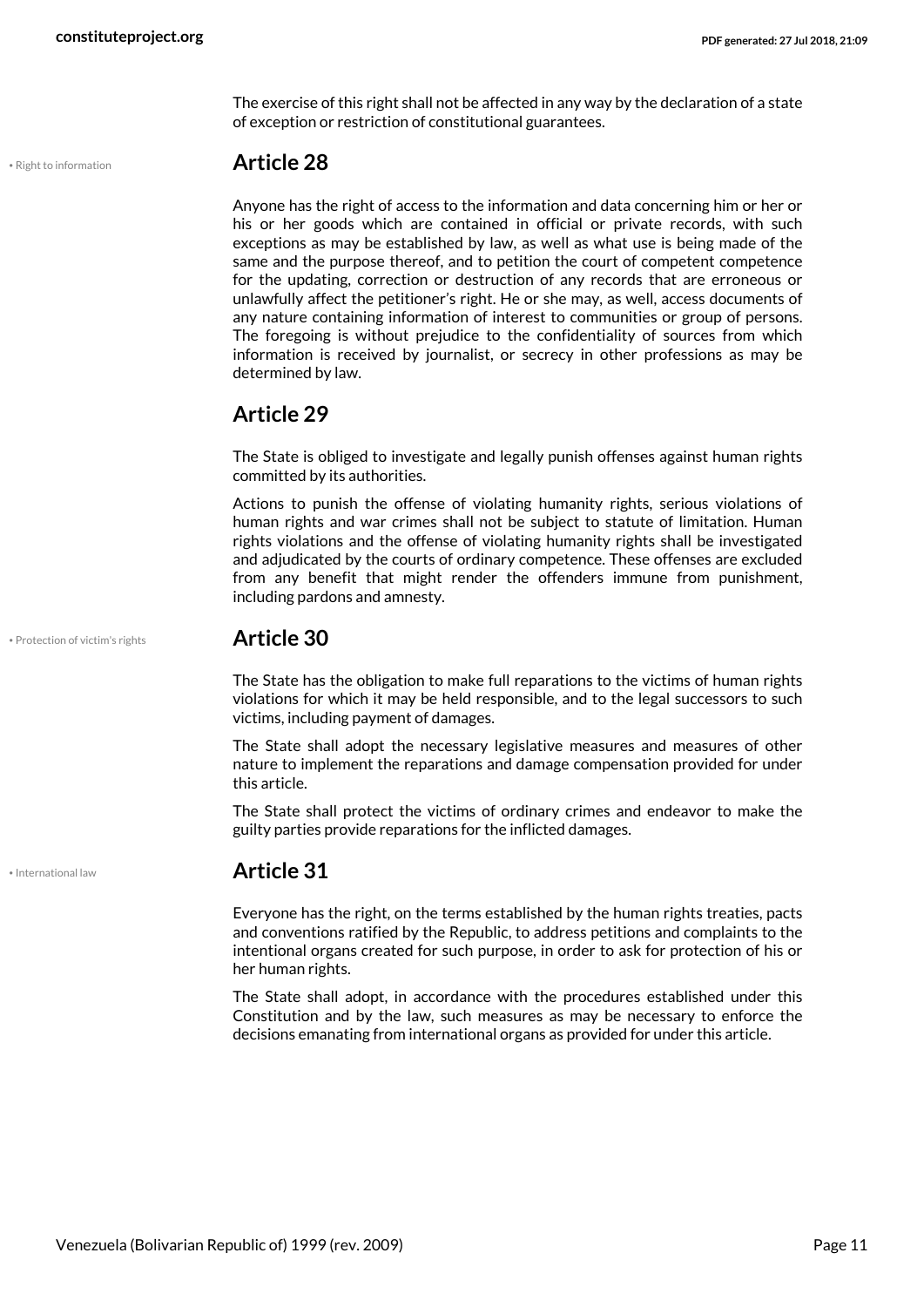### <span id="page-11-0"></span>**Chapter II: Nationality and Citizenship**

### <span id="page-11-1"></span>**Section One: Nationality**

• Requirements for birthright citizenship **Article 32**

Are Venezuelans by birth:

- **1.** Any person who was born within the territory of the Republic.
- **2.** Any person who was born in a foreign territory, and is the child of a father and mother who are both Venezuelans by birth.
- **3.** Any person who was born in a foreign territory, and is the child of a father or a mother, who is Venezuelan by birth, provided they have established residence within the territory of the Republic or declared their intention to obtain the Venezuelan nationality.
- **4.** Any person who was born in a foreign territory, and is the child of a father or a mother who is Venezuelan by naturalization, provided that prior to reaching the age of 18, they establish their residence within the territory of the Republic, and before reaching the age of 25 declare their intention to obtain the Venezuelan nationality.

### • Requirements for naturalization **Article 33**

Are considered Venezuelans by naturalization:

**1.** Foreign nationals who obtain a naturalization letter. In order to do so, they must have at least ten years of uninterrupted residence immediately preceding the application date.

The period of residence shall be reduced to five years in the case of foreign nationals whose original nationality is that of Spain, Portugal, Italy, or a Latin American or Caribbean country.

- **2.** Foreign nationals who marry a Venezuelan, upon declaring their wish to adopt the Venezuelan nationality, which may be done at least five years after the date of marriage.
- **3.** Minors of foreign nationality, on the date of the naturalization of one of his/her parent who exercises parental authority, provided that such minor declares his or her intention of adopting the Venezuelan nationality before reaching the age of 21, and has resided in Venezuela without interruption throughout the five-year period preceding such declaration.

### **Article 34**

The Venezuelan nationality is not lost upon electing or acquiring another nationality.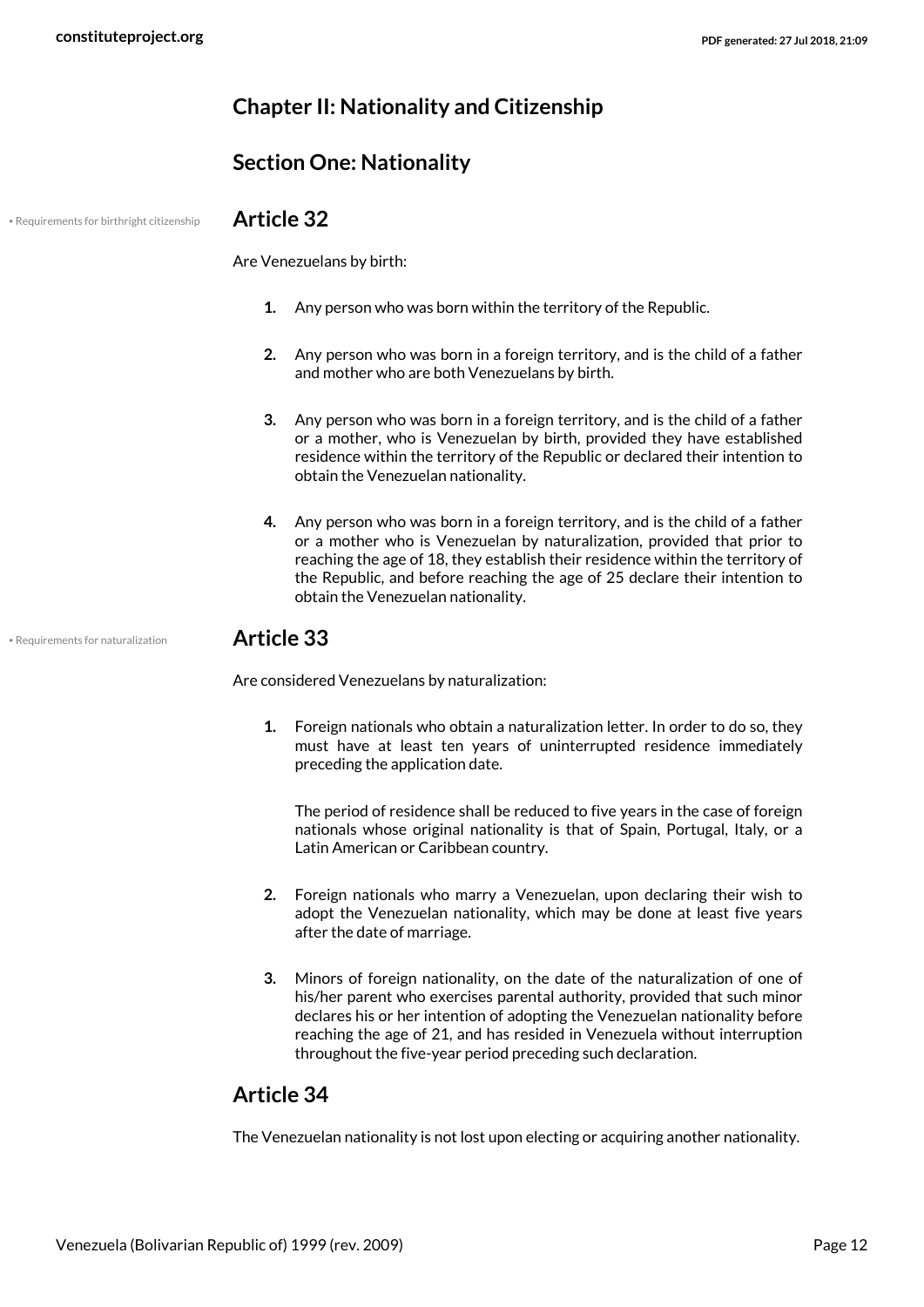• Conditions for revoking citizenship **Article 35**

Venezuelans by birth cannot be deprived of their nationality. The Venezuelan nationality by naturalization can be revoked only by a judgment handed down by a court in accordance with law.

• Right to renounce citizenship **Article 36**

Venezuelan nationality may be renounced. A person who renounces the Venezuelan nationality by birth may regain such nationality if he or she establishes a residence within the territory of the Republic for a period of at least two years, and expresses the intention of regaining the Venezuelan nationality. Naturalized Venezuelans who renounce the Venezuelan nationality may regain it by again meeting the requirements prescribed under article 33 of this Constitution.

### • International law **Article 37**

The State shall promote the celebration of international treaties related to nationality, especially with the bordering countries and those indicated in item 2 of Article 33 of this Constitution.

## • Right to renounce citizenship **Article 38** • Conditions for revoking citizenship • Requirements for naturalization

The substantive and procedural rules relating to the acquisition, election, renunciation and recovery of the Venezuelan nationality, as well as the revocation and withdrawal of naturalization, shall be determined by law, in compliance with the foregoing provisions.

### <span id="page-12-0"></span>**Section Two: Citizenship**

### • Restrictions on voting **Article 39**

Venezuelans who are not subject to political disablement or civil interdiction, and meet the age requirements provided for in this Constitution, can exercise citizenship and therefore are entitled to political rights and duties in accordance to this Constitution.

### **Article 40**

Political rights are reserved to those who are Venezuelans, with the exceptions established in this Constitution.

Naturalized Venezuelans who have entered the country prior to reaching the age of seven years and have resided permanently in Venezuela until reaching legal age shall enjoy the same rights as Venezuelans by birth.

Venezuela (Bolivarian Republic of) 1999 (rev. 2009) Page 13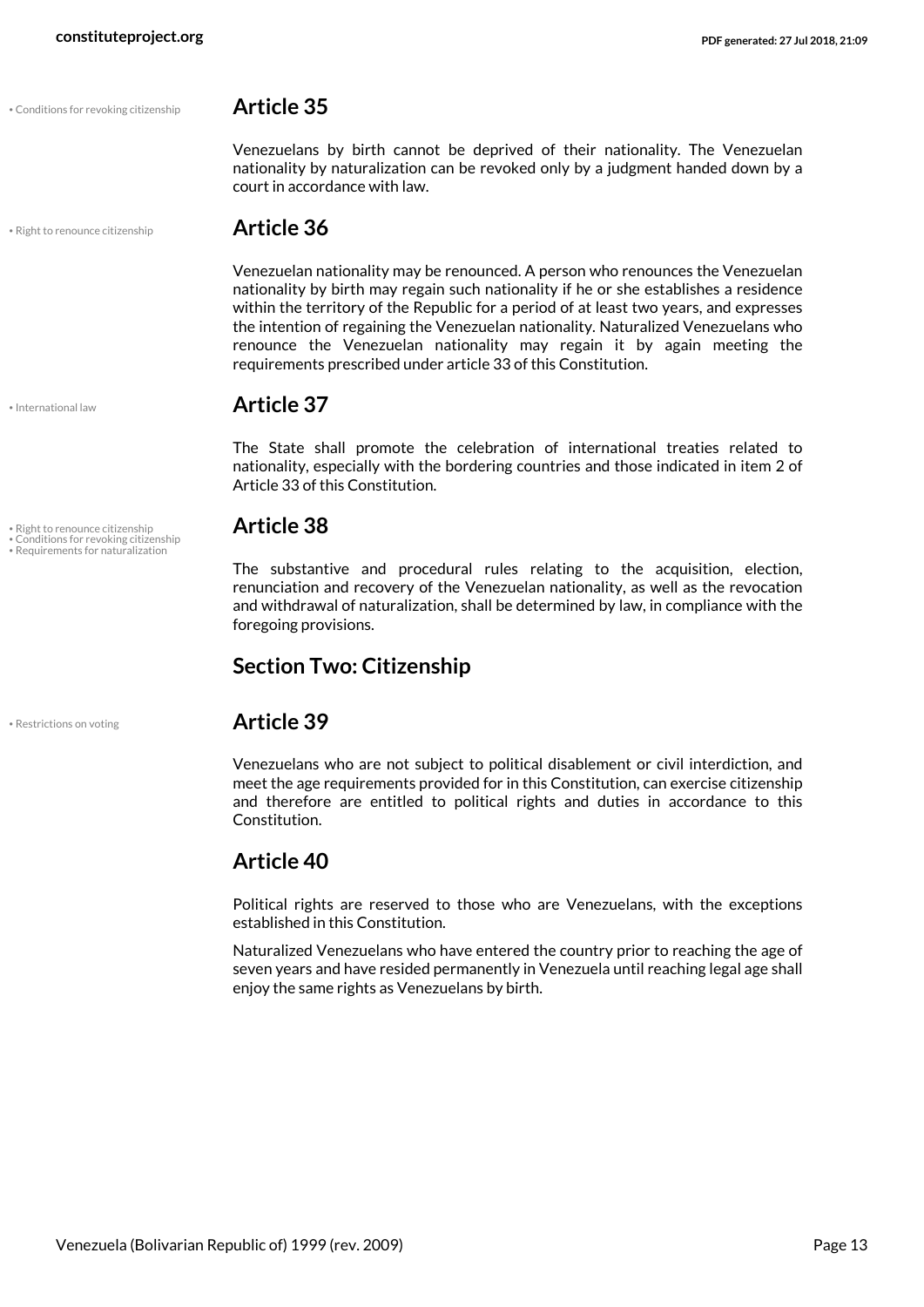Only Venezuelans by birth who have no other nationality shall be permitted to hold the offices of President of the Republic, Executive Vice President, Chairman and Vice-Chairman of the National Assembly, Justices of the Supreme Tribunal of Justice, Chairman of the National Board of Elections, Attorney General of the Republic, Comptroller General of the Republic, General Prosecutor of the Republic, People Defender, Ministers with responsibilities relating to national security, finance, energy and mining or education; Governors and Mayors of border States and Municipalities and those contemplated under the Organic Law on the National Armed Forces.

In order to hold the position of member of the National Assembly, Minister or Governors and Mayors of non-border States and Municipalities, naturalized Venezuelans must be domiciled in Venezuela with at least fifteen years of permanent residence, as well as meeting the capability requirements provided for by law.

Anyone who loses or renounces to nationality loses citizenship. The exercise of citizenship or any political rights can be suspended only by final judicial decision in the cases provided by law.

### <span id="page-13-0"></span>**Chapter III: Civil Rights**

The right to life is inviolable. No law shall provide for the death penalty and no authority shall apply the same. The State shall protect the life of persons who are deprived of liberty, serving in the armed forces or civilian services, or otherwise subject to its authority.

### • Inalienable rights **Article 44**

Personal liberty is inviolable, therefore:

**1.** No person shall be arrested or detained except by virtue of a court order, unless such person is caught in fraganti. In the latter case, such person must be brought before a judge within forty-eight hours of his or her arrest. He or she shall remain free during trial, except for reasons determined by law and assessed by the judge on a case-by case basis.

The bail as required by law for the release of a detainee shall not be subject to tax of any kind.

• Right to renounce citizenship **Article 42** • Conditions for revoking citizenship

• Prohibition of capital punishment **Article 43** • Inalienable rights

• Right to life

• Right to pre-trial release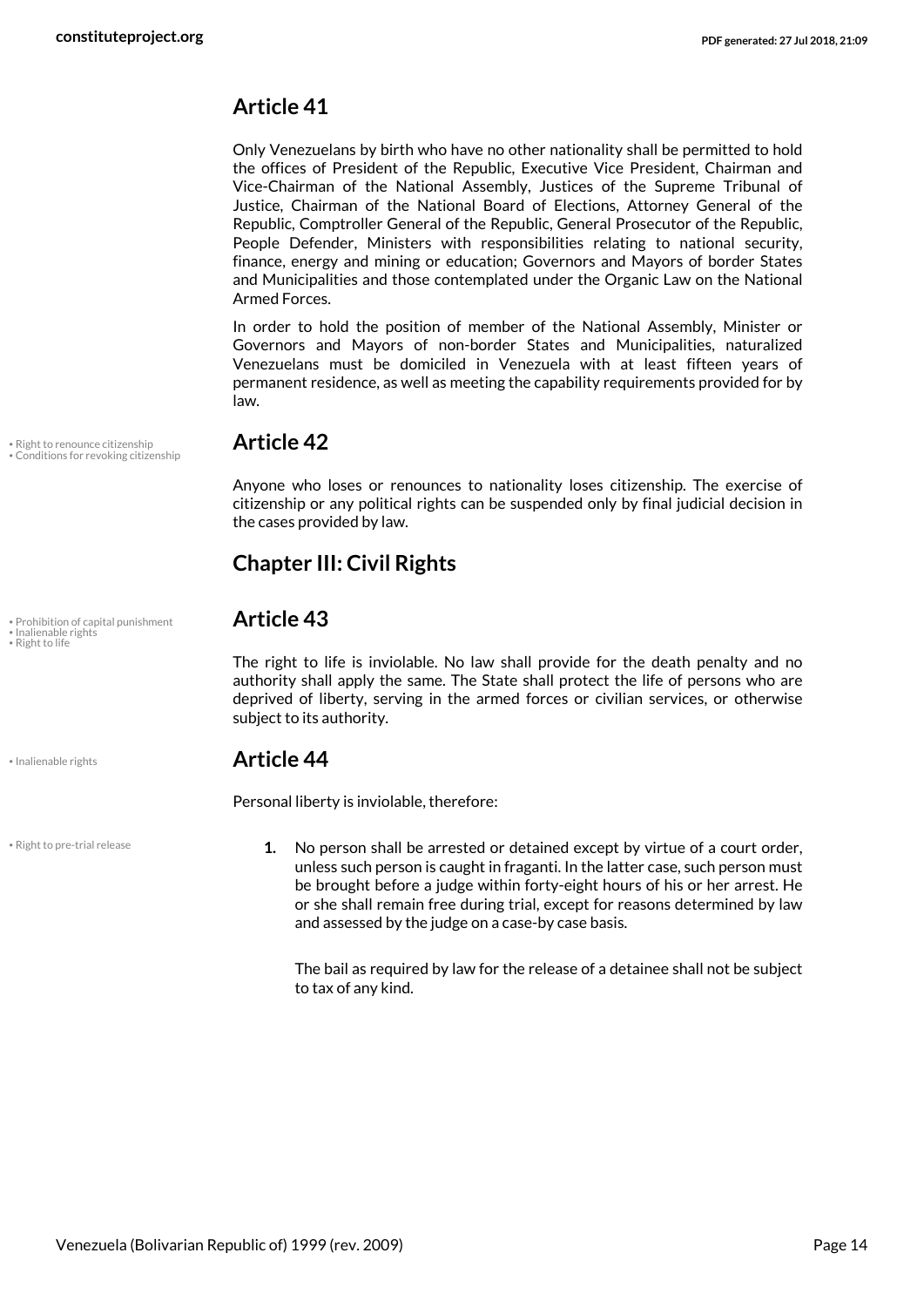• Right to counsel • Prison registry

**2.** Any person under arrest has the right to communicate immediately with members of his or her family, an attorney or any other person in whom he or she reposes trust, and such persons in turn have the right to be informed where the detainee is being held, to be notified immediately of the reasons for the arrest and to have a written record inserted into the case file concerning the physical or mental condition of the detainee, either by himself or herself, or with the aid of specialists. The competent authorities shall keep a public record of every arrest made, including the identity of the person arrested, the place, time, circumstances and the officers who made the arrest.

In the case of the arrest of foreign nationals, (male or female), applicable provisions of international treaties concerning consular notification shall also be observed.

- **3.** The penalty shall not extend beyond the person of the convicted individual. No one shall be sentenced to perpetual or humiliating penalties. Penalties consisting of deprivation of liberty shall not exceed 30 years.
- **4.** Any authority taking measures involving the deprivation of liberty must identify himself or herself.
- **5.** No person shall remain under arrest after a release order has been issued by the competent authority or such person's sentence has been served.

### **Article 45**

The public authorities, whether military, civilian or of any other kind, even during a state of emergency, exception or restriction or guarantees, are prohibited from effecting, permitting or tolerating the forced disappearance of persons. An officer receiving an order or instruction to carry it out, has the obligation not to obey, and to report the order or instruction to the competent authorities. The intellectual and physical perpetrators accomplices and concealers of the crimes of forced disappearance of a person, as well as any attempt to commit such offense, shall be punished in accordance with law.

### • Human dignity **Article 46**

Everyone is entitled to respect for his or her physical, mental and moral integrity, therefore:

- Prohibition of cruel treatment Prohibition of torture
- **1.** No person shall be subjected to penalties, tortures, cruelty, inhuman or degrading treatment. Every victim of torture or cruel, inhumane or degrading treatment effected or tolerated by agents of the State has the right to rehabilitation.
- **2.** Any person deprived of liberty shall be treated with respect due to the inherent dignity of the human being.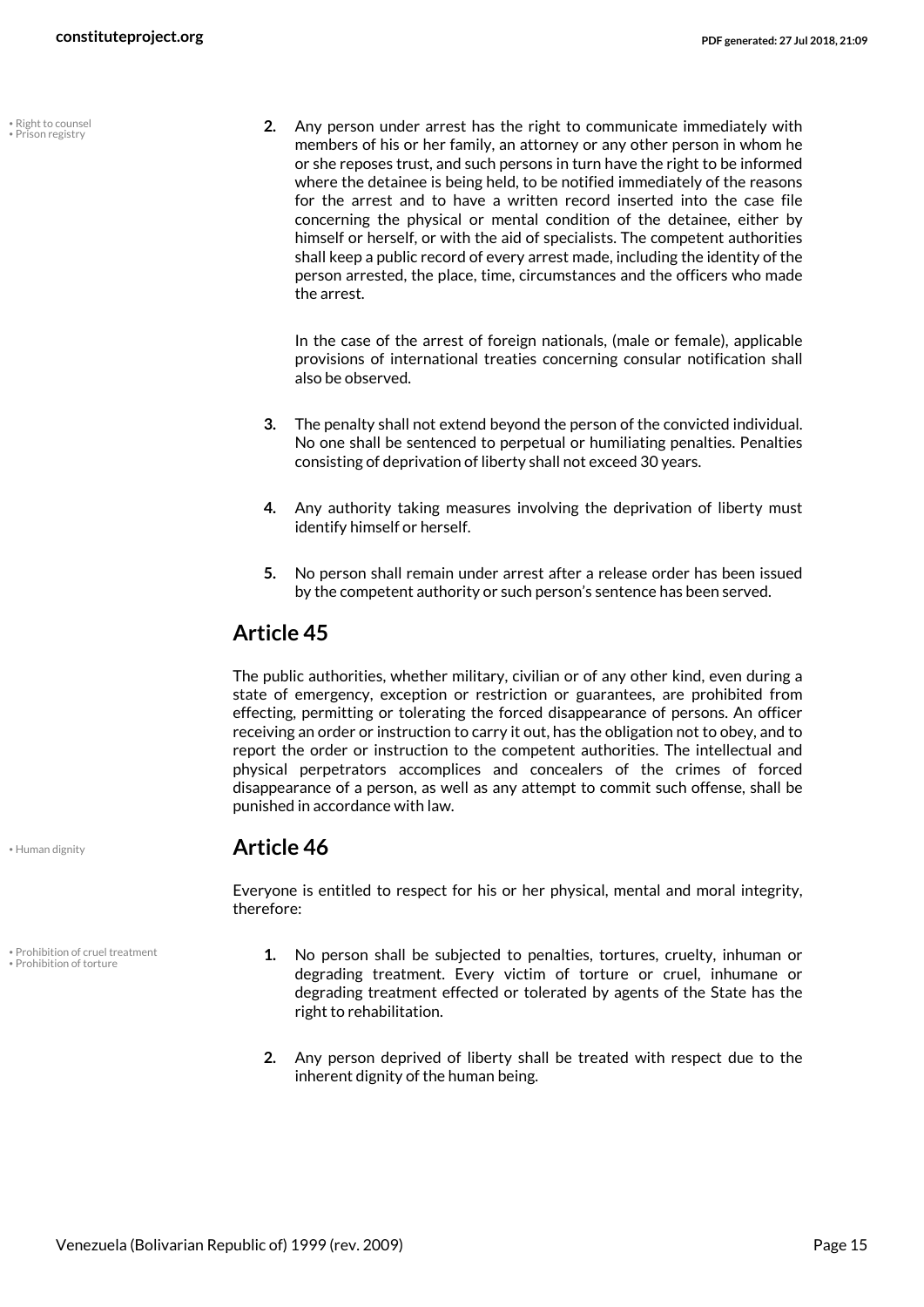- **3.** No person shall be subjected without his or her freely given consent to scientific experiments or medical or laboratory examinations, except when such person's life is in danger, or in any other circumstances as may be detained by law.
- **4.** Any public official who, by reason of his official position, inflicts mistreatment or physical or mental suffering on any person or instigates or tolerates such treatment, shall be punished in accordance with law.

### • Human dignity **Article 47**

A person's home and any private premise are inviolable. They may not be forcibly entered except by court order, to prevent the commission of a crime or carry out the decisions handed down by the courts in accordance with law, respecting human dignity in all cases.

Any health inspections carried out in accordance with law shall be performed only after notice from the officials ordering or carrying it out.

### • Right to privacy **Article 48**

The secrecy and inviolability of private communications in all forms are guaranteed. The same may not be interfered with except by order of a competent court, with observance of applicable provisions of law and preserving the secrecy of the private issues unrelated to the pertinent proceedings.

All judicial and administrative actions shall be subject to due process, therefore:

- **1.** Legal assistance and defense are inviolable rights at all stages and levels during the investigation and proceeding. Every person has the right to be notified of the charges for which he or she is being investigated, to have access to the evidence and to be afforded the necessary time and means to conduct his or her defense. Any evidence obtained in violation of due process shall be null and void. Any person declared guilty shall have the right to appeal, except in the cases established by this Constitution and by the law.
- Presumption of innocence in trials **2.** Any person shall be presumed innocent until proven otherwise.
	- **3.** Every person has the right to be heard in proceedings of any kind, with all due guarantees and within such reasonable time limit as may be legally detained, by a competent, independent and impartial court established in advance. Anyone who does not speak Spanish or is unable to communicate verbally is entitled to an interpreter.
	- **4.** Every person has the right to be judged by his or her natural judges of ordinary or special competence, with the guarantees established in this Constitution and by law. No person shall be put on trial without knowing the identity of the party judging him or her, nor be adjudged by exceptional courts or commissions created for such purpose.

• Guarantee of due process **Article 49** • Right to fair trial

• Right to privacy

- Right to appeal judicial decisions
- Right to counsel Regulation of evidence collection
- Right to examine evidence/ witnesses Inalienable rights
- 
- Right to speedy trial • Trial in native language of accused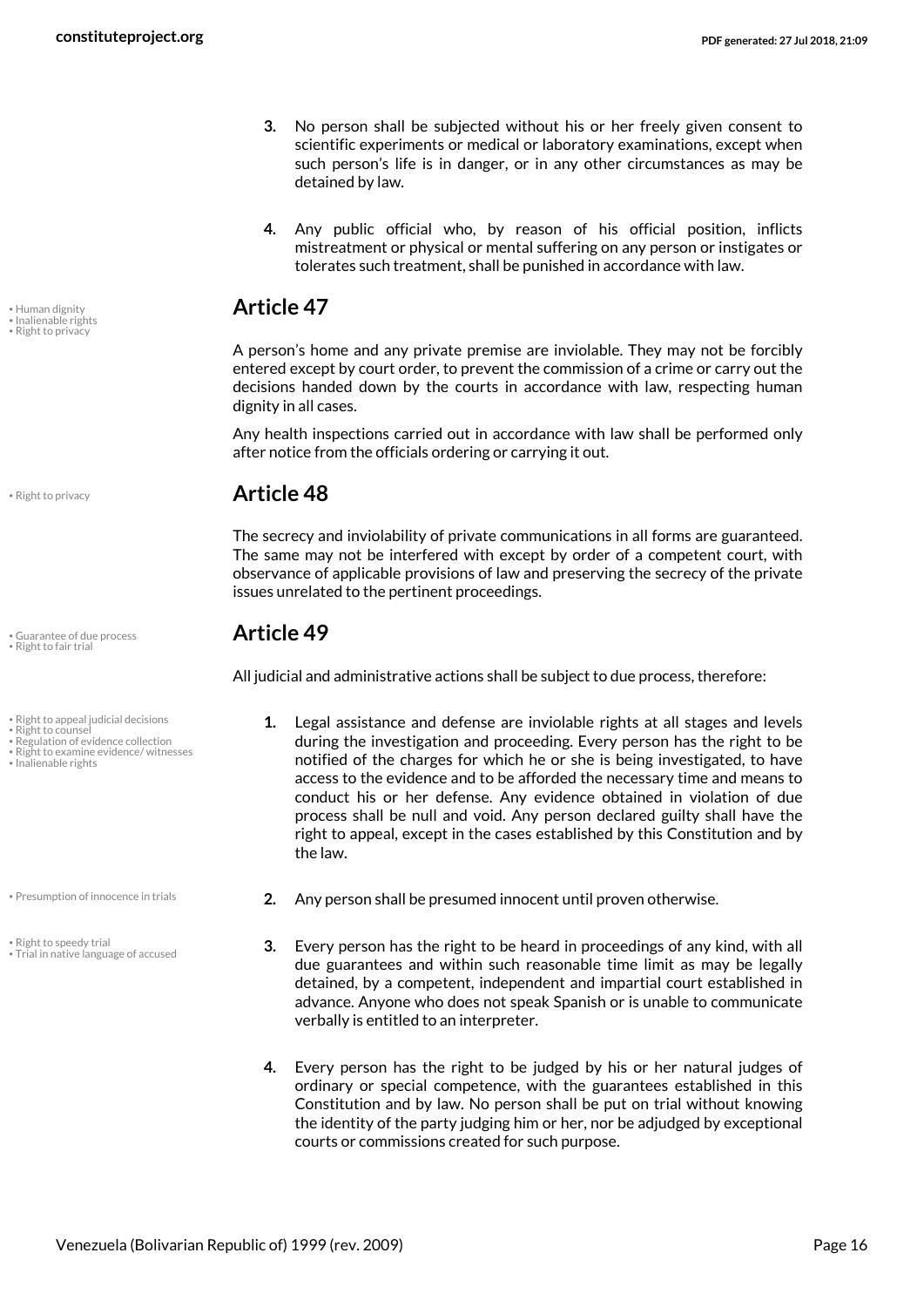• Regulation of evidence collection • Protection from self-incrimination

| • Protection in only self-lifer immedion | herself or his or her spouse or partner, or any other relative within the<br>fourth degree of consanguinity or the second degree of affinity. A<br>confession shall be valid only if given without coercion of any kind.                                                                                                                                                                                                                                                                                                                                                                                 |
|------------------------------------------|----------------------------------------------------------------------------------------------------------------------------------------------------------------------------------------------------------------------------------------------------------------------------------------------------------------------------------------------------------------------------------------------------------------------------------------------------------------------------------------------------------------------------------------------------------------------------------------------------------|
| · Protection from ex post facto laws     | No person shall be punished for acts or omissions not defined under<br>6.<br>preexisting laws as a crime, offense or infraction.                                                                                                                                                                                                                                                                                                                                                                                                                                                                         |
| · Prohibition of double jeopardy         | 7.<br>No person shall be placed on trial based on the same facts for which such<br>person has been judged previously.                                                                                                                                                                                                                                                                                                                                                                                                                                                                                    |
| · Ultra-vires administrative actions     | 8.<br>Every person shall request from the State the restoration or remediation of<br>a legal situation adversely affected by unwarranted judicial errors, and<br>unjustified delay or omissions. The foregoing is without prejudice to the<br>right of the individual to seek to hold the magistrate or judge personally<br>liable, and that of the State to take action against the same.                                                                                                                                                                                                               |
| · Freedom of movement                    | <b>Article 50</b>                                                                                                                                                                                                                                                                                                                                                                                                                                                                                                                                                                                        |
|                                          | Everyone shall freely transit by any means throughout the national territory, to<br>change his or her domicile and residence, to leave and return to the Republic, to<br>move his or her goods or belongings within the country and to bring his or her goods<br>into or remove them from the country, subject only to such limitations as may be<br>prescribes by law. In cases involving the granting of a concession, the law shall<br>provide for the circumstances in which an alternate route must be provided.<br>Venezuelans shall enter the country without need for authorization of any kind. |
|                                          | No act of the Public Power may establish against Venezuelans the penalty of<br>banishment from the national territory.                                                                                                                                                                                                                                                                                                                                                                                                                                                                                   |
| · Right of petition                      | <b>Article 51</b>                                                                                                                                                                                                                                                                                                                                                                                                                                                                                                                                                                                        |
|                                          | Everyone has the right to petition or make representations before any authority or<br>public official concerning matters within their competence, and to obtain a timely<br>and adequate response. Whoever violates this right shall be punished in accordance<br>with law, including the possibility of dismissal from office.                                                                                                                                                                                                                                                                          |
| · Freedom of association                 | <b>Article 52</b>                                                                                                                                                                                                                                                                                                                                                                                                                                                                                                                                                                                        |
|                                          | Everyone has the right to assemble for lawful purposes, in accordance with law. The<br>State is obligated to facilitate the exercise of this right.                                                                                                                                                                                                                                                                                                                                                                                                                                                      |
| • Freedom of assembly                    | <b>Article 53</b>                                                                                                                                                                                                                                                                                                                                                                                                                                                                                                                                                                                        |
|                                          | Everyone has the right to meet publicly or privately, without obtaining permission in<br>advance, for lawful purposes and without weapons. Meetings in public places may be<br>regulated by law.                                                                                                                                                                                                                                                                                                                                                                                                         |
| · Prohibition of slavery                 | <b>Article 54</b>                                                                                                                                                                                                                                                                                                                                                                                                                                                                                                                                                                                        |
|                                          | No person shall be subjected to slavery or servitude. Traffic of persons, in particular<br>women, children and adolescents, in any form, shall be subject to the penalties<br>prescribes by law.                                                                                                                                                                                                                                                                                                                                                                                                         |
|                                          |                                                                                                                                                                                                                                                                                                                                                                                                                                                                                                                                                                                                          |

**5.** No person shall be required to confess guilt or testify against himself or

Venezuela (Bolivarian Republic of) 1999 (rev. 2009) Page 17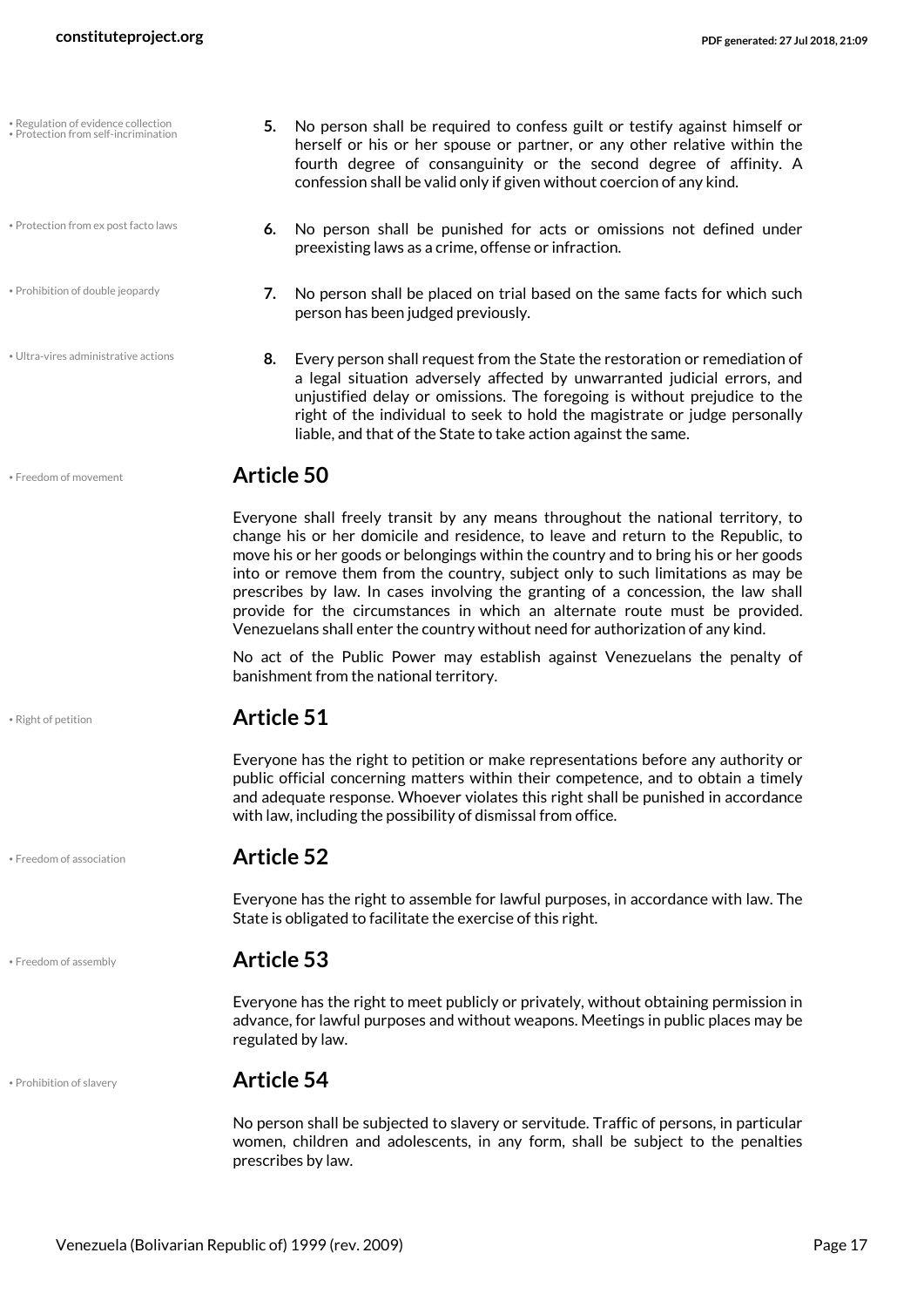### • Human dignity **Article 55**

Every person has the right to protection by the State, through the citizen safety organs regulated by law, from situations that affect or constitute a threat, vulnerability or risk to the physical integrity of individuals, their properties, the enjoyment of rights or the Fulfillment of duties.

Participation by citizens in programs for purposes of prevention, citizen safety and emergency management shall be regulated by a special law.

The State's security corps shall respect the human dignity and rights of all persons. The use of weapons or toxic substances by police and security officers shall be limited by the principles of necessity, convenience, opportunity and proportionality in accordance with law.

### **Article 56**

Every person has the right to his own name, to the summates of his father and mother, and to know the identity of the latter. The State guarantees the right to investigates maternity and paternity. All persons have the right to be registered free of charge with the Civil Registry Office after birth, and to obtain public documents constituting evidence of their biological identity, in accordance with law. Such documents shall not contain any mention classifying the parental relationship.

### • Freedom of expression **Article 57** • Freedom of press

Everyone has the right to express freely his or her thoughts, ideas or opinions orally, in writing or by any other form of expression, and to use for such purpose any means of communication and diffusion, and no censorship shall be established. Anyone making use of this right assumes full responsibility for everything expressed.

Anonymity, war propaganda, discriminatory messages or those promoting religious intolerance are not permitted. Censorship restricting the ability of public officials to report on matters for which they are responsible is prohibited.

### • Freedom of press **Article 58**

Communications are free and plural, and involve the duties and responsibilities indicated by law. Everyone has the right to timely, truthful and impartial information, without censorship, in accordance with the principles of this Constitution, as well as the right to reply and corrections when they are directly affected by inaccurate or offensive information. Children and adolescents have the right to receive adequate information for purposes of their overall development.

### • Freedom of religion **Article 59**

The State guarantees the freedom of cult and religion. All persons have the right to profess their religious faith and cults, and express their beliefs in private or in public, by teaching and other practices, provided such beliefs are not contrary to moral, good customs and public order. The autonomy and independence of religious confessions and churches is likewise guaranteed, subject only to such limitations as may derive from this Constitution and the law. Father and Mother are entitled to have their sons and daughters receive religious education in accordance with their convictions.

No one shall invoke religious beliefs or discipline as a means of evading compliance with law or preventing another person from exercising his or her rights.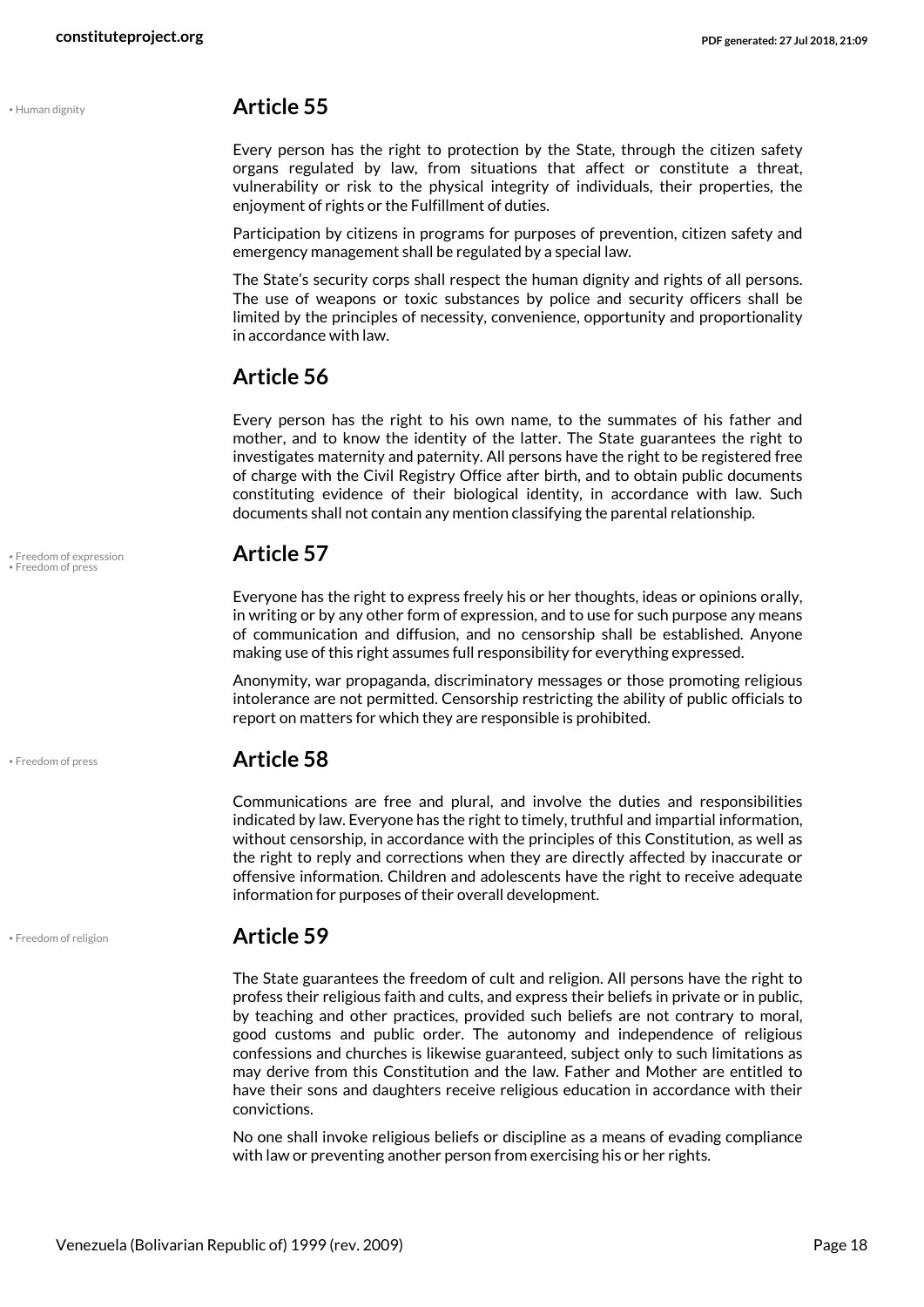• Right to protect one's reputation **Article 60** • Right to privacy

Every person is entitled to protection of his or her honor, private life, intimacy, self-image, confidentiality and reputation.

The use of electronic information shall be restricted by law in order to guarantee the personal and family intimacy and honor of citizens and the full exercise of their rights.

• Freedom of opinion/thought/conscience **Article 61**

All persons have the right to freedom of conscience, and to express the same except those practices affecting personality or constituting criminal offense. Objections of conscience may not be invoked in order to evade compliance with law or prevent others from complying with law or exercising their rights.

### <span id="page-18-0"></span>**Chapter IV: Political Rights and Public Referenda**

### <span id="page-18-1"></span>**Section One: Political Rights**

### **Article 62**

All citizens have the right to participate freely in public affairs, either directly or through their elected representatives.

The participation of the people in forming, carrying out and controlling the management of public affairs is the necessary way of achieving the involvement to ensure their complete development, both individual and collective. It is the obligation of the State and the duty of society to facilitate the generation of optimum conditions for putting this into practice.

Suffrage is a right. lt. shall be exercised through free, universal, direct and secret elections. The law shall guarantee the principle of personalization of suffrage and proportional representation.

### • Restrictions on voting **Article 64**

All Venezuelans who have reached the age of 18 and are not subject to political disablement or civil interdiction are qualified to vote.

In state, municipal and parish elections, the right to vote shall be extended to foreign nationals who have reached the age of 18 and have resided in Venezuela for more than ten years, subject to the limitations established in this Constitution and by law, and provided they are not subject to political disablement or civil interdiction.

### **Article 65**

Persons who have been convicted of crimes committed while holding office or other offenses against public property, shall be ineligible to run for any office filled by popular vote, for such period as may be prescribed by law after serving their sentences, depending on the seriousness of the offense.

• Secret ballot **Article 63** • Claim of universal suffrage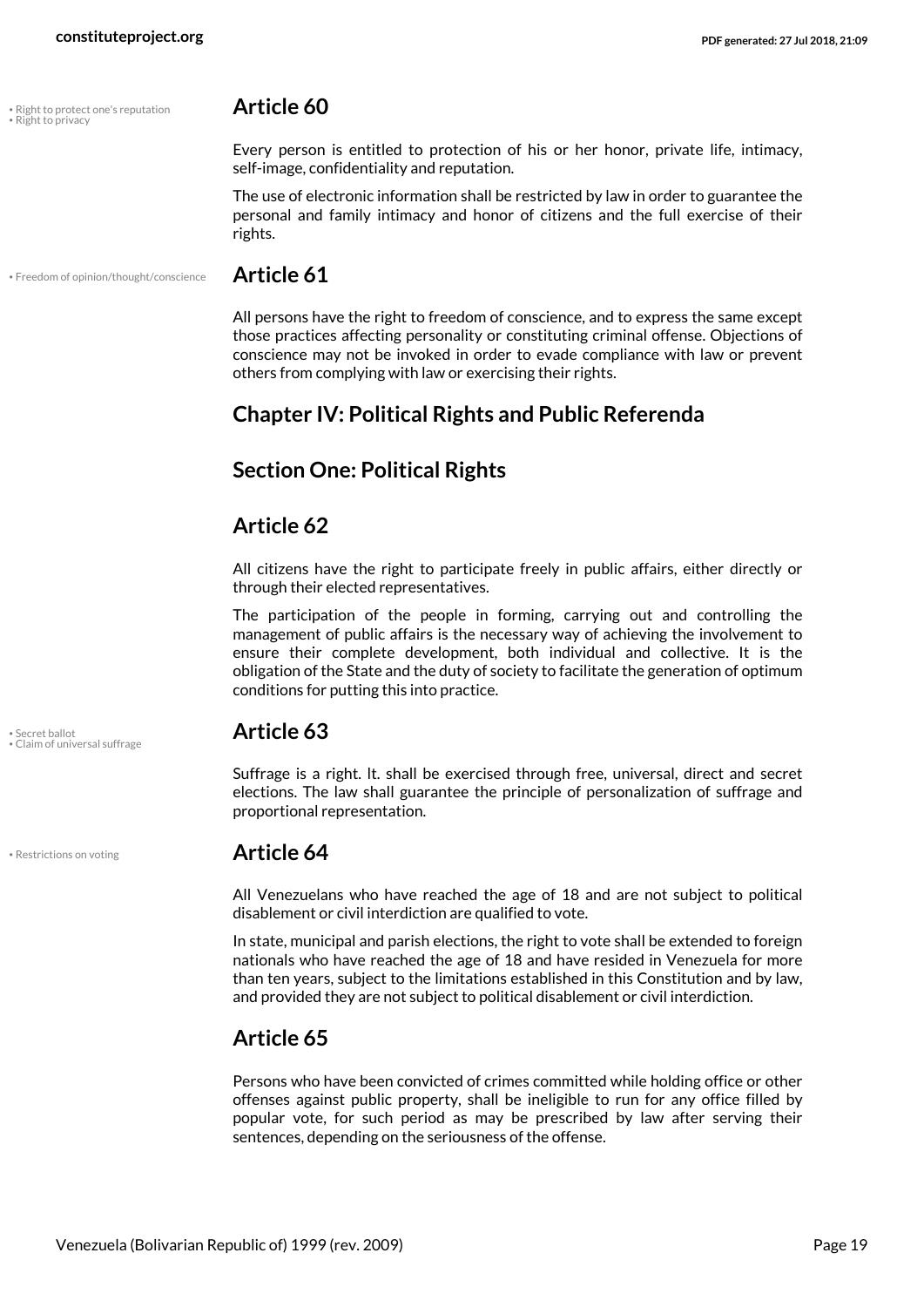Voters have the right to obtain from their public representatives, transparent and periodic accounting for their office, in accordance with the offered program.

### • Freedom of association **Article 67** • Right to form political parties

All citizens have the right of association for political purposes, through democratic methods of organization, operation and direction. Their governing organs and candidates for offices filled by popular vote, shall be selected by internal elections with participation of their members. No financing of associations for political purposes with State funds shall be permitted. Matters relating to the financing of and private contributions to associations for political purposes shall be regulated by law, as shall the oversight mechanisms to guarantee propriety as to the sources and handling of such funds.

Law shall regulate as well, political and election campaigns, the duration thereof and spending limits with a view pursuing its democratization.

Citizens, on their own initiative, and associations for political purposes, shall be entitled to participate in the electoral process, putting forward candidates. The financing of political advertising and election campaigns shall be regulated by law. The authorities of associations for political purposes shall not enter into contracts with organs in the public sector.

### **Article 68**

Citizens have the right to demonstrate, peacefully and without weapons, subject only to such requirements as may be established by law.

The use of firearms and toxic substances to control peaceful demonstrations is prohibited. The activity of police and security corps in maintaining public order shall be regulated by law.

The Bolivarian Republic of Venezuela recognizes and guarantees the right of asylum and refuge.

Extradition of Venezuelans is prohibited.

Participation and involvement of people in the exercise of their sovereignty in political affairs can be manifested by: voting to fill public offices, referendum, consultation of public opinion, mandate revocation, legislative, constitutional and constituent initiative, open forums and meetings of citizens whose decisions shall be binding among others; and in social and economic affairs: citizen service organs, self-management, co-management, cooperatives in all forms, including those of a financial nature, savings funds, community enterprises, and other forms of association guided by the values of mutual cooperation and solidarity.

The law shall establish conditions for the effective, functioning of the means of participation provided for under the present article.

• Protection of stateless persons **Article 69** • Extradition procedure

• Legislative initiatives by citizens **Article 70** • Referenda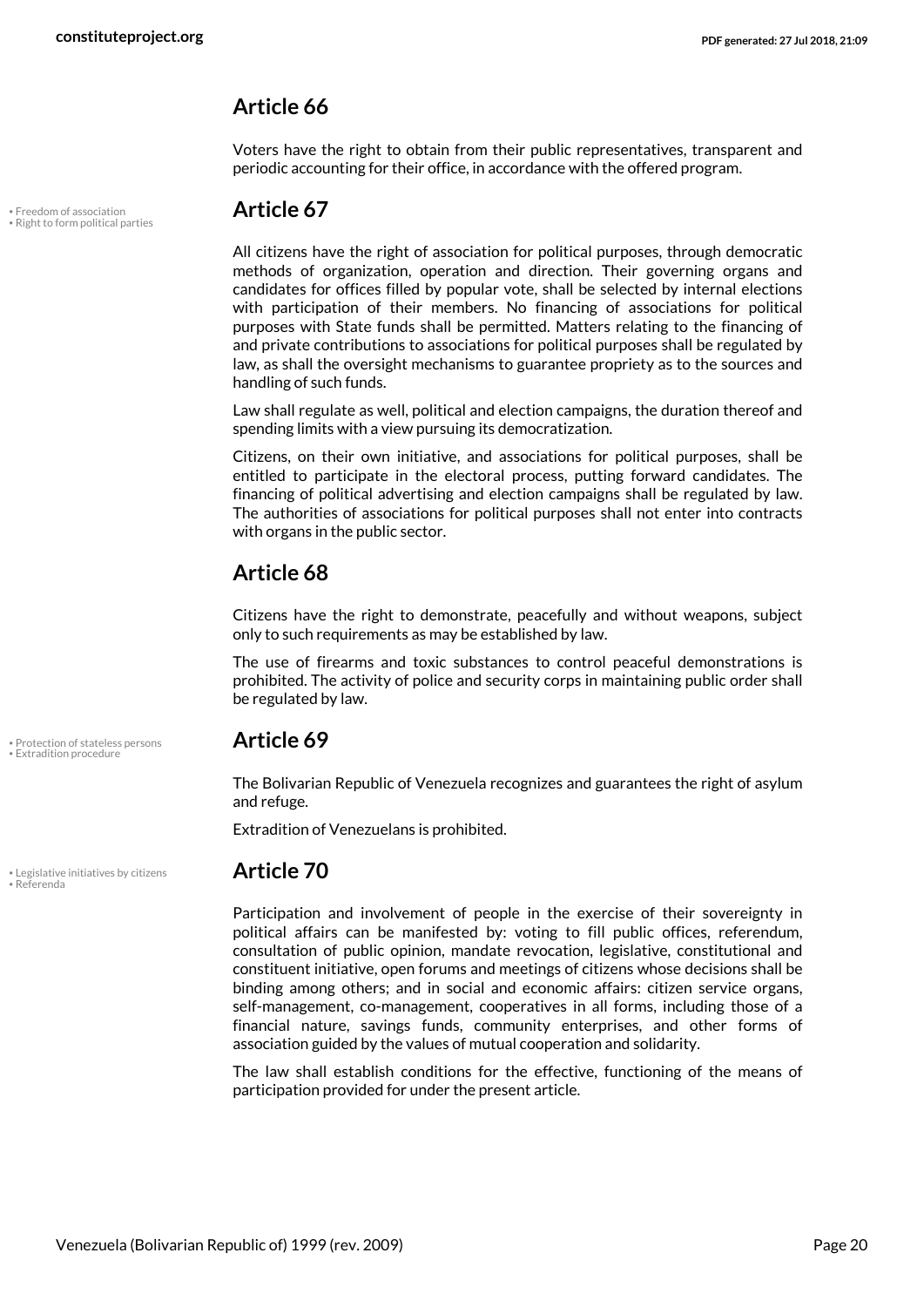### <span id="page-20-0"></span>**Section Two: Popular Referendum**

### • Referenda **Article 71**

Matters of special national transcendence may be referred to a consultative referendum, on the initiative of the President of the Republic, taken at a meeting of the Cabinet; by resolution of the National Assembly, passed by a majority vote; or at the request of a number of voters constituting at least 10% of all voters registered on the national, civil and electoral registry. Matters of special state, municipal and parish transcendence may also be referred to a consultative referendum. The initiative shall be taken by the Parish Board, the Municipal Council and to the Legislative Council, by the vote of two third of its members; by the Mayor and the Governor or by a number of voters constituting at least 10% of the total number of voters registered in the pertinent circumscription.

### • Head of state removal **Article 72**

All magistrates and other offices filled by popular vote are subject to revocation.

Once half of the term of office to which an official has been elected has elapsed, a number of voters constituting at least 20% of the voters registered in the pertinent circumscription may extend a petition for the calling of a referendum to revoke such official's mandate.

When a number of voters equal to or greater than the number of those who elected the official vote in favor of revocation, provided that a number of voters equal to or greater than 25% of the total number of registered voters have voted in the revocation election, the official's mandate shall be deemed revoked, and immediate action shall be taken to fill the permanent vacancy in accordance with the provided for in this Constitution and by law.

The revocation of the mandate for the collegiate bodies shall be performed in accordance with the law.

During the term to which the official was elected, only one petition to recall may be filed.

Bills under discussion by the National Assembly shall be submitted to a referendum when at least two-thirds of the members of the Assembly so decide. If the referendum ends in an affirmative vote of approval, provided that the 25% of the voters registered before the Civil and Electoral Registry have concurred to the election, the bill conceded shall be enacted into law.

Any international agreement, convention or treaty which might compromise the national sovereignty or transfer authority to supranational organs, may be submitted to a referendum on the initiative of the President of the Republic, taken at a meeting of the Cabinet by a two-thirds vote of the members of the Assembly or by 15% of the voters registered on the civil and electoral registry.

### • Referenda **Article 74**

Statutes whose abrogation are requested on the initiative of a number of voters constituting at least 10% of the voters registered in the civil and electoral registry, or by the President of the Republic taken at a meeting of the Cabinet, shall be submitted to a referendum for its abrogation in whole or in part.

• International law **Article 73** • Referenda

• Treaty ratification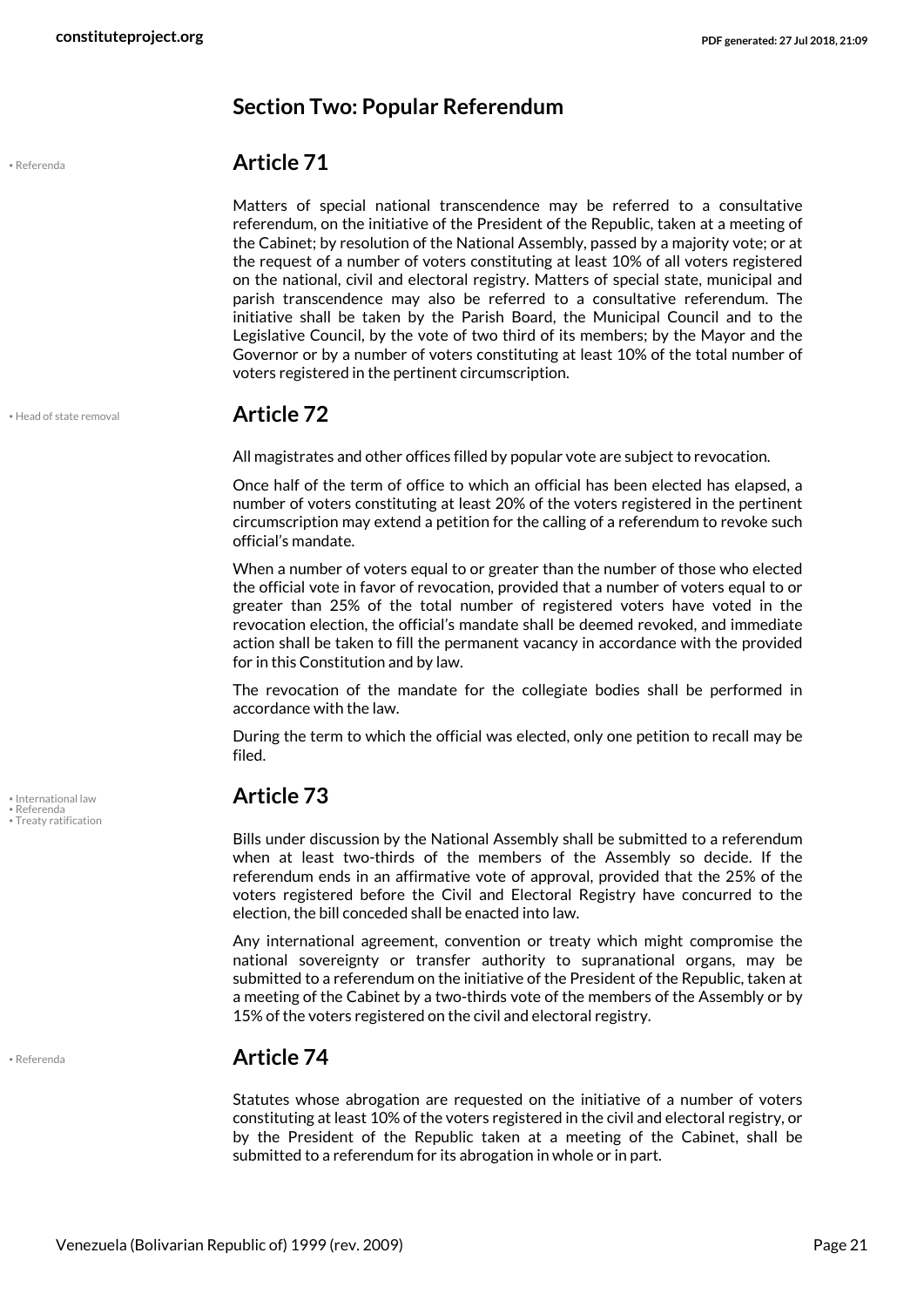Decrees with the force of law issued by the President of the Republic, making use of the authority prescribed under article 236, section 8 of this Constitution, may also be submitted to an abrogatory referendum, when it is requested by a number of voters constituting at least 5% of the total number of voters registered in the civil and electoral registry.

In order for the abrogatory referendum to be valid, a number of voters constituting at least 40% of the total number of voters registered in the civil and electoral registry shall be essential.

It shall not be possible to submit budget laws to an abrogatory referendum, neither those establishing or modifying taxes, relating to public credit, to amnesty, the protection, guaranteeing and developing human rights, nor those which ratify international treaties.

There shall not be more than one abrogatory referendum on the same matter during the same constitutional term.

### <span id="page-21-0"></span>**Chapter V: Social and Family Rights**

### • Reference to fraternity/solidarity **Article 75**

The State shall protect families as a natural association in society, and as the fundamental space for the overall development of persons. Family relationships are based on equality of rights and duties, solidarity, common effort, mutual understanding and reciprocal respect among family members. The State guarantees protection to the mother, father or other person acting as head of a household.

Children and adolescents have the right to live, be raised and develop in the bosom of their original family. When this is impossible or contrary to their best interests, they shall have the right to a substitute family, in accordance with law. Adoption has effects similar to those of parenthood, and is established in all cases for the benefit of the adoptee, in accordance with law. International adoption shall be subordinated to domestic adoption.

### • Right to found a family **Article 76**

Motherhood and fatherhood are fully protected, whatever the marital status of the mother or father. Couples have the right to decide freely and responsibly how many children they wish to conceive, and are entitled to access to the information and means necessary to guarantee the exercise of this right. The State guarantees overall assistance and protection for motherhood, in general, from the moment of conception, throughout pregnancy, delivery and the puerperal period, and guarantees full family planning services based on ethical and scientific values.

The father and mother have the shared and inescapable obligation of raising, training, educating, maintaining and caring for their children, and the latter have the duty to provide care when the former are unable to do so by themselves. The necessary and proper measures to guarantee the enforceability of the obligation to provide alimony shall be established by law.

• Right to marry<br>• Provision for matrimonial equality<br>• Provision for matrimonial equality

Marriage, which is based on free consent and absolute equality of rights and obligations of the spouses, is protected. A stable de facto union between a man and a woman which meets the requirements established by law shall have the same effects as marriage.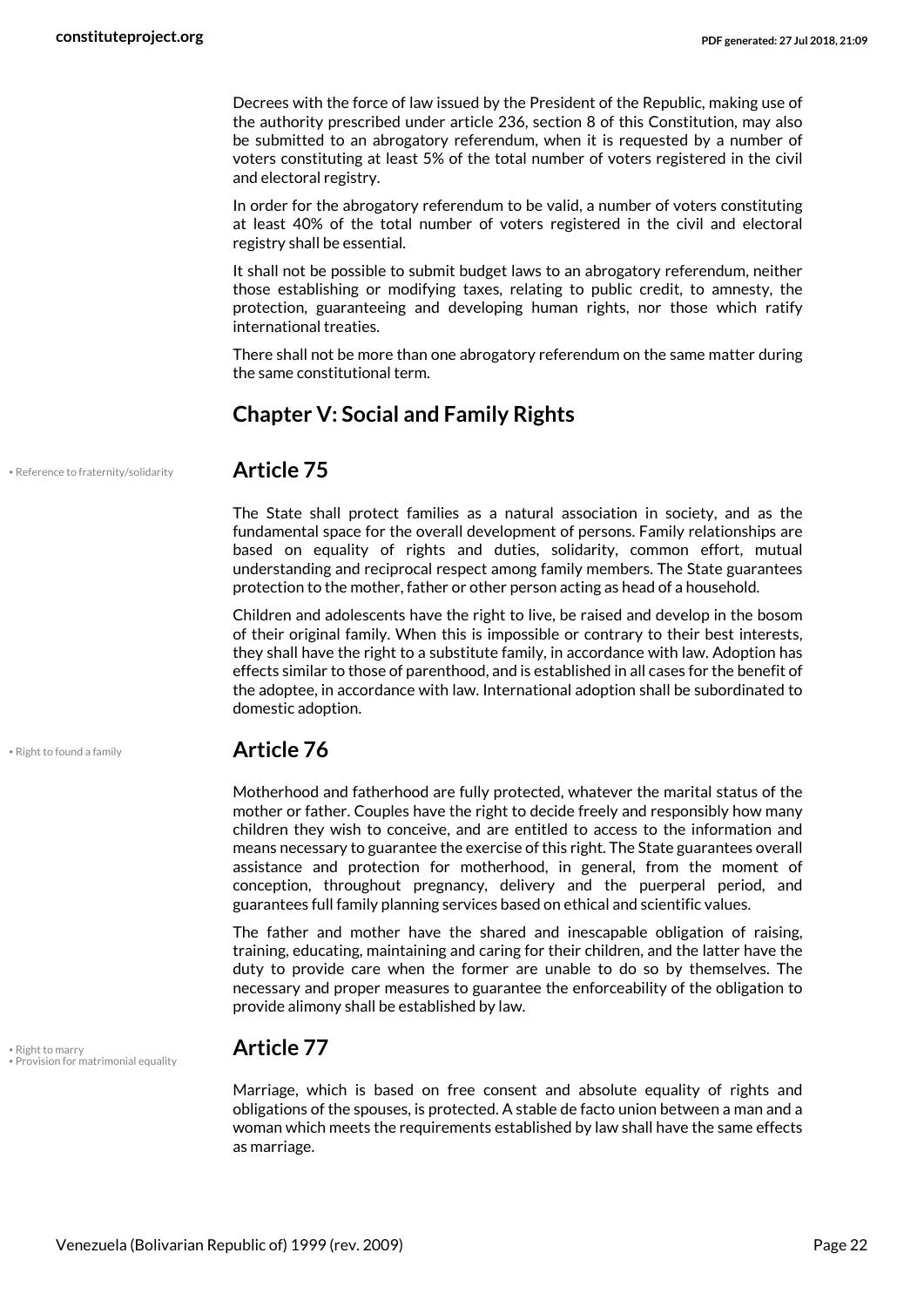# • Rights of children **Article 78**<br>• International law<br>• International human rights treaties

Children and adolescents are full legal persons and shall be protected by specialized courts, organs and legislation, which shall respect, guarantee and develop the contents of this Constitution, the law, the Convention on Children's Rights and any other international treaty that may have been executed and ratified by the Republic in this field. The State, families and society shall guarantee full protection as an absolute priority, taking into account their best interest in actions and decisions concerning them. The State shall promote their progressive incorporation into active citizenship, and shall create a national guidance system for the overall protection of children and adolescents.

### **Article 79**

Young people have the right and duty to be active participants in the development process. The State, with the joint participation of families and society, shall create opportunities to stimulate their productive transition into adult life, including in particular training for and access to their first employment, in accordance with law.

The State shall guarantee senior citizens the full exercise of their rights and guarantees. The State, with the joint participation of families and society, is obligated to respect their human dignity, autonomy and to guarantee them full care and social security benefits to improve and guarantee their quality of life. Pension and retirement benefits granted through the social security system shall not be less than the urban minimum salary. Senior citizens shall be guaranteed to have the right to a proper work, if they indicate a desire to work and are capable to.

Any person with disability or special needs has the right to the full and autonomous exercise of his or her abilities and to its integration into the family and community. The State, with the joint participation of families and society, guarantees them respect for their human dignity, equality of opportunity and satisfactory working conditions, and shall promote their training, education and access to employment appropriate to their condition, in accordance with law. It is recognized that deaf persons have the right to express themselves and communicate through the Venezuelan sign language.

### • Right to shelter **Article 82**

Every person has the right to adequate, safe and comfortable, hygienic housing, with appropriate essential basic services, including a habitat such as to humanize family, neighborhood and community relations. The progressive meeting of this requirement is the shared responsibility of citizens and the State in all areas.

The State shall give priority to families, and shall guarantee them, especially those with meager resources, the possibility of access to social policies and credit for the construction, purchase or enlargement of dwellings.

• Human dignity **Article 80** • State support for the elderly

• Human dignity **Article 81** • State support for the disabled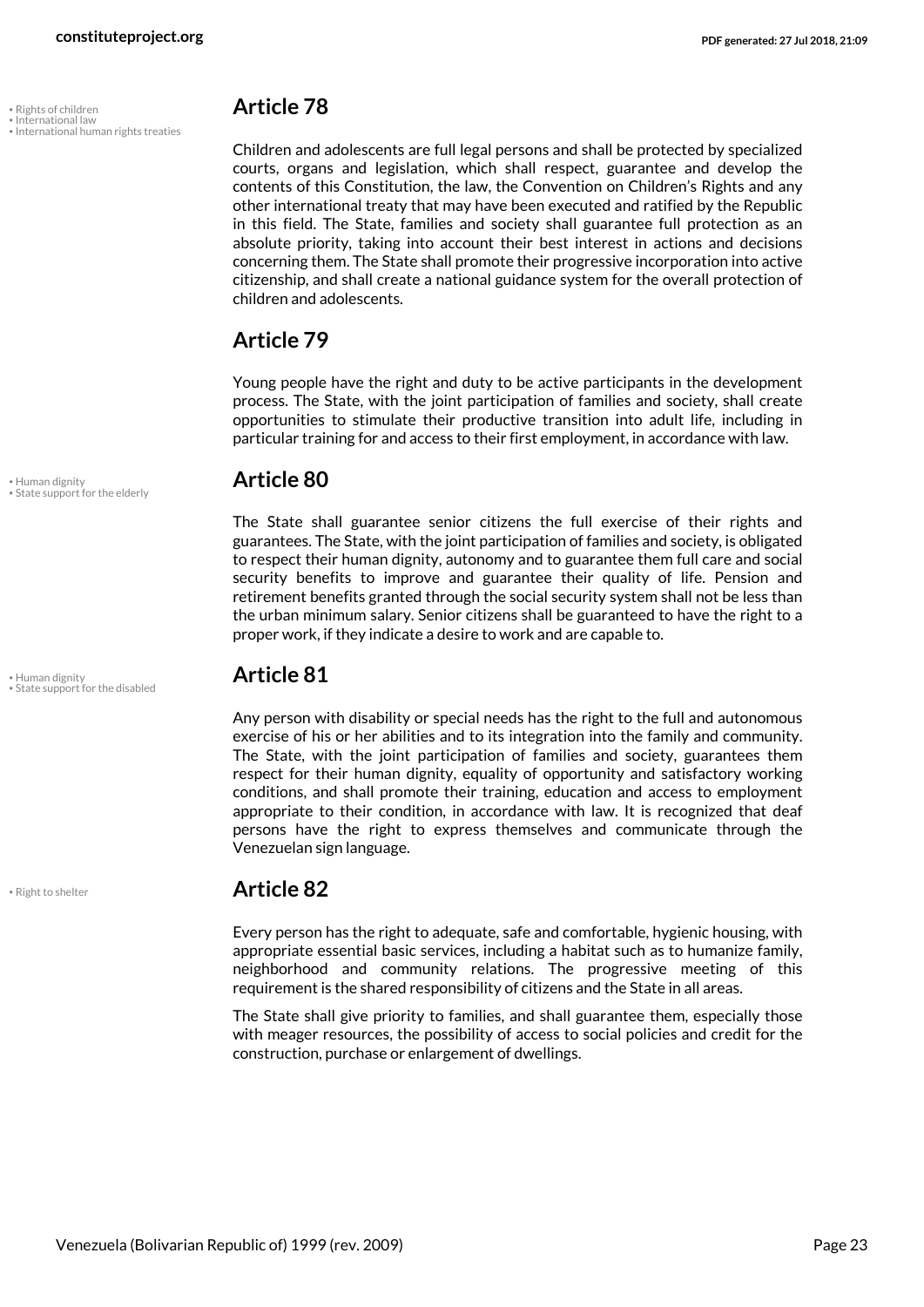### • Right to health care **Article 83**

Health is a fundamental social right and the responsibility of the State, which shall guarantee it as part of the right to life. The State shall promote and develop policies oriented toward improving the quality of life, common welfare and access to services. All persons have the right to protection of health, as well as the duty to participate actively in the furtherance and protection of the same, and to comply with such health and hygiene measures as may be established by law, and in accordance with international conventions and treaties signed and ratified by the Republic.

### • Right to health care **Article 84** • Reference to fraternity/solidarity

In order to guarantee the right to health, the State creates, exercises guidance over and administers a national public health system that crosses sector boundaries, and is decentralized and participatory in nature, integrated with the social security system and governed by the principles of gratuity, universality, completeness, fairness, social integration and solidarity. The public health system gives priority to promoting health and preventing disease, guaranteeing prompt treatment and quality rehabilitation. Public health assets and services are the property of the State and shall not be privatized. The organized community has the right and duty to participate in the making of decisions concerning policy planning, implementation and control at public health institutions.

### • Right to health care **Article 85**

Financing of the public health system is the responsibility of the State, which shall integrate the revenue resources, mandatory Social Security contributions and any other sources of financing provided for by law. The State guarantees a health budget such as to make possible the attainment of health policy objectives. In coordination with universities and research centers, a national professional and technical training policy and a national industry to produce health care supplies shall be promoted and developed. The State shall regulate both public and private health care institutions.

• State support for children **All persons are entitled to Social Security as a nonprofit public service to guarantee** health and protection in contingencies of maternity, fatherhood, illness, invalidity, catastrophic illness, disability, special needs, occupational risks, loss of employment, unemployment, old age, widowhood, loss of parents, housing, burdens deriving from family life, and any other social welfare circumstances. The State has the obligation and responsibility of ensuring the efficacy of this right, creating a universal and complete Social Security system, with joint, unitary, efficient and participatory financing from direct and indirect contributions. The lack of ability to contribute shall not be ground for excluding persons from protection by the system. Social Security financial resources shall not be used for other purposes. The mandatory assessments paid by employees to cover medical and health care services and other Social Security benefits shall be administered only for social purposes, under the guidance of the State. Any net remaining balances of capital allocated to health, education and Social Security shall be accumulated for distribution and contribution to those services. The Social Security system shall be ruled by a special organic law.

- State support for the elderly **Article 86** State support for the unemployed State support for the disabled
- 
- 
-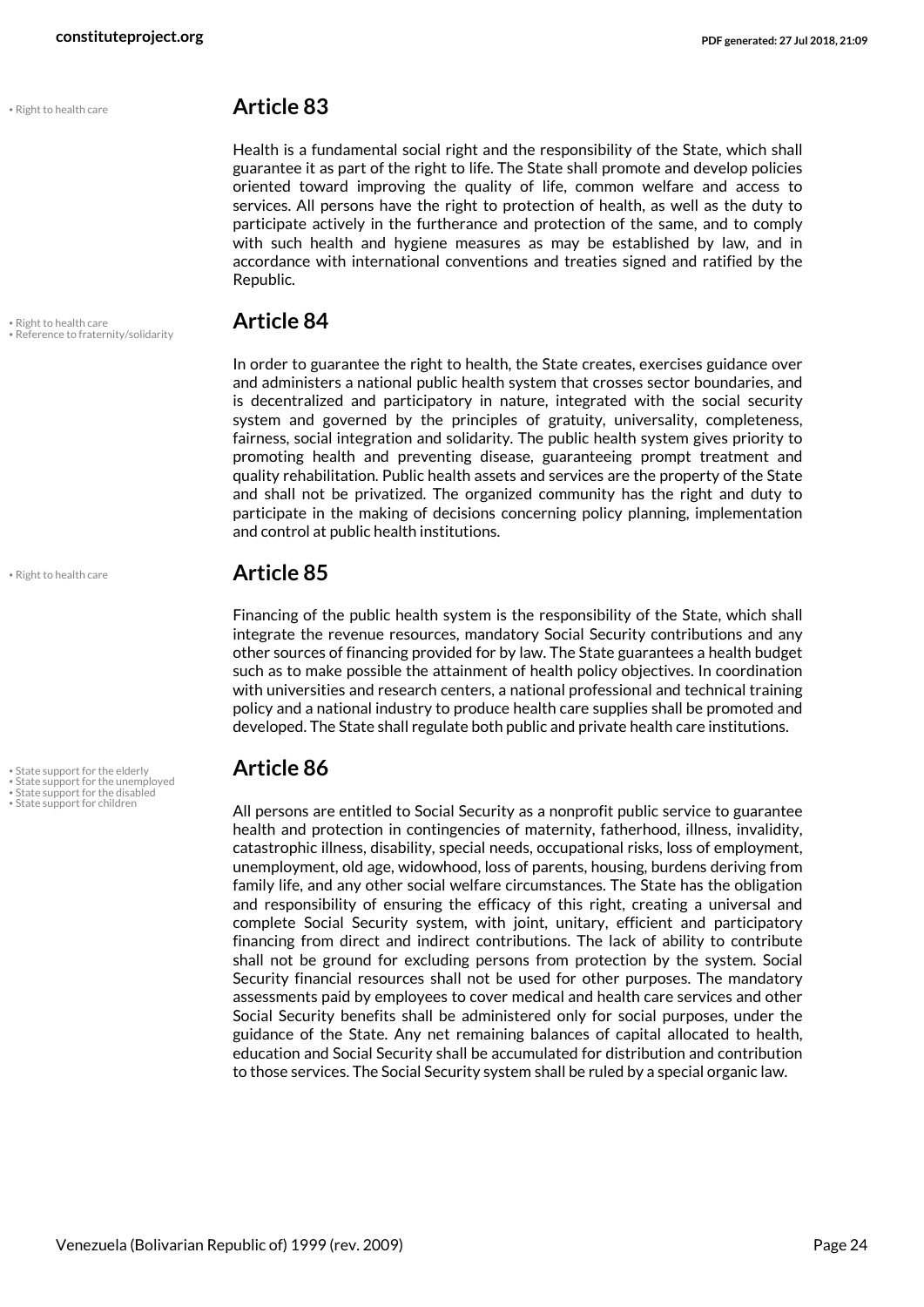• Duty to work

All persons have the right and duty to work. The State guarantees the adoption of the necessary measures so that every person shall be able to obtain productive work providing him or her with a dignified and decorous living and guarantee him or her the full exercise of this right. It is an objective of the State to promote employment. Measures tending to guarantee the exercise of the labor rights of self employed persons shall be adopted by law. Freedom to work shall be subject only to such restrictions as may be established by law.

Every employer shall guarantee employees adequate safety, hygienic and environmental conditions on the job. The State shall adopt measures and create institutions such as to make it possible to control and promote these conditions.

• Right to safe work environment

### • Equality regardless of gender **Article 88**

The State guarantees the equality and equitable treatment of men and women in the exercise of the right to work. The state recognizes work at home as an economic activity that creates added value and produces social welfare and wealth. Housewives are entitled to Social Security in accordance with law.

### **Article 89**

Work is a social fact and shall enjoy the protection of the State. The law shall make the necessary provisions for improving the material, moral and intellectual conditions of workers. In order to fulfill this duty of the State, the following principles are established:

- **1.** No law shall establish provisions that affect the intactness and progressive nature of labor rights and benefits. In labor relations, reality shall prevail over forms or appearances.
- **2.** Labor rights are unrenounceable; any action, agreement or convention involving a waiver of or encroachment upon these rights is null and void. Concessions and settlements are possible only at the end of the employment relationship, in accordance with the requirements established by law.
- **3.** When there are doubts concerning application or conflicts among several rules, or in the interpretation of a particular rule, that most favorable to the worker shall be applied. The rule applied must be applied in its entirety.
- **4.** Any measure or act on the part of an employer in violation of this Constitution is null and void, and of no effect.
- **5.** All types of discrimination because of political reasons, age, race, creed, sex or any other characteristic is prohibited.
- **6.** Work by adolescents at tasks that may affect their overall development is prohibited. The State shall protect them against any economic and social exploitation.

• Limits on employment of children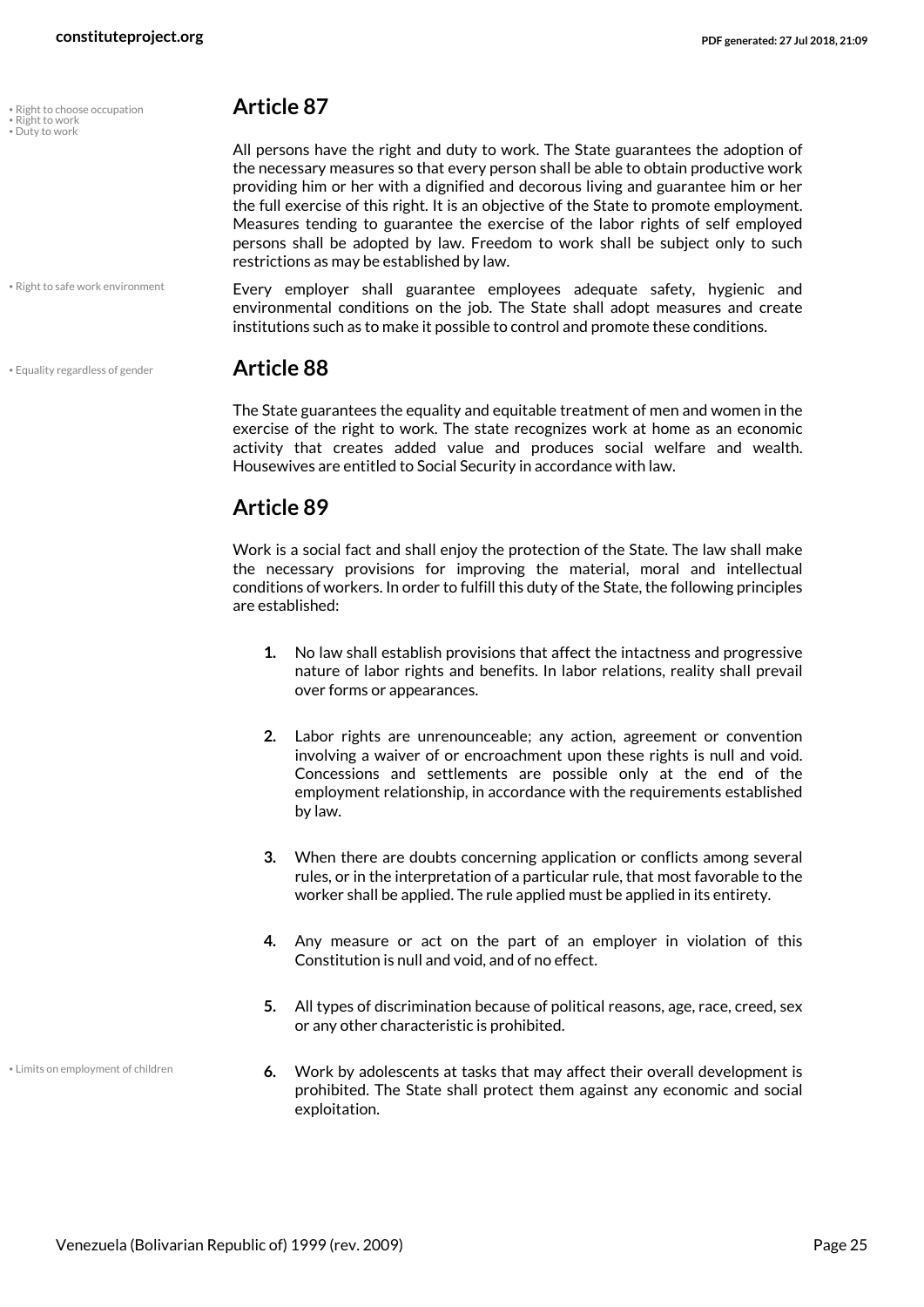### • Right to rest and leisure **Article 90**

Working hours shall not exceed eight hours per day or 44 hours per week. Where permitted by law, night work shall not exceed seven hours per day or 35 hours per week. No employer shall have the right to require employees to work overtime. An effort shall be made to reduce working hours progressively in the interest of society and in such sphere as may be determined, and appropriate provisions shall be adopted to make better use of free time for the benefit of the physical, spiritual and cultural development of workers.

Workers are entitled to weekly time off and paid vacations on the same terms as for days actually worked.

### $\bullet$  Right to equal pay for work **Article 91**

Every worker has the right to a salary sufficient to enable him or her to live with dignity and cover basic material, social and intellectual needs for himself or herself and his or her family. The payment of equal salary for equal work is guaranteed, and the share of the profits of a business enterprise to which workers are entitled shall be determined. Salary is not subject to garnishment, and shall be paid periodically and promptly in legal tender, with the exception of the food allowance, in accordance with law.

The State guarantees workers in both the public and the private sector a vital minimum salary which shall be adjusted each year, taking as one of the references the cost of a basic market basket. The form and procedure to be followed, shall be established by law.

### **Article 92**

All workers have the right to benefits to compensate them for length of service and protect them in the event of dismissal. Salary and benefits are labor obligations due and payable immediately upon accrual. Any delay in payment of the same shall bear interest, which constitutes a debt certain and shall enjoy the same privileges and guarantees as the principal debt.

### **Article 93**

Stable employment shall be guaranteed by law, with provisions as appropriate to restrict any form of unjustified dismissal. Dismissals contrary to this Constitution are null and void.

### **Article 94**

The liability of the natural or juridical person for whose benefit services are provided through an intermediary or contractor shall be determined by law, without prejudice to the job and severance liability of the latter. The State shall establish, through the competent organ, the liability to which employers in general are subject in the event of simulation or fraud for the purpose of distorting, disregarding or impeding the application of labor legislation.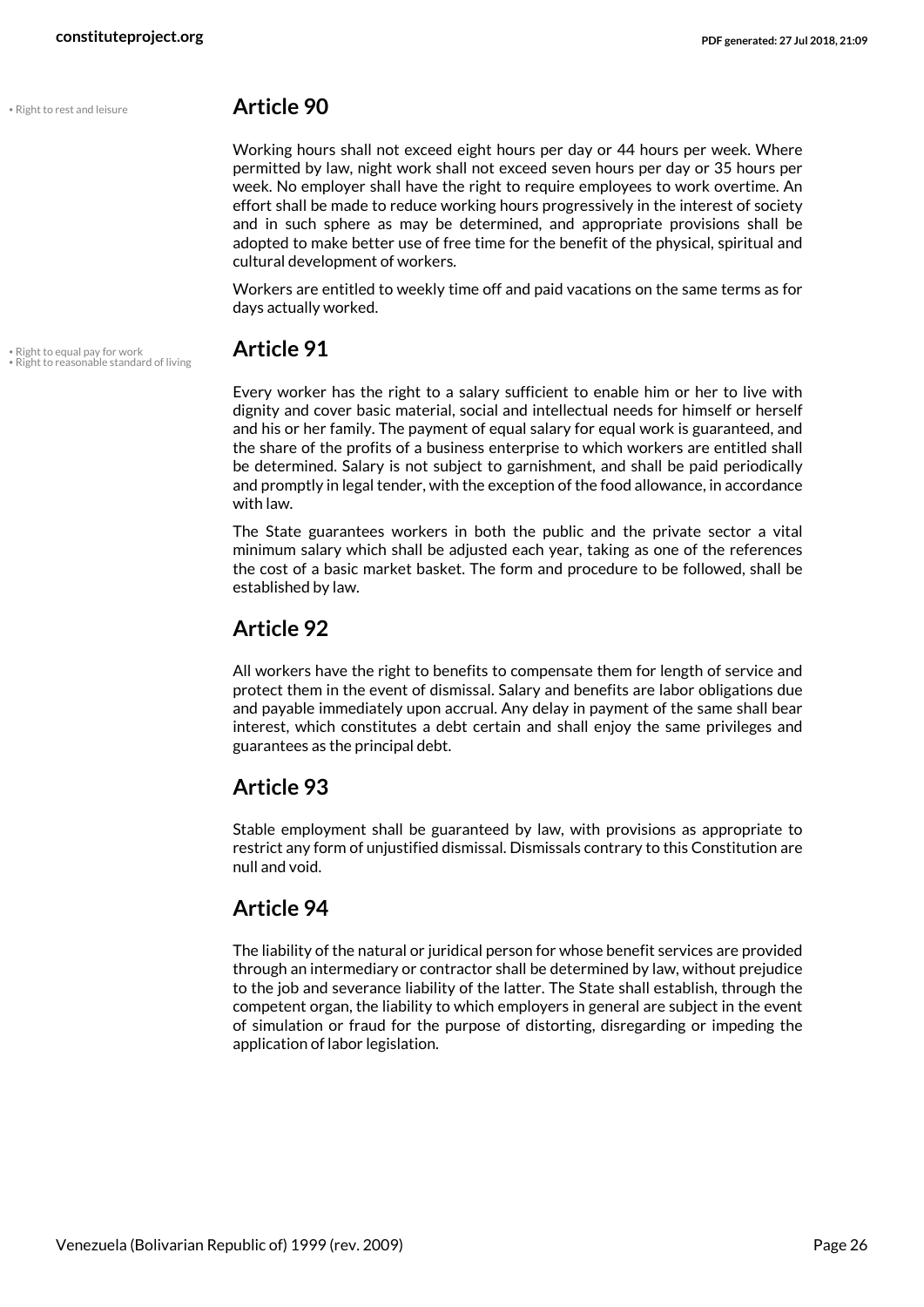### • Right to join trade unions **Article 95**

Workers, without distinction of any kind and without need for authorization in advance, have the right freely to establish such union organizations as they may deem appropriate for the optimum protection of their rights and interests, as well as the right to join or not to join the same, in accordance with law. These organizations are not subject to administrative dissolution, suspension or intervention. Workers are protected against any act of discrimination or interference contrary to the exercise of this right. The promoters and the members of the board of directors of the union enjoy immunity from dismissal from their employment for the period and on the terms required to enable them to carry out their functions.

For purposes of the exercise of union democracy, the bylaws and regulations of union organizations, shall provide for the replacement of boards of directors and representatives by universal, direct and secret suffrage. Any union leaders and representatives who abuse the benefits deriving from union freedom for their personal gain or benefit shall be punished in accordance with law. Boards of directors members of union organizations shall be required to file a sworn statement of assets.

### **Article 96**

All employees in both public and the private sector have the right to voluntary collective bargaining and to enter into collective bargaining agreements, subject only to such restrictions as may be established by law. The State guarantees this process, and shall establish appropriate provisions to encourage collective relations and the resolution of labor conflicts. Collective bargaining agreements cover all workers who are active as of the time they are signed, and those hired thereafter.

• Provisions for intellectual property

### • Right to strike **Article 97**

All workers in the public and private sector have the right to strike, subject to such conditions as may be established by law.

### <span id="page-26-0"></span>**Chapter VI: Culture and Educational Rights**

### • Right to culture **Article 98** • International law

Cultural creation is free. This freedom includes the right to invest in, produce and disseminate the creative, scientific, technical and humanistic work, as well as legal protection of the author's rights in his works. The State recognizes and protects intellectual property rights in scientific, literary and artistic works, inventions, innovations, trade names, patents, trademarks and slogans, in accordance with the conditions and exceptions established by law and the international treaties executed and ratified by the Republic in this field.

Venezuela (Bolivarian Republic of) 1999 (rev. 2009) Page 27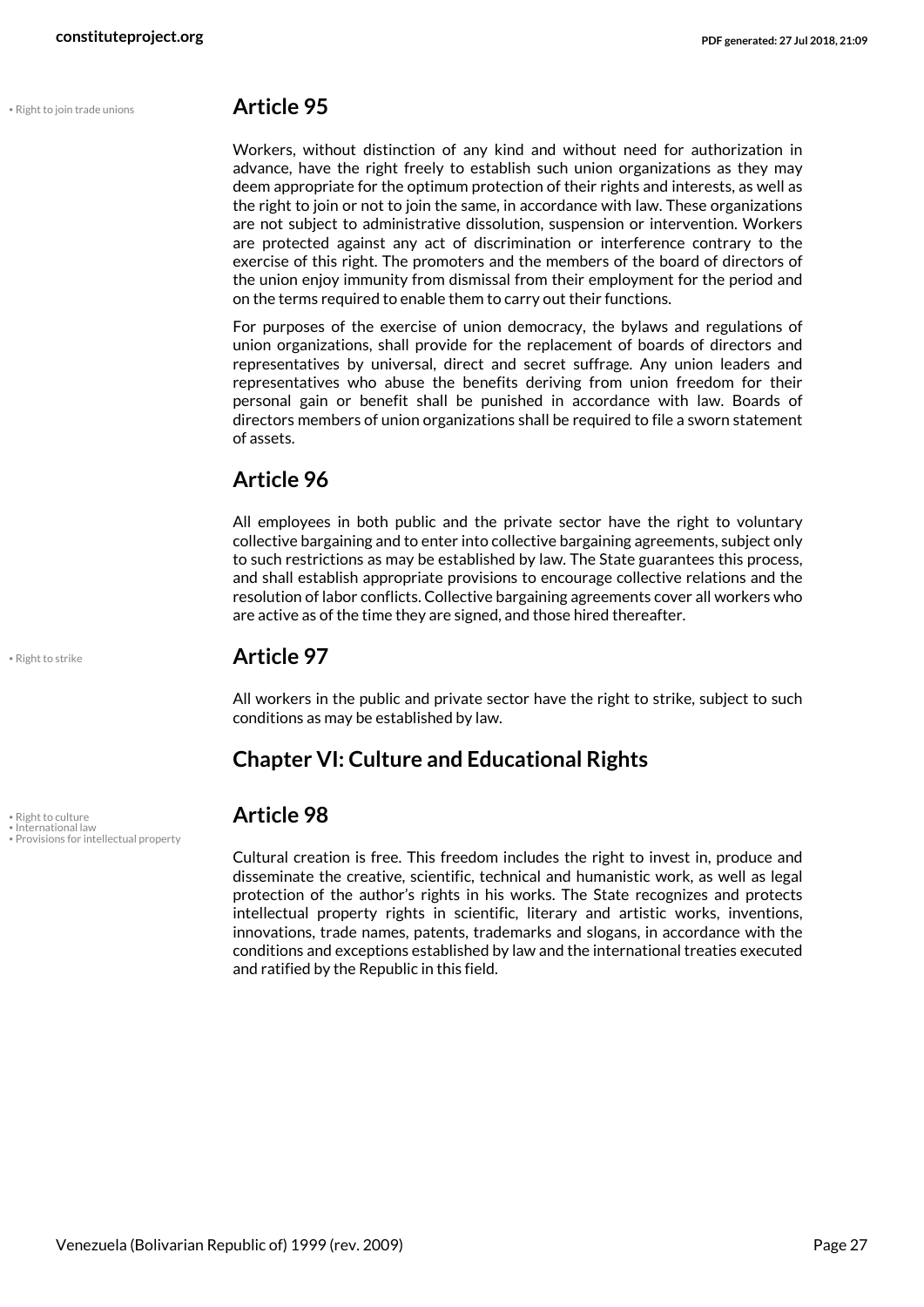### • Right to culture **Article 99**

Cultural values are the unrenounceable property of the Venezuelan people and a fundamental right to be encouraged and guaranteed by the State, efforts being made to provide the necessary conditions, legal instruments, means and funding. The autonomy of the public administration of culture is recognized, on such terms as may be established by law. The State guarantees the protection and preservation, enrichment, conservation and restoration of the cultural tangible and intangible heritage and the historic memories of the nation. The assets constituting the cultural heritage of the nation are inalienable, not subject to distrait or to statute of limitations. Penalties and sanctions for damage caused to these assets shall be provided for by law.

### **Article 100**

The folk cultures comprising the national identity of Venezuela enjoy special attention, with recognition of and respect for intercultural relations under the principle of equality of cultures. Incentives and inducements shall be provided for by law for persons, institutions and communities which promote, support, develop or finance cultural plans, programs and activities within the country and Venezuelan culture abroad. The State guarantees cultural workers inclusion in the Social security system to provide them with a dignified life, recognizing the idiosyncrasies of cultural work, in accordance with law.

### • Reference to art **Article 101** • Television

The State guarantees the issuance, receiving and circulation of cultural information. The communications media have the duty of assisting in the dissemination of the values of folk traditions and the work of artists, writers , composers, motion-picture directors, scientists and other creators of culture of the country. The television media shall include subtitles and translation into Venezuelan sign language for persons with hearing problems. The terms and modalities of these obligations, shall be established by law.

Education is a human right and a fundamental social duty; it is democratic, free of charge and obligatory. The State assumes responsibility for it as an irrevocable function of the greatest interest, at all levels and in all modes, as an instrument of scientific, humanistic and technical knowledge at the service of society. Education, is a public service, and is grounded on the respect for all currents of thought, to the end of developing the creative potential of every human being and the full exercise of his or her personality in a democratic society based on the work ethic value and on active, conscious and joint participation in the processes of social transformation embodied in the values which are part of the national identity, and with a Latin American and universal vision. The State, with the participation of families and society, promotes the process of civic education in accordance with the principles contained in this Constitution and in the laws.

- Right to academic freedom **Article 102** Right to development of personality
- 
- Compulsory education<br>• Free education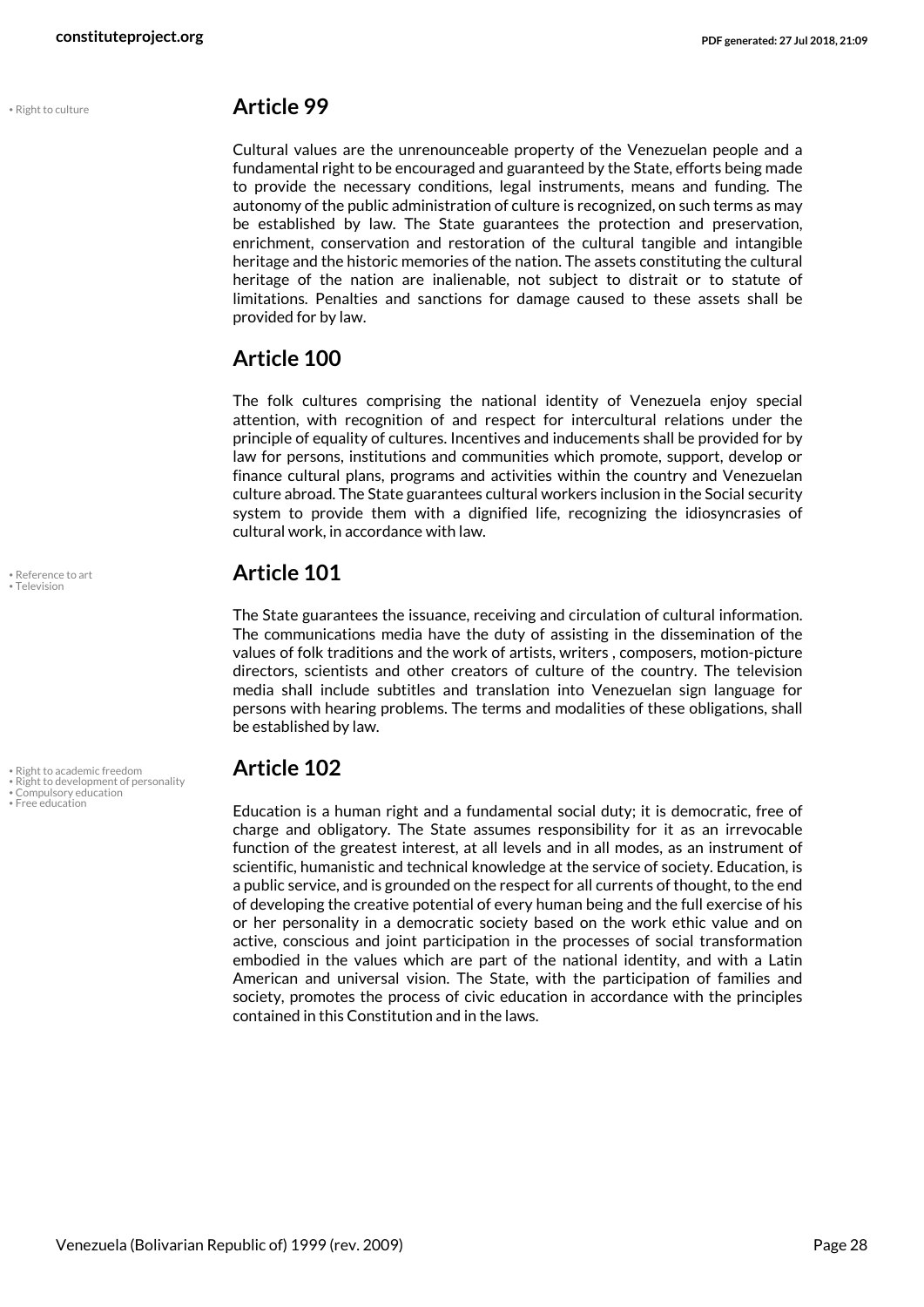- Access to higher education **Article 103**
- Compulsory education<br>• Free education<br>• International organizations

Every person has the right to a full, high-quality, ongoing education under conditions and circumstances of equality, subject only to such limitations as derive from such persons own aptitudes, vocation and aspirations. Education is obligatory at all levels from maternal to the diversified secondary level. Education offered at State institutions is free of charge up to the undergraduate university level. To this end, the State shall make a priority investment in accordance with United Nations recommendations. The State shall create and sustain institutions and services sufficiently equipped to ensure the admission process, ongoing education and program completion in the education system. The law shall guarantee equal attention to persons with special needs or disabilities, and to those who have been deprived of liberty or do not meet the basic conditions for admission to and continuing enrollment in the education system.

The contributions of private individuals to public education programs at the secondary and university levels shall be tax deductible in accordance with the pertinent law.

### • Right to academic freedom **Article 104**

Persons of recognized good moral character and proven academic qualifications shall be placed in charge of education. The State shall encourage them to remain continuously up to date, and shall guarantee stability in the practice of the teaching profession, whether in public or private institutions, in accordance with this Constitution and the law, with working conditions and a standard of living commensurate with the importance of their mission. Admissions, promotion and continued enrollment in the education system shall be provided for by law, and shall be responsive to evaluation criteria based on merit, to the exclusion of any partisan or other nonacademic interference.

### **Article 105**

The professions requiring a degree and the conditions that must be met to practice them, including, professional organization membership, shall be determined by law.

### **Article 106**

Every natural or juridical person, subject, to demonstration of its ability and provided it meets at all times the ethical, academic, scientific, financial, infrastructure and any other requirements that may be established by law, shall be permitted to found and maintain private educational institutions under the strict inspection and vigilance of the State, with the prior approval of the latter.

### **Article 107**

Environmental education is obligatory in the various levels and modes of the education system, as well as in informal civil education. Spanish, Venezuelan geography and history and the principles of the Bolivarian thought shall be compulsory courses at public and private institutions up to the diversified cycle level.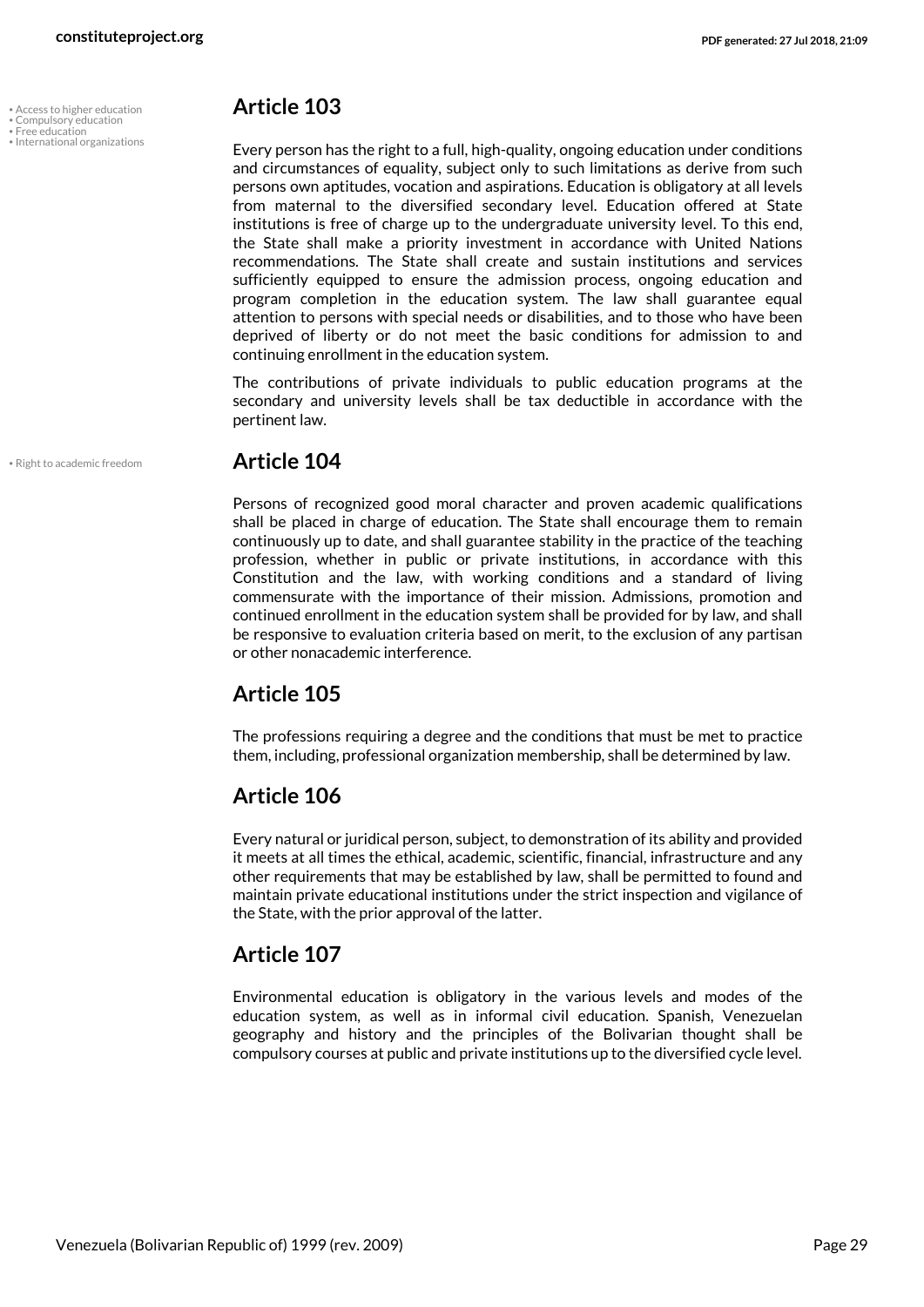• Radio<br>• Television

### • State operation of the media **Article 108**

The communications media, public and private, shall contribute to civil education. The State guarantees public radio and television services and library and computer networks, with a view to permitting universal access to information. Education centers are to incorporate knowledge and application of new technologies and the resulting innovations, in accordance with such requirements as may be established

### **Article 109**

by law to this end.

The State shall recognize the autonomy of universities as a principle and status that allows teachers, students and graduates from its community, to devote themselves to the search for knowledge through research in the fields of science, humanistic and technology, for the spiritual and material benefit of the Nation. Autonomous universities shall adopt their own rules for their governance and operation and the efficient management of their property, under such control and vigilance as may be established by law to this end. Autonomy of universities is established in the planning, organization, preparation and updating of research, teaching and extension programs. The inviolability of the university campus is established. Experimental national universities shall attain their autonomy in accordance with law.

The State recognizes as being in the public interest science, technology, knowledge, innovation and the resulting applications, and the necessary information services, the same being fundamental instruments for the country's economic, social and political development, as well as for national sovereignty and security. To promote and develop these activities, the State shall allocate sufficient resources and shall create a national science and technology system in accordance with law. The private sector shall contribute with resources as well. The State shall guarantee the enforcement of the ethical and legal principles that are to govern research activities in science, humanism and technology. The manners and means of fulfilling this guarantee shall be determined by law.

### **Article 111**

All persons have a right to sports and recreation as activities beneficial to individual and collective quality of life. The State assumes responsibility for sports and recreation as an education and public health policy, and guarantees the resources for the furtherance thereof. Physical education and sports play a fundamental role in the overall education of childhood and adolescents. Instruction in the same is obligatory at all levels of public and private education up to the diversified cycle, with such exceptions as may be established by law. The State guarantees full attention to athletes without discrimination of any kind, as well as support for high-level competitive sports and evaluation and regulation of sports organizations in both the public and the private sector, in accordance with law.

Incentives and inducements shall be established, for the persons, institutions and communities that promote athletes and develop or finance sports activities, plans and programs in the country.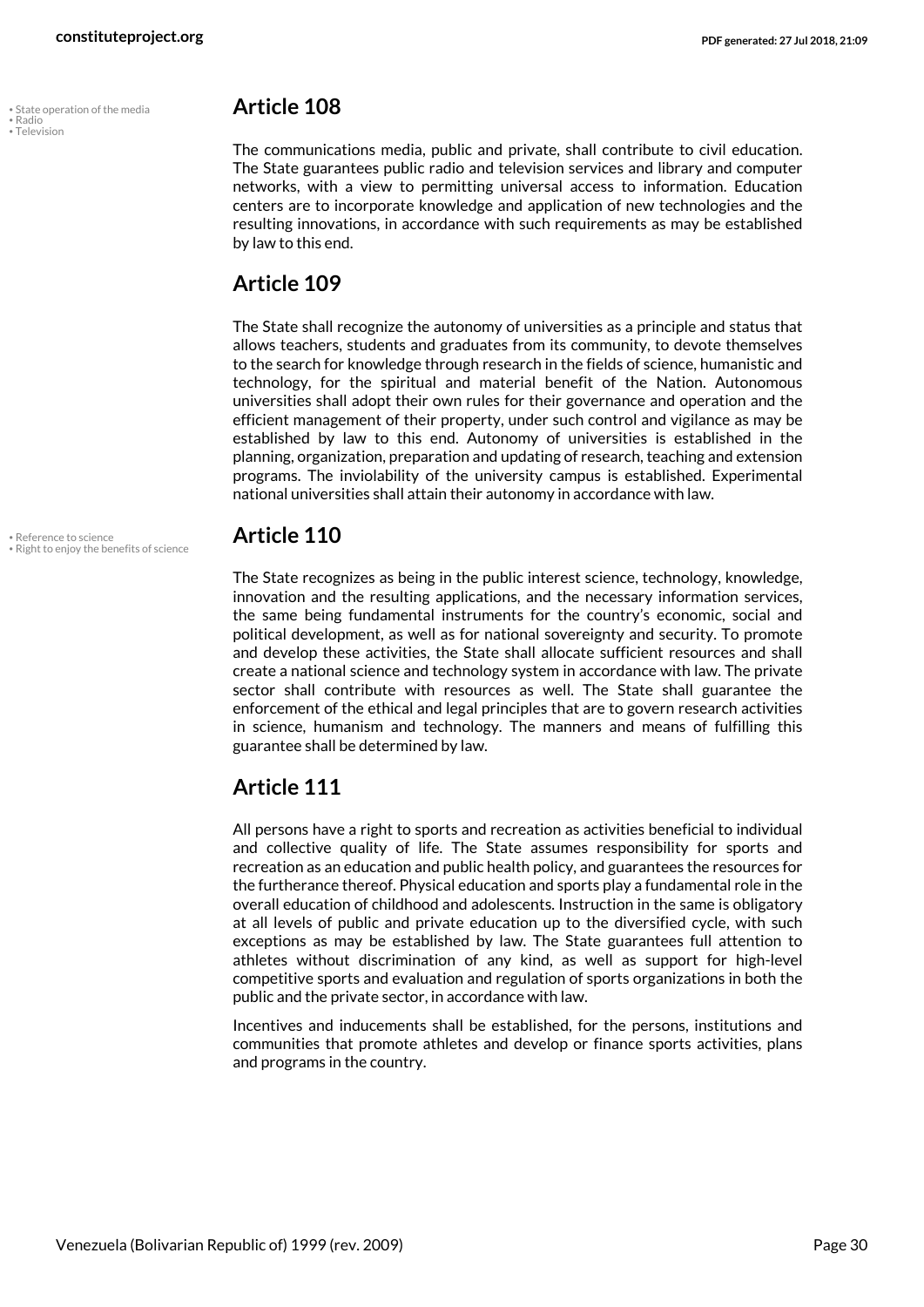### <span id="page-30-0"></span>**Chapter VII: Economic Rights**

• Right to establish a business **Article 112**

• State operation of the media

• Ownership of natural resources

• Protection from expropriation **Article 115** 

• Right to own property<br>• Right to transfer property

All persons may devote themselves freely to the economic activity of their choice, subject only to the limitations provided for in this Constitution and those established by law for reasons of human development, security, health, environmental protection or other reasons in the social interest. The State shall promote private initiative, guaranteeing the creation and fair distribution of wealth, as well as the production of goods and services that meet the needs of the populace, freedom of work, enterprise, commerce, industry, without prejudice to the power of the State to promulgate measures to plan, rationalize and regulate the economy and promote the overall development of the country.

### • Protection of consumers **Article 113** • Right to competitive marketplace

Monopolies shall not be permitted. Any act, activity, conduct or agreement of private individuals which is intended to establish a monopoly or which leads by reason of its actual effects to the existence of a monopoly, regardless of the intentions of the persons involved, and whatever the form it actually takes, is hereby declared contrary to the fundamental principles of this Constitution. Also contrary to such principles is abuse of a position of dominance which a private individual, a group of individuals or a business enterprise or group of enterprises acquires or has acquired in a given market of goods or services, regardless of what factors caused such position of dominance, as well as in the event of a concentration of demand. In all of the cases indicated, the State shall be required to adopt such measures as may be necessary to prevent the harmful and restrictive effects of monopoly, abuse of a position of dominance and a concentration of demand, with the purpose of protecting consumers and producers and ensuring the existence of genuine competitive conditions in the economy.

In the case of the exploitation of natural resources which are the property of the Nation or the providing of services of a public nature, on an exclusive basis or otherwise, the State shall grant concessions for a certain period, in all cases ensuring the existence of adequate consideration or compensation to serve the public interest.

### **Article 114**

Economic crime, speculation, hoarding, usury, the formation of cartels and other related offenses, shall be punished severely in accordance with law.

The right of property is guaranteed. Every person has the right to the use, enjoyment, usufruct and disposal of his or her goods. Property shall be subject to such contributions, restrictions and obligations as may be established by law in the service of the public or general interest. Only for reasons of public benefit or social interest by final judgment, with timely payment of fair compensation, the expropriation of any kind of property may be declared.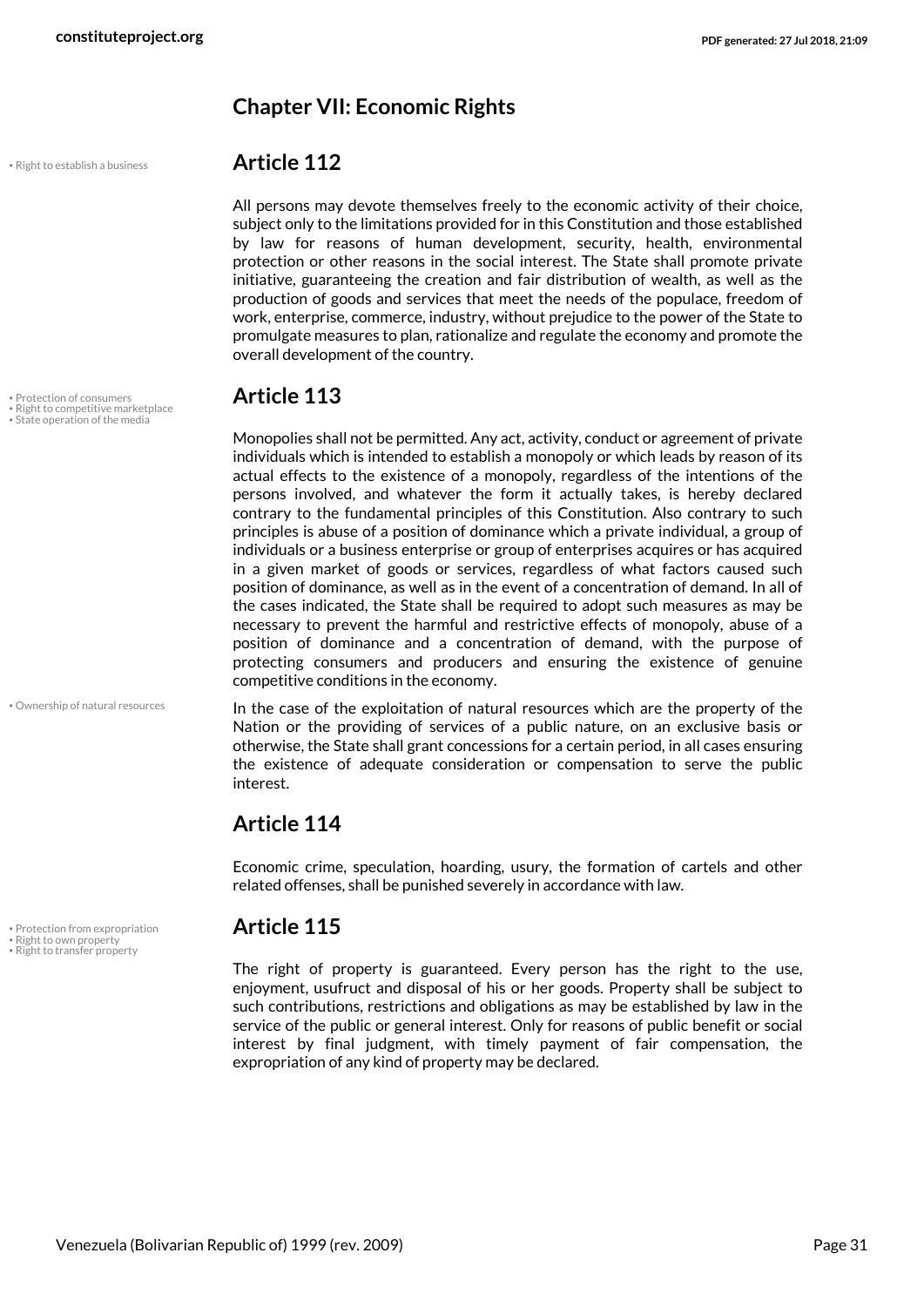Confiscation of property shall not be ordered and carried out, but in the cases permitted by this Constitution. As an exceptional measure, the property of natural or legal persons of Venezuelan or foreign nationality who are responsible for crimes committed against public patrimony may be subject to confiscation, as may be the property of those who illicitly enriched themselves under cover of Public Power, and property deriving from business, financial or any other activities connected with unlawful trafficking in psychotropic and narcotic substances.

### • Protection of consumers **Article 117**

All persons shall have the right of access to goods and services of good quality, as well as to adequate and non-misleading information concerning the contents and characteristics of the products and services they consume, to freedom of choice and to fair and dignified treatment. The mechanisms necessary to guarantee these rights, the standards of quality and quantity for goods and services, consumer protection procedures, compensation for damages caused and appropriate penalties for the violation of these rights shall be established by law.

### **Article 118**

The right of workers and the community to develop associations of social and participative nature such as cooperatives, savings funds, mutual funds and other forms of association is recognized. These associations may develop any kind of economic activities in accordance with the law. The law shall recognize the specificity of these organizations, especially those relating the cooperative, the associated work and the generation of collective benefits.

The state shall promote and protect these associations destined to improve the popular economic alternative.

### <span id="page-31-0"></span>**Chapter VIII: Rights of Native People**

The State recognizes the existence of native peoples and communities, their social, political and economic organization, their cultures, practices and customs, languages and religions, as well as their habitat and original rights to the lands they ancestrally and traditionally occupy, and which are necessary to develop and guarantee their way of life. It shall be the responsibility of the National Executive, with the participation of the native peoples, to demarcate and guarantee the right to collective ownership of their lands, which shall be inalienable, not subject to the law of limitations or distrait, and nontransferable, in accordance with this Constitution and the law.

### **Article 120**

Exploitation by the State of the natural resources in native habitats shall be carried out without harming the cultural, social and economic integrity of such habitats, and likewise subject to prior information and consultation with the native communities concerned. Profits from such exploitation by the native peoples are subject to the Constitution and the law.

• Right to culture **Article 119** • Indigenous right to representation • Protection of language use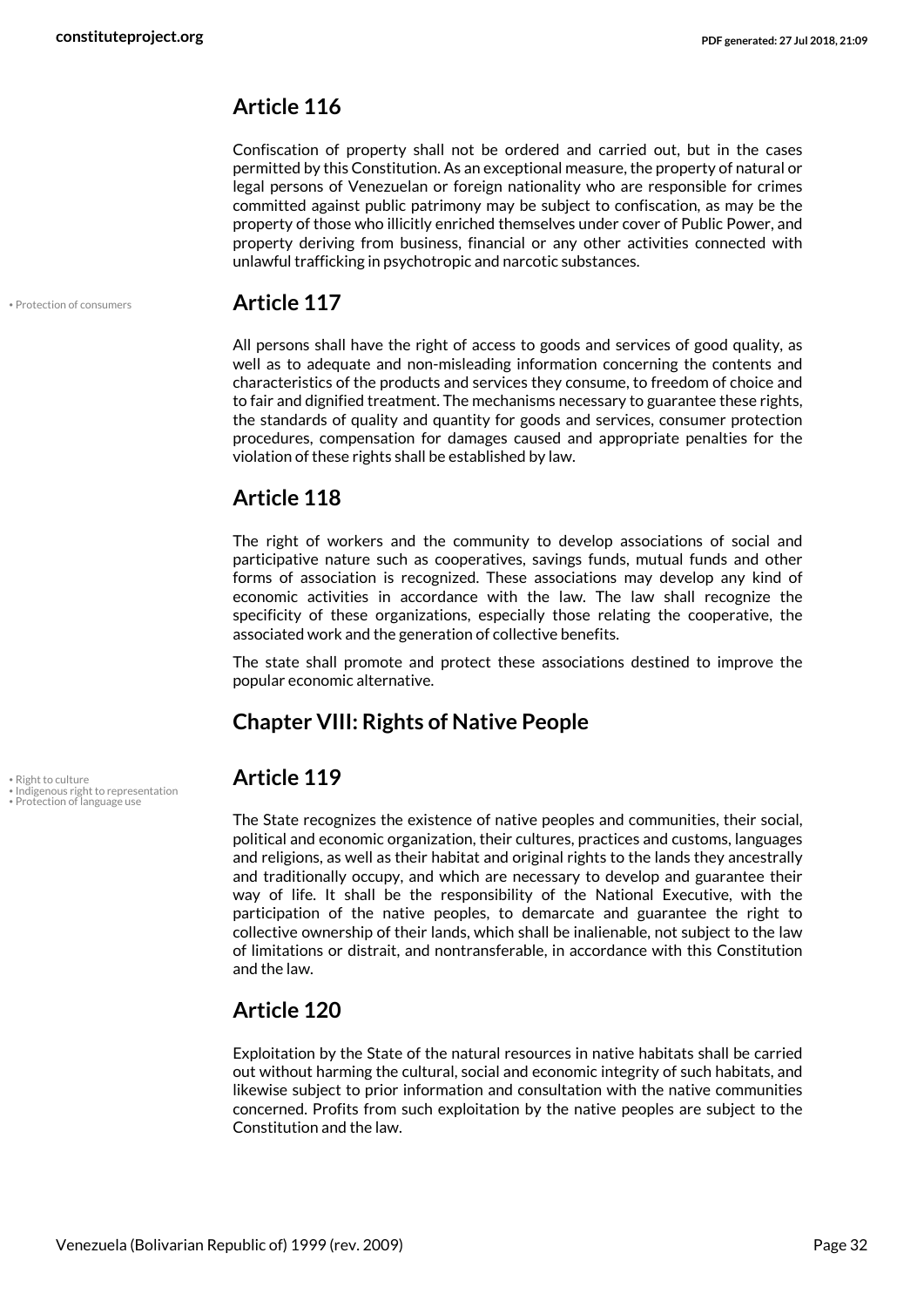Native peoples have the right to maintain and develop their ethnical and cultural entity, world view, values, spirituality and holy places and places of cult. The State shall promote the appreciation and dissemination of the cultural manifestations of the native peoples, who have the right to their own education, and an education system of an intercultural and bilingual nature, taking into account their special social and cultural characteristics, values and traditions.

### **Article 122**

Native peoples have the right to a full health system that takes into consideration their practices and cultures. The State shall recognize their traditional medicine and supplementary forms of therapy, subject to principles of bioethics.

# • Right to culture **Article 123** • Indigenous right to representation • Reference to fraternity/solidarity

Native peoples have the right to maintain and promote their own economic practices based on reciprocity, solidarity and exchange; their traditional productive activities and their participation in the national economy, and to define their priorities. Native peoples have the right to professional training services and to participate in the preparation, implementation and management of specific training programs and technical and financial assistance services to strengthen their economic activities within the framework of sustainable local development. The State shall guarantee to workers belonging to native peoples the enjoyment of the rights granted under labor legislation.

### **Article 124**

Collective intellectual property rights in the knowledge, technologies and innovations of native peoples are guaranteed and protected. Any activity relating to genetic resources and the knowledge associated with the same, shall pursue collective benefits. The registry of patents on this ancestral knowledge and these resources is prohibited.

### • Right to culture **Article 125** • Indigenous right to representation

Native peoples have the right to participate in politics. The State shall guarantee native representation in the National Assembly and the deliberating organs of federal and local entities with a native population, in accordance with law.

### • Citizenship of indigenous groups **Article 126**

Native peoples, as cultures with ancestral roots, are part of the Nation, the State and the Venezuelan people, which is one, sovereign and indivisible. In accordance with this Constitution, they have the duty of safeguarding the integrity and sovereignty of the nation.

The term people in this Constitution shall in no way be interpreted with the implication it is imputed in international law.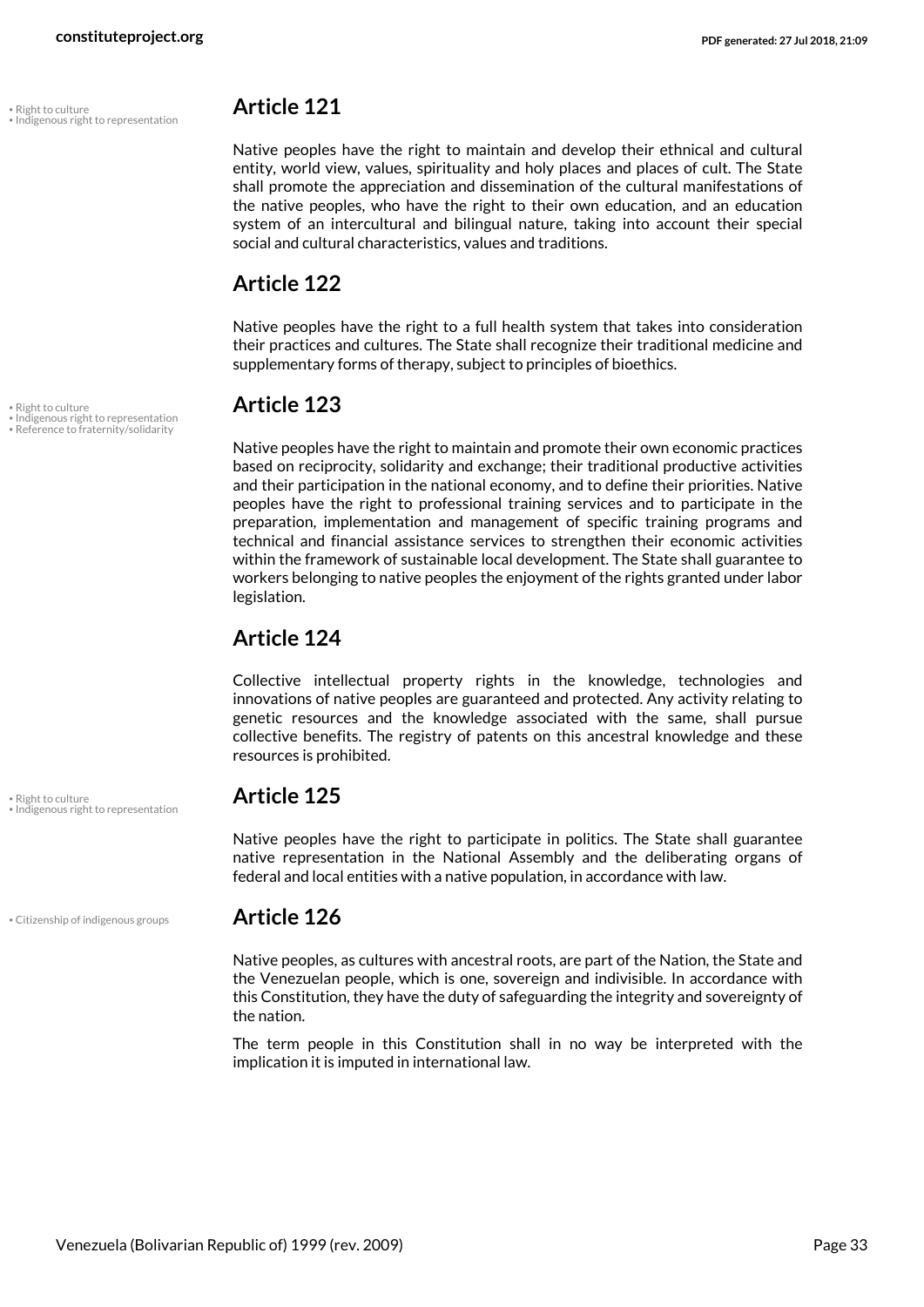### <span id="page-33-0"></span>**Chapter IX: Environmental Rights**

### • Protection of environment **Article 127**

It is the right and duty of each generation to protect and maintain the environment for its own benefit and that of the world of the future. Everyone has the right, individually and collectively, to enjoy a safe, healthful and ecologically balanced life and environment. The State shall protect the environment, biological and genetic diversity, ecological processes, national parks and natural monuments, and other areas of particular ecological importance. The genome of a living being shall not be patentable, and the field shall be regulated by the law relating to the principles of bioethics.

It is a fundamental duty of the State, with the active participation of society, to ensure that the populace develops in a pollution-free environment in which air, water, soil, coasts, climate, the ozone layer and living species receive special protection, in accordance with law.

### • Protection of environment **Article 128**

The State shall develop a zoning policy taking into account ecological, geographic, demographic, social, cultural, economic and political realities, in accordance with the premises of sustainable development, including information, consultation and male/female participation by citizens. An organic law shall develop the principles and criteria for this zoning.

### • Protection of environment **Article 129**

Any activities capable of generating damage to ecosystems must be preceded by environmental and socio-cultural impact studies. The State shall prevent toxic and hazardous waste from entering the country, as well as preventing the manufacture and use of nuclear, chemical and biological weapons. A special law shall regulate the use, handling, transportation and storage of toxic and hazardous substances.

In contracts into which the Republic enters with natural or juridical persons of Venezuelan or foreign nationality, or in any permits granted which involve natural resources, the obligation to preserve the ecological balance, to permit access to, and the transfer of technology on mutually agreed terms and to restore the environment to its natural state if the latter is altered, shall be deemed included even if not expressed, on such terms as may be established by law.

### <span id="page-33-1"></span>**Chapter X: Duties**

### **Article 130**

Venezuelans have the duty to honor and defend their native land symbols and cultural values and to guard and protect the sovereignty, nationhood, territorial integrity, self determination and interests of the nation.

• Duty to obey the constitution **Article 131**

Everyone has the duty to comply with and obey this Constitution and the laws and other official acts promulgated by the organs of Public Power.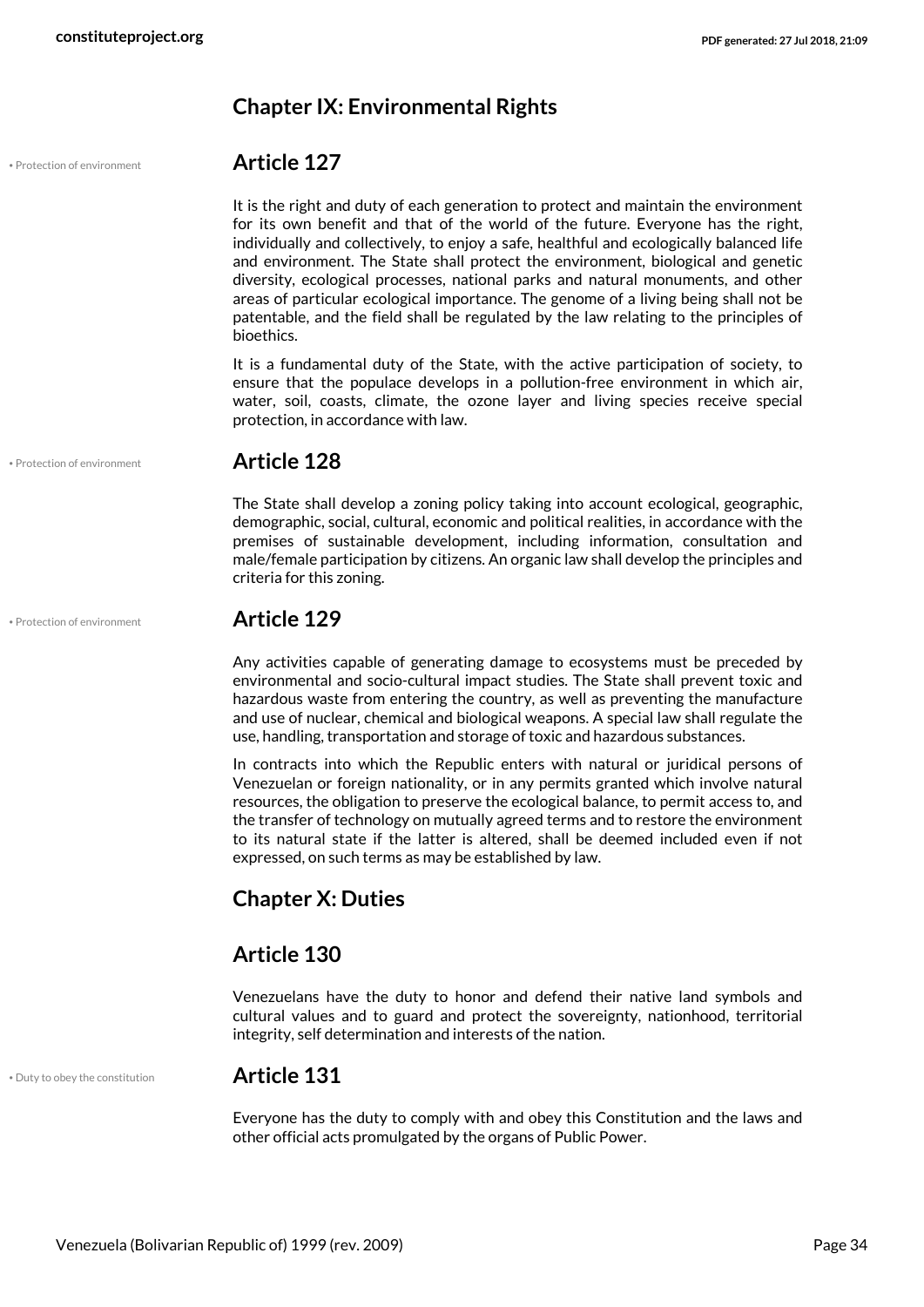Everyone has a duty to fulfill his or her social responsibilities and participate together in the political, civic and community life of the country, promoting and protecting human rights as the foundation of democratic coexistence and social peace.

### • Duty to pay taxes **Article 133**

Everyone has the duty to contribute toward public expenditures by paying such taxes, assessments and contributions as may be established by law.

### • Duty to serve in the military **Article 134**

Everyone, in accordance with law, has the duty to perform such civilian or military service as may be necessary for the defense, preservation and development of the country, or to deal with situations involving a public calamity. No one shall be subjected to forcible recruitment.

Everyone has the duty of rendering its services in the electoral functions assigned to them by law.

### **Article 135**

The obligations incumbent upon the State in accordance with this Constitution and the law, in Fulfillment of the States commitments to the general welfare of society, do not preclude the obligations which, by virtue of solidarity, social responsibility and humanitarian assistance, are incumbent upon private individuals according to their abilities.

Appropriate provisions shall be enacted by law to compel the fulfillment of these obligations in those cases in which such compulsion is necessary. Those aspiring to practice any profession have a duty to perform community service for such period, in such place and on such terms as may be provided for by law.

### <span id="page-34-0"></span>**TITLE IV: PUBLIC POWER**

### <span id="page-34-1"></span>**Chapter I: Fundamental Provisions**

### <span id="page-34-2"></span>**Section One: General Provisions**

### **Article 136**

Public Power is distributed among Municipal Power, that of the States Power and National Power. National Public Power is divided into Legislative, Executive, Judicial, Citizen and Electoral.

Each of the branches of Public Power has its own functions, but the organs charged with exercising the same shall cooperate with one another in attaining the ends of the State.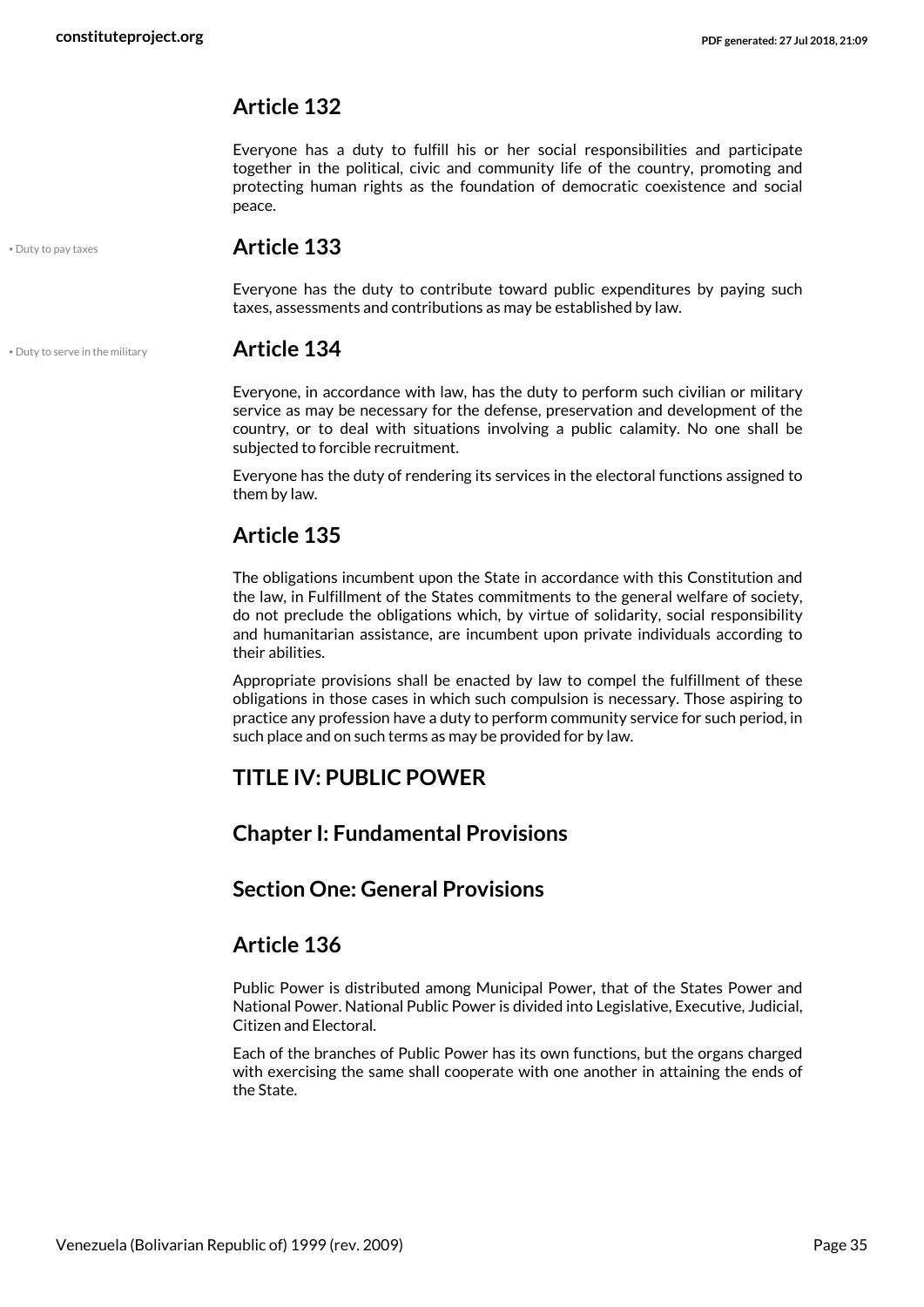The Constitution and the law shall define the authorities of the organs, which exercise Public Power, and the activities carried on by such organs shall be subject to the same.

### **Article 138**

An usurped authority is of no effect, and its acts are null and void.

### **Article 139**

The exercise of Public Power gives rise to individual liability for abuse or misapplication of power, or for violation of this Constitution or the law.

### **Article 140**

The State shall be financially liable for any damages suffered by private individuals to any of their property or rights, provided the harm is imputable to the functioning of Public Administration.

### <span id="page-35-0"></span>**Section Two: Public Administration**

### **Article 141**

Public Administration is at the service of the citizen and is based on the principles of honesty, participation, expeditiousness, efficacy, efficiency, transparency, accountability and responsibility in the performance of public functions, being fully subject to the law and to the right.

### **Article 142**

Autonomous institutions can be created only by law. Such institutions, as well as public interests in foundations or organs of any nature, shall be subject to State Control in such form as may be established by law.

### **Article 143**

Citizens have the right to be informed by Public Administration, in a timely and truthful manner, of the status of proceedings in which they have a direct interest, and to be apprised of any final decisions adopted in the matter. Likewise, they have access to administrative files and records, without prejudice to the limits acceptable in a democratic society in matters relating to internal and external security, criminal, investigation and the intimacy of private life, in accordance with law regulating the matter of classification of documents with contents which are confidential or secret. No censorship of public officials reporting on matters for which they are responsible shall be permitted.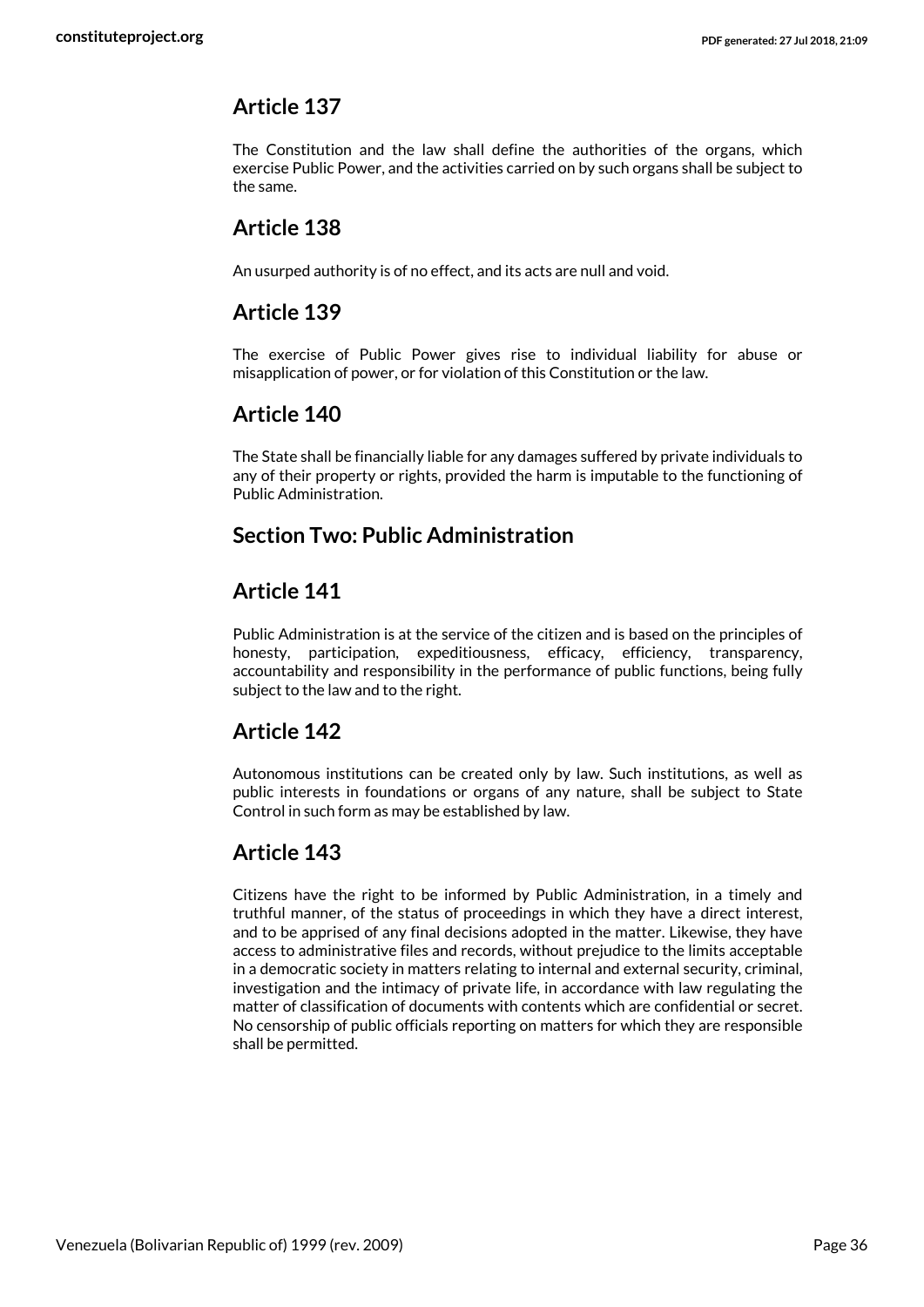#### **Section Three: Public Functions**

#### **Article 144**

Statutes governing public functions shall be enacted by law, with rules concerning entering, promotion, transfers, suspension and removal of employees of Public Administration, and will provide for their incorporation into Social Security.

The duties and requirements that are to be met by public employees in the exercise of their official functions shall be determined by law.

#### **Article 145**

Public officials or employees serve the state, and not any partisan interest. Their appointment and removal shall not be determined based on political affiliation or orientation. A person who is in the service of the Municipalities, the States, the Republic, or any other State public or private juridical persons, shall not be permitted to enter into a contract of any kind with them, either directly or through any interposed person, or as representative of another, with such exceptions as may be established by law.

## **Article 146**

Positions in the organs of Public Administration are to be filled by career personnel. Exceptions are those elected by popular vote, those whose holders may be appointed and removed freely, those contracted for, laborers in the service of Public Administration and any others determined by law.

Engagement of public officials to fill career positions shall be by public competition, based on principles of honesty, capability and efficiency. Promotion shall be governed by scientific methods based on the merit system, and transfer, suspension and removal shall depend on performance.

### **Article 147**

In order for paid public positions to be filled, it is necessary that the pertinent compensation be provided for in the pertinent budget.

Public Administration salary scales shall be established by regulation, in accordance with law.

The pertinent organic law may establish reasonable limits on the compensation earned by national, state and municipal public officials.

The national law shall establish the pension or retirement system for national, state and municipal public officials.

### **Article 148**

No one shall be permitted to hold more than one paid public position, except in the case of academic, temporary, care-giving or teaching positions, as determined by law. Acceptance of a second position not included among the exceptions stated in this article shall imply resignation from the first, except in the case of substitutes, as long as they do not permanently replace the regular holder of the position concerned.

No one shall be permitted to enjoy more than one set of pension or retirement benefits, except in the cases expressly determined by law.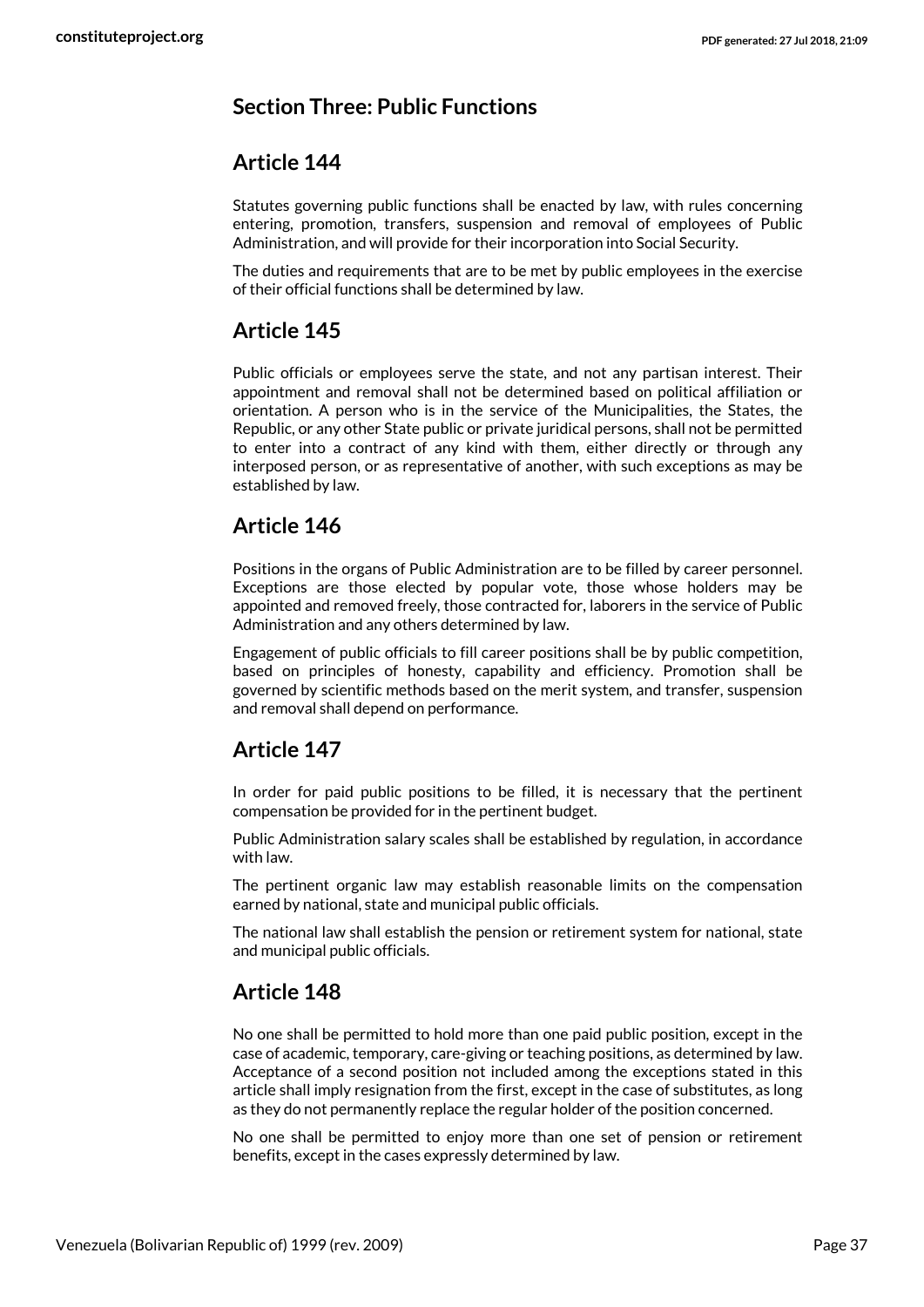Public officials shall not be permitted to accept employment, honors or rewards from foreign governments without authorization from the National Assembly.

#### **Section Four: Contracts in the Public Interest**

## **Article 150**

Entering into contracts in the national public interest shall require the approval of the National Assembly in those cases in which such requirement is determined by law.

No contract in the municipal, state or national public interests determined shall be entered into with foreign States or official entities, or with companies not domiciled in Venezuela, or transferred to any of the same, without the approval of the National Assembly.

In contracts in the public interest, the law may demand certain conditions as to nationality, domicile or other matters, or require special guarantees.

## **Article 151**

In the public interest contracts, unless inapplicable by reason of the nature of such contracts, a clause shall be deemed included even if not expressed, whereby any doubts and controversies which may raise concerning such contracts and which cannot be resolved amicably by the contracting parties, shall be decided by the competent courts of the Republic, in accordance with its laws and shall not on any grounds or for any reason give rise to foreign claims.

## **Section Five: International Relations**

The international relations of the Republic serve the ends of the State as a function of the exercise of sovereignty and the interests of the people; they are governed by the principles of independence, equality between States, free self determination and nonintervention in their internal affairs, the peaceful resolution of international conflicts, cooperation, respect of human rights and solidarity among peoples in the struggle for their liberation and the welfare of humanity. The Republic shall maintain the finest and most resolute defense of these principles and democratic practices in all international organs and institutions.

• International organizations **Article 152** • Reference to fraternity/solidarity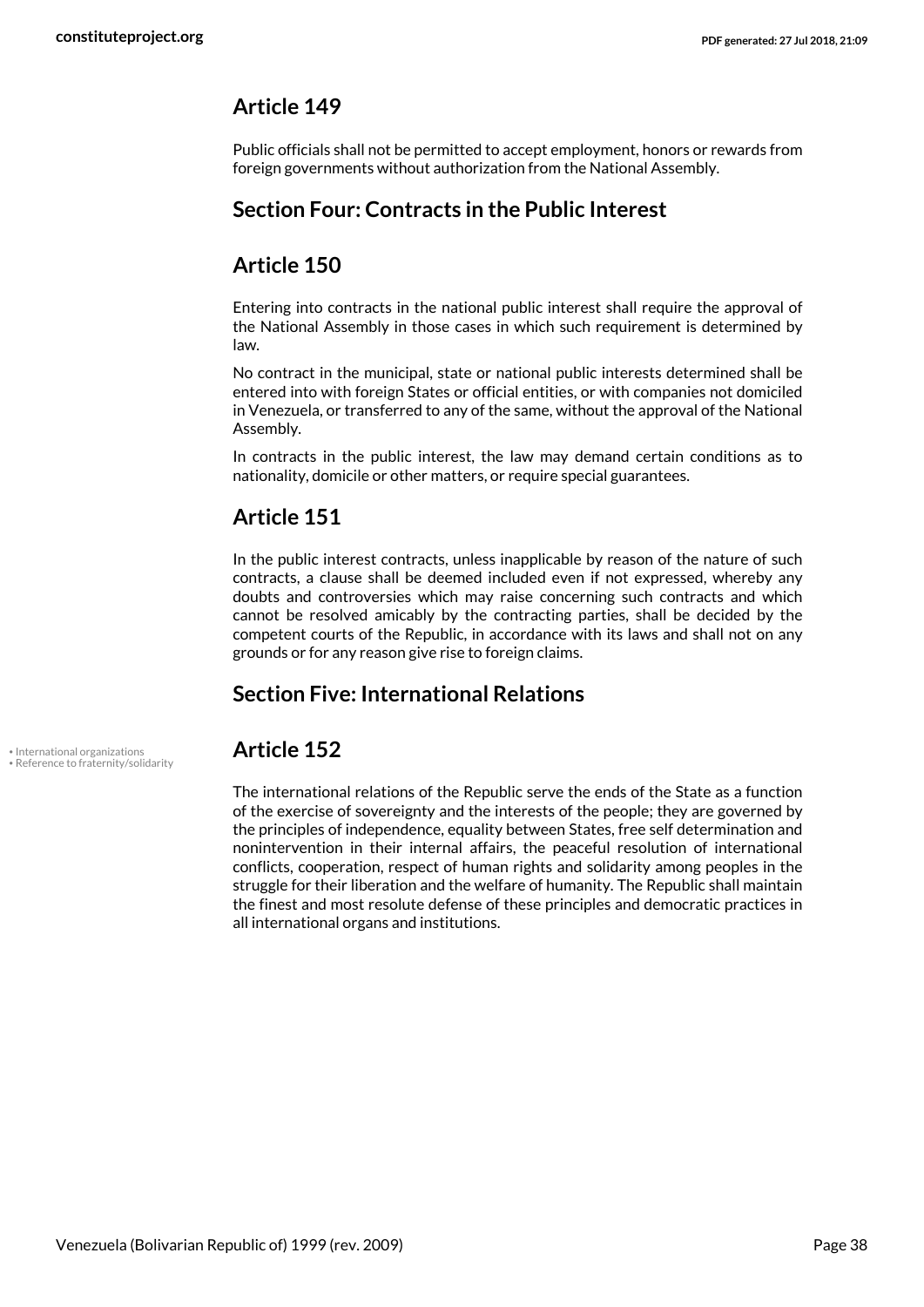# • International law **Article 154** • Treaty ratification

• Customary international law **Article 155** • International law

## • International law **Article 153**

The Republic shall promote, and encourage Latin American and Caribbean integration, in the interest of advancing toward the creation of a community of nations, defending the region's economic, social, cultural, political and environmental interests. The Republic shall have the power to sign international treaties that implement and coordinate efforts to promote the common development of our nations, and to ensure the welfare of their peoples and the collective security of their inhabitants. To these ends, the Republic may transfer to supranational organizations, through treaties, the exercise of the necessary authorities to carry out these integration processes. In its policies of integration and union with Latin America and the Caribbean, the Republic shall give privileged status to relations with Bier American countries, striving to make this a common policy throughout our Latin America. Provisions adopted within the framework of integration agreements shall be regarded as an integral part of the legal order in force, and shall be applicable directly and with priority over internal legislation.

Treaties agreed to by the Republic must be approved by the National Assembly prior to their ratification by the President of the Republic, with the exception of those which seek to perform or perfect pre-existing obligations of the Republic, apply principles expressly recognized by the Republic, perform ordinary acts in international relations or exercise powers expressly vested by law in the National Executive.

In the international agreements, treaties and conventions entered into by the Republic, a clause shall be inserted whereby the parties agree to resolve by peaceful means recognized under international law or agreed upon in advance between them, where this is the case, any controversies that may arise between them in connection with its interpretation or implementation, if not inappropriate and if it is permitted by the procedure to be followed in entering into the treaty, agreement or convention.

## **Chapter II: Competence of National Public Power**

## **Article 156**

Is of the competence of the National Public Power:

- **1.** The international policy and actions of the Republic.
- **2.** Defense and supreme vigilance of the general interests of the Republic, public peace keeping and the proper enforcement of the laws throughout the national territory.
- **3.** The flag, coat of arms, national anthem, holidays, decorations and honors of a national nature.
- **4.** Naturalization, admission, extradition and expulsion of foreign nationals.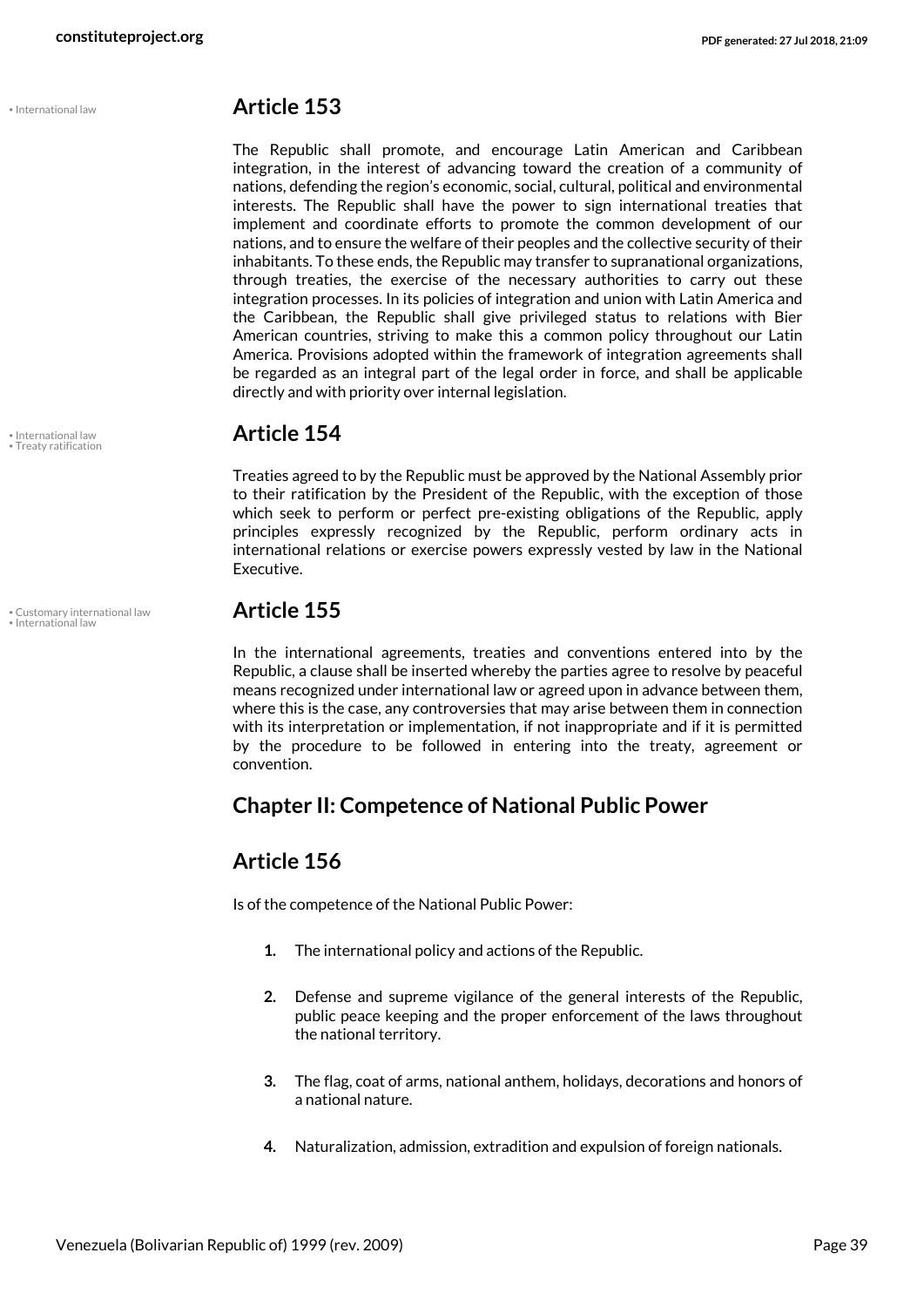- **5.** Identification services.
- **6.** The national police.
- **7.** National security, defense and development.
- **8.** The organization and governance of the National Armed Forces.
- **9.** The governance of risk and emergency management.
- **10.** The organization and governance of the Capital District and the federal dependencies.
- **11.** Regulation of central banking, the monetary system, foreign currency, the financial and capital market system and the issuance and mintage of currency.
- **12.** The creation, organization, collection, administration and control of taxes on income, inheritances, donations and other related areas, capital, production, value added, hydrocarbons and mines; duties on the importing and exporting of products and services; taxes on the consumption of liquor, alcohol and other products containing alcohol, cigarettes and other tobacco products; and any other taxes, assessments and revenues not expressly assigned by this Constitution and the law to the States and Municipalities.
- **13.** Legislation to guarantee the coordination and harmony of the various different taxing powers and define principles, parameters and limitations, especially for purposes of determining the tax rates and aliquot parts for state and municipal taxes, and to create specific funds that ensure inter-territorial solidarity.
- **14.** The creation and organization of land taxes or taxes on rural properties and on real estate transactions, the collection and oversight of which is the responsibility of the Municipalities, in accordance with this Constitution.
- **15.** The governance of foreign trade and the organization and governance of customs.
- **16.** The governance and management of mines and hydrocarbons, the governance of vacant lands and the conservation, development and exploitation of forests, soil, water and other elements of the country's natural wealth.

The National Executive shall not grant mining concessions for an indefinite period.

The law shall establish an economic system of special financial assignments for the benefit of States within whose territory the assets mentioned in this section are located, without prejudice to the possibility of also establishing special appropriations for the benefit of other States.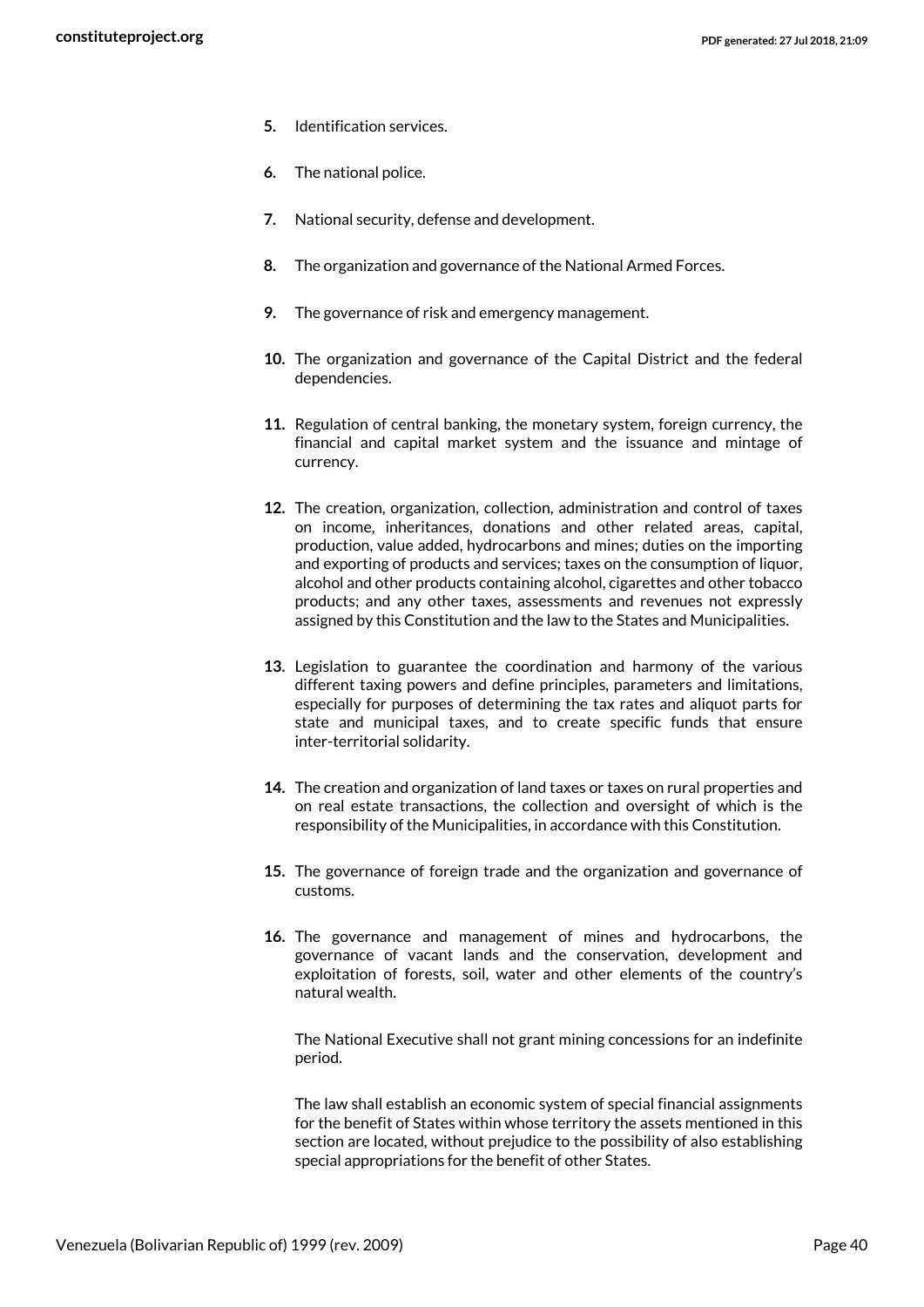**17.** The system of legal weights and measures and quality control.

• Census **18.** National censuses and statistics.

- **19.** The establishing, coordination and unification of technical standards and procedures for engineering, architectural and city planning projects, and city planning/zoning legislation.
- **20.** Public works in the national interest.
- **21.** The macroeconomic, financial and fiscal policies of the Republic.
- **22.** The governance and organization of the Social Security System.
- **23.** National policy and legislation in the fields of health, housing, food safety, the environment, waters, tourism, zoning and shipping.
- **24.** National education and health policies and services.
- **25.** National policies for agricultural, livestock, fisheries and forest production.
- **26.** The national transportation and shipping system and air, overland, ocean, river and lake transportation of a national nature; ports, airports and their infrastructure.
- **27.** The national highway and railway systems.
- **28.** Governance of postal and telecommunications services, as well as governance and management of the electromagnetic spectrum.
- **29.** General governance of residential public utility services, including in particular electricity, drinking water and gas.
- **30.** Management of border policy with an overall vision of the country, such as to permit a Venezuelan presence and the maintenance of territory and sovereignty in these areas.
- **31.** The organization and administration of justice at the national level, as well as the Office of General Prosecutor and the People Defender.

• Telecommunications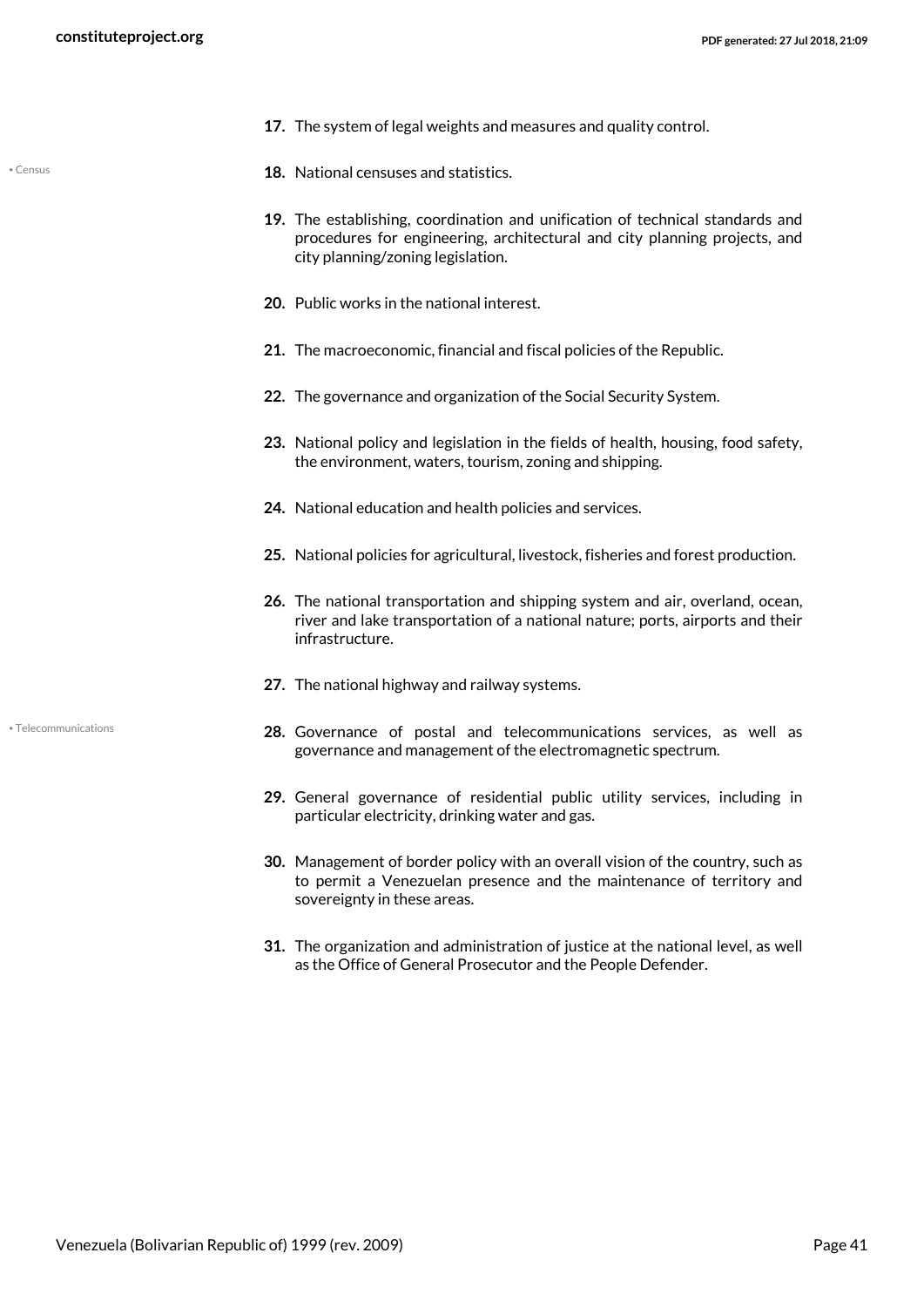- **32.** Legislation in the fields of constitutional guarantees, rights and duties; civil, mercantile, criminal, penological, procedural and private international law; election law; expropriation in the public interest or in the interest of society; public credit; intellectual, artistic and industrial property; cultural and archaeological heritage; agriculture; immigration and population; native people and the territories they occupy; labor, Welfare and Social Security; animal and vegetable hygiene; notarial and public record offices; banks and insurance; lotteries, racetracks and betting in general; organization and functioning of the organs of National Public Power and other organs and institutions at the national level; and all matters of national competence in general.
- **33.** Any other matters which the present Constitution may assign to National Public Power, or which by their nature or type come under its competence.

The National Assembly, by a majority vote of its members, shall have the power to delegate to the States or Municipalities certain matters under national competence, in order to promote decentralization.

#### **Article 158**

Decentralization, as a national policy, must add depth to democracy, bring power closer to the people and creating optimum conditions both for the exercise of democracy and for the effective and efficient Fulfillment of government commitments.

#### **Chapter III: State Public Power**

The States are politically equal and autonomous organs with full juridical personality, and are obligated to maintain the independence, sovereignty and integrity of the nation and to comply with and enforce the Constitution and the laws of the Republic.

#### • Subsidiary unit government **Article 160**

The government and administration of each State corresponds to a Governor [masculine] or Governor [feminine]. To be governor [masculine] or Governor [feminine] it is required to be Venezuelan [masculine] or Venezuelan [feminine], greater than twenty-five years old and of secular estate.

The Governor [masculine] or Governor [feminine] will be elected for a period of four years by the majority of the persons that vote. the Governor [masculine] or Governor [feminine] may be re-elected.

### **Article 161**

Governors shall give a yearly public accounting to the State Comptroller for their office, and shall submit a report on the same to the Legislative Council and the Public Policy Planning and Coordination Council.

• National vs subnational laws **Article 159** • Subsidiary unit government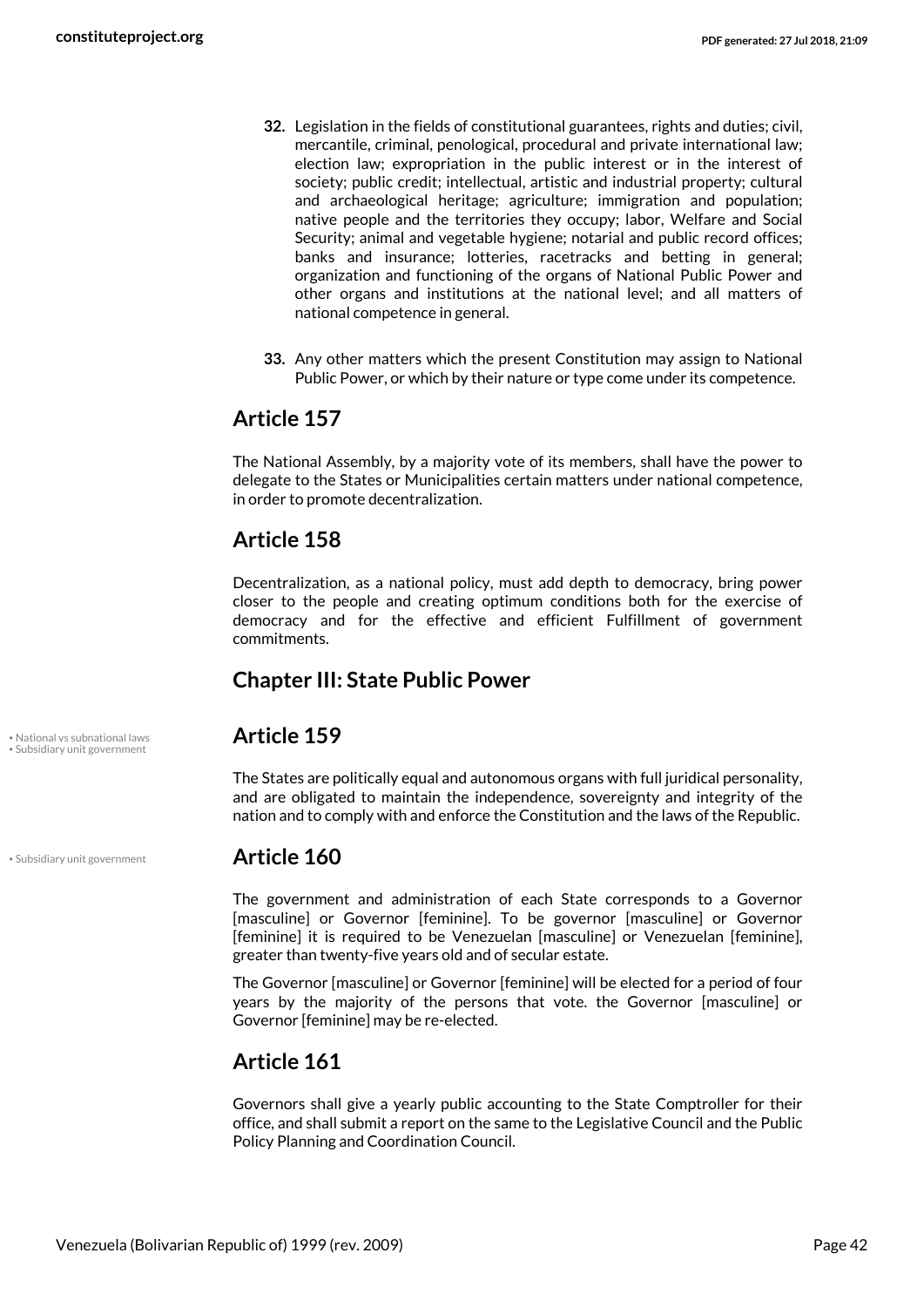#### • Subsidiary unit government **Article 162**

The Legislative Power is exercised in each State by a Legislative Council composed of a number of not greater than fifteen nor less than seven members, who proportionally represent the population of the State and the Municipalities. The Legislative Council has the following attributions:

- **1.** To legislate concerning matters of State competence.
- **2.** To approve the Law of the Budget of the State.
- **3.** The others that the Constitution and the law establish.

The obligation[s] of [an] annual rendering of accounts and privilege [inmunidad] in their territorial jurisdiction [are] requirements to be a member of the Legislative Council, governed by the norms that the Constitution establishes for the deputies [masculine] and deputies [feminine] of the National Assembly, in what is applicable. The state legislator [masculine] and legislator [feminine] will be elected for a period of four years, and may be re-elected. The national law will regulate the regime of organization and the function of the Legislative Council.

## **Article 163**

Each State shall have a Comptroller's Office which shall enjoy structural and operating autonomy. The State Comptroller's Office shall exercise, in accordance with this Constitution and in accordance with law, control, vigilance and auditing authority over state revenues, expenses and assets, without prejudice to the scope of the functions of the Office of the General Comptroller of the Republic. This body shall act under the direction and responsibility of a Comptroller, whose qualifications to serve in this position shall be determined by law, guaranteeing his capability and independence, as well as the neutrality of his appointment, which shall be by public competition.

### • Subsidiary unit government **Article 164**

Is of the States exclusive competence:

- **1.** Promulgating their Constitution to organize public authority, in accordance with the provisions of this Constitution.
- **2.** Organization of their Municipalities and other local organs and the territorial and political divisions between them, in accordance with this Constitution and in accordance with law.
- **3.** Management of their assets and investment and management of their resources, including those deriving from transfers, subsidies or special assuagements from National Power, and those assigned to them as a share of national tax revenues.
- **4.** Organization, collection, control and administration of their own taxes, in accordance with provisions of national and state law.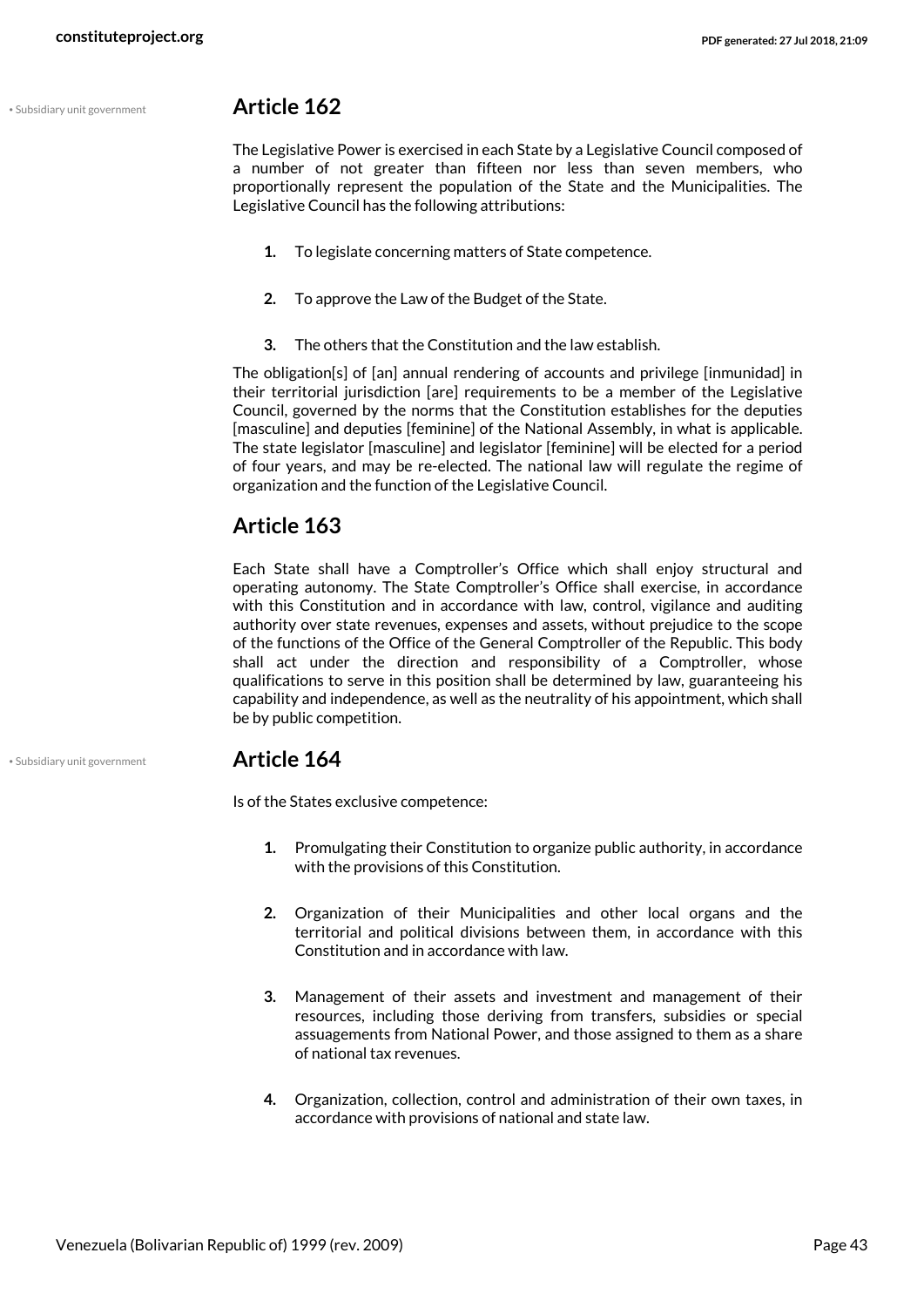- **5.** The governance and exploitation of non-metallic minerals that are not reserved to National Power, as well as salt deposits and oyster beds, and the management of vacant lands within their jurisdiction, in accordance with law.
- **6.** Organization of the police and determination of the branches of this service to be assigned to municipal jurisdiction, in accordance with applicable national legislation.
- **7.** Creation, organization, collection, control and management in the fields of sealed paper and tax documentary stamps.
- **8.** Creation, governance and organization of state public services.
- **9.** Construction, preservation, management and exploitation of overland travel routes within the states.
- **10.** Conservation, management and exploitation of national expressways and highways, as well as ports and airports in commercial use, in coordination with the National Executive.
- **11.** Any matters not placed, in accordance with this Constitution, under national or municipal jurisdiction.

Matters involving concurrent competence shall be regulated by laws enacted by National Power and implementation laws passed by the States. This legislation shall be guided by the principles of interdependence, coordination, cooperation, shared responsibility and subordination.

The States shall decentralize and transfer to the Municipalities the state services and powers which the Municipalities are capable of exercising, as well as management of the associated resources, in the areas in which concurrent jurisdiction exist as between these two levels of Public Power. The transfer mechanisms shall be regulated by the legal system of the State concerned.

### **Article 166**

In each state, a Public Policy Planning and Coordination Council shall be created, chaired by the Governor and having as members the Mayors, the state directors of the various ministries and representative s of the legislators elected by the State to the National Assembly, as well as representatives from the Legislative Council, the municipal councils and organized communities, including native communities where they exist. This Council shall function and be organized as determined by law.

### **Article 167**

Are revenues of the States:

**1.** Those deriving from their property and the management of their assets.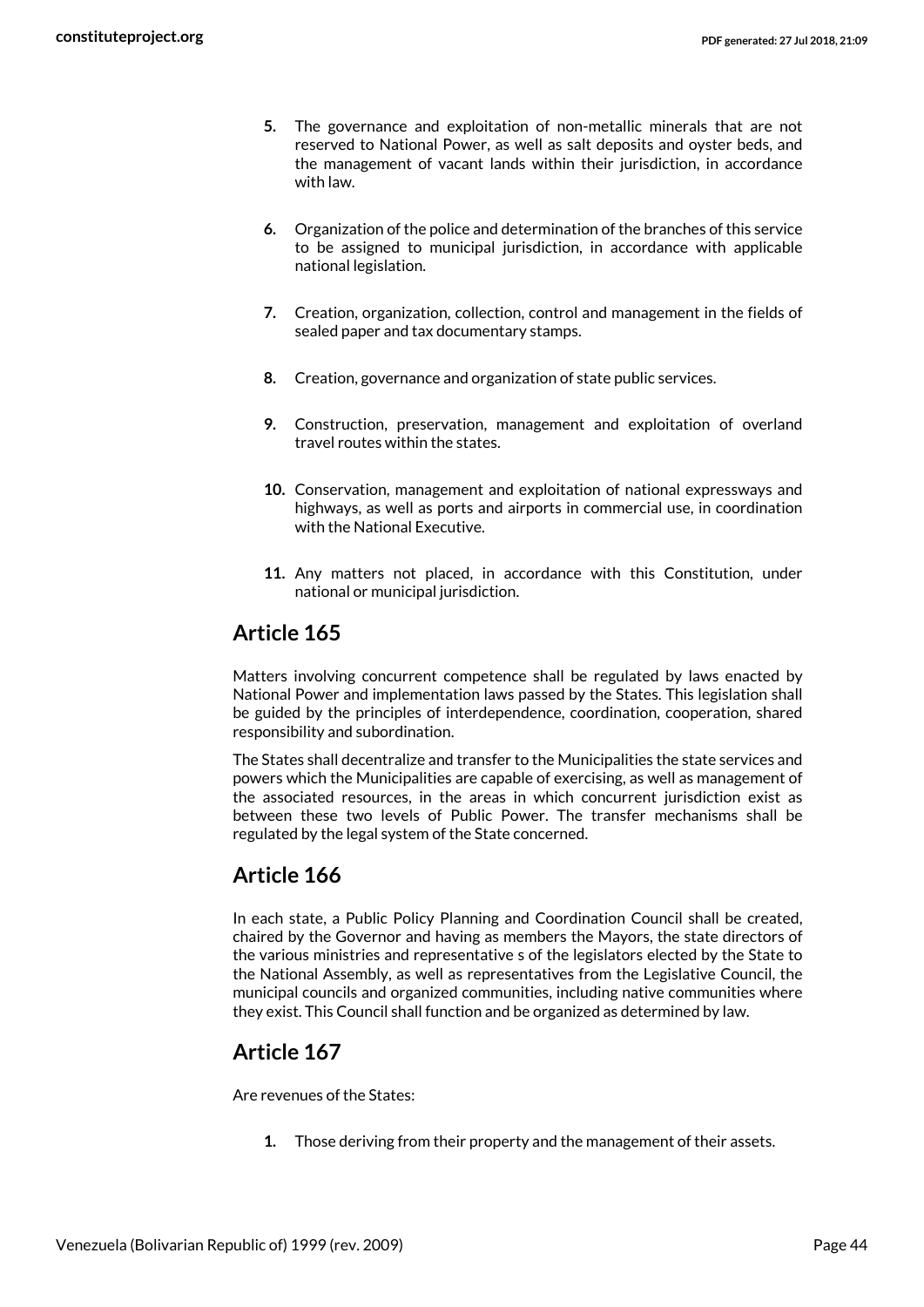- **2.** Charges for the use of their goods and services, fines and penalties, and any charges allocated to them.
- **3.** Proceeds from the sale of State-owned commodities.
- **4.** The resources to which they are entitled by virtue of constitutional revenue share.

The revenue share is equivalent to up to 20% of total ordinary revenues as estimated annually by the National Treasure, which is to be distributed among the States and the Capital District as follows: 30% of the aforementioned percentage in equal shares, and the remaining 70% in proportion to the population of each of such entities.

During each fiscal year, the States must invest at least 50% of the amount to which they are entitled by way of revenue share. During each fiscal year, the Municipalities of each State shall be entitled to at least 20% of the revenue share and of all other ordinary revenues of the State corresponding.

In the event of changes in the revenues of the National Treasury that require an adjustment to the National Budget, the constitutional revenue share shall be adjusted in the same proportion.

Principles, rules and procedures with a view to ensure the proper and efficient use of the resources deriving from the constitutional revenue share and the share of the Municipalities therein shall be established by law.

**5.** Any other taxes, charges and special contributions that may be allocated to them by national law for the purpose of helping to develop the state treasuries.

Laws creating or transferring tax revenues to the States may offset these allocations by means of changes in the other revenue categories indicated in this article, in order to preserve inter-territorial fairness. The percentage of estimated ordinary national revenues allocated to the constitutional revenue share shall be no less than 15% of estimated ordinary revenues, taking into account the financial position and sustainability of the National Public Treasury, without neglecting the ability of the state administrative authorities to provide adequately for the services for which they are responsible.

**6.** Resources deriving from the Inter-territorial Compensation Fund and from any other transfer, subsidy or special appropriation, as well as those allocated to them as a share of national tax revenues, in accordance with the pertinent law.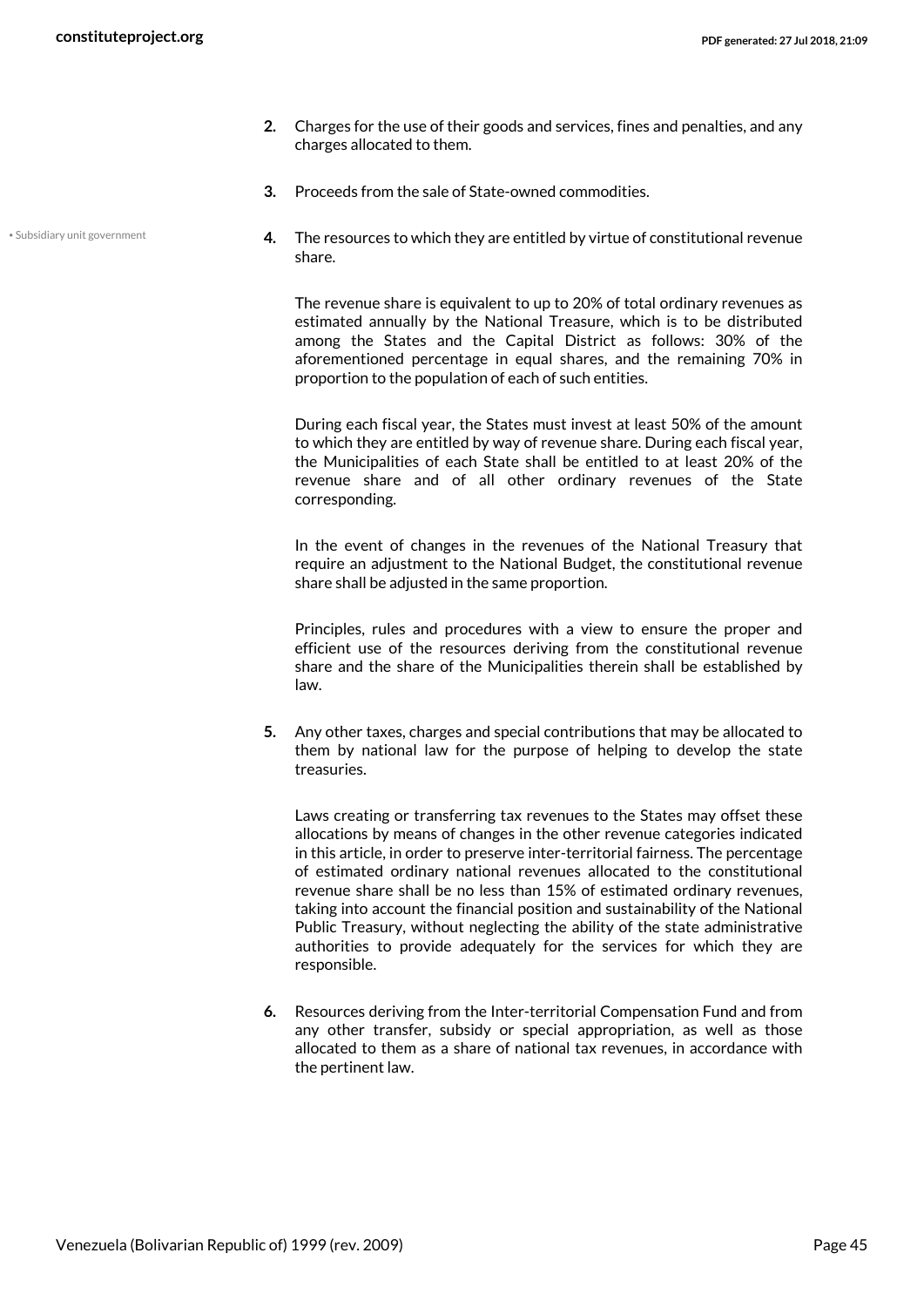### **Chapter IV: Municipal Public Power**

#### • Municipal government **Article 168**

Municipalities constitute the primary political unit in the organization of the nation, and enjoy artificial personality and autonomy within the limits prescribed by the Constitution and the law.

Municipal autonomy includes:

- **1.** Election of municipal authorities.
- **2.** Management of affairs within the scope of its competence.
- **3.** Creation, collection and investment of its revenues.

The actions of a Municipality within the scope of its competence shall be carried out by incorporating citizen participation into the process of defining and managing public affairs and monitoring and evaluating the results achieved, in an effective, sufficient and timely manner, in accordance with law.

The actions of Municipalities may be contested only before the courts of competent jurisdiction, in accordance with the Constitution and the law.

### • Municipal government **Article 169**

The organization of Municipalities and other local entities shall be governed by this Constitution, by the rules established by national organic laws to implement constitutional principles, and by such provisions of law as may be enacted by the States in accordance with the aforementioned.

Legislation enacted to implement constitutional principles relating to Municipalities and other local entities shall establish various structures for the organization, governance and administration of the same, including as regards the determination of their powers and resources, taking into account conditions relating to population, economic development, ability to generate their own tax revenues, geographical location, historical and cultural elements and other relevant factors. In particular, such legislation shall establish the options for organizing the system of local administration and government that shall be adopted by Municipalities with native populations. In all cases, the municipal structure shall be democratic and consistent with the inherent nature of local government.

### • Municipal government **Article 170**

Municipalities shall be permitted to associate in commonwealths, or to agree among themselves or with other territorial political divisions on the creation of types of intergovernmental associations for purposes in the public interest relating to matters within their competence. The rules concerning the grouping of two or more Municipalities into districts shall be determined by law.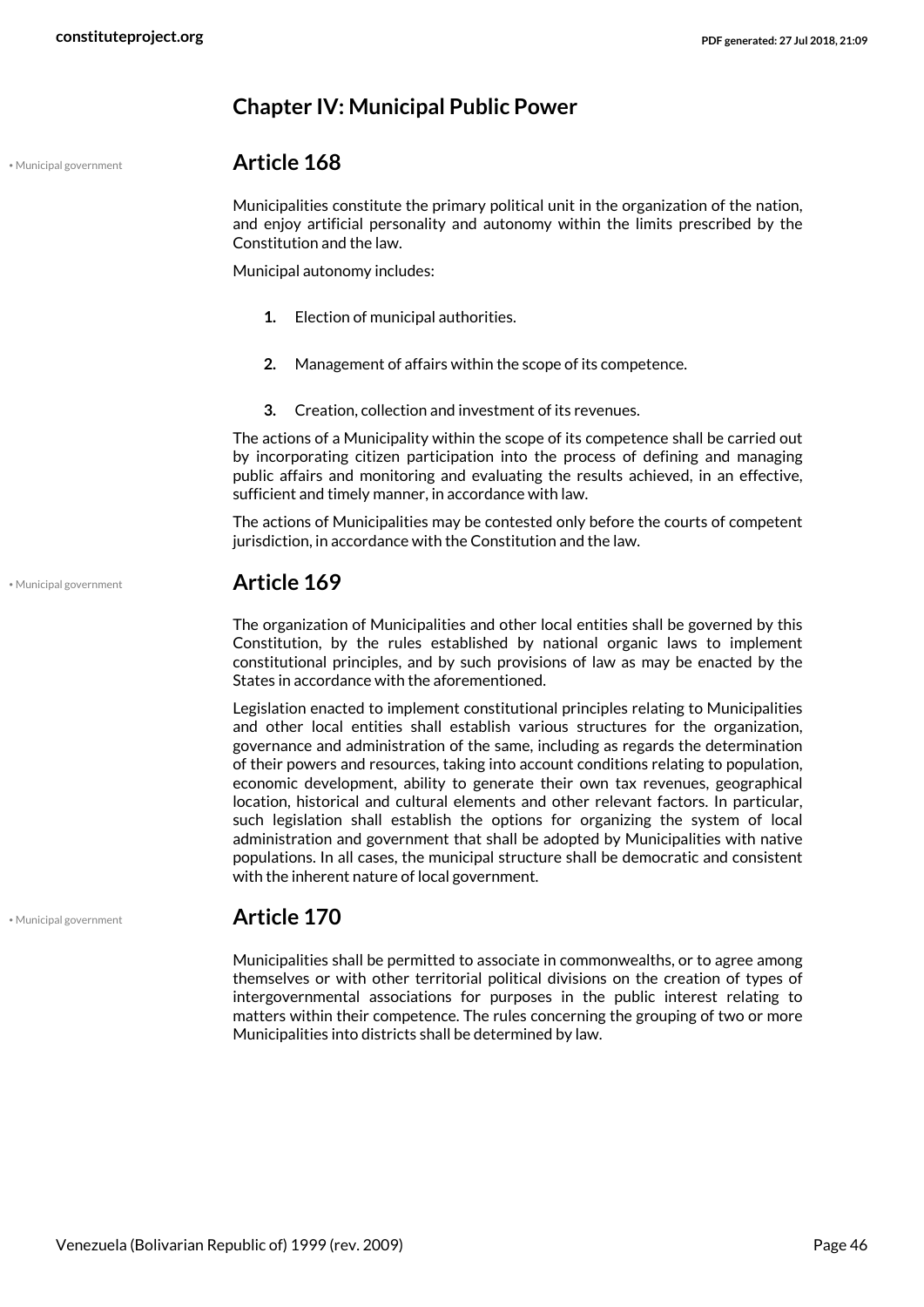#### • Municipal government **Article 171**

When two or more Municipalities belonging to the same federal organ have economic, social and physical relations that give the group the characteristics of a metropolitan area, they may organize themselves as metropolitan districts. The organic law enacted for the purpose shall guarantee the democratic and participatory character of the metropolitan government and shall establish its functional competence, as well as its tax, financial and control regime. It shall also ensure that the Municipalities have adequate participation in the entities of the metropolitan government, and shall indicate the manner in which the public consultations that are to decide upon affiliation of the Municipalities with the metropolitan district.

Various regimes may be established by law for the organization, governance and administration of the metropolitan district, taking into account population conditions, economic and social development, geographical location and other factors of importance. In all cases, the delegation of competence for each metropolitan district shall take into account these conditions.

#### **Article 172**

The state Legislative Council, after a favorable decision by public consultation of the affected population, shall define the boundaries of the metropolitan district and shall organize the same in accordance with the provisions of the national organic law, determining which metropolitan powers are to be assumed by the governmental organs of the pertinent metropolitan district.

When the Municipalities wishing to form a metropolitan district belong to different federal entities, the creation and organization of the same shall be the responsibility of the National Assembly.

#### **Article 173**

A Municipality shall have the power to create parishes on such terms as may be determined by law. The legislation enacted to implement constitutional principles relating to the organization of Municipalities shall establish the premises and conditions for the creation of other local entities within the territory of the Municipality, as well as the resources that shall be available to them, depending on the functions assigned to them, including their share in the Municipality's own revenues. Their creation shall take into account neighborhood or community initiative, in order to provide for the decentralization of the administration of the Municipality, citizen participation and the providing of better public services. In no event shall parishes be assumed to be the only possible divisions, or to be required divisions, of the territory of a Municipality.

#### • Municipal government **Article 174**

The government and administration of the Municipality corresponds to the mayor [masculine] or mayor [feminine], who will also be the principal civil authority. To be mayor [masculine] or mayor [feminine] it is required to be Venezuelan [masculine] or Venezuelan [feminine], greater than twenty-five years old, and of secular estate. The mayor [masculine] or mayor [feminine] will be elected for a period of four years by the majority of the persons that vote, and may be re-elected.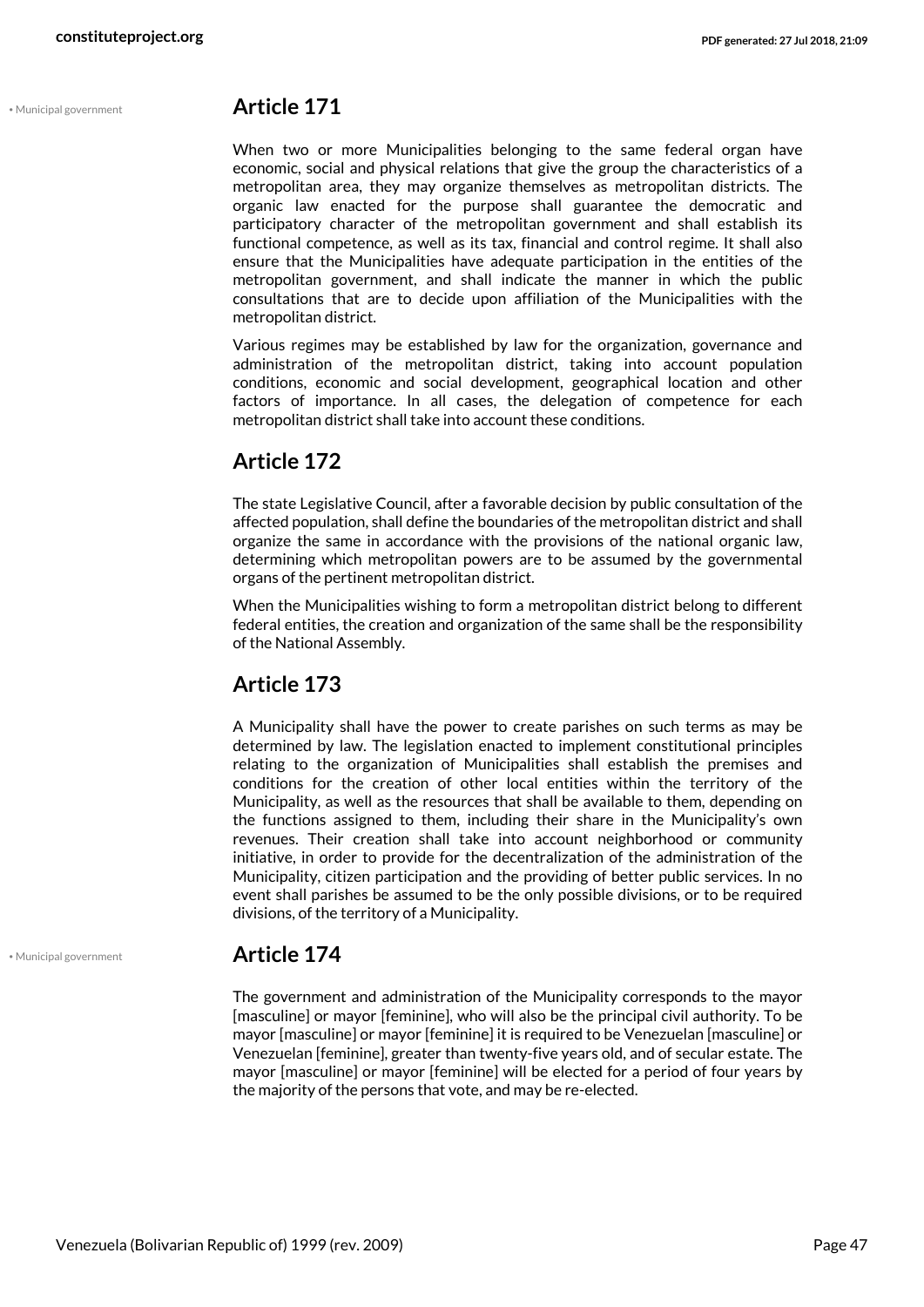## • Municipal government **Article 175**

The legislative function in a Municipality is vested in the Council, made up of council members elected in the manner established in this Constitution, in such number and on such terms of eligibility as may be determined by law.

## **Article 176**

The Office of the Municipal Comptroller shall be in charge of control, vigilance and auditing of municipal revenues, expenses and property, as well as transactions relating to the same, without prejudice to the scope of the attributions of the Office of the General Comptroller, and the official in charge of the office shall be the Municipal Comptroller, designated by the Council through a public competition to guarantee the capability and ability of the person designated to hold this office, on the terms established by law.

## **Article 177**

Principles, residence requirements and conditions, prohibitions, grounds for disqualification and conflicts of interest for the candidacy and exercise of the functions of mayors and councilmen members may be established by national law.

#### • Municipal government **Article 178**

A Municipality has competence to govern and administrate its interests, as well as over the management of those matters which are assigned to it by this Constitution and national laws as regards local life, in particular the ordering and promotion of economic and social development, the equipping and providing of household public utility services, the application of policy with respect to these matters on a basis of fairness, justice and social interest content, according with delegation established on law related to this matter, the promotion of participation and improvement, in general, of living conditions in the community, in the following areas:

- **1.** Territorial zoning and city planning matters; historic heritage; housing in the interest of society; local tourism; parks and gardens; plazas; bathing and other recreational areas; civil architecture, nomenclature and public ornament.
- **2.** Urban roadways; circulation and ordering of vehicular and pedestrian traffic on municipal thoroughfares; urban public passenger transportation services.
- **3.** Public spectacles and commercial advertising, to the extent pertinent to specific municipal interests and purposes.
- **4.** Protection of the environment and cooperation with environmental sanitation efforts; urban and household sanitation, including cleaning, waste collection and treatment and civil protection.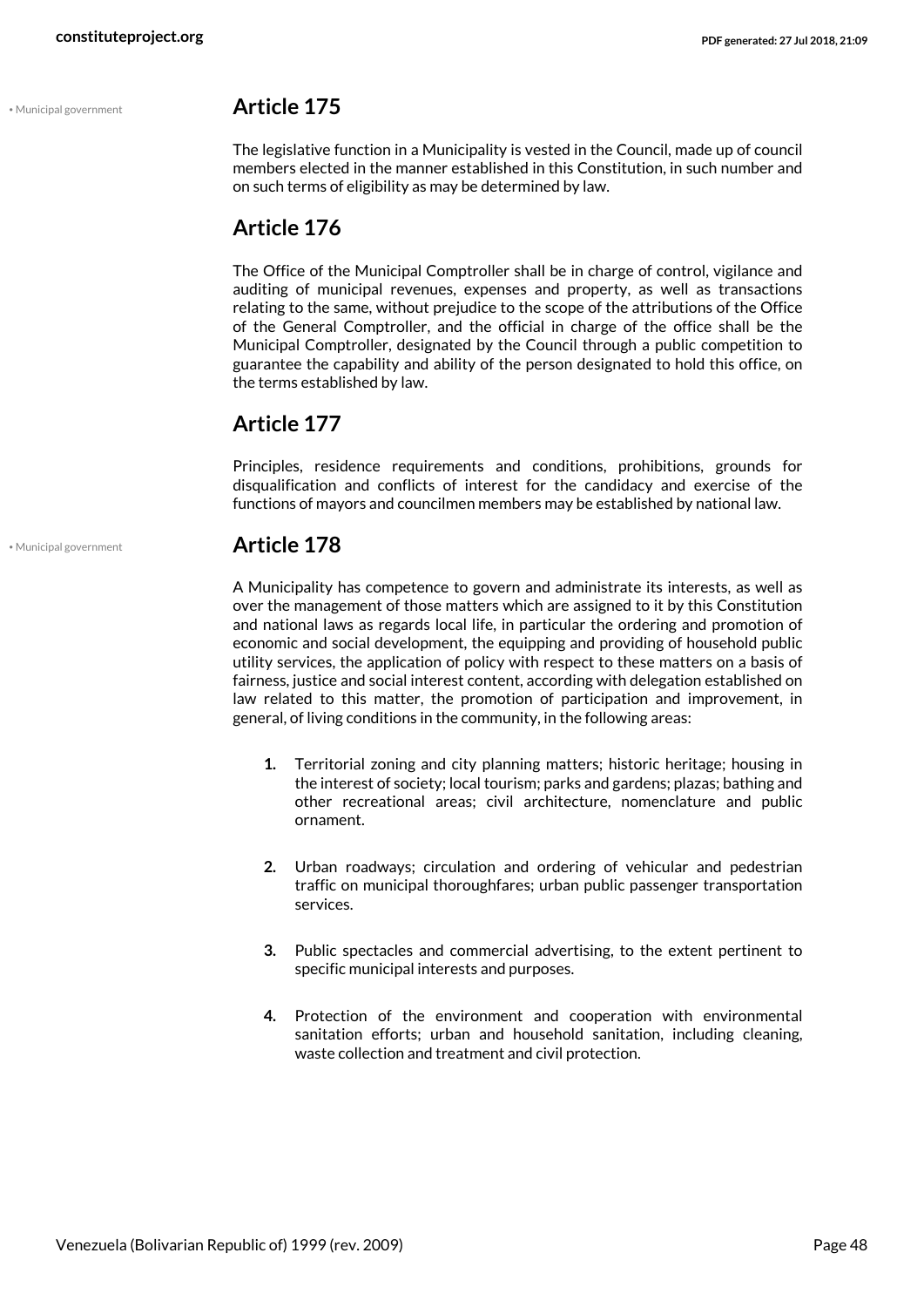- **5.** Healthiness and primary health care; services for the protection of infants and children, adolescents and senior citizens; preschool education; family services to integrate the disabled into the development of the community; cultural and sports activities and facilities. Prevention and protective services; surveillance and control of property and activities relating to matters within municipal competency.
- **6.** Drinking water services, electricity and gas for household use, sewers. channeling and disposal of wastewater; cemeteries and funeral services.
- **7.** Small claims courts, neighborhood prevention and protection and municipal police services, in accordance with applicable national legislation.
- **8.** Any others with which Municipalities may be charged under the Constitution and by law.

The actions that Municipalities have the power to take within the scope of their competence are without prejudice to national and state competence as defined by law in accordance with the Constitution.

#### • Municipal government **Article 179**

Municipalities shall have the following revenues:

- **1.** Those deriving from their capital assets, including the proceeds from their common lands and other property.
- **2.** Charges for the use of their goods or services; administrative charges for licenses or authorizations; taxes on economic activities in the areas of industry, business and services, or those of similar kind, with the limitations established in this Constitution; taxes on urban real property, vehicles, public shows, games and lawful wagering; advertising and commercial publicity; and, the special tax on increased property values generated by changes in use or intensity of exploitation from which they benefit because of zoning plans.
- **3.** The rural territorial tax or tax on rural estates; sharing in the tax on improvements and other national and state taxes, in accordance with the laws creating such taxes.
- **4.** Those deriving from the constitutional revenue share and other national or state transfers or subsidies.
- **5.** The proceeds from fines and penalties imposed within the scope of their competence, or delegated to them.
- **6.** Such others as may be determined by law.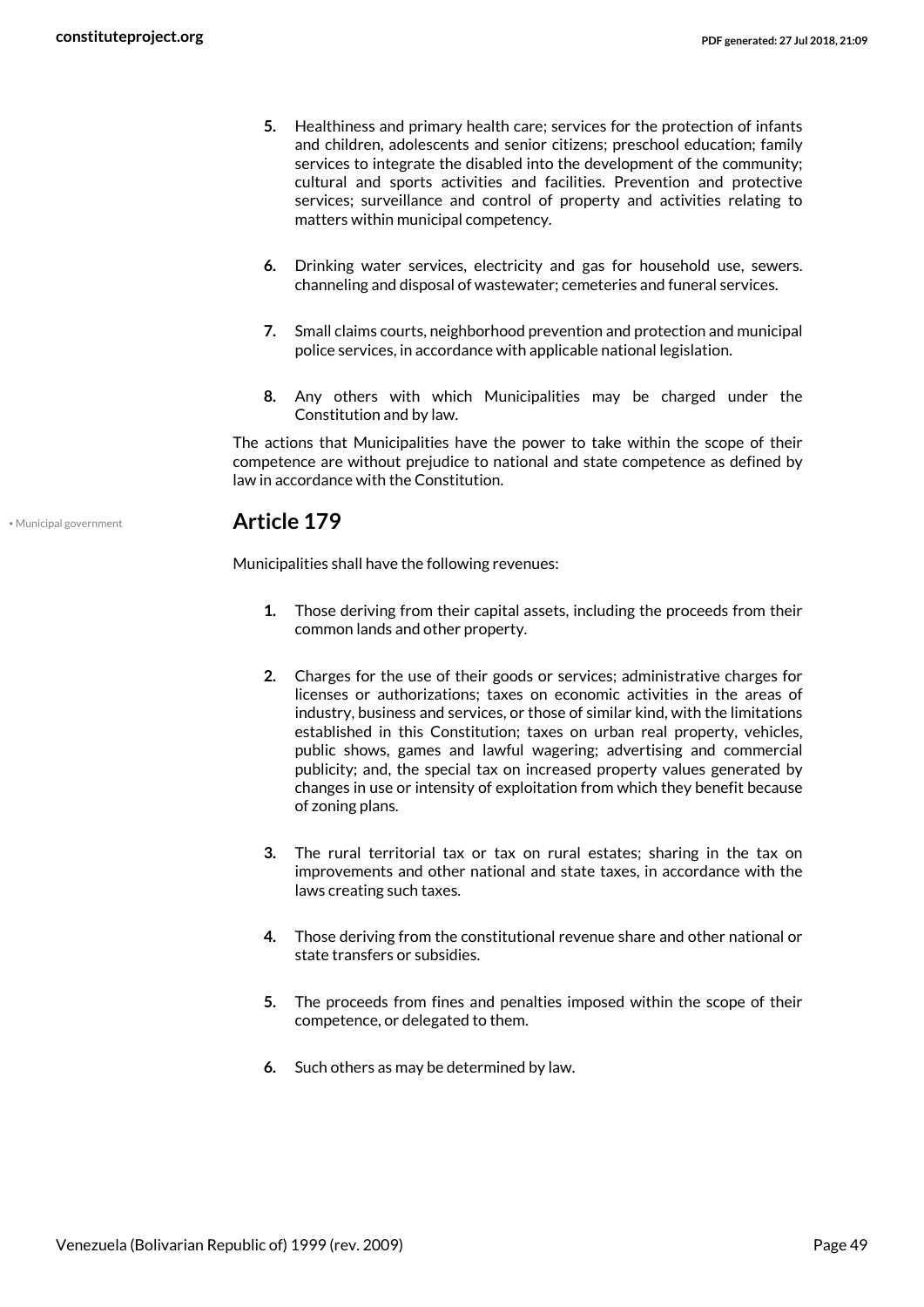The taxing power that is vested in Municipalities is different from and independent of the regulatory powers over certain fields or activities conferred by this Constitution or laws on National or State Authority.

Immunities from the taxing power of Municipalities in favor of other territorial political entities extend only to public sector juridical persons created by such organs, and not to concession holders or other parties entering into contracts with the administrative arm of National or State government.

#### **Article 181**

Municipal common lands are inalienable and not subject to the law of limitations. Title to them can be conveyed only subject to compliance with the formalities provided for under municipal ordinances and under the circumstances provided for thereunder, in accordance with this Constitution and such laws as may be promulgated to develop the principles container herein.

Ownerless land located within the urban area of towns in a municipality is municipal common land, without prejudice to legitimate and validly constituted rights of third parties. Vacant land located within the urban area also becomes common land. However, this does not include land which is part of native communities. The mechanism for converting other public land into common land shall be established by law.

## **Article 182**

The Local Public Planning Council is hereby created, presided over by the Mayor and consisting of municipal Council members, Chairpersons of Parish Boards and representatives of neighborhood organizations and other organized social groups, in accordance with such provisions as may be established by law.

### **Article 183**

States and Municipalities shall not have the power to:

- **1.** Create customs authorities or import, export or transit duties on domestic or foreign goods, or on other revenue sources under national competence.
- **2.** Tax consumer goods before the same are marketed within their territory.
- **3.** Prohibit the consumption of goods produced outside their territory, nor tax the same differently from those produced within their territory.

States and Municipalities have the power to tax agriculture, livestock, fishing and forest activities only at the times, in the manner and to the extent permitted by national laws.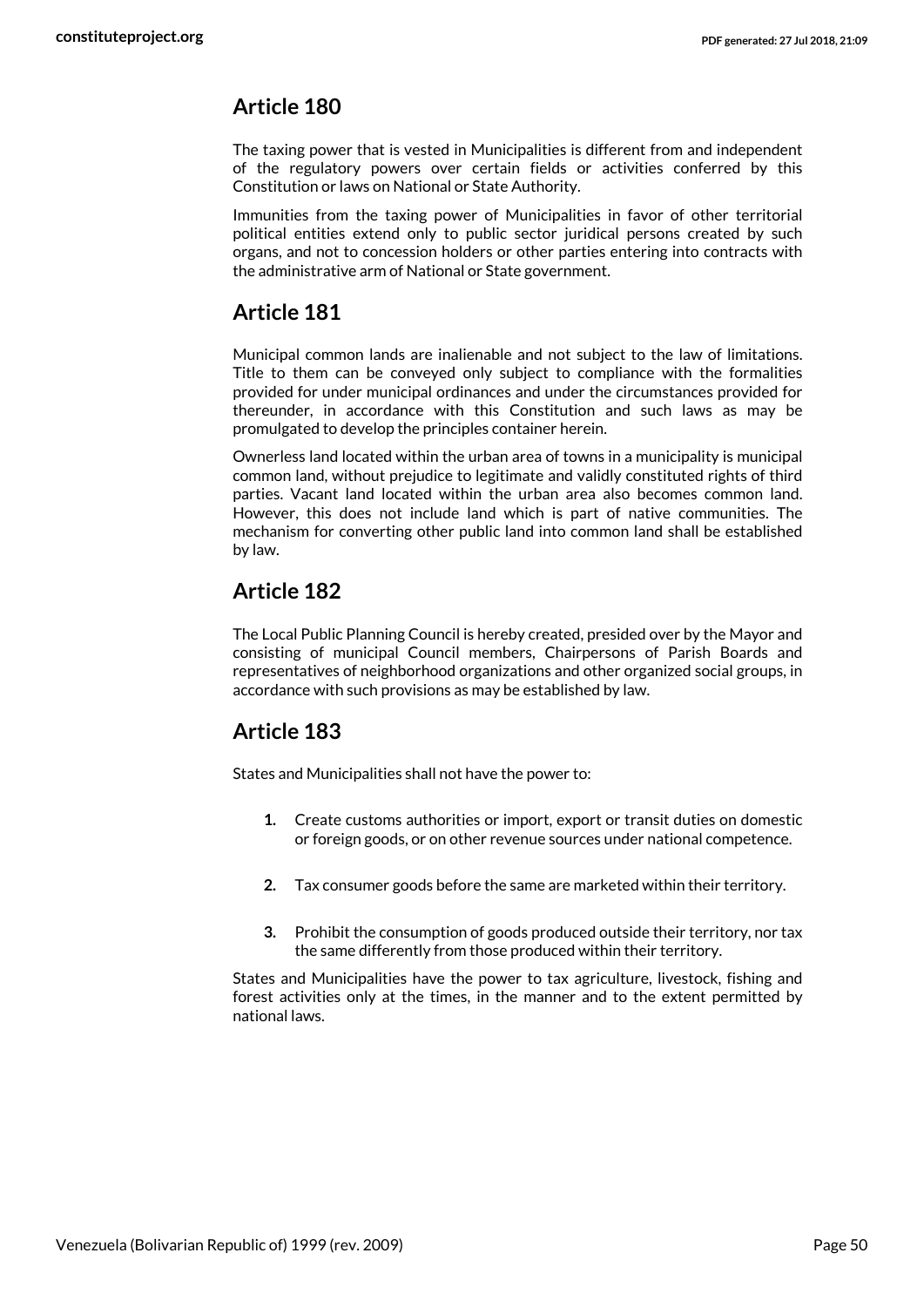#### • Subsidiary unit government **Article 184**

Open and flexible mechanisms shall be created by law to cause the States and Municipalities to decentralize and transfer to communities and organized neighborhood groups services the latter manage and demonstrate the ability to provide, promoting:

- **1.** The transfer of services in the areas of health, education, housing, sports, culture, social programs, the environment, maintenance of industrial areas, maintenance and upkeep of urban areas, neighborhood prevention and protective services, construction of works projects and providing of public services. To this end, they shall have the power to enter into agreements, whose content shall be guided by the principles of interdependence, coordination, cooperation and shared responsibility.
- **2.** Participation by communities and citizens, through neighborhood associations and nongovernmental organizations, in the formulation of investment proposals for presentation before the state and municipal authorities in charge of preparing the pertinent investment plans, as well as participation in the execution, evaluation and control of works projects, social programs and public services within their jurisdiction.
- **3.** Participation in economic processes, stimulating manifestations of the social economy, such as cooperatives, saving funds, mutual funds and other forms of association.
- **4.** Participation by workers and communities in the running of public sector business enterprises, through self-management and joint management methods.
- **5.** Creation of community service enterprises, organizations and cooperatives as mechanisms to generate employment and social Welfare, providing for their permanent existence through the design of policies whereby these groups are given means of participating.
- **6.** Creation of new decentralized organs at the parish, community, ward and neighborhood levels, with a view to guaranteeing the principle of shared responsibility in the public administration of local and state governments, and developing process of self-management and joint management in the administration and control of state and municipal public services.
- **7.** Participation by communities in activities to establish closer ties with penal institutions and ties between the latter and the general population.

### **Chapter V: The Federal Council on Government**

### **Article 185**

The Federal Council on Government is the organ charged with planning and coordination of policies and actions to develop the process of decentralization and transfer of powers from National Authority to the States and Municipalities. It shall be presided over by the Executive Vice-President and shall consist of the Cabinet ministers, the Governors, one Mayor from each State and representatives of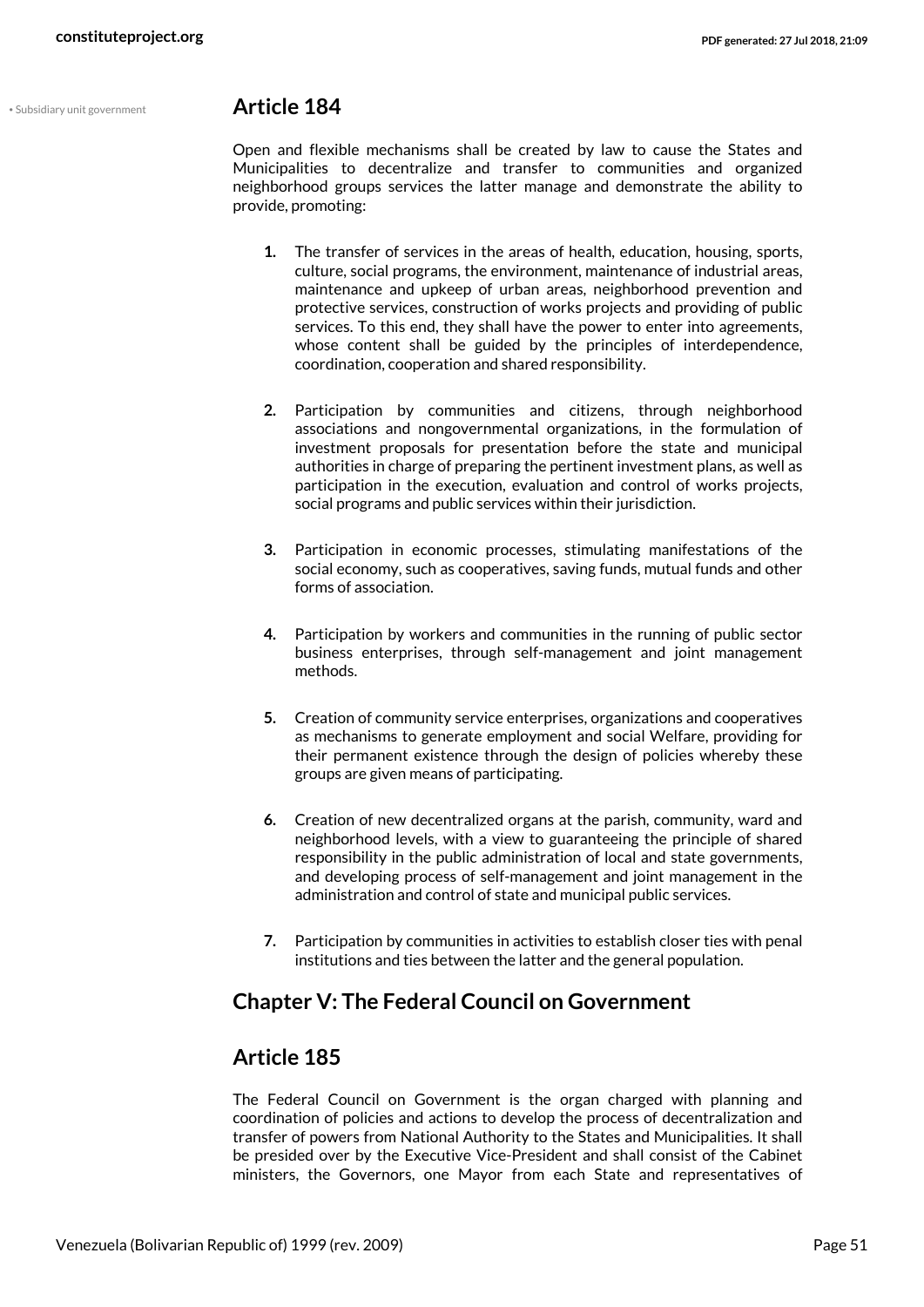organized society, in accordance, with law.

The Federal Council on Government shall have a Secretariat made up of the Executive Vice-President, two Ministers, three Governors and three Mayors. The Federal Council on Government shall have a dependency known as the Inter territorial Compensation Fund, intended for the purpose of financing public investments with a view to promoting the balanced development of regions, cooperation and complement among the development policies and initiatives of the various public territorial entities, and in particular supporting the providing of works projects and services in regions and communities with relatively low levels of development. The Federal Council on Government, based on regional unbalances, shall discuss and approve annually the resources to be allocated to the Inter-territorial Compensation Fund and the priority investment areas to which these resources are to be applied.

## **TITLE V: ORGANIZATION OF NATIONAL PUBLIC AUTHORITY**

#### **Chapter I: National Legislative Power**

#### **Section One: General Provisions**

• Structure of legislative chamber(s) **Article 186** • First chamber representation quotas • First chamber selection

The National Assembly shall consist of Deputies elected in each of the federal entities by universal, direct, personalized and secret ballot with proportional representation, using a constituency base of 1.1 % of the total population of the country.

Each federal organ shall also elect three additional deputies. The native peoples of the Bolivarian Republic of Venezuela shall elect three deputies in accordance with the provisions established under election law, respecting the traditions and customs thereof.

Each deputy shall have an alternate elected by the same process.

#### • First chamber reserved policy areas **Article 187**

It shall be the function of the National Assembly:

- **1.** To legislate in matters of national competence and as to the functioning of the various branches of National Power.
- **2.** To propose amendments to and revisions of the Constitution, on the terms established in this Constitution.
- **3.** To exercise control functions over the government and the National Public Administrative, on the terms established in this Constitution and by law. Evidence obtained during the exercise of this function shall have probative value on such terms as may be established by law.
- **4.** To organize and promote citizen participation in matters within its competence.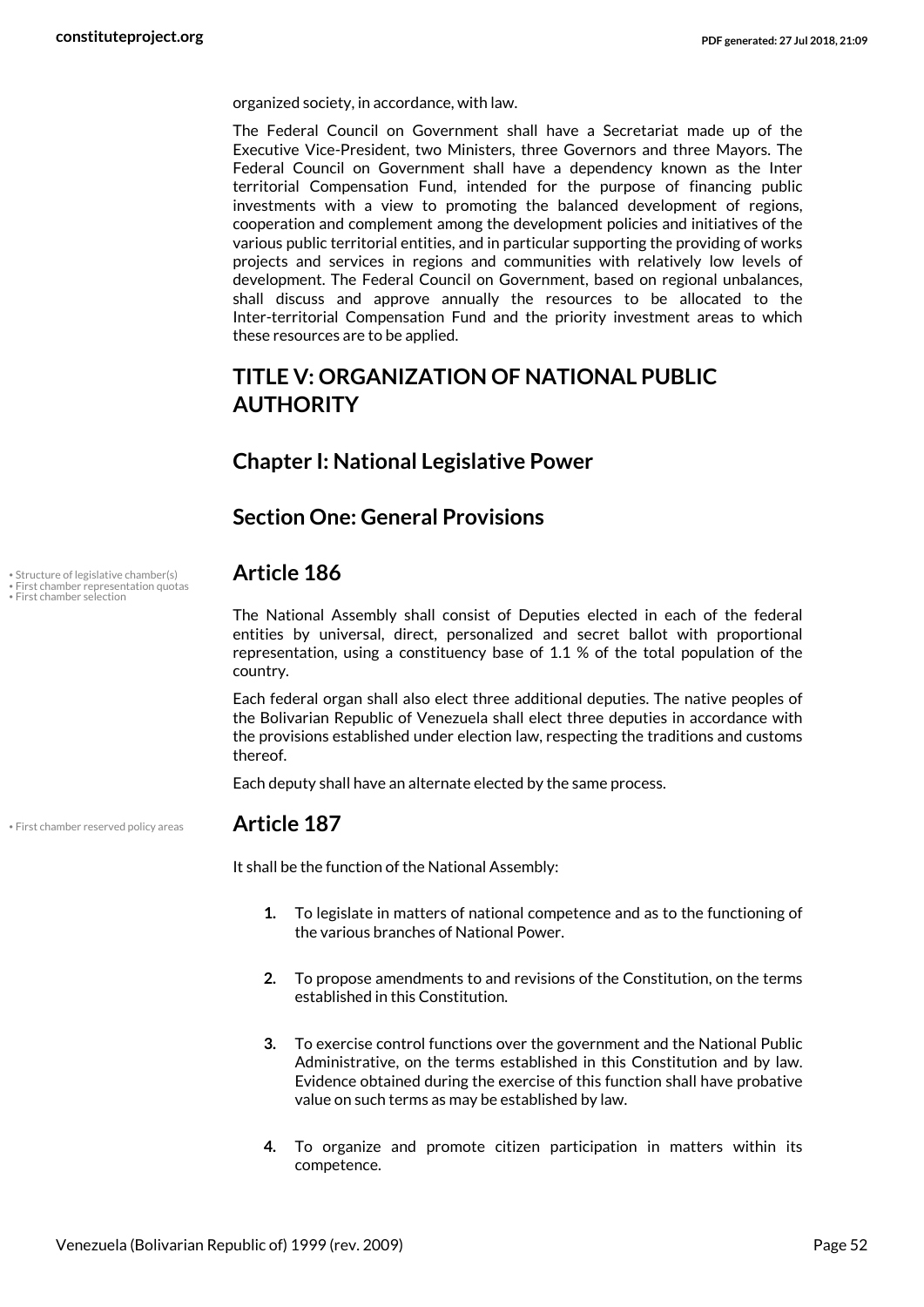- **5.** To order amnesties.
- **6.** To discuss and approve the national budget and any bill relating to the taxation system and to public credit.
- **7.** To authorize appropriations in addition to the budget.
- **8.** To approve the general guidelines for the national economic and social development plan to be submitted by the National Executive during the third quarter of the first year of each constitutional term.
- **9.** To authorize the National Executive to enter into contracts in the national interest, in the cases established by law. To authorize contracts in the municipal, state and national public interest, with foreign States, or official entities or with companies not domiciled in Venezuela.
- **10.** To vote resolutions of censure against the Executive Vice President and Ministers. A censure motion shall be debated only two days after being submitted to the Assembly, which shall have the power to decide by a three fifths vote that the censure shall include the removal from office of the Executive Vice- President or the Minister concerned.
- **11.** To authorize the operation of Venezuelan military missions abroad or foreign military missions within the country.
- **12.** To authorize the National Executive to dispose of nonpublic real property owned by the Nation, with such exceptions as may be established by law.
- **13.** To authorize public officials to accept positions, honors or rewards from foreign governments.
- **14.** To authorize the appointment of the General Attorney of the Republic and the Heads of Permanent Diplomatic Missions.
- **15.** To confer the honors of the National Pantheon on illustrious Venezuelans who have rendered eminent services to the Republic, after 25 years have elapsed since the death of such persons; this decision may be made upon a recommendation from the President of the Republic, two thirds of the State Governors, all of the rectors of the National Universities.
- **16.** To tend that the interests and autonomy of the States are upheld.
- **17.** To authorize the departure of the President of the Republic from the territory of the Nation, when such absence is to last longer than five consecutive days.
- **18.** To approve by law any international treaties or agreements entered into by the National Executive, with the exceptions set forth in the present Constitution.

• Economic plans

• Designation of commander in chief • Power to declare/approve wa

• International law • Treaty ratification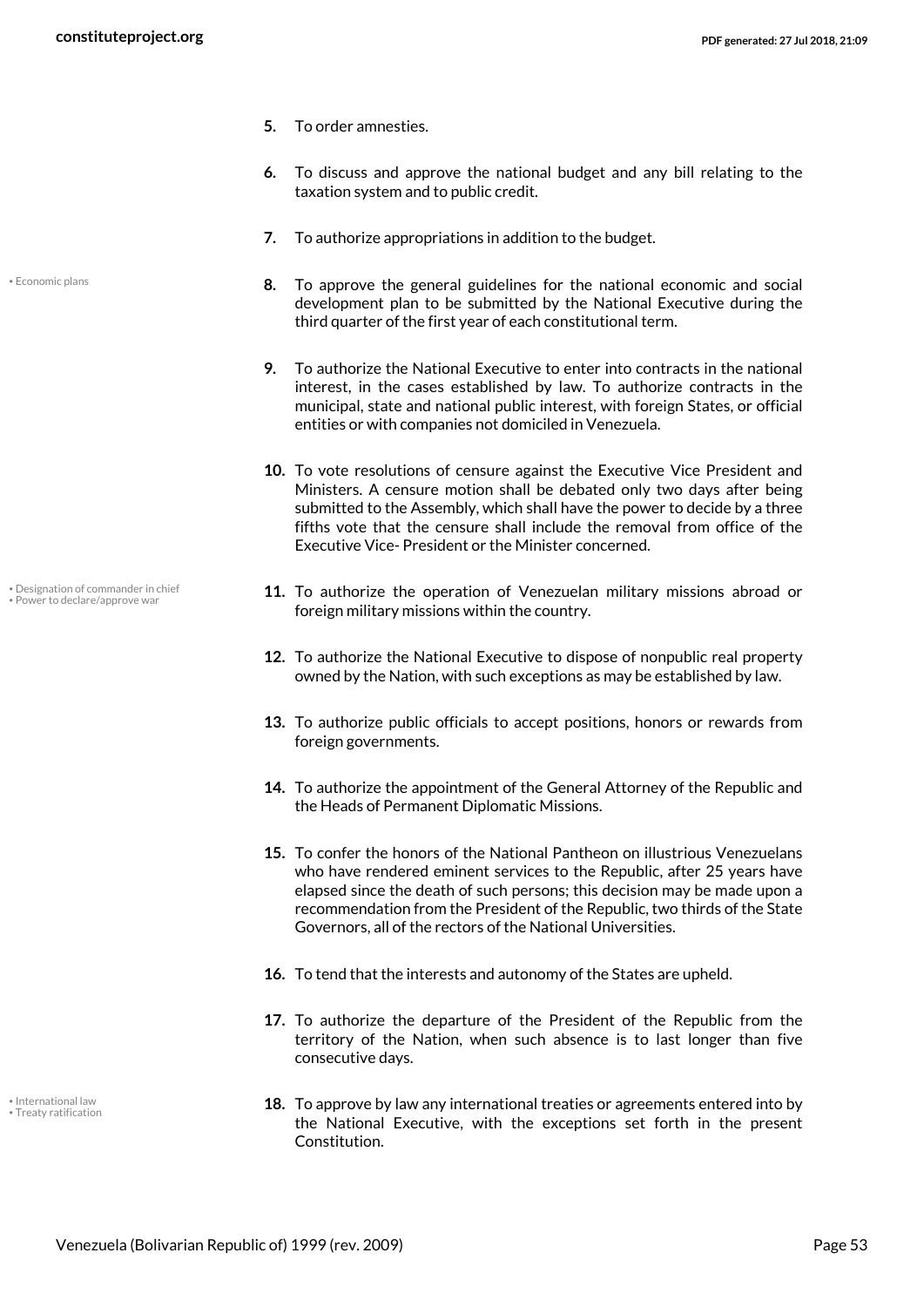- **19.** To enact its own internal regulations and apply such sanctions as may be provided for thereunder.
- **20.** To pass on the qualifications of its members and take notice of their resignation. The temporarily separation of a deputy from his or her office, shall only be decided by a two thirds vote of those present.
- **21.** To organize its own internal security service.
- **22.** To pass and implement its budget of expenditures, taking into account the country's financial limitations.
- **23.** To implement resolutions concerning its own administrative organization and functioning.
- **24.** Any others indicated in this Constitution or by law.

#### • Eligibility for first chamber **Article 188**

To be elected to the office of deputy of the National Assembly, a person must:

- **1.** Be Venezuelan by birth, or by naturalization with 15 years of residence within the territory of Venezuela.
- Minimum age for first chamber **2.** Be over the age of 21 years.
	- **3.** Have resided for four consecutive years in the organ from which he or she is elected, prior to such election.

### **Article 189**

The following shall not be eligible for the office of deputy:

- **1.** The President of the Republic, the Executive Vice-President Ministers, the Secretary of the Office of the President of the Republic and the Chairpersons and Directors of Autonomous Institutes and State owned enterprises, until three months after leaving such offices.
- **2.** Governors and government secretaries of the States or the Capital District, until three months after permanently leaving such offices.
- **3.** Municipal state or national, Autonomous Institutes or State-owned enterprises, officers when the election is taking place in the jurisdiction in which such officer serves, except in the case of a temporary care-providing, teaching or academic position.

The pertinent organic law may provide for the ineligibility of other officers.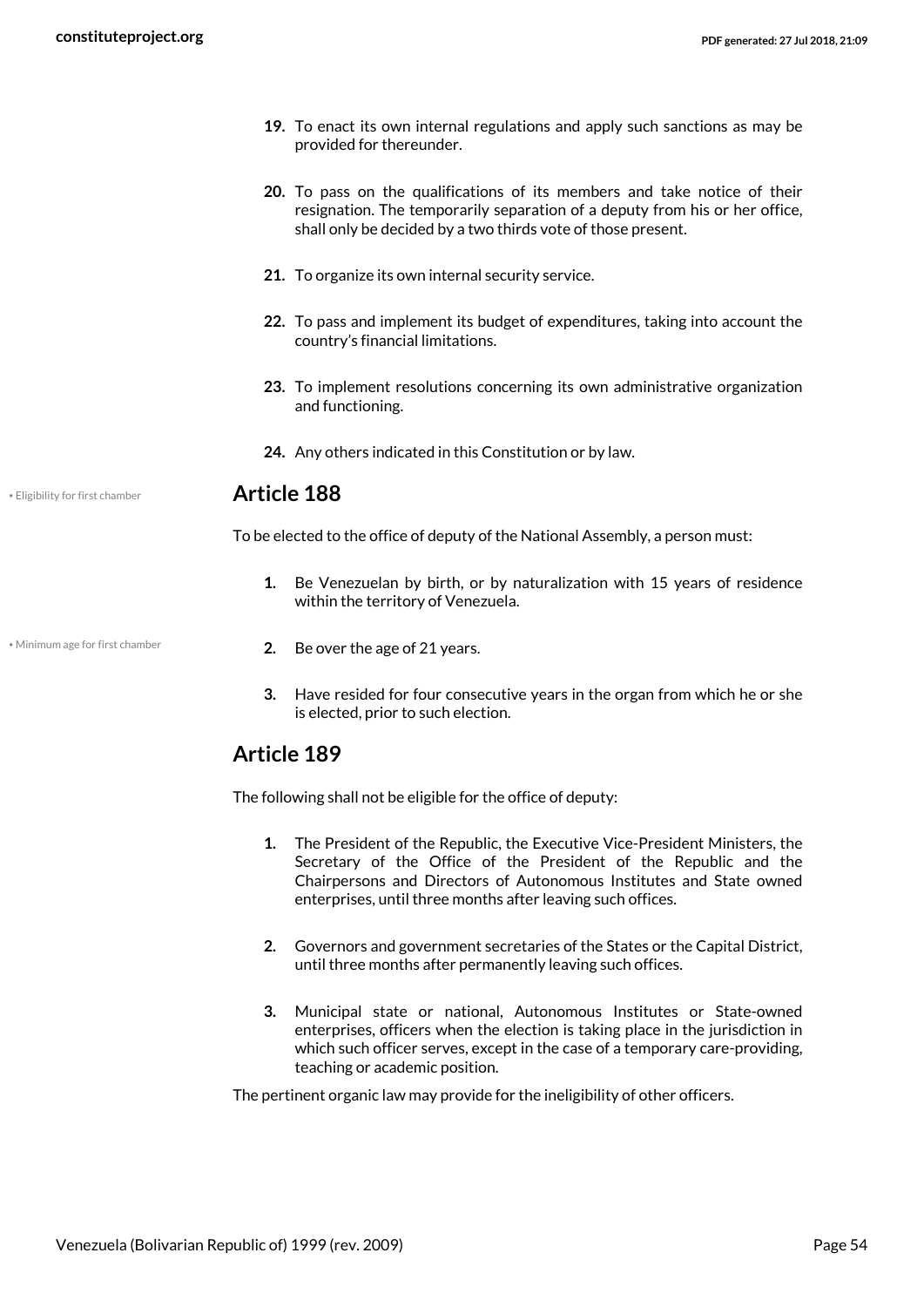Deputies of the National Assembly shall not be proprietors, administrators or directors of business enterprises that enter into contracts with public sector juridical persons, so that they shall have no private beneficial interest in dealing with it. When matters involving financial conflicts of interest come up for discussion, the affected members of the National Assembly shall be required to abstain from the pertinent vote.

• Outside professions of legislators **Article 191**

Deputies of the National Assembly shall not be permitted to accept or hold public employment positions without giving up their investiture, except in teaching, academic, temporary and care-giving positions, and provided the employment is not intended to be full-time.

• Term length for first chamber **Article 192**

The deputies [masculine] and deputies [feminine] of the National Assembly remain for five years in the exercise of their functions, and may be reelected.

The National Assembly shall appoint ordinary and special Standing Committees. The Standing Committees, which shall be no more than 15 in number, shall relate to sectors of national activity. The National Assembly shall also have the power to create Committees of temporary nature for purposes of research and study, all of the foregoing in accordance with the applicable Regulations. The National Assembly shall have the power to create or abolish Standing Committees by the favorable vote

#### **Section Two: Organization of the National Assembly**

• Legislative committees **Article 193**

#### • Leader of first chamber **Article 194**

The National Assembly shall elect among its members one President and two Vice-Presidents, as well as one Secretary and an Undersecretary, not member of the Assembly, for a term of one year. The Regulations shall establish the methods for filling temporary and permanent vacancies.

#### • Standing committees **Article 195**

While the Assembly is in recess, a Delegated Committee consisting of the President, the Vice-President and the Presidents of the Standing Committees shall be in session.

#### • Standing committees **Article 196**

The following are powers of the Delegated Committee:

of two thirds of the members of the Assembly.

• Extraordinary legislative sessions

**1.** To call the National Assembly into extraordinary session, when the importance of any matter so demands.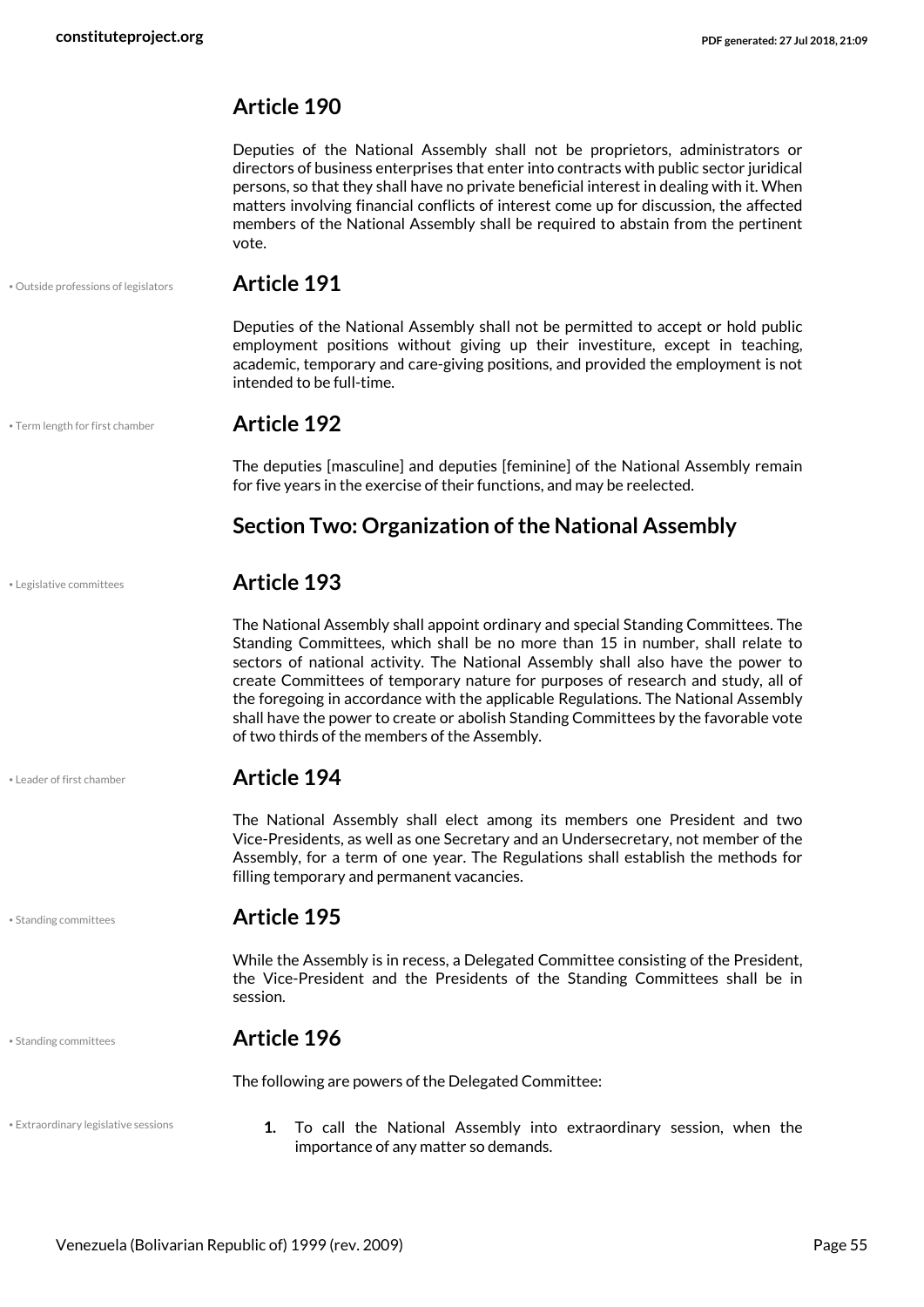- **2.** To authorize the President of the Republic to leave the territory of Venezuela.
- **3.** To authorize the National Executive to order additional appropriations.
- **4.** To designate temporary Committees consisting of members of the Assembly.
- **5.** To execute investigations functions ascribed to the Assembly.
- **6.** By a two thirds vote of its members, to authorize the National Executive to create, modify or suspend public services in the event of a proven emergency.
- **7.** Any others established by the Constitution or by law.

## **Section Three: Deputies of the National Assembly**

### **Article 197**

Deputies of the National Assembly, are obligated to work on a full- time basis for the benefit of the people's interest, and to stay in constant contact with their constituents, heeding these opinions and suggestions and keeping them informed about its individual and Assembly Management. They shall render in an annual accounting of its management to the constituents in the jurisdiction from which they were elected, and shall be subject to recall by referendum as provided for under this Constitution and the applicable law.

### **Article 198**

A Deputy of the National Assembly who is recalled shall not be eligible for any public elective office during the following term of office.

### **Article 199**

Deputies of the National Assembly are not liable for votes and opinions expressed in the performance of their official functions. They shall be answerable to voters and to the legislative entity only as provided for under the Constitution and Regulations.

#### • Immunity of legislators **Article 200**

Deputies of the National Assembly shall enjoy immunity in the exercise of their functions from the time of their installation until the end of their term or resignation. Only the Supreme Tribunal of Justice shall have competence over any crimes may be charged as committed by members of the National Assembly, and only the Supreme Tribunal of Justice, subject to authorization in advance from the National Assembly, shall have the power to order their arrest and prosecution. In the case of a flagrant offense committed by a legislator, the competent authority shall place such legislator under house arrest and immediately notify the Supreme Tribunal of Justice of such event.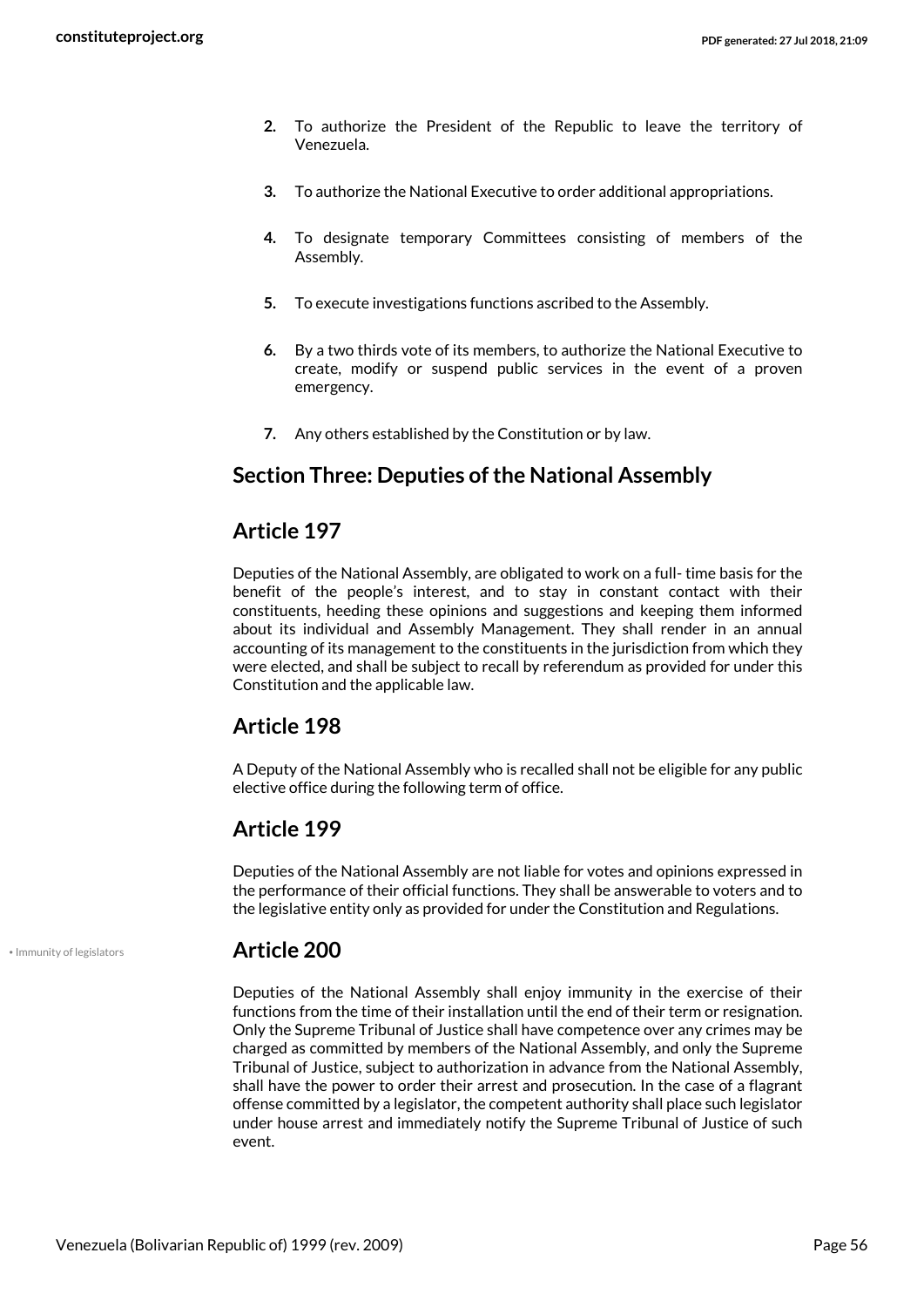Public officials who violate the immunity of members of the National Assembly shall incur criminal liability and shall be punished in accordance with law.

## **Article 201**

Deputies are representatives of the people and of the States taken together, they are not subject to mandates or instructions, but only to their own consciences. Their vote in the National Assembly is personal.

### **Section Four: Passage of Laws**

## **Article 202**

The law is an act enacted by the National Assembly in legislative session. Laws that contain a systematic set of norms regulating a particular field may also be referred to as codes.

# • Constitutional interpretation **Article 203** • Organic laws

Organic Laws are those designated as such by this Constitution, those enacted to organize public powers or developing constitutional rights, and those which serve as a normative framework for other laws.

Any bill for the enactment of an organic law, except in the case of those defined as such in the Constitution itself, must first be accepted by the National Assembly, by a two thirds vote of the members present, before the beginning of debate on the bill. This qualifying vote shall also apply to the process of amending organic acts.

Laws defined by the National Assembly as organic acts shall be sent, prior to promulgation, to the Constitutional Division of the Supreme Tribunal of Justice for a ruling on the constitutionality of their organic status. The Constitutional Division shall reach a decision within ten days of receipt of the communication. If the Constitutional Division rules that the law is not organic, such the law shall lose the organic status.

Enabling laws are those enacted by a three fifths vote of the members of the National Assembly to establish the guidelines, purposes and framework for matters that are being delegated to the President of the Republic, with the rank and force of a law. Enabling law is to set the period for the exercising thereof.

• Initiation of general legislation **Article 204**

• Constitutionality of legislation

The initiative for introducing legislation belongs to:

- **1.** The National Executive Power.
- **2.** The Delegated Committee and the Standing Committees.
- **3.** Members of the National Assembly, at least three in number.
- **4.** The Supreme Tribunal of Justice, in the case of laws relating to judicial procedures and organization.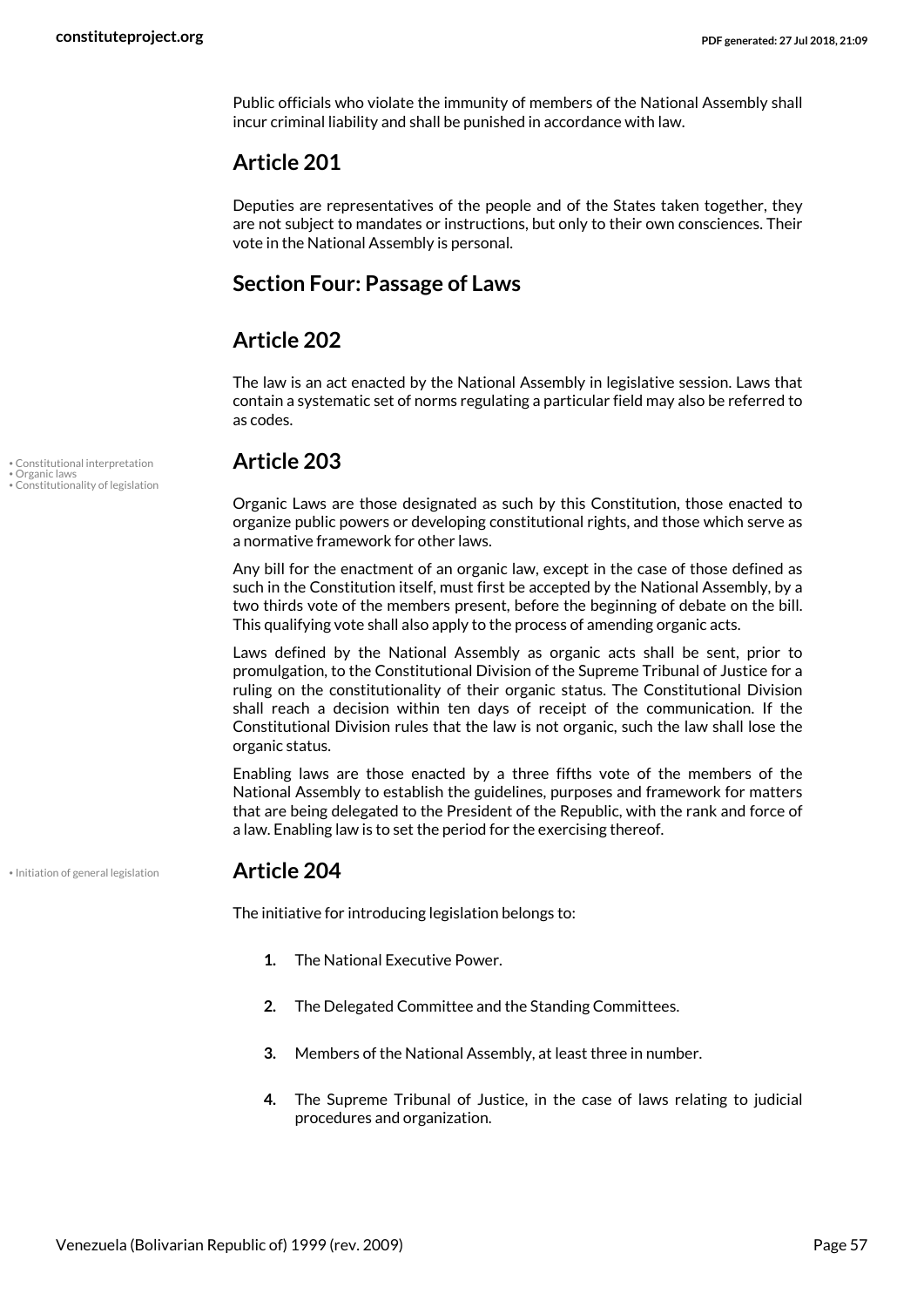- **5.** Citizen Power, in the case of laws relating to the organs comprising the same.
- **6.** Electoral Power in the case of laws relating to electoral matters.
- **7.** The voters, in a number at least equivalent to 0.1% of all permanently registered voters.
- **8.** The State Legislative Council, in the case of laws relating to the States.

The discussion of bills submitted by citizens in accordance with the provisions of the preceding article shall be initiated no later than the regular legislative session following that during which the bill was introduced. If debate does not begin within such period, the bill must be submitted for approval by referendum in accordance with law.

## **Article 206**

The States must be consulted by the National Assembly, through the State Legislative Council, when legislation in matters relating to them is being considered. The mechanisms for consultation of citizens and other institutions by the Council with respect to such matters shall be established by law.

#### **Article 207**

To be enacted into law, every bill shall be debated twice, on different days, following the rules established in this Constitution and the pertinent regulations. Once the bill is approved, the President of the National Assembly shall declare the law enacted.

### **Article 208**

During the first debate, the statement of legislative intent shall be considered and the objectives, scope and viability of the same shall be evaluated in order to determine the appropriateness of the law, and the articles shall be discussed. Upon approval at the first debate, the bill shall be sent to the Committee directly concerned with the subject matter of the law. If the bill relates to several Standing Committees, a mixed committee shall be designated to conduct a study and prepare a report.

Committees studying bills shall report the bill out within no more than 30 consecutive days.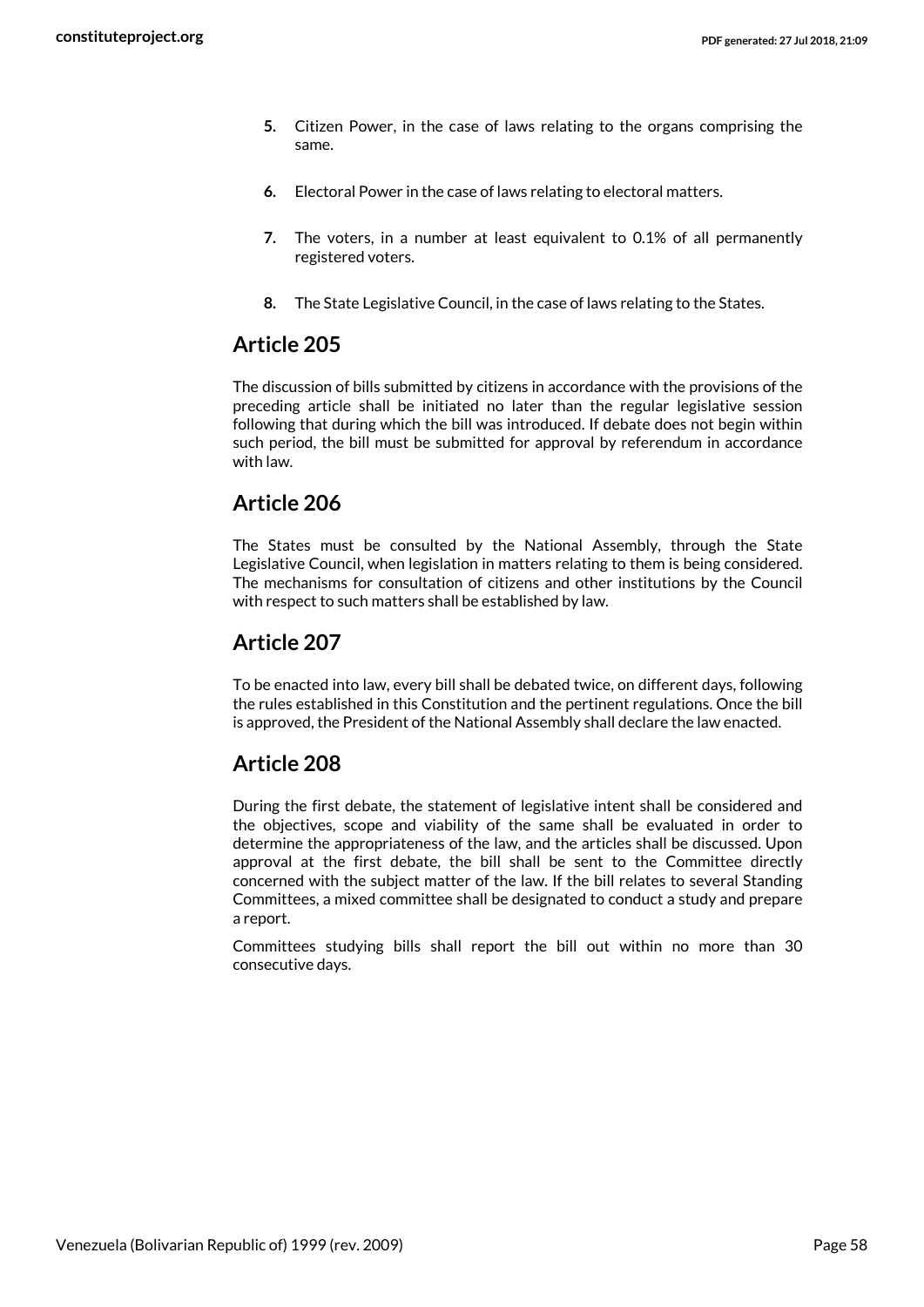Once the bill has been reported out of committee, the second debate on the bill shall begin, being conducted article by article. If the bill is approved without amendment, it shall be enacted into law. However, if amended it shall be returned to the Committee concerned for inclusion of the amendments by such Committee within no more than 15 consecutive days; once read the new version of the bill at a plenary session of the National Assembly, it shall decide as appropriate by majority vote on any articles as to which a discrepancy exists, and on any other articles relating thereto. Once the discrepancy has been resolved, the President shall declare the bill enacted into law.

## **Article 210**

Debate on bills still pending at the end of a legislative session may be continued during the next regular session or during a special session.

## **Article 211**

During the process of debating and approval of bills, the National Assembly or Standing Committees shall consult the other organs of the State, the citizenry and organized society to hear their opinion about the same. The following shall have the right to speak during debates on proposed laws: the Cabinet Ministers, as representatives of the Executive Power; such justice of the Supreme Tribunal of Justice as the latter may designate, to represent the Judicial Power; such representative of Citizen Power as may be designated by the Republican Ethic Council; the members of the Electoral Authority; the States, through a representative designated by the State Legislative Council; and the representatives of organized society, on such terms as may be established by the Regulations of the National Assembly.

### **Article 212**

The text of laws shall be preceded by the following phrase: "The National Assembly of the Bolivarian Republic of Venezuela hereby Decrees:"

### **Article 213**

Once the law has been enacted, it shall be promulgated in duplicate with the final language as approved during the debates. Both copies shall be signed by the President, the two Vice Presidents and the Secretary of the National Assembly, with the date of final approval. One of the copies of the law shall be sent by the President of the National Assembly to the President of the Republic for purposes of promulgation.

The President of the Republic shall promulgate the law within a ten day period following the date on which the President receives it. During this period the President may, by Cabinet Ministers resolution with statement of grounds, ask the National Assembly to amend any of the provisions of the law or rescind its approval of part or all of it.

The National Assembly shall decide by majority vote of those deputies present on the matters raised by the President of the Republic, and then shall send the law back to him for promulgation.

• Approval of general legislation **Article 214** • Veto override procedure • Constitutionality of legislation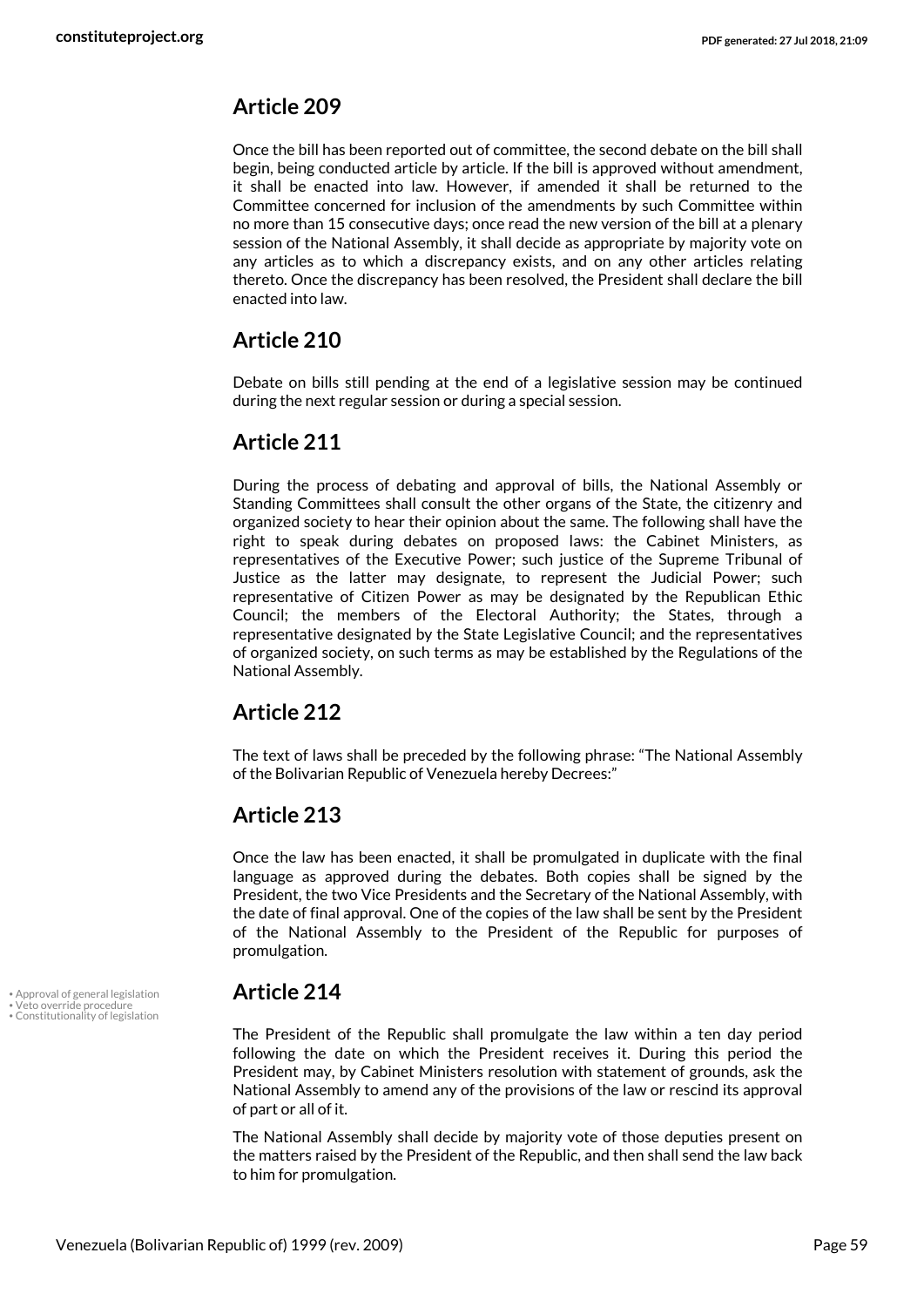The President of the Republic must proceed to promulgate the law within five days of receipt, without the possibility of new objections. When the President of the Republic considers that the law or any of its articles is unconstitutional, he shall be required to request a ruling from the Constitutional Division of the Supreme Tribunal of Justice, within the ten day period allowed the President for promulgating the law. The Supreme Tribunal of Justice shall reach a decision within 15 days of receipt of the communication from the President of the Republic. If the Tribunal declines to rule the provisions referred to it unconstitutional or fails to reach a decision within the aforementioned period, the President of the Republic must promulgate the law within five days of the Tribunal's decision or the expiration of such term.

#### **Article 215**

The law shall be promulgated upon publication with the order of "fulfillment" in the Official Gazette of the Republic.

• Approval of general legislation **Article 216**

When the President of the Republic fails to promulgate the law on the terms indicated above, the President and the two Vice Presidents of the National Assembly shall proceed to promulgate it, without prejudice to such liability as the President of the Republic may incur by reason of his omission.

#### **Article 217**

The point at which the approving law of an international treaty, agreement or convention must be promulgated shall be left to the discretion of the National Executive, in accordance with international practices and the convenience of the Republic.

#### **Article 218**

Laws are repealed by other laws and are abrogated by referendum, subject to the exceptions established in this Constitution. Laws may be amended in whole or in part. A law that is amended in part shall be published in a single text that incorporates the amendments passed.

#### **Section Five: Procedures**

#### • Length of legislative sessions **Article 219**

The first regular legislative session of the National Assembly shall begin, without advance notice, on January fifth of each year or on the first subsequent day possible, and shall continue until August 15.

The second session shall begin on September 15 or the first subsequent day possible, and shall end on December 15.

### **Article 220**

The National Assembly shall meet in special sessions to take up the matters on the agenda contained in the notice of the meeting, and any related matters. A special session may also consider any matters declared urgent by a majority vote of the members.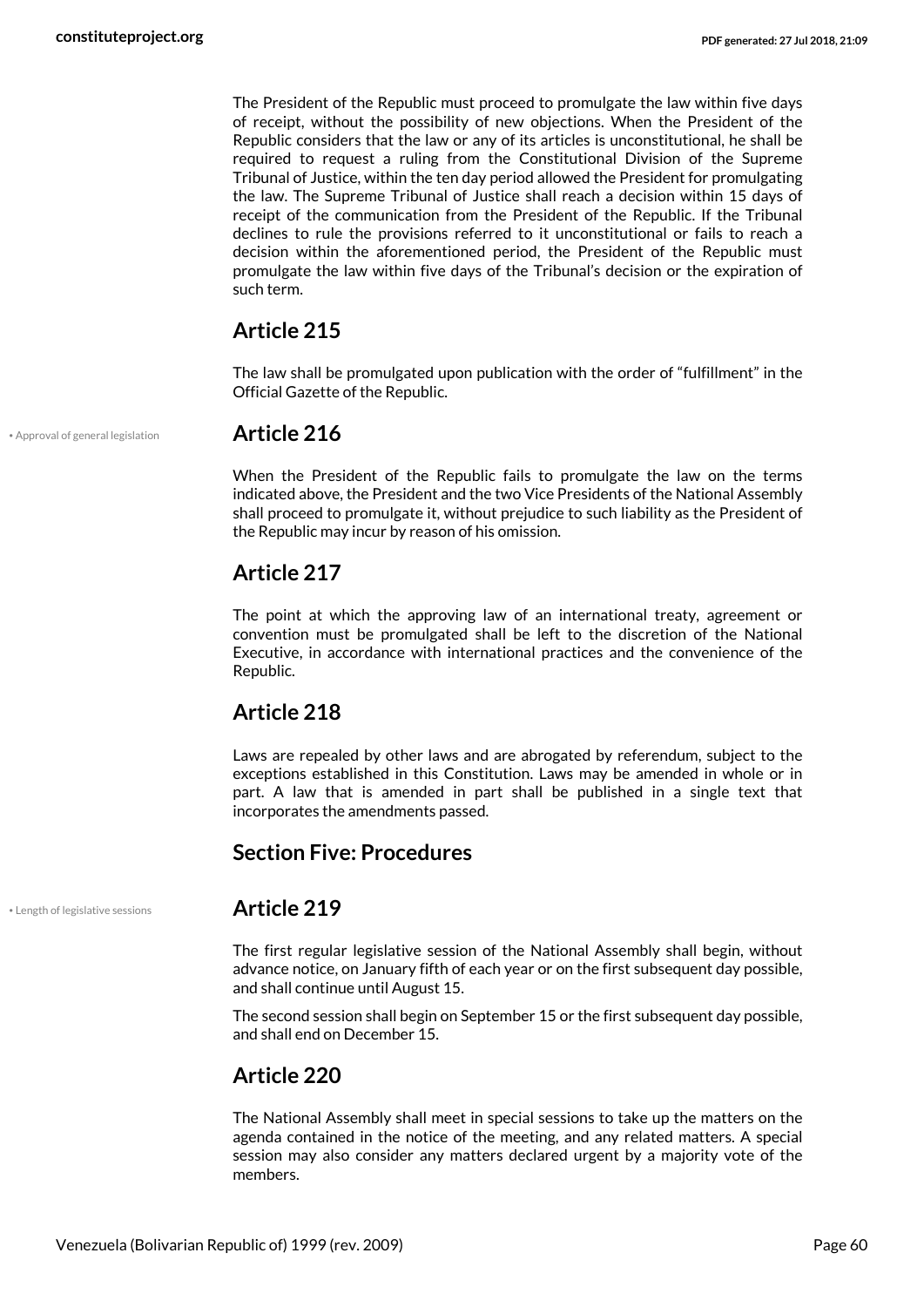• Quorum for legislative sessions **Article 221**

The requirements and procedures for the establishment and other sessions of the National Assembly, and for the functioning of its Committees, shall be determined by the Regulations.

In no case may a quorum be less than an absolute majority of the members of the National Assembly.

• Legislative oversight of the executive **Article 222**

The National Assembly shall be empowered to exercise its control function by means of the following mechanisms: parliamentary questions, investigations, questions, authorizations and parliament's approvals as provided for in this Constitution and by law, and any other mechanism that may be established by laws and their associated Regulations. In exercising parliamentary control, the National Assembly shall have the power to make a finding of political liability on the part of public officials and call on Citizen Power to initiate the appropriate action to enforce such liability.

## **Article 223**

The Assembly or its Committees shall have the power to conduct such investigations as they may deem appropriate in matters within their competence, in accordance with the Regulations.

All public officials are obligated, subject to the penalties established by law, to appear before such Committees and provide the same with any information and documents they may require in order to carry out their functions.

Private citizens are also subject to this obligation, without prejudice to the rights and guarantees embodied in this Constitution.

## **Article 224**

The exercise of the power of investigation does not affect the powers of other public authorities Judges shall be obligated to take evidence as commissioned by National Assembly and its Committees.

### **Chapter II: National Executive Power**

### **Section One: President of the Republic**

• Deputy executive **Article 225** • Name/structure of executive(s)

Executive Power is exercised by the President of the Republic, the Executive Vice-President, the Cabinet Ministers and other officials as determined by this Constitution and by law.

#### • Name/structure of executive(s) **Article 226**

The President of the Republic is the Head of State and of the National Executive, in which latter capacity he directs the action of the government.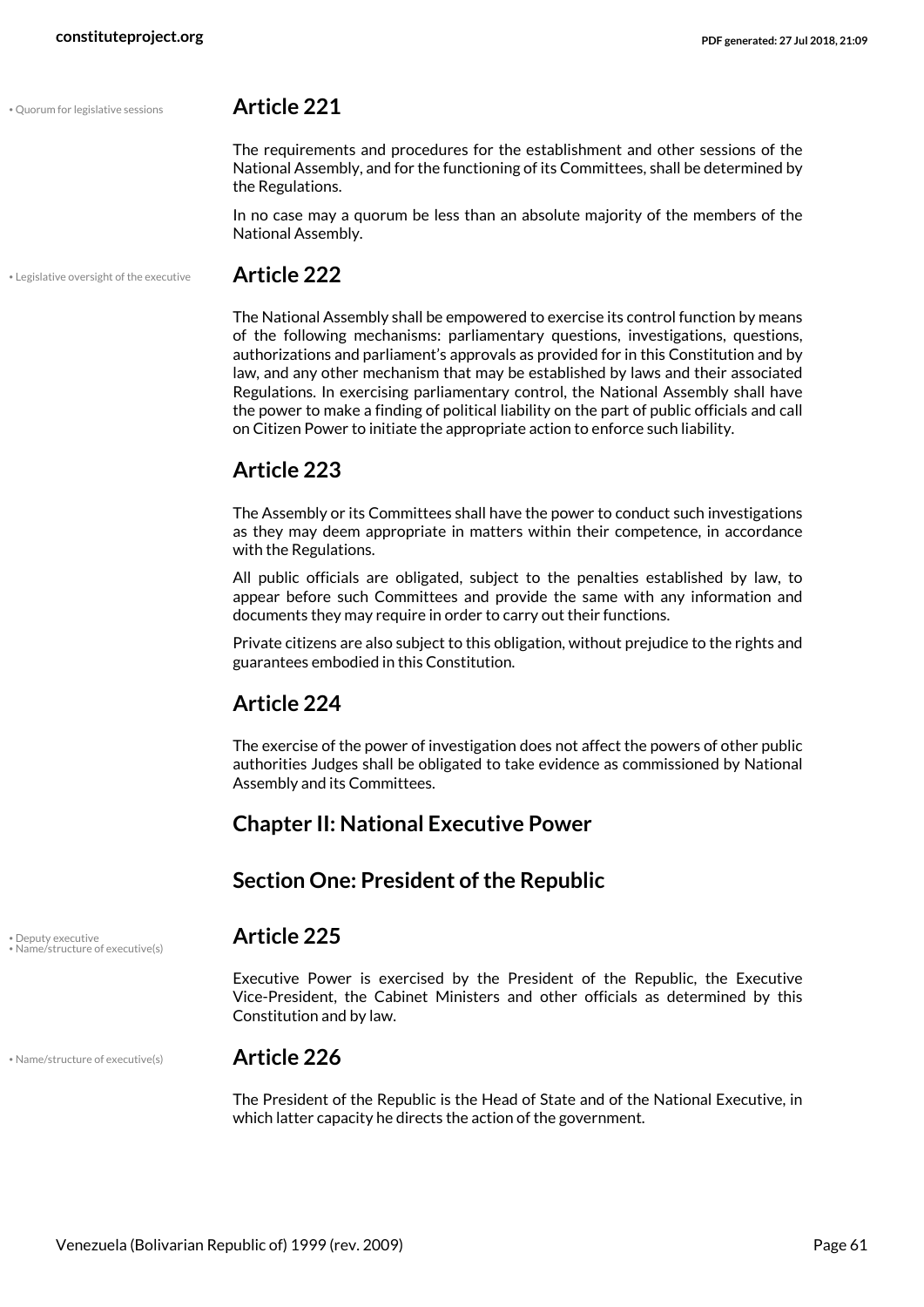• Minimum age of head of state **Article 227** • Eligibility for head of state

In order to be elected President of the Republic, it is necessary to be Venezuelan by birth, with no other nationality, to be more than 30 years of age, not a member of the clergy and not subject to any conviction by final judgment, as well as meeting fulfill other requirements prescribed in this Constitution.

#### • Head of state selection **Article 228**

The election of the President of the Republic shall be by universal suffrage by direct and secret ballot, in accordance with law. The candidate who has received a majority of the valid votes cast shall be proclaimed elected.

#### **Article 229**

A person holding the office of Executive Vice-President, Minister or Governor, or Mayor as of the date he announces his candidacy or at any time between such date and that of the Presidential election shall not be eligible for election to the office of President of the Republic.

#### • Head of state term length **Article 230**

The presidential term is of six years. The President [masculine] or President [feminine] of the Republic may be re-elected.

#### • Oaths to abide by constitution **Article 231**

The candidate elected shall take office as President of the Republic on January 10 of the first year of his constitutional term, by taking an oath before the National Assembly. If for any supervening reason, the person elected President of the Republic cannot be sworn in before the National Assembly, he shall take the oath of office before the Supreme Tribunal of Justice.

#### **Article 232**

The President of the Republic is responsible for his acts and for fulfilling the duties and obligations inherent to such position.

Is obligated to endeavor the guarantee of the rights and liberties of Venezuelans, as well as the independence, integrity, sovereignty and defense of the Republic. The declaration of states of exception does not modify the principle of the President of the Republic's responsibility nor that of the Executive Vice President or the Cabinet Ministers, in accordance with this Constitution and law.

The President of the Republic shall become permanently unavailable to serve by reason of any of the following events: death; resignation; removal from office by decision of the Supreme Tribunal of Justice; permanent physical or mental disability certified by a medical board designated by the Supreme Tribunal of Justice with the approval of the National Assembly; abandonment of his position, duly declared by the National Assembly; and recall by popular vote.

When an elected President becomes permanently unavailable to serve prior to his inauguration, a new election by universal suffrage and direct ballot shall be held within 30 consecutive days. Pending election and inauguration of the new President,

• Head of state removal **Article 233** • Head of state replacement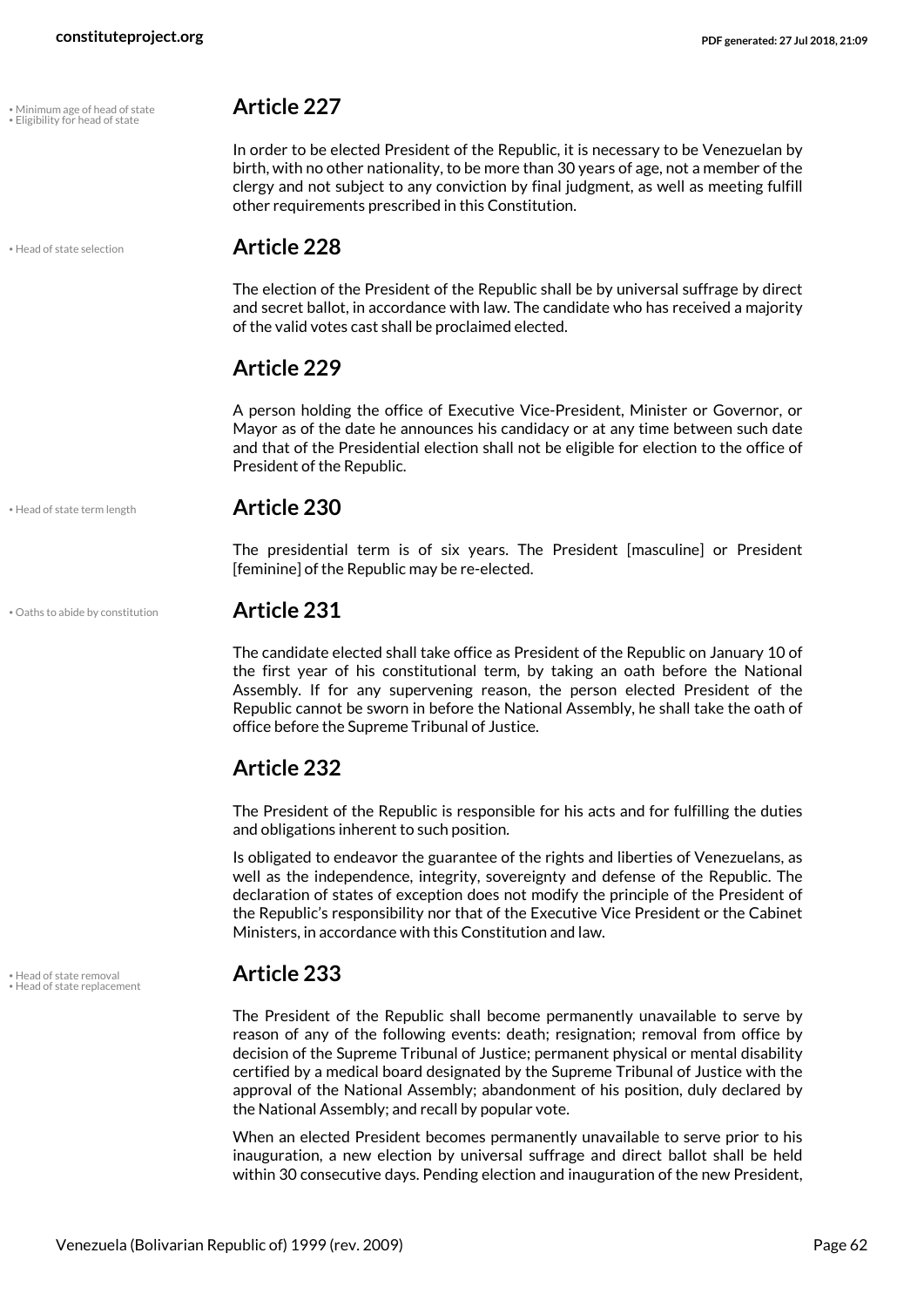the President of the National Assembly shall take charge of the Presidency of the Republic.

When the President of the Republic becomes permanently unavailable to serve during the first four years of this constitutional term of office, a new election by universal suffrage and direct ballot shall be held within 30 consecutive days. Pending election and inauguration of the new President, the Executive Vice-President shall take charge of the Presidency of the Republic.

In the cases describes above, the new President shall complete the current constitutional term of office.

If the President becomes permanently unavailable to serve during the last two years of his constitutional term of office, the Executive Vice-President shall take over the Presidency of the Republic until such term is completed.

#### **Article 234**

A President of the Republic who becomes temporarily unavailable to serve shall be replaced by the Executive Vice-President for a period of up to 90 days, which may be extended by resolution of the National Assembly for an additional 90 days.

If the temporarily unavailability continues for more than 90 consecutive days, the National Assembly shall have the power to decide by a majority vote of its members whether the unavailability to serve should be considered permanent.

## **Article 235**

The absence of the President of the Republic from the territory of Venezuela requires authorization from the National Assembly or the Delegated Committee, when such absence continues for a period exceeding five consecutive days.

## **Section Two: The President of the Republic**

#### • Head of state powers **Article 236**

The following are attributions and duties of the President of the Republic:

- **1.** To comply with and enforce this Constitution and the law.
- **2.** To direct the activity of the Government.
- **3.** To appoint and remove the Executive Vice-President and the Cabinet Ministers.
- **4.** To direct the international relations of the Republic and sign and ratify international treaties, agreements or conventions.
- **5.** To direct the National Armed Forces in his capacity as Commander in Chief, exercise supreme hierarchical Authority over the same and establish their contingent.
- **6.** To exercise supreme command over the National Armed Forces, promote their officers at the rank of colonel or naval captain and above, and appoint them to the positions exclusively reserved to them.

• Cabinet removal

- Cabinet selection • Deputy executive
- 
- Foreign affairs representative • Treaty ratification
- Designation of commander in chief
- Designation of commander in chief • Selection of active-duty commanders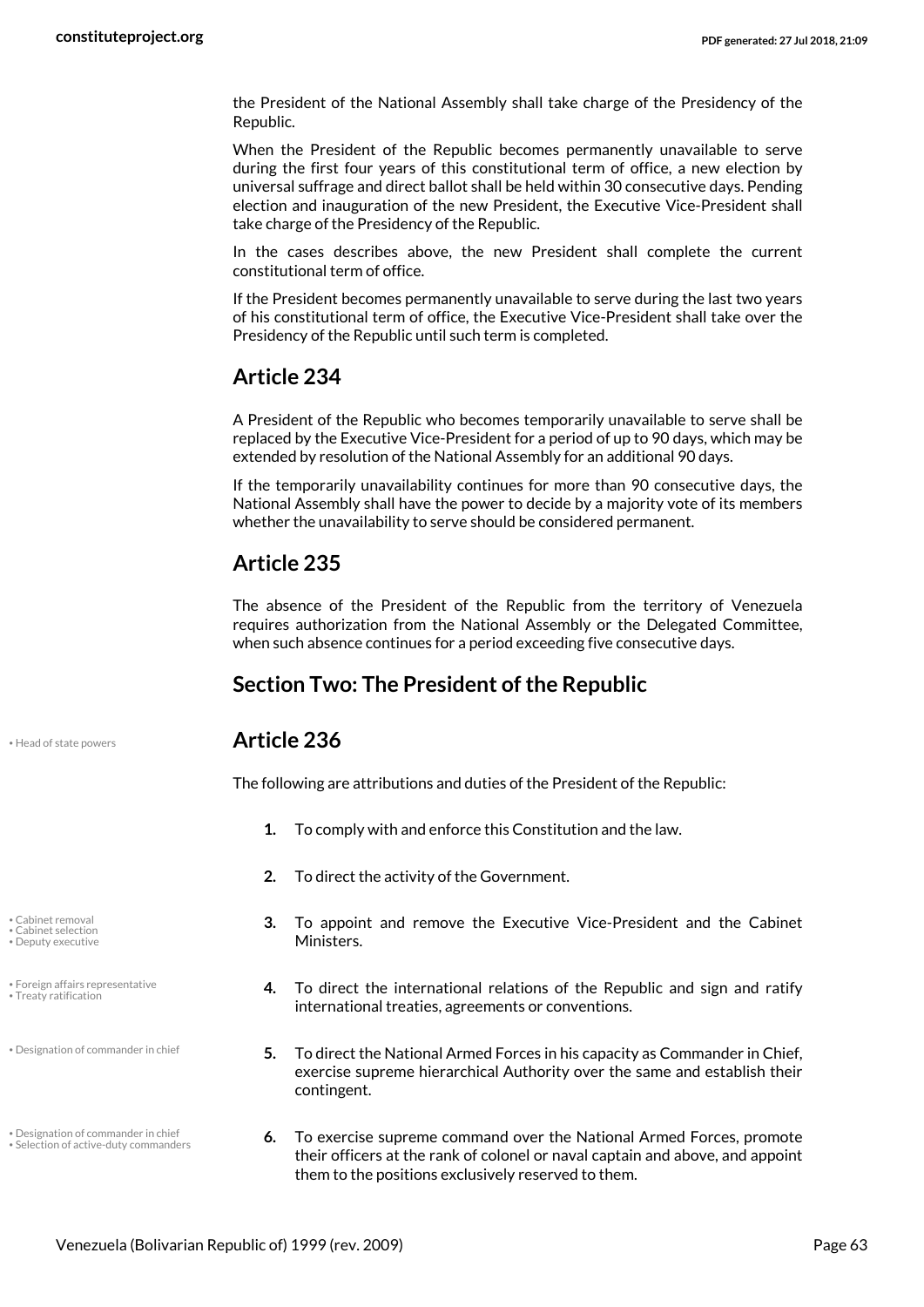- **7.** To declare states of exception and order the restriction of guarantees in the cases provided for under this Constitution. **8.** To issue executive orders having the force of law, subject to authorization in advance by an enabling act. • Head of state decree power **Extraordinary legislative sessions 9.** To call special sessions of the National Assembly. **10.** To issue regulations for the application of laws, in whole or in part, without altering the spirit, purpose and reason for being of the laws. **11.** To administer the National Public Treasury. **12.** To negotiate national loans. **13.** To order extraordinary budget item in addition to the budget, subject to authorization in advance from the National Assembly or the Delegated Committee. • Head of state decree power **14.** To enter into contracts in the national interest, subject to this Constitution and applicable laws. **15.** To designate, subject to prior authorization from the National Assembly or the Delegated Committee, the Attorney-General of the Republic and the heads of the permanent diplomatic missions. **16.** To designate and remove those officials whose appointment is made subject to his discretion by this Constitution or the applicable law. **17.** To address reports or special messages to the National Assembly, either in person or through the Executive Vice-President. **18.** To formulate the National Development Plan and, subject to approval in advance from the National Assembly, direct the implementation of the same. • Economic plans • Power to pardon **19. To grant pardons. 20.** To determine the number, organization and competence of the Ministries and other organs comprising the National Public Administrative Branch, as well as the organization and functions of the Cabinet Ministers, within the principles and guidelines set forth in the pertinent organic law. **21.** To dissolve the National Assembly in the case contemplated by this Constitution. • Dismissal of the legislature **22.** To call reference in the cases provided for under the present Constitution.
	- **23.** To call and preside over meetings of the National Defense Council.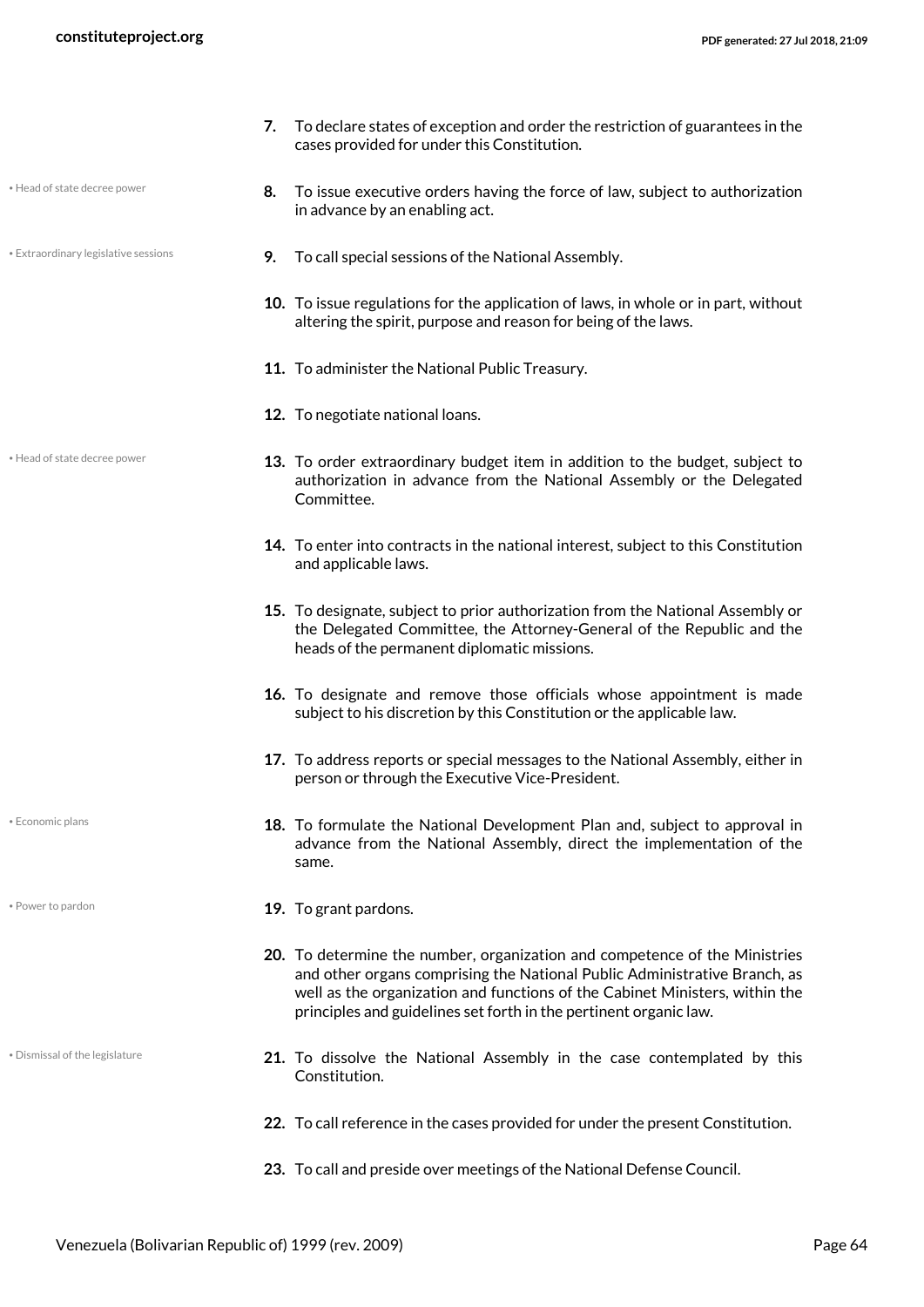**24.** Any others vested in the President under this Constitution and law.

The President of the Republic shall exercise during a meeting of the Cabinet Ministers the attributions indicated under items (7), (8), (9), (10), (12), (13), (14), (18), (20), (21) and (22) above, and any others which may be conferred upon him by law for exercise in the same manner.

In order to be valid, the acts of the President of the Republic, with the exception of those indicated under items (3) and (5), must be countersigned by the Executive vice-president and the Minister or Ministers concerned.

• Legislative oversight of the executive **Article 237**

Annually, within the first ten days following to installation of the National Assembly, in ordinary session, the President of the Republic, shall present personally to the Assembly a message by which will render account of the political, economic, social and administrative aspects of its administration during the past year.

#### **Section Three: Executive Vice-President**

#### **Article 238**

The Executive Vice-President is a direct subordinate of and works closely with the President of the Republic in the latter's capacity as Head of the National Executive.

The Executive Vice-President must meet the same requirements prescribes for eligibility for the office of President of the Republic, and must not be related to the latter by either blood or marriage.

#### • Deputy executive **Article 239**

The following are powers of the Executive Vice-President:

- **1.** To cooperate with the President of the Republic in directing the actions of the government.
- **2.** To coordinate the National Public Administration in accordance with President of the Republic's instructions.
- **3.** To propose to the President of the Republic the appointment and removal of Ministers.
- **4.** To preside over the Cabinet, subject to authorization in advance from the President of the Republic.
- **5.** To coordinate relations between the National Executive and the National Assembly.
- **6.** To preside over the Federal Government Council.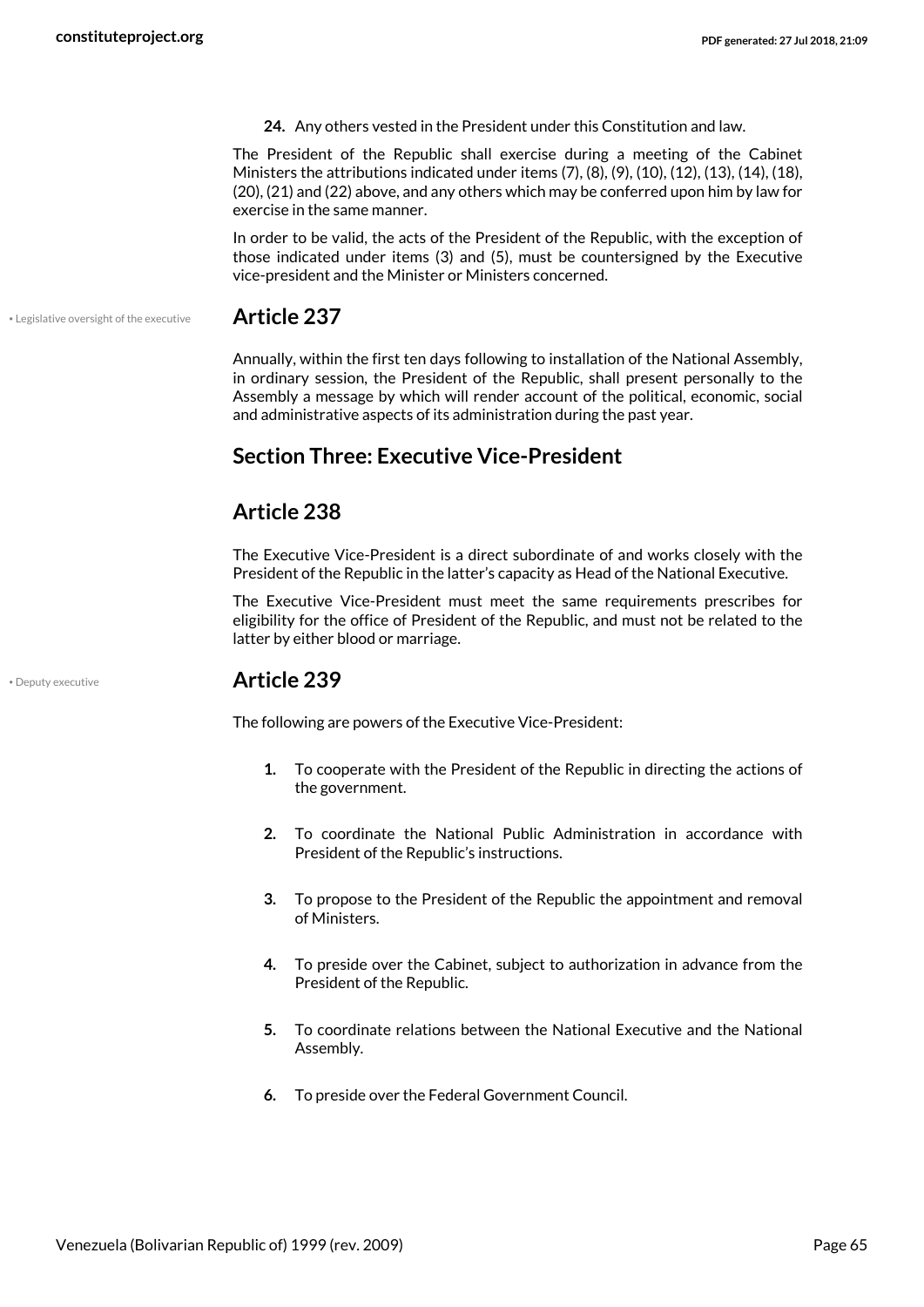- **7.** To appoint and remove, in accordance with law, those national government officials for whose designation no other authority has been made responsible.
- **8.** To replace the President of the Republic when the latter is temporarily unavailable.
- **9.** To exercise such powers as may be delegated to him by the President of the Republic.
- **10.** Any other powers assigned to him under the Constitution and the law.

#### • Dismissal of the legislature **Article 240**

Passage of a motion to censure the Executive Vice President, by vote of at least two-thirds of the members of the National Assembly, automatically involves his removal from office. The removed official, shall not be eligible to serve as Executive Vice President or Minister, for the remainder of the current presidential term of office.

The third removal of an Executive Vice- President, during the same presidential term of office as a consequence of motions of censure, authorizes the President of the Republic, to dissolve the National Assembly. The dissolution order includes the calling of elections to form a new legislature within 60 days of the dissolution of the old.

The Assembly cannot be dissolved during the final year of its constitutional term of office.

### **Article 241**

The Executive Vice-President is accountable for his acts, in accordance with this Constitution and the law. Section Four: Ministers and the Cabinet of Ministers

### **Section Four: Ministers and the Cabinet of Ministers**

# • Cabinet removal **Article 242** • Establishment of cabinet/ministers

Ministers are direct dependencies of the President of the Republic, and when assembled together with the latter and with the Executive Vice-President, they comprise the Cabinet of Ministers.

The President of the Republic shall preside over meetings of the Cabinet of Ministers, but he shall have the power to authorize the Executive Vice President to preside over the same when he is unable to attend. Decisions made must be ratified by the President of the Republic.

The Executive Vice-President and the Ministers who took part are jointly and severally accountable for decisions of the Cabinet of Ministers, with the exception of those who placed on record an adverse or negative vote.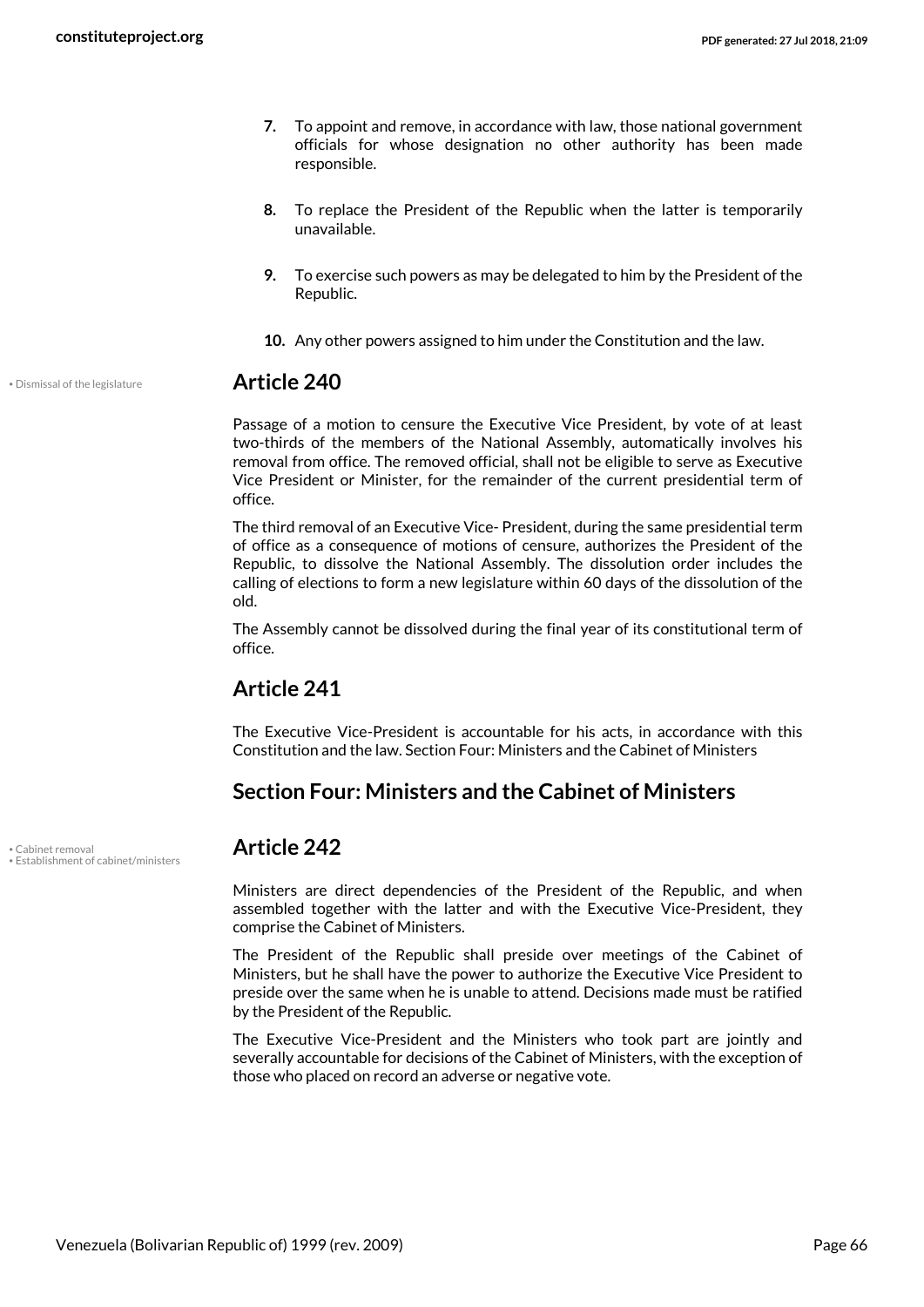The President of the Republic shall have the power to appoint Ministers of State, who, in addition to participating in the Cabinet of Ministers, shall advise the President of the Republic and the Executive Vice President concerning the matters assigned to them.

#### • Eligibility for cabinet **Article 244**

A Minister is required to be of Venezuelan nationality and more than 25 years of age, with the exceptions established in this Constitution.

Ministers are responsible for their actions in accordance with this Constitution and in accordance with law, and shall submit to the National Assembly, within the first 60 days of each year, a sufficient and reasoned annual report on their stewardship during the past year, in accordance with law.

## **Article 245**

Ministers have the right to speak before the National Assembly and the Committees thereof. They have the right to take part in debates in the National Assembly, without the right to vote.

#### • Cabinet removal **Article 246**

The approbation of a vote of censure against a Minister by at least a three fifths vote of the members present in the National Assembly, shall result in the Minister's removal from office. The removed official shall be barred from serving as a Minister or Executive Vice-President for the remainder of that presidential term.

## **Section Five: General Attorney of the Republic**

### **Article 247**

The Office of the General Attorney of the Republic advises, defends and represents in and out of court the property interests of the Republic, and must be consulted for purposes of approval of contracts in the national public interest.

The pertinent organic law shall determine the organization, competence and functioning of this office.

### **Article 248**

The Office of the General Attorney of the Republic shall be in the charge and under the direction of the General Attorney' of the Republic, with the assistance of other officials as determined by the pertinent organic law.

### **Article 249**

The General Attorney of the Republic must meet the same conditions required in order to serve as a justice of the Supreme Tribunal of Justice. Shall be appointed by the President of the Republic, with the authorization of the National Assembly.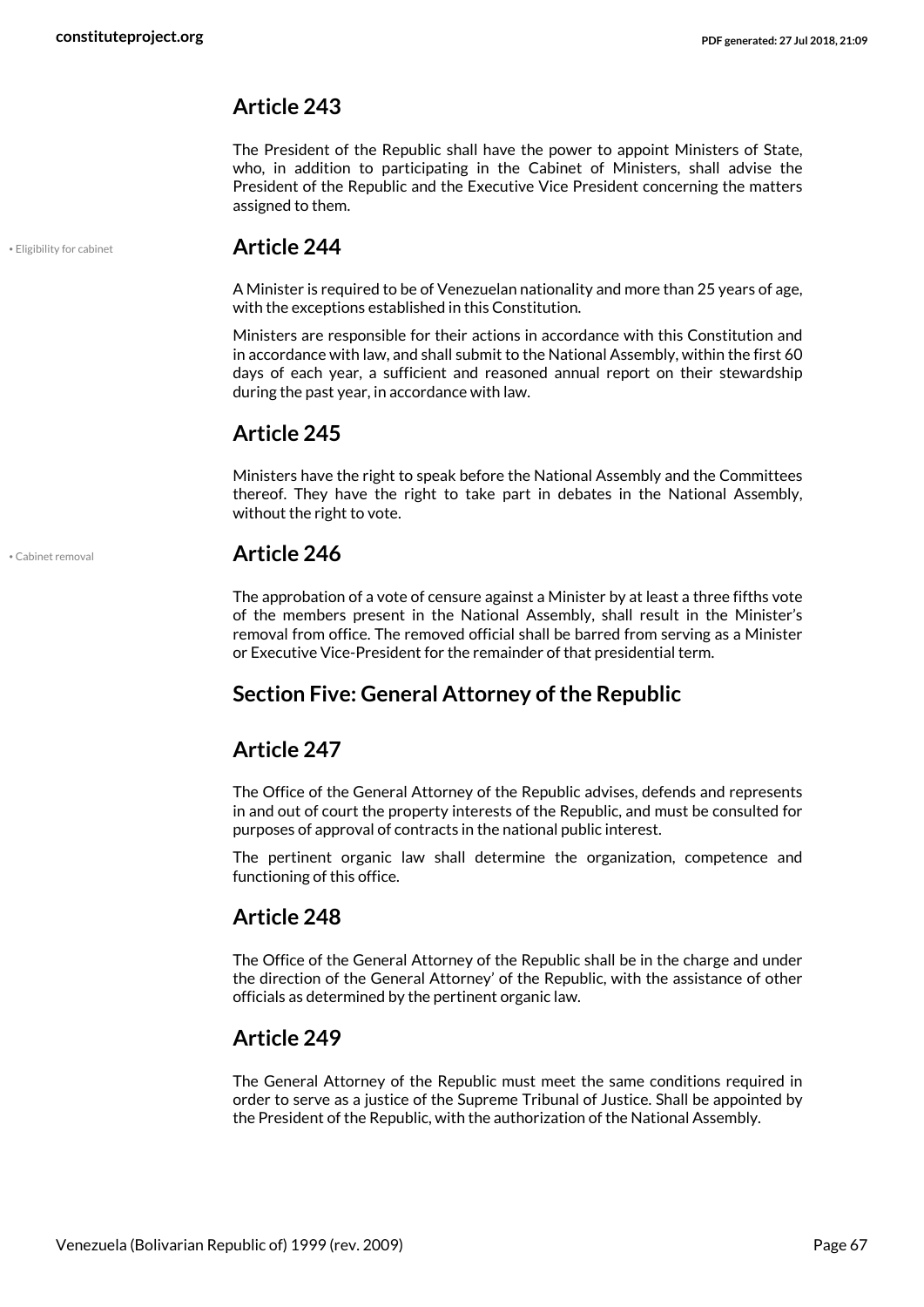The General Attorney of the Republic shall attend and have the right to speak at meetings of the Cabinet of Ministers.

#### **Section Six: Council of State**

• Advisory bodies to the head of state **Article 251** 

The Council of State is the highest consultative organ of the Government and the National Public Administration. It shall be charged with making policy recommendations in the national interest with regard to matters recognized by the President of the Republic as being of particular importance and requiring the Council's opinion.

The pertinent law shall determine its functions and powers.

## **Article 252**

The Council of State shall be presided over by the Executive Vice President, and shall be also integrated by five members designated by the President of the Republic; one representative designated by the National Assembly; one representative designated by the Supreme Tribunal of Justice and One State Governor designated by all of the States chief executives jointly.

### **Chapter III: Judicial Power and Justice System**

#### **Section One: General Provisions**

### • Structure of the courts **Article 253**

The power to administer justice emanates from the citizens and is exercised in the name of the Republic by authority of law.

The organs comprising the Judicial Power are charged with dealing with all cases and matters within their competence, through such procedures as may be determined by the laws, and with carrying out or causing the execution of their judgments.

The justice system consists of the Supreme Tribunal of Justice, such other courts as may be determined by law, the Office of Public Prosecutions, the Public Defender's Office, criminal investigation organs, judicial assistants and officials, the penitentiary system, alternative means of justice, citizens participating in the administration of justice in accordance with law and attorneys at law admitted to practice.

• Judicial independence **Article 254**

The Judicial Power is autonomous, and the operating, financial and administrative autonomy of the Supreme Tribunal of Justice is hereby established. To this end, in the national general budget a variable annual amount at least equivalent to 2% of the ordinary national budget shall be allocated to the justice system in order to enable it to function effectively; such amount shall not be reduced or modified without authorization in advance from the National Assembly. The Judicial Power is not authorized to establish any charges or tariffs, nor to demand any payment for its services.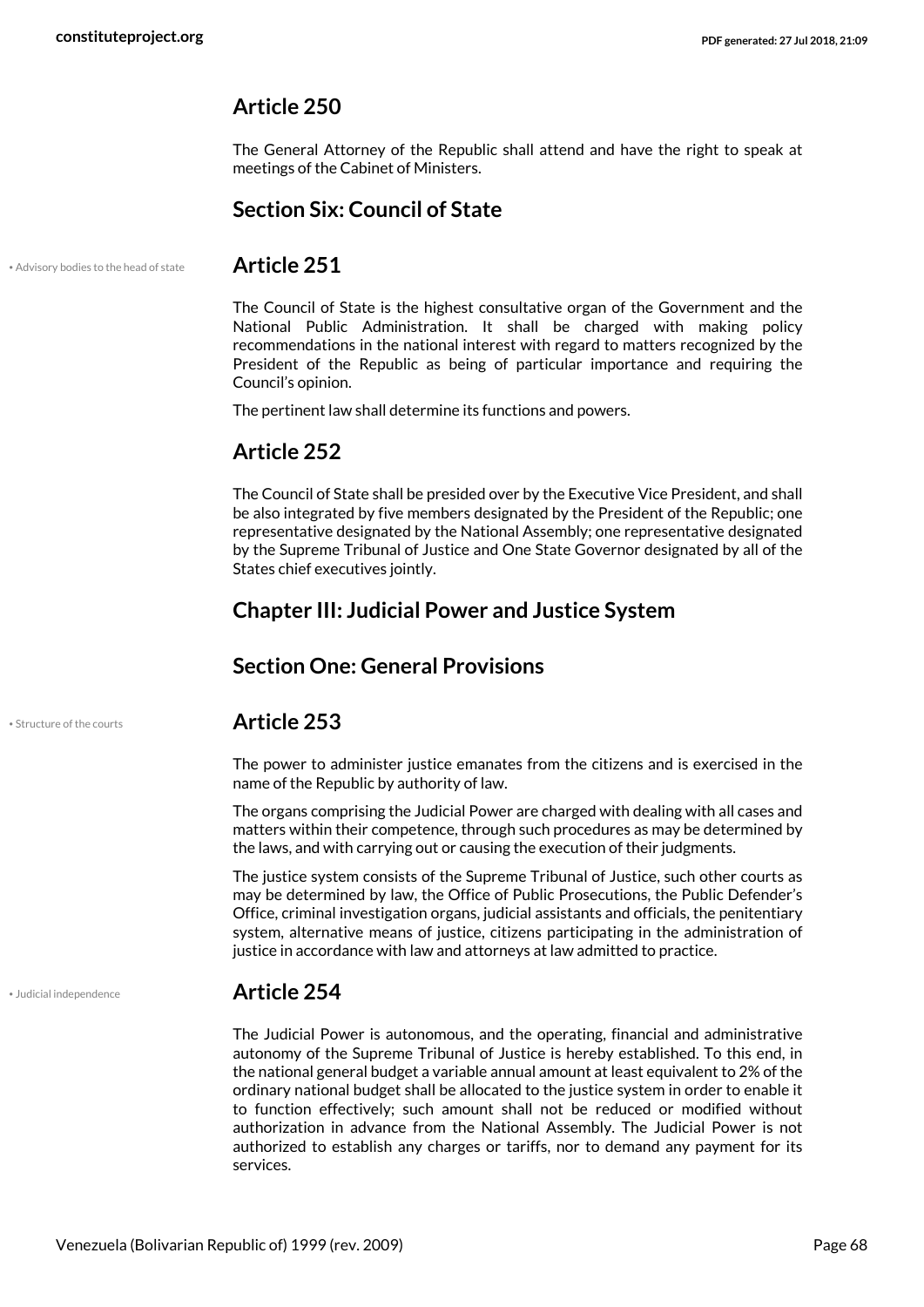#### • Oaths to abide by constitution **Article 255**

Appointment to a judicial position and the promotion of judges shall be carried out by means of public competitions to ensure the capability and excellence of the participants, with selection by the juries of the judicial circuits, in such manner and on such terms as may be established by law. The appointment and swearing in of judges shall be the responsibility of the Supreme Tribunal of Justice. Citizen participation in the process of selecting and designating judges shall be guaranteed by law. Judges shall be removed or suspended from office only through the procedures expressly provided for by law.

Measures shall be taken by law to promote the professionalism of judges, and the universities shall cooperate to this end, organizing their corresponding law schools curricula to specialized studies in judicial practice.

Judges are personally liable, on such terms as may be determined by law, for unjustified omissions, delay or errors, for substantial failure to observe the rules of procedure, for denial of justice, for partiality and for the criminal offenses of bribery and prevarication in office.

### **Article 256**

In order to guarantee impartiality and independence in the exercise of their official functions, magistrates, judges, prosecutors in the Office of Public Prosecutions and public defenders, from the date of their appointment until they leave office, shall not be permitted, otherwise than by exercising their right to vote, to engage in partisan political, professional association, trade union or similar activism; nor to engage in private activities for profit which are incompatible with their official functions, either directly or through any interposed person; nor to perform any other public functions, with the exception of educational activities.

Judges shall not be permitted to form associations among themselves

### **Article 257**

Procedure represents a fundamental instrument for the administration of justice. Procedural laws shall provide for the simplification, uniformity and efficiency of legal formalities, and shall adopt expeditious, oral and public procedures. Justice shall not be sacrificed because of the omission of nonessential formalities.

### **Article 258**

Justice of peace in communities shall be organized by law. Justices of peace shall be elected by universal suffrage, directly and by secret ballot, in accordance with law.

The law shall encourage arbitration, conciliation, mediation and any other alternative means for resolving conflicts.

### **Article 259**

Competence over contentious administrative law proceedings shall be vested in the Supreme Tribunal of Justice and such other courts as may be determined by law. Organs with jurisdiction in the field of contentious administrative law are competent to nullify general or individual administrative acts contrary to law, including cases of power deviation; to order the payment of sums of money and reparations for damages for whose causation the Administration is responsible; to deal with claims arising from the providing of public services; and to rule as necessary to restore the legal position of parties harmed by administrative actions.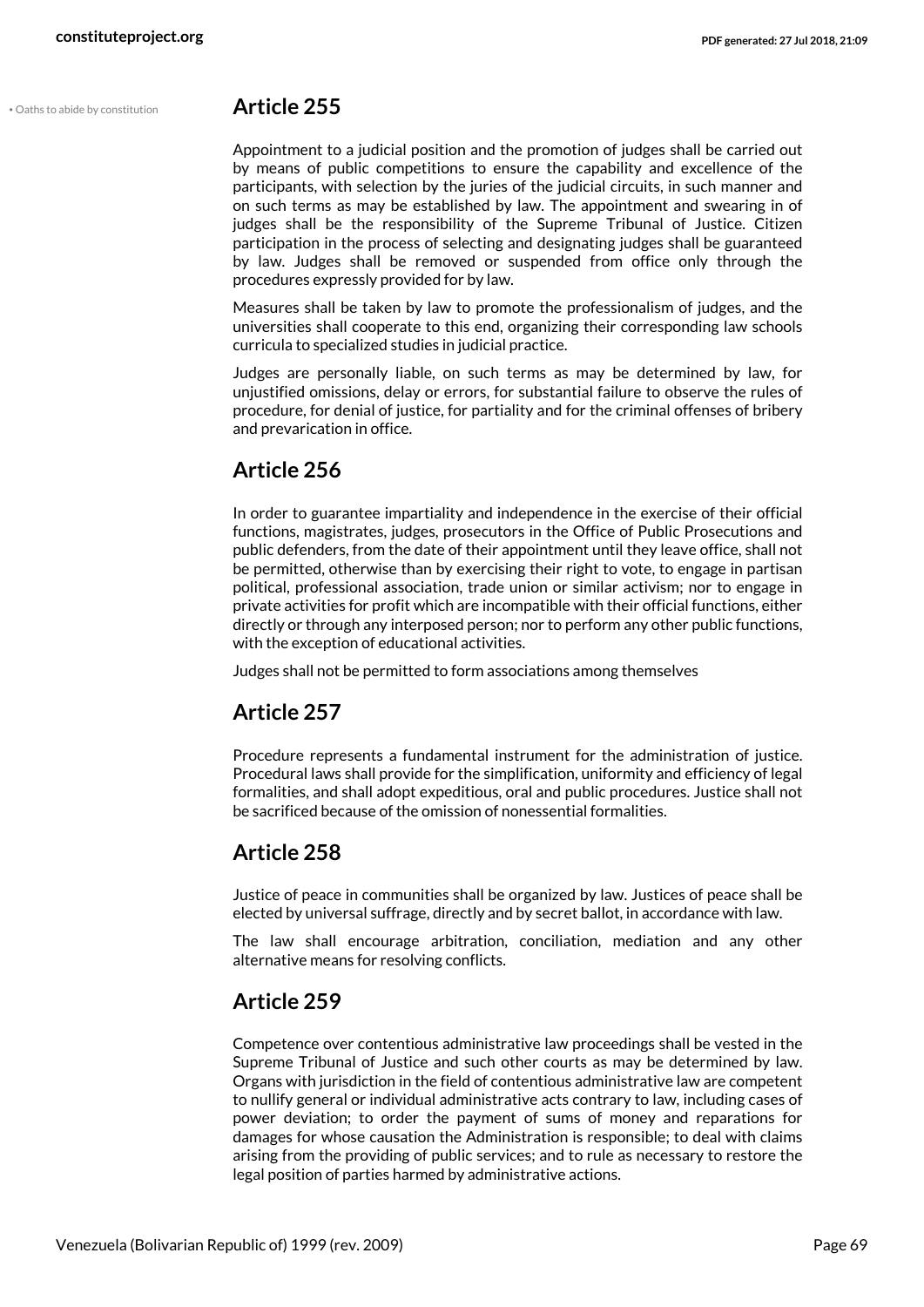The legitimate authorities of the native peoples shall have the power to apply within their territorial competence levels of administration of justice based on their ancestral traditions and affecting their members only, in accordance to their own rules and proceedings, provided the same are not contrary to this Constitution, law and public order. The manner in which this special competence shall be coordinated with the national judicial system shall be determined by law.

• Establishment of military courts **Article 261**

Military criminal jurisdiction is an integral part of the Judicial Power, and its judges shall be selected by a competitive process. Its sphere of competence, organization and modes of operation shall be governed by the accusatory system and in accordance with the Organic Code of Military Justice. The commission of common crimes, human rights violations and violations of humanity rights shall be judged by the courts of the ordinary jurisdiction. Military courts jurisdiction is limited to offenses of a military nature.

Insofar as not provided for in this Constitution, special jurisdiction and the competence, organization and functioning of the courts shall be regulated by law.

### **Section Two: Supreme Tribunal of Justice**

• Supreme court selection

#### • Structure of the courts **Article 262**

The Supreme Tribunal of Justice shall sit in plenary session and in Constitutional, Political/Administrative, Electoral, Civil Appeal, Criminal Appeal, and Social Appeal Divisions, whose composition and competence shall be determined by the pertinent organic act.

The Social Division shall encompass matters relating to appeals involving agrarian matters, labor matters and minors.

# • Attorney general **Article 263** • Eligibility for supreme court judges

To be a justice of the Supreme Tribunal of Justice, a person must:

- **1.** Have Venezuelan nationality by birth.
- **2.** Be recognized as an honorable citizen.
- **3.** Be a jurist of recognized competence; enjoy a good reputation; have a minimum of 15 years experience practicing law and have a post graduate degree in law, or have at least 15 years experience as a university professor of law, having obtained the rank of full professor; or be or have been a superior court judge in the specialty of the division for which he is a candidate, having been a sitting judge for at least 15 years and gained recognized prestige in the performance of his duties.
- **4.** Any other requirements established by law.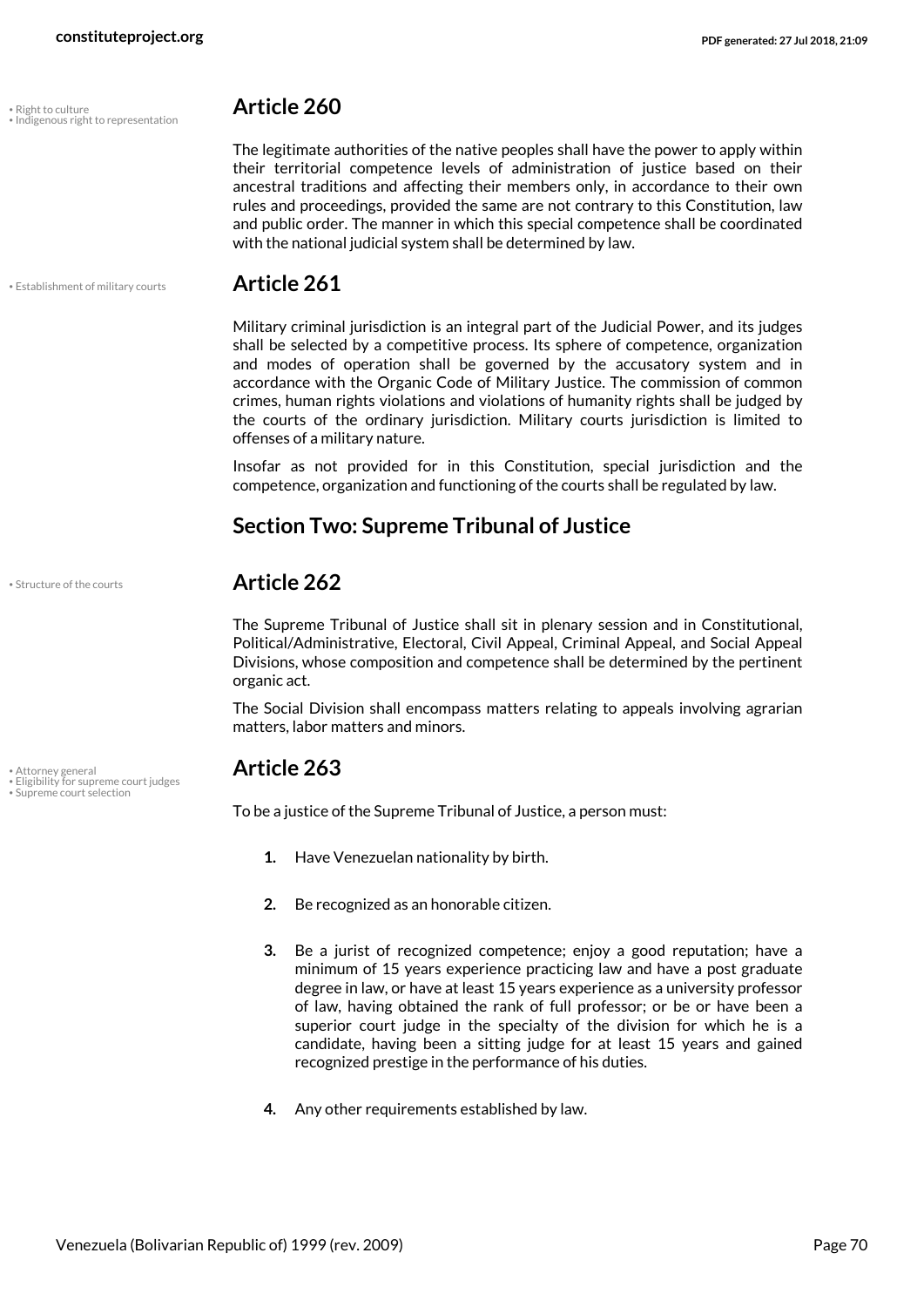- Constitutional court selection **Article 264** Constitutional court term length Supreme court selection
- 
- 
- Supreme court term length<br>• Supreme court term limits

The justices of the Supreme Tribunal of Justice shall be elected for a single term of 12 years. The election procedure shall be determined by law. In all cases, candidates may be proposed to the Judicial Nominations Committee either on their own initiative or by organizations involved in the field of law. After hearing the opinion of the community, the Committee shall carry out a pre selection to be submitted to the Citizen Power, which shall carry out a second pre selection to be submitted to the National Assembly, which shall carry out the final selection.

Citizens may file objections to any of the candidates, for cause, with the Judicial Nominations Committee or the National Assembly.

• Supreme/ordinary court judge removal **Article 265**

Justices of the Supreme Tribunal of Justice may be removed by the National Assembly by a qualified two-thirds majority of the members, after granting the interested party a hearing; in cases involving serious misconduct already characterized as such by the Citizen Power, on such terms as may be established by law.

### **Article 266**

The following are powers of the Supreme Tribunal of Justice:

- **1.** To exercise constitutional jurisdiction in accordance with title VIII of this Constitution.
- **2.** To rule as to whether or not there are grounds for impeaching the President of the Republic or whomever may be acting in that capacity, and if so, to retain competence of the proceedings, subject to the approval of the National Assembly, until the final judgment.
- **3.** To rule as to whether or not there are grounds for impeaching the Vice President of the Republic; members of the National Assembly or the Supreme Tribunal of Justice itself, Ministers; the General Attorney; General Prosecutor; General Comptroller of the Republic; the People Defender; Governors; general officers and naval admirals of the National Armed Forces; or the heads of Venezuelan diplomatic missions; and, if so, to refer the record to the General Prosecutor of the Republic or whomever is acting in his capacity, where appropriate, and if the offense charged is a common crime, the Supreme Tribunal of Justice shall retain competence of the matter until a final judgment is handed down.
- **4.** To resolve any administrative controversies that may arise between the Republic, any State, Municipality or other public entity, when the other party is also one of these same organs, except in the case of a controversy between Municipalities belonging to the same State, in which case competence may be vested by law in another court.
- **5.** To declare null and void, in whole or in part, regulations and other general or individual administrative actions of the National Executive Branch, where appropriate.

• Head of state removal • Supreme court powers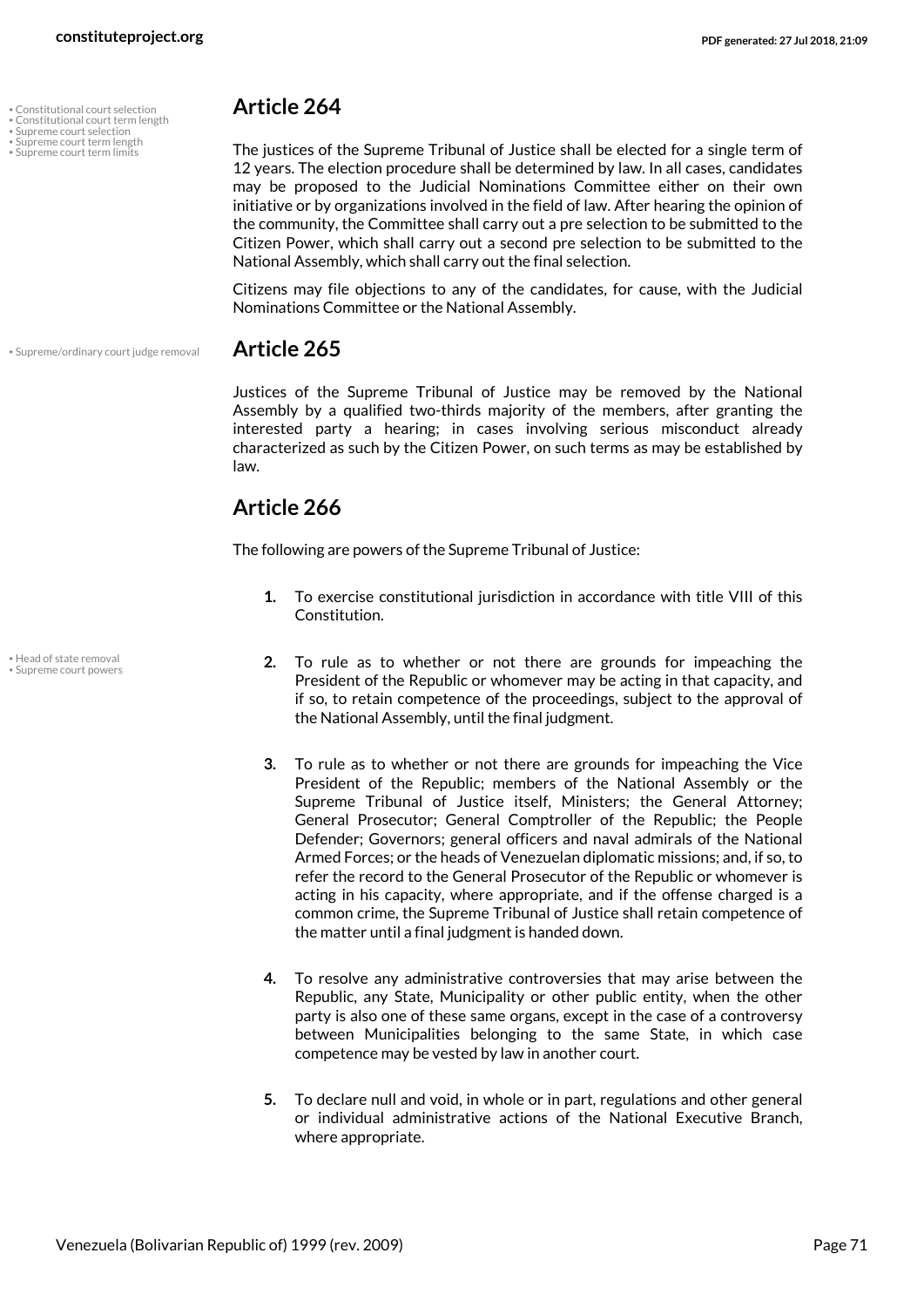- **6.** To take competence of motions for declaratory judgment on the content and application of legal texts, on the terms contemplated by law.
- **7.** To decide competence conflicts between courts, whether ordinary or special, when there is no higher or common court shared by both in the hierarchical order.
- **8.** To take jurisdiction of appeals for violations of law.
- **9.** Such others as may be vested in it by law.

The powers indicated under (1) shall be exercised by the Constitutional Division; those indicated under (2) and (3), in Plenary Session; and those indicated under (4) and (5), by the Political/Administrative Division. The remaining powers shall be exercised by the various divisions as provided for under this Constitution and by law.

## **Section Three: Governance and Administration of the Judicial Power**

### **Article 267**

The Supreme Tribunal of Justice is charged with the direction, governance and administration of the Judicial Power and inspection and vigilance of the courts of the Republic and the public defenders' offices. The Supreme Tribunal is also charged with preparing and implementing its own budget and that of the Judicial Power.

Jurisdiction over judicial discipline shall be vested in such disciplinary courts as may be determined by law.

The discipline system for magistrates and judges shall be based in the Venezuelan Judge's Code of Ethics to be promulgated by the National Assembly. Disciplinary proceedings shall be public, oral and expeditious, in accordance with due process, subject to such terms and conditions as may be established by law.

In order to exercise these powers, the Supreme Tribunal in plenary session shall create an Executive Department of the Judiciary, with its various regional offices.

### **Article 268**

The autonomy and organization, functioning, discipline and fitness of service of public defenders shall be provided for by law, in order to ensure the efficiency of the service and guarantee career benefits for public defenders.

### **Article 269**

The organization of judicial circuits and the creation and competence of regional courts and tribunals shall be regulated by law in such manner as to promote the administrative and jurisdictional decentralization of the Judicial Power.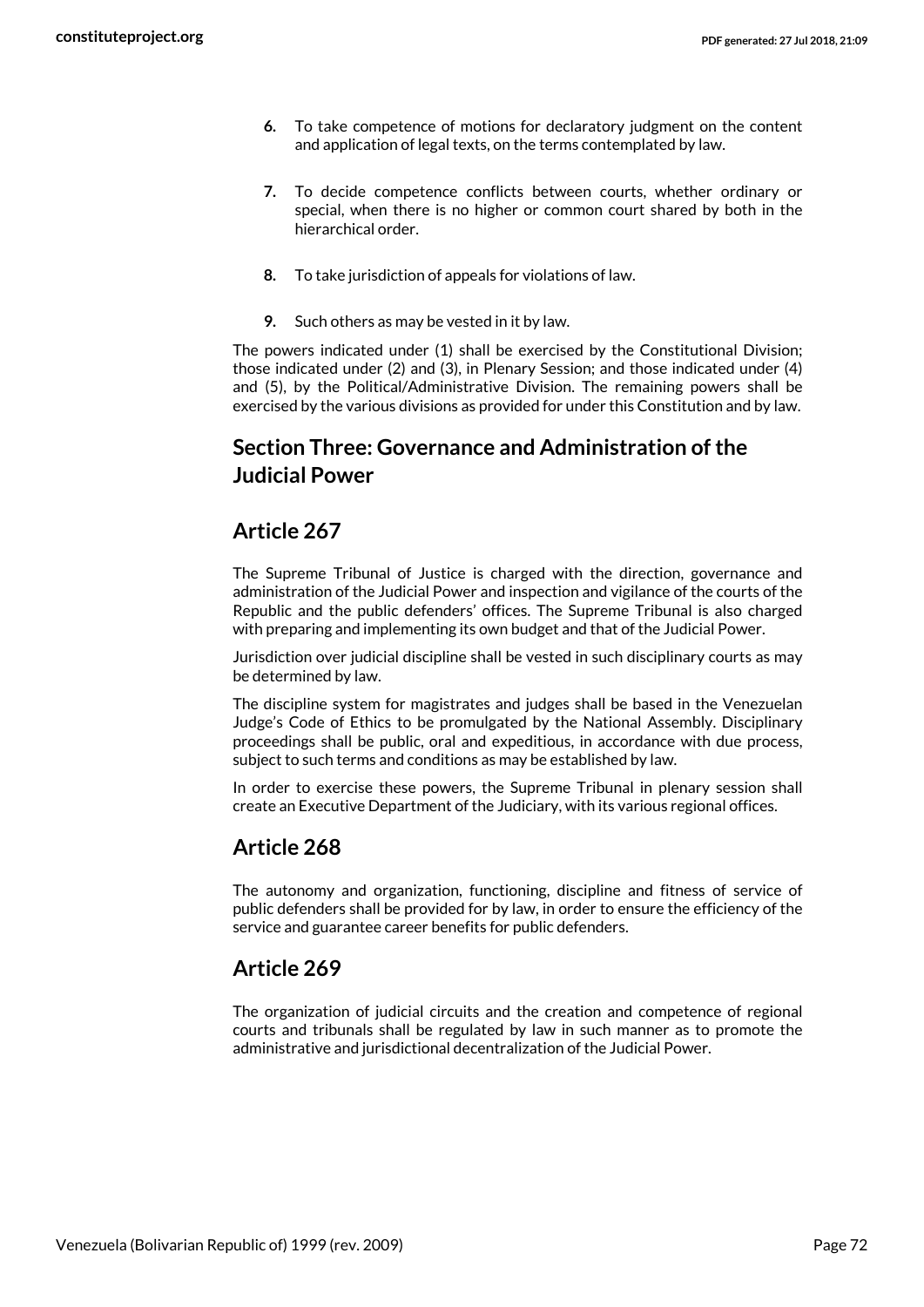The Committee on Judicial Nominations is a body charged with advising the Judicial Power on the selection of candidates for designation as justices of the Supreme Tribunal of Justice. In addition, it shall advise the judicial electoral colleges on the election of judge, of disciplinary jurisdiction. The Committee on Judicial Nominations shall be made up of representatives of the various sectors of society, in accordance with such provisions as may be established by law.

#### <span id="page-72-0"></span>• Extradition procedure **Article 271**

Extradition of foreign nationals responsible for capital delegitimization, drug, and international organized crime offenses, as well as crimes against the public patrimony of other States and against human rights, shall in no case be denied. Judicial proceedings for the purpose of punishing offenses against human rights or public patrimony, or drug trafficking, shall not be barred by the statute of limitations. Likewise, subject to court order, assets deriving from the activities relating to these offenses shall be confiscated.

Proceedings pertaining to the aforementioned offenses shall be public, oral and expeditious, with respect for due process, the competent judicial authorities being authorized to order the necessary preventive precautionary measures against assets belonging to the defendant or persons interposed by the latter, in order to provide a guarantee for their possible civil liability.

# **Article 272**

The State guarantees a penitentiary system such as to ensure the rehabilitation of inmates and respect for their human rights. To this end, penitentiary establishments shall have areas for work, study, sports and recreation, shall operate under the direction of professional penologists with academic credentials, and will be ruled by decentralized administration by state or municipal governments; they may be subject to privatization arrangements. In such establishments, an open regimen shall be preferred, as well as the model of custodial agricultural colonies. In all cases punishment formulas without restriction of freedom shall be applied with preference to measures that restrict freedom. The State shall create the essential institutions to provide post- penitentiary assistance for the reinsertion of the inmate into society and shall encourage the creation of an autonomous penitentiary institution with personnel of an exclusively technical nature.

# **Chapter IV: Citizen Power**

## **Section One: General Provisions**

### **Article 273**

Citizen Power is exercised by the Republican Ethics Council, consisting of the People Defender, the General Prosecutor and the General Comptroller of the Republic.

The organs of Citizen Power are the People Defender's Office, the Office of Public Prosecutions and the Office of the General Comptroller of the Republic, one of whose heads shall be designated by the Republican Ethics Council as its Chairman for a one-year term of office, with the possibility of re-election.

Citizen Power is independent and its organs enjoy operating, financial and administrative autonomy. To this end, from the general State budget it shall be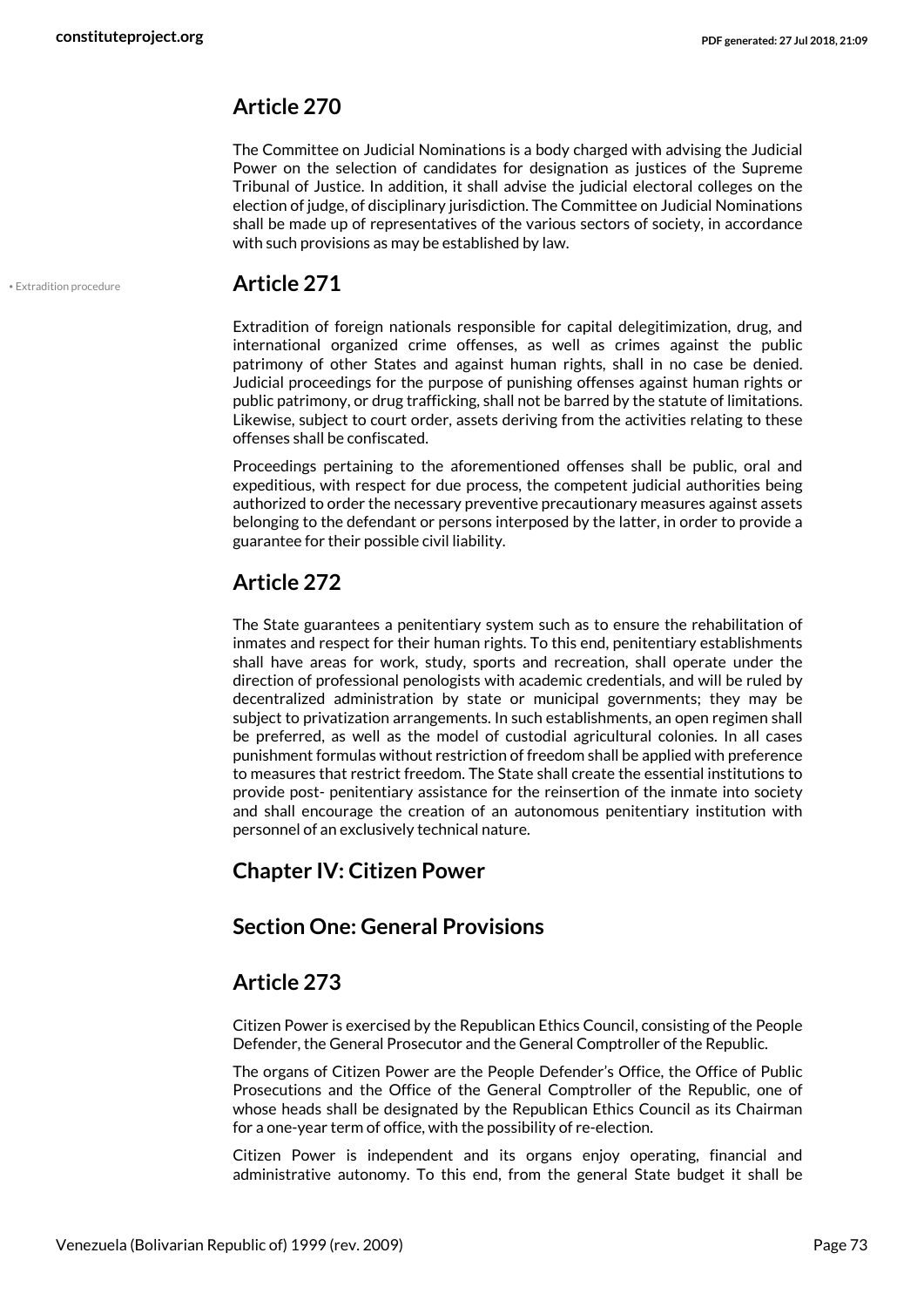allocated a variable annual budget appropriation.

Its organization and operation shall be established by organic act.

• Reference to fraternity/solidarity **Article 274**

<span id="page-73-1"></span>The organs exercising Citizen Power are charged, in accordance with this Constitution and with the law, with preventing, investigating and punishing actions that undermine public ethics and administrative morals; to see to sound management and legality in the use of public property, and fulfillment and application of the principle of legality in all of the State's administrative activities, as well as to promote education as a process that helps create citizenship, together with solidarity, freedom, democracy, social responsibility and work.

• Counter corruption commission **Article 275**

<span id="page-73-0"></span>The representatives of the Republican Ethic Council shall issue to the authorities or officials of the National Public Administrative warnings as to breaches in the fulfillment of their legal duties. If these warnings are not heeded, the Republican Ethics Council shall have the power to impose the penalties established by law. In the event of contempt, the Chairman of the Republican Ethics Council shall submit a report to the organ or dependency to which the public official or employee concerned is attached, in order that such body or dependency to take the proper corrective action, in accordance to the case without prejudice to such penalties as may be applicable in accordance with law.

## **Article 276**

The Chairman of the Republican Ethic Council and the heads of the organs comprising Citizen Power shall submit an annual report before a plenary session of the National Assembly. They shall likewise submit reports whenever asked by the National Assembly to do so.

Both the regular and the special reports are to be published.

## **Article 277**

All officials of the National Public Administrative are obligated, subject to such penalties as may be established by law, to cooperate on an urgent priority basis with representatives of the Republican Ethics Council in connection with the latter's investigations. The Council shall have the power to ask them for such statements and documents as it may deem necessary in order to perform its functions; this includes any documents that may have been classified or catalogues as confidential or secret in accordance with law. In all cases, Citizen Power shall release information contained in confidential or secret documents only through such procedures as may be established by law.

## **Article 278**

The Republican Ethic Council shall promote all types of teaching activities designed to contribute to the understanding and study of this Constitution; love for the native land, civic and democratic virtues and the transcendental values of the Republic; and observance of and respect for human rights.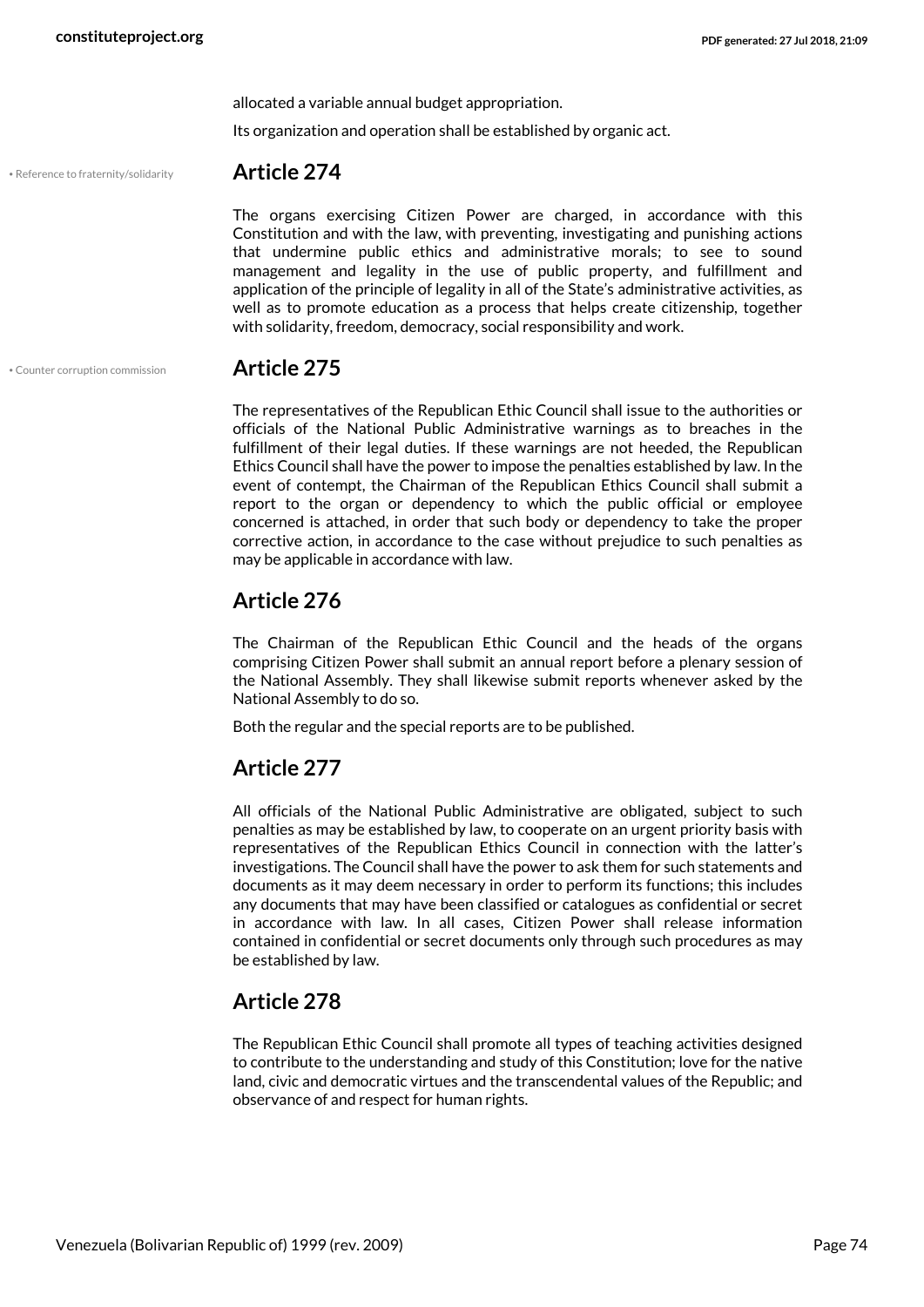The Republican Ethic Council shall convene a Citizen Power nomination Evaluating Committee, which shall be made up of a group of representatives from various sectors of society, and shall conduct public proceedings resulting in the provision of a list of three candidates from each organ member of the Citizen Power to be submitted for consideration by the National Assembly, which, by a two-thirds vote of its members, shall select within 30 calendar days the member of the Citizen Power organ under consideration in each case. If the National Assembly has not reached an agreement by the end of this period, Electoral shall submit the list of three candidates to a public referendum.

If the Citizen Power Nomination Evaluating Committee has not been convoked, the National Assembly shall proceed, within such time limit as may be determined by law, to designate the member of the pertinent Citizen Power organ.

Members of Citizen Power shall be subject to removal by the National Assembly, following a ruling by the Supreme Tribunal of Justice, in accordance with the procedure established by law.

## **Section Two: People Defender's Office**

<span id="page-74-0"></span>The People Defender's Office is charged with the furtherance, defense and oversight of the rights and guarantees established under this Constitution and international treaties on human rights, in addition to defending the legitimate, collective and diffuse interest of the citizens.

The People Defender's Office shall act under the direction and responsibility of the People Defender, who shall be designated to serve for a single seven-year term.

The People Defender must be a Venezuelan national over the age of 30 years, with manifest and proven competence in the field of human rights, and must meet with such requirements as to honesty, ethics and morality as may be established by law. If the People Defender is temporarily or permanently unavailable to serve, the vacancy shall be filled in accordance with applicable provisions of law.

# **Article 281**

The following are functions of the People Defender:

- **1.** To see that the human rights provided for in this Constitution and in the international treaties, agreements and conventions on human rights ratified by the Republic are effectively respected and guaranteed, investigating either on his own initiative or at the request of any denunciation of which he or she becomes aware.
- **2.** To see to the proper functioning of public services; protect and defend the legitimate, collective and diffuse rights and interests of persons against arbitrary acts, abuse of authority and errors committed in the providing of such public services, filing when appropriate, any actions to demand that the State compensate parties subject to its administrative actions for any damages that may have been caused them in connection with the functioning of such public services.

<span id="page-74-1"></span>• Human rights commission **Article 280** • Ombudsman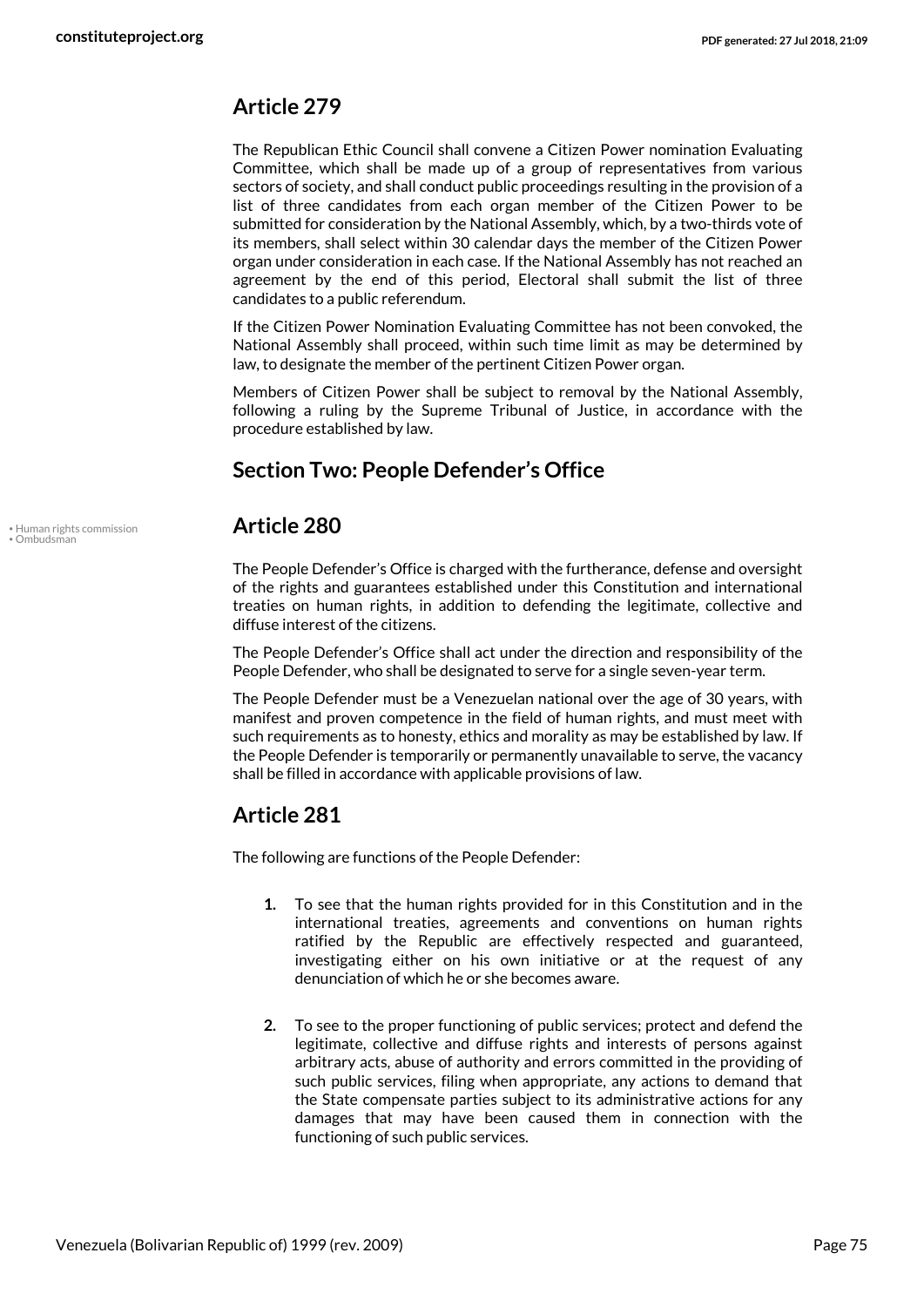• Protection from unjustified restraint

- <span id="page-75-0"></span>**3.** To file unconstitutionality actions, summary constitutional remedies, habeas corpus, habeas data and any other actions or motions necessary in order to exercise the powers indicated above, where proper in accordance with law.
- **4.** To urge the General Prosecutor of the Republic to pursue any appropriate actions or motions against public Officials responsible for violations of or encroachment upon human rights.
- **5.** To ask the Republican Ethic Council to take the appropriate measures with regard to public officials responsible for violations of or encroachment upon human rights.
- **6.** To ask the competent authority to apply appropriate corrective and punitive measures in cases involving violations of the rights of consumers and users, in accordance with law.
- **7.** To submit to legislative organs at the municipal, state or national levels, bills or other initiatives for the progressive protection of human rights.
- **8.** To protect the rights of native peoples and take such action as may be necessary to guarantee and protect such rights effectively.
- **9.** To visit and inspect the dependencies and establishments of State agencies, to prevent or protect human rights.
- **10.** To place before the appropriate organs recommendations and observations as necessary in the interest of providing optimum protection for human rights, to which end shall develop mechanisms for remaining in constant communication with national and international public and private organs for the protection and defense of human rights.
- **11.** To promote and implement policies for the expansion and effective protection of human rights.
- **12.** Such other functions as may be established by the Constitution and by law.

#### **Article 282**

The People Defender shall enjoy immunity in the exercise of his functions, and therefore shall not be subject to pursuit, arrest or prosecution for acts relating to the performance of his official functions. In any such case, exclusive competence shall be vested in the Supreme Tribunal of Justice.

## **Article 283**

Matters relating to the organization and functioning of the People Defender's Office at the municipal, state, national, and special levels shall be determined by law. The activities of this Office shall be governed by the principles of gratuitous service, accessibility, dispatch, freedom from formalities, and proceeding on own initiative.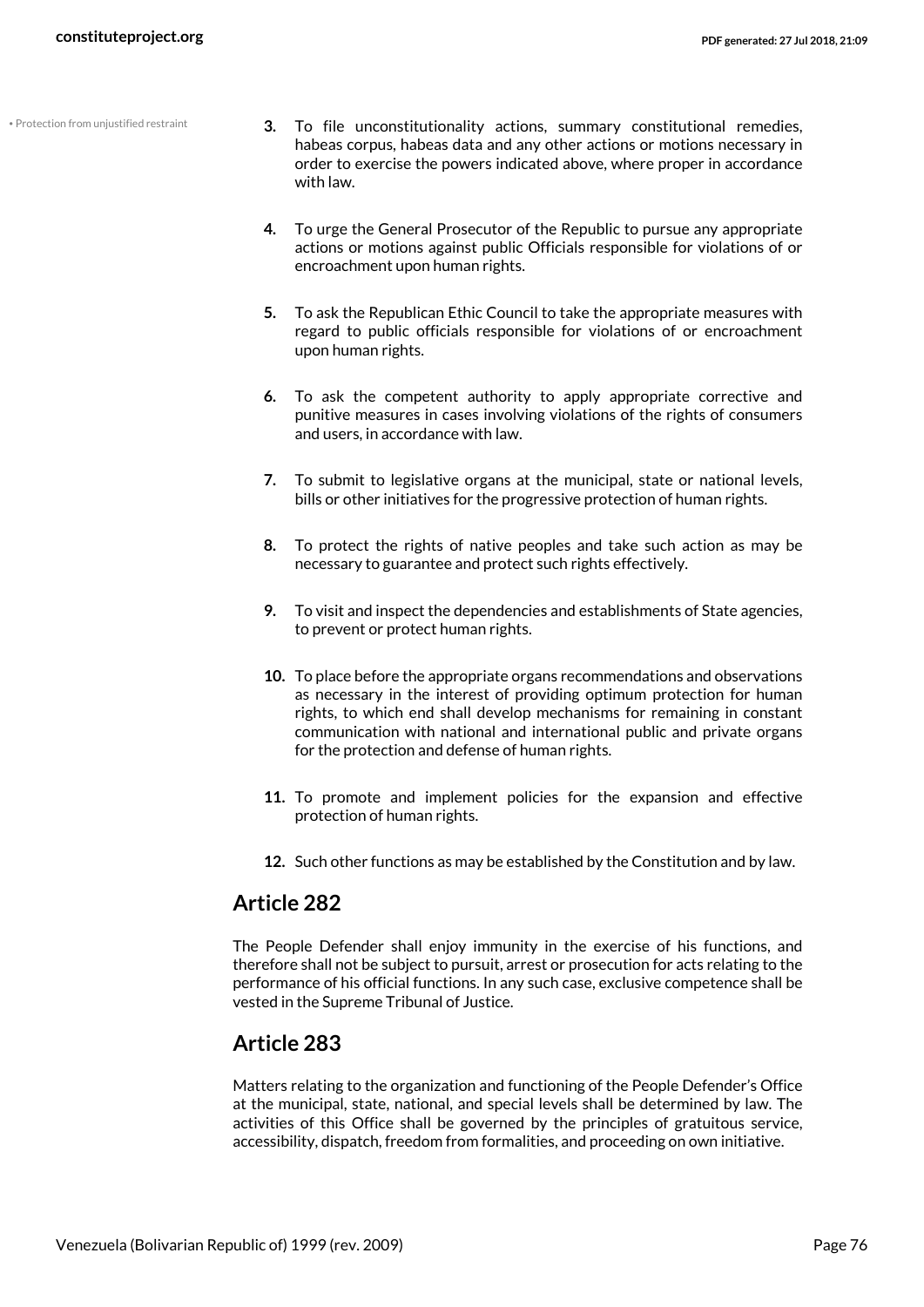# **Section Three: Office of Public Prosecutions**

## <span id="page-76-0"></span>• Attorney general **Article 284**

The Office of Public Prosecutions shall be under the direction and responsibility of the General Prosecutor of the Republic, who shall perform his functions directly, with the assistance of such officials as may be determined by law.

To be General Prosecutor of the Republic, a person must meet the same eligibility requirements that apply to justices of the Supreme Tribunal of Justice. The General Prosecutor of the Republic shall be designated for a seven year term.

# **Article 285**

The following are functions of the Office of Public Prosecutions:

- **1.** In judicial proceedings, to guarantee respect for constitutional rights and guarantees, as well as those deriving from international treaties, agreements and conventions signed by the Republic.
- **2.** To guarantee the speedy trail of the judicial process, the right to previous trial and a due process.
- **3.** To order and direct criminal investigation of the perpetration of punishable acts, with a view to establishing that the same were committed, with all circumstances that may be relevant to stating the offense and establishing the responsibility of the perpetrators and other participants, as well as to secure custody of the objects actively and passively concerned with the perpetration of the offense.
- **4.** To conduct on behalf of the State criminal prosecutions in those cases in which no initiative on the part of a party is required in order to initiate or continue such prosecution, with the exceptions established by law.
- **5.** To file any appropriate actions to hold liable public officials who have incurred civil, labor, military, criminal, administrative or disciplinary liability the course of their official duties.
- **6.** Any other functions that may be assigned to this office by the Constitution and by law.

These attributions do not discredit the exercise of any rights or actions to which private parties or other officials may be entitled in accordance with this Constitution and the law.

# **Article 286**

Matters relating to the organization and functioning of the Office of Public Prosecutions at the municipal, state and national levels shall be determined by law, providing the appropriate measures to ensure the suitability, probity and stable tenure of the attorneys of the Office of Public Prosecutions. Rules to guarantee the exercise of these functions by career personnel shall also be established by law.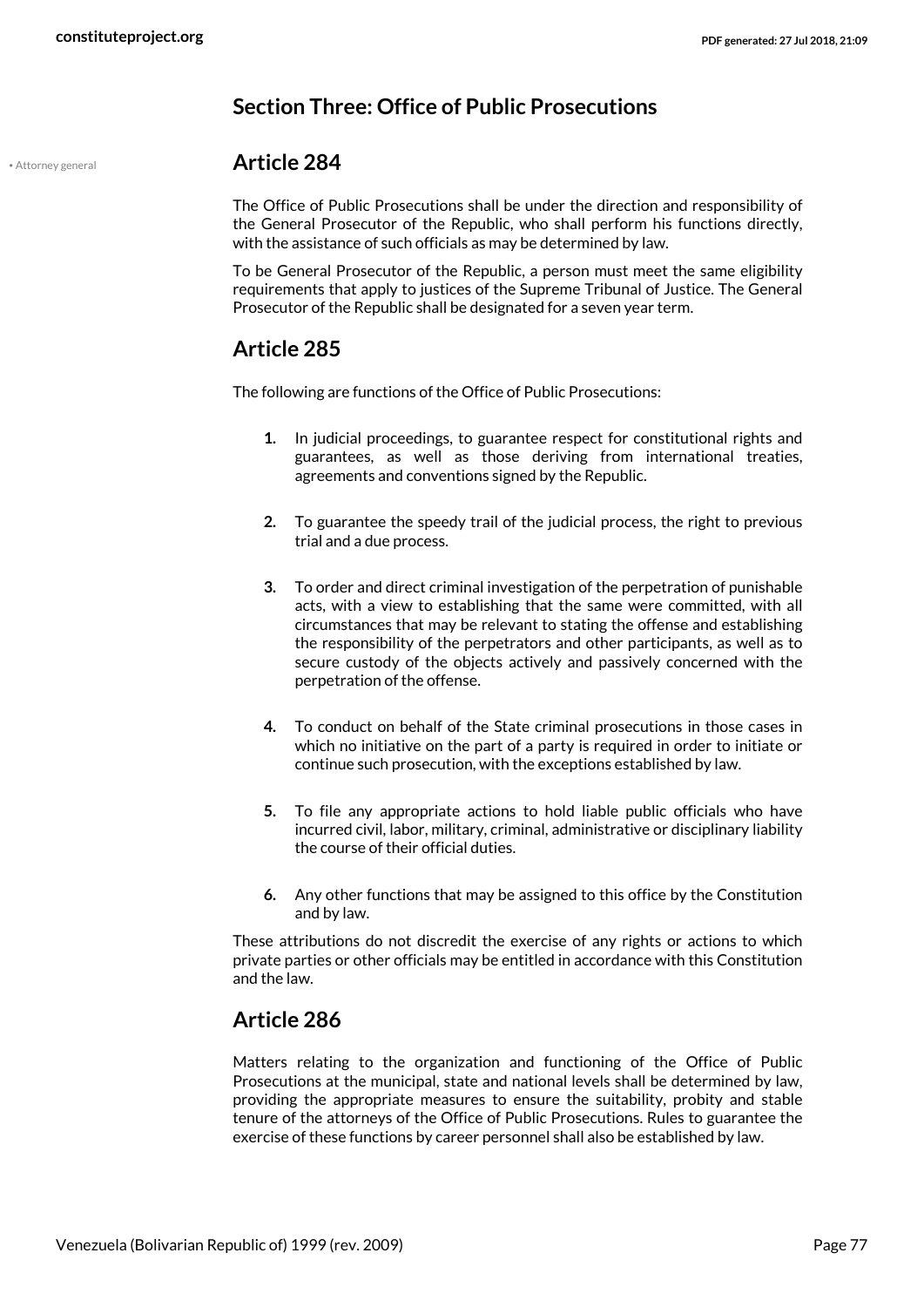# **Section Four: Office of the General Comptroller of the Republic**

# **Article 287**

The Office of the General Comptroller of the Republic is the organ that controls, watches and audits revenues, expenses, public and national property and transactions relating to the same. It enjoys operating, administrative and organizational autonomy, and concentrates its activities on functions relating to inspection of the organs and entities under its oversight.

# **Article 288**

The Office of the General Comptroller of the Republic shall be under the direction and responsibility of the General Comptroller of the Republic, who must be Venezuelan, over 30 years of age and possessed of proven ability and experience for purposes of performing the duties of the position.

The General Comptroller of the Republic shall be designated for a seven-year term.

# **Article 289**

The following are functions of the General Comptroller of the Republic:

- **1.** To control, make vigilance and audit public revenues, expenses and property, as well as transactions relating to the same, without prejudice to the functions vested in other organs, in the case of the States and Municipalities, in accordance with law.
- **2.** To control the public debt, without prejudice to the functions vested in other organs, in the case of the States and Municipalities, in accordance with law.
- **3.** To inspect and audit the public-sector, organs, entities and juridical persons subject to his control, conduct audits, order the opening of investigations into irregularities against public patrimony, as well as order measures, raising objections and applying administrative penalties as appropriate, in accordance with law.
- **4.** To call on the General Prosecutor of the Republic to file the appropriate legal actions with regard to in actions and crimes committed against public patrimony, of which becomes aware in the course of performing his official functions.
- **5.** To exercise operating control and evaluate compliance with and the results of the public policies and decisions of the public-sector organs, entities and juridical persons subject to his control, as regards their revenues, expenses and property.
- **6.** Any other functions that may be vested in him by the Constitution and by law.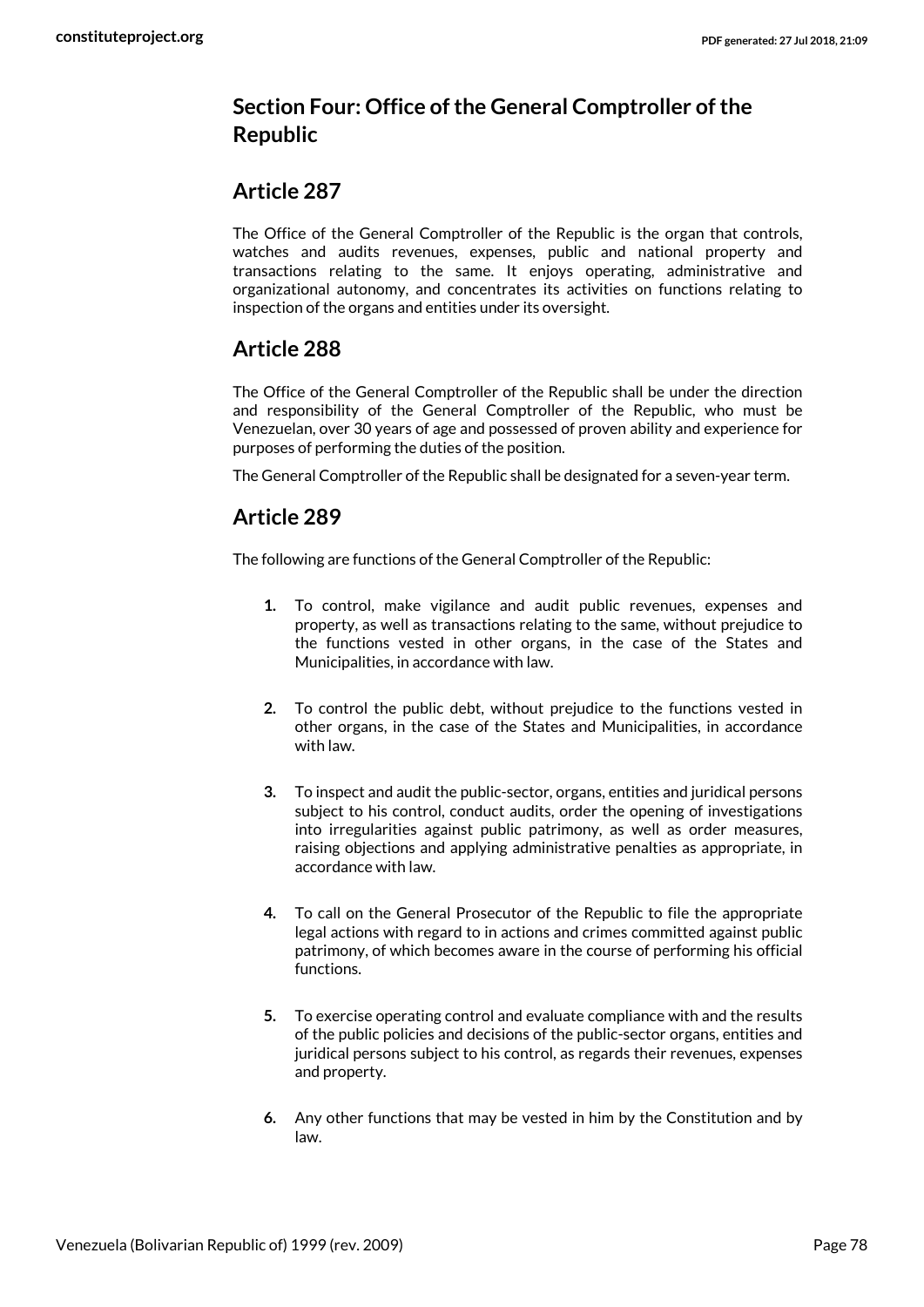Matters relating to the organization and functioning of the Office of the General Comptroller of the Republic and the national tax control system shall be determined by law.

## **Article 291**

The Office of the General Comptroller of the Armed Forces is an integral part of the national control system. It shall be in charge of vigilance, control and auditing of public revenues, expenses and property allocated to the National Armed Forces and their dependencies, without prejudice to the scope and competence of the Office of the General Comptroller of the Republic. Its organization and functioning shall be determined by the pertinent law, and shall be under the responsibility of the General Comptroller of the Armed Forces, who shall be designated by means of a competitive process.

# **Chapter V: Electoral Power**

## **Article 292**

Electoral Power is exercised by the National Electoral Council as governing body, and by the latter's subordinate organs, the National Board of Elections, the Civil Status and Voter Registration Commission and the Commission on Political Participation and Financing, with organization and functioning as established under the pertinent organic law.

#### <span id="page-78-0"></span>• Electoral commission **Article 293**

The following are functions of Electoral Power:

- **1.** To regulate election laws and resolve any doubts and unregulated areas raised by or contained in such laws.
- **2.** To prepare its budget, concerning which it shall handle directly with the National Assembly, and which it shall manage autonomously.
- **3.** To issue binding directives in the field of political and electoral advertising and financing, and impose penalties when such directives are not abided by.
- **4.** To declare elections null and void, either in whole or in part.
- **5.** Organization, administration, direction and vigilance of all acts relating to elections to fill public offices by popular vote, as well as referenda.
- **6.** To organize elections for labor unions, professional associations and organizations pursuing political purposes, in accordance with applicable provisions of law. Electoral Power shall also have the power to organize electoral processes for other organizations in civil society, either at their request or by order of the Electoral Division of the Supreme Tribunal of Justice. The entities, organs and organizations concerned shall cover the costs of their election processes.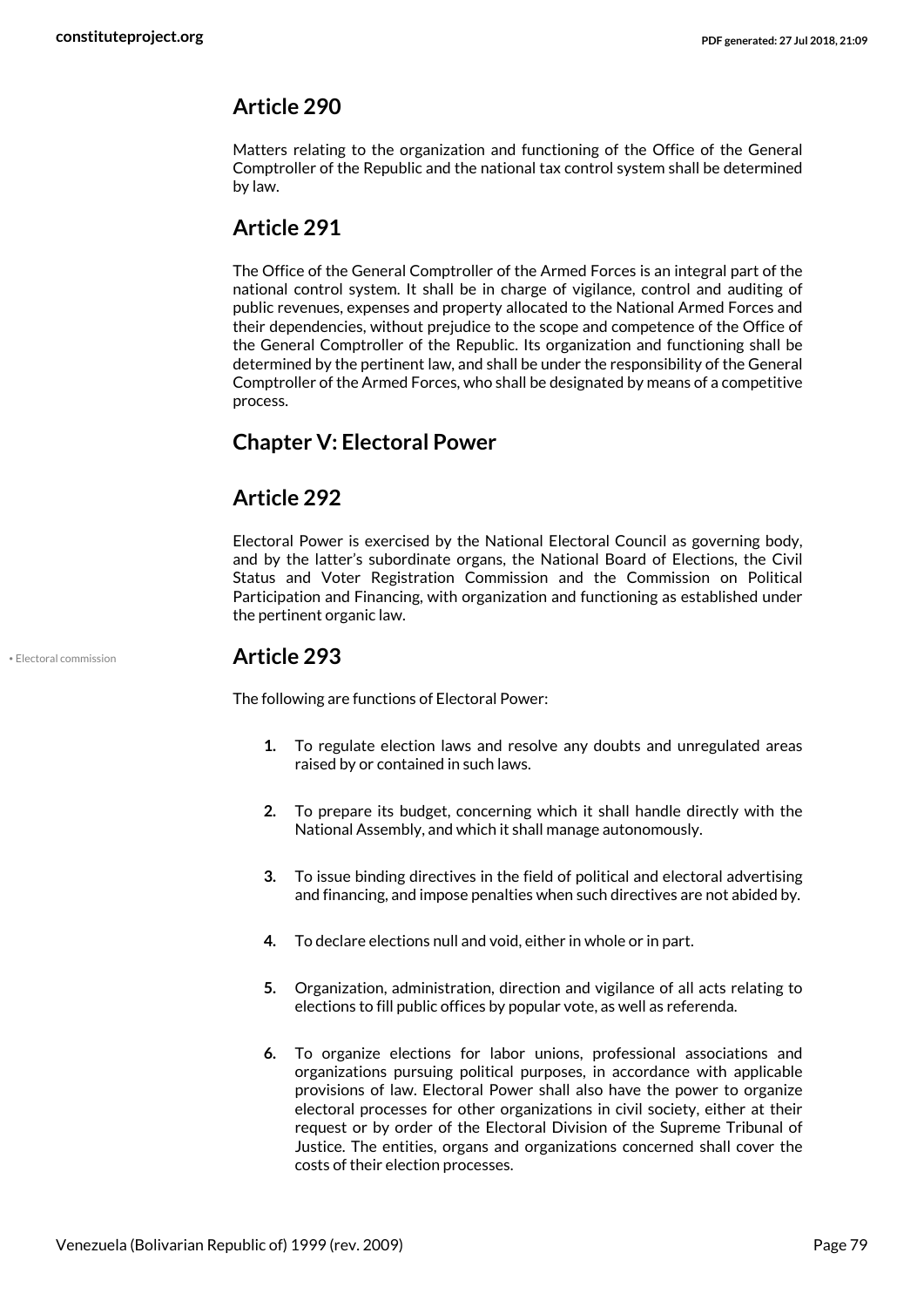- **7.** To maintain, organize, direct and supervise the Civil and Electoral Registry.
- **8.** To organize the registration and enrollment of organizations pursuing a political purposes, and see that such organizations comply with the provisions governing their status, as set forth in the Constitution and law. In particular, Electoral Power shall decide on applications for the founding, renewal and cancellation of organizations for political purposes, the determination of their lawful authorities and provisional names, colors and symbols.
- **9.** To control, regulate and investigate the funds raised to finance organizations for political purposes.
- **10.** Such other functions as may be determined by law.

Electoral Power organs shall guarantee the equality, reliability, impartiality, transparency and efficiency of electoral processes, as well as implementation of the personalization of suffrage and proportional representation.

## **Article 294**

The organs comprising Electoral Power are governed by principles of organic independence, functional and budgetary autonomy, separation of the electoral organs from the political parties, impartiality and citizen participation, as well as decentralization of electoral administration, transparency and expeditiousness of the voting process and tallying of votes.

## **Article 295**

The Election Nominations Committee for candidates for membership seats on the National Electoral Council shall be made up of representatives of the various different sectors of society, as provided for by law.

### • Electoral commission **Article 296**

The National Electoral Council shall consist of five members having no ties to organizations for political purposes; three of these shall be nominated by civil society, one by the schools of law and political science of the national universities, and one by the Citizen Power.

The three members nominated by civil society shall have six alternates in ordinal sequence, and each of the members designated by the universities and Citizen Power shall have respectively two alternates. The National Board of Elections, the Civil Status and Voter Registration Commission and the Commission on Political Participation and Financing shall each be presided over by a member designated by civil society. The members of the National Electoral Council shall hold office for seven years and shall be elected separately: the three nominated by civil society at the beginning of each term of office of the National Assembly , and the other two halfway through such term of office.

The members of the National Electoral Council shall be designated by a two thirds vote of the members of the National Assembly. The members of the National Electoral Council will designate their President among them in accordance with the Law.

<span id="page-79-0"></span>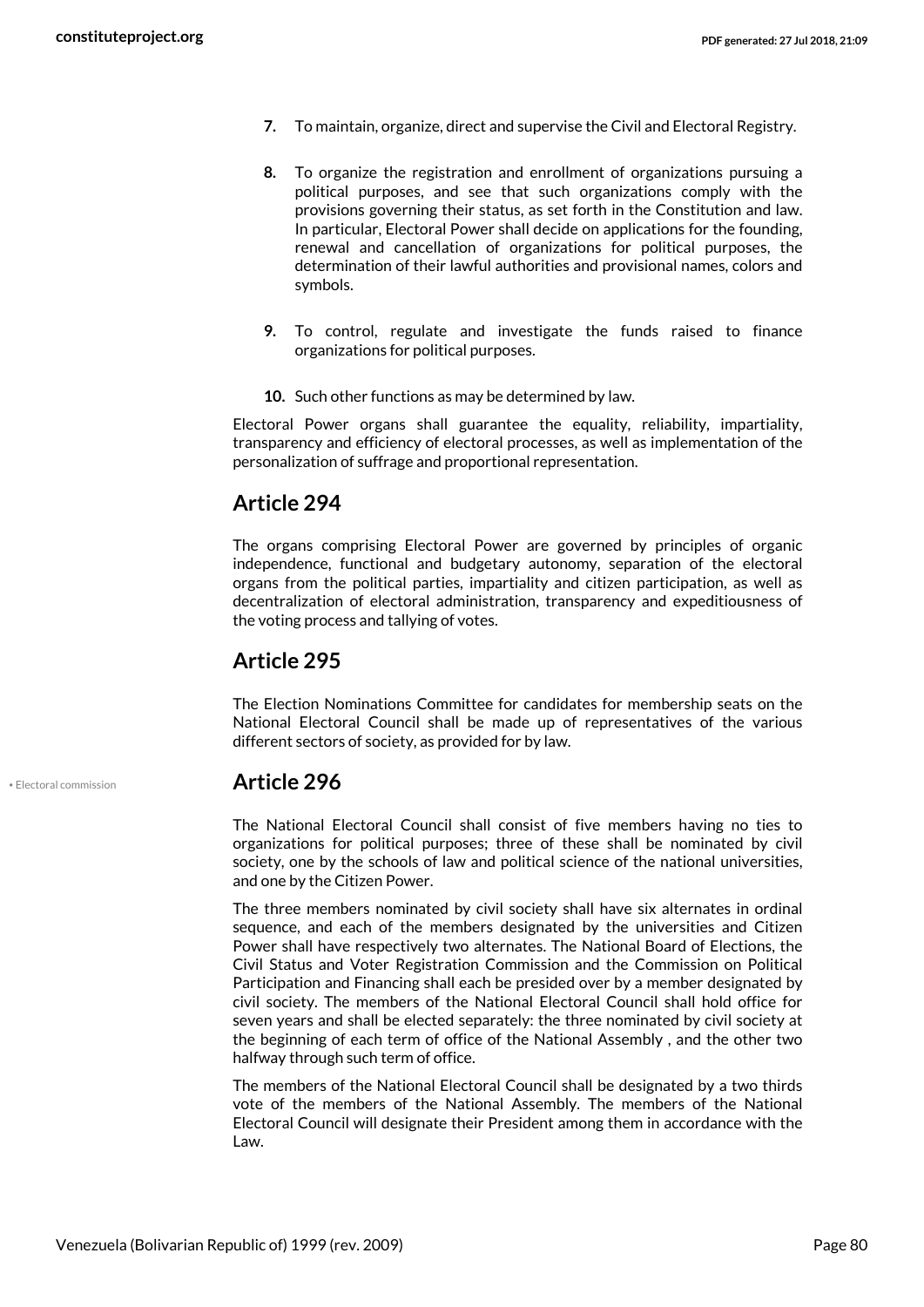The members of the National Electoral Council shall be subject to removal by the National Assembly, following a ruling of the Supreme Tribunal of Justice.

## **Article 297**

The contentious electoral jurisdiction shall be exercised by the Electoral Section of the Supreme Tribunal of Justice and any other Courts established by law.

## **Article 298**

The law regulating electoral process shall not be in any form modified in the period between the elections day and the preceding six months.

# **TITLE VI: SOCIOECONOMIC SYSTEM**

# **Chapter I: Socioeconomic Order and the Function of the State in the Economy**

#### • Reference to fraternity/solidarity **Article 299**

<span id="page-80-0"></span>The economic regime of the Bolivarian Republic of Venezuela is based on the principles of social justice, democratization, efficiency, free competition, protection of the environment, productivity and solidarity, with a view to ensuring overall human development and a dignified and useful existence for the community. The State, jointly with private initiative, shall promote the harmonious development of the national economy, to the end of generating sources of employment, a high rate of domestic added value, raising the standard of living of the population and strengthen the economical sovereignty of the country, guaranteeing the reliability of the law; the solid, dynamic, sustainable, continuing and equitable growth of the economy to ensure a just distribution of wealth through participatory democratic strategic planning with open consultation.

# **Article 300**

National laws shall establish the conditions for the creation of functionally decentralized entities to carry out social or entrepreneurial activities, with a view to ensuring the reasonable economic and social productivity of the public resources invested in such activities.

# **Article 301**

The State reserves to itself the use of trade policy to protect the economic activities of public and private Venezuelan enterprises. Business enterprises, organs or persons of foreign nationality shall not be granted with regimes more advantageous than those established for Venezuelan nationals. Foreign investment is subject to the same conditions as domestic investment.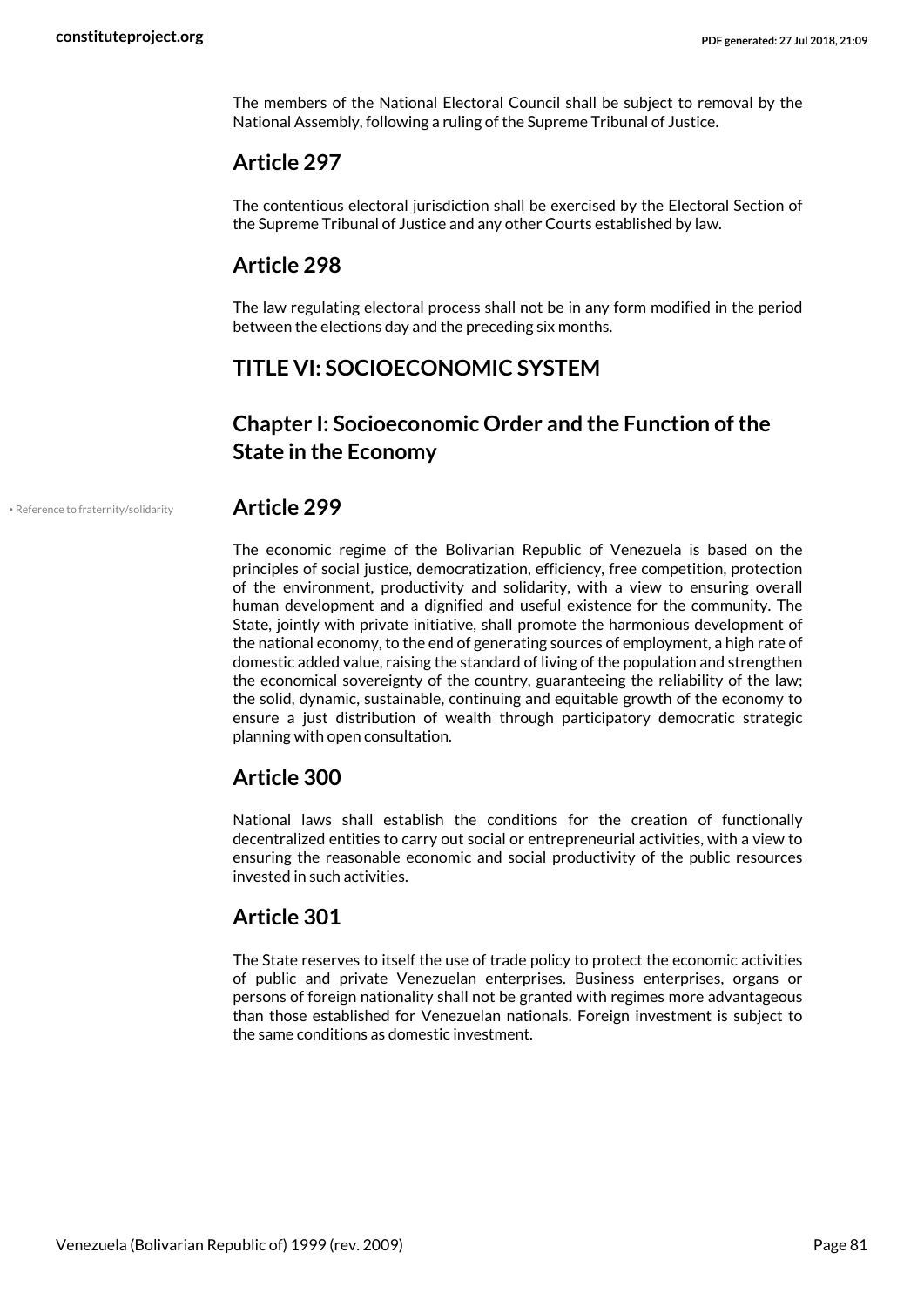• Ownership of natural resources **Article 302**

The State reserves to itself, through the pertinent organic law, and for reasons of national expediency, the petroleum industry and other industries, operations and goods and services which are in the public interest and of a strategic nature. The State shall promote the domestic manufacture of raw materials deriving from the exploitation of nonrenewable natural resources, with a view to assimilating, creating and inventing technologies, generating employment and economic growth and creating wealth and well-being for the people.

## **Article 303**

For reasons of economic and political sovereignty and national strategy, the State shall retain all shares of Petroleos de Venezuela, S.A. or the organ created to manage the petroleum industry, with the exception of subsidiaries, strategic joint ventures, business enterprises and any other venture established or coming in the future to be established as a consequence of the carrying on of the business of Petroleos de Venezuela, S.A.

• Ownership of natural resources **Article 304**

<span id="page-81-0"></span>All waters are property in the Nation's public domain, essential to life and development. The necessary provisions shall be established by law to guarantee the protection, utilization, and recuperation thereof, respecting the phases of the hydrological cycle and zoning criteria.

## **Article 305**

The State shall promote sustainable agriculture as the strategic basis for overall rural development, and consequently shall guarantee the population a secure food supply, defined as the sufficient and stable availability of food within the national sphere and timely and uninterrupted access to the same for consumers. A secure food supply must be achieved by developing and prioritizing internal agricultural and livestock production, understood as production deriving from the activities of agriculture, livestock, fishing and aquiculture. Food production is in the national interest and is fundamental to the economic and social development of the Nation. To this end, the State shall promulgate such financial, commercial, technological transfer, land tenancy, infrastructure, manpower training and other measures as may be necessary to achieve strategic levels of self-sufficiency. In addition, it shall promote actions in the national and international economic context to compensate for the disadvantages inherent to agricultural activity.

The State shall protect the settlement and communities of non industrialized fishermen, as well as their fishing banks in continental waters and those close to the coastline, as defined by law.

# **Article 306**

The State shall promote conditions for overall rural development, for the purpose of generating employment and ensuring the rural population an adequate level of well-being, as well as their inclusion in national development. It shall likewise promote agricultural activity and optimum land use by providing infrastructure projects, supplies, loans, training services and technical assistance.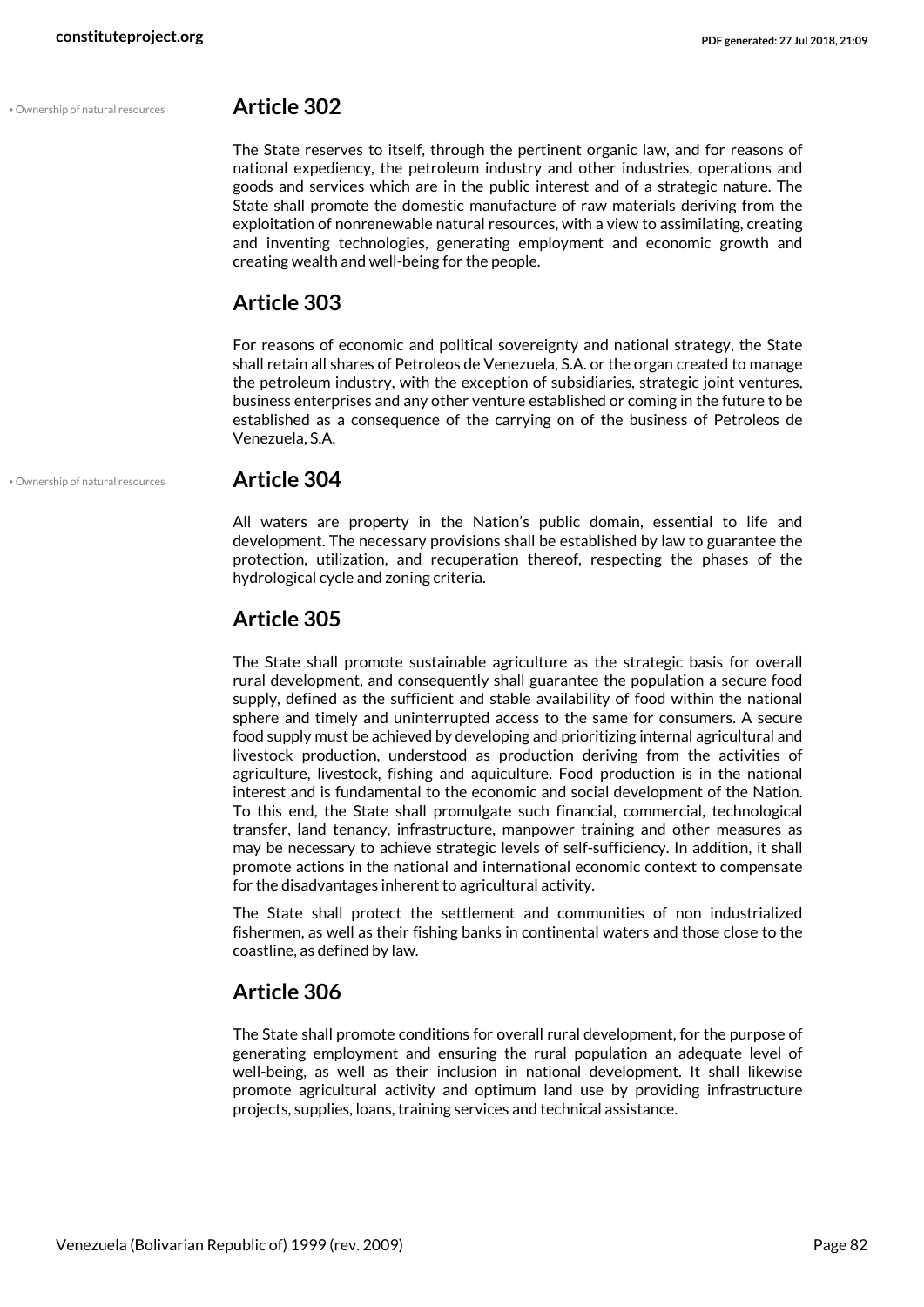The predominance of large land estates is contrary to the interests of society. Appropriate tax law provisions shall be enacted to tax fallow lands and establish the necessary measures to transform them into productive economic units, likewise recovering arable land. Farmers and other agricultural producers are entitled to own land, in the cases and forms specified under the pertinent law. The State shall protect and promote associative and private forms of property in such manner as to guarantee agricultural production. The State shall see to the sustainable ordering of arable land to guarantee its food producing potential.

In exceptional cases, quasi-tax contributions shall be created to provide funds for financing, research, technical assistance, transfer of technology and other activities that promote the productivity and competitiveness of the agricultural sector. These matters shall be appropriately regulated by law.

## **Article 308**

The State shall protect and promote small and medium-sized manufacturers, cooperatives, savings funds, family owned businesses, small businesses and any other form of community association for purposes of work, savings and consumption, under an arrangement of collective ownership, to strength the country's economic development, based on the initiative of the people. Training, technical assistance and appropriate financing shall be guaranteed.

## **Article 309**

Typical Venezuelan crafts and folk industries shall enjoy the special protection of the State, in order to preserve their authenticity, and they shall receive credit facilities to promote production and marketing.

## **Article 310**

Tourism is an economic activity in the national interest, and represents a high priority in the country's strategy of diversification and sustainable development. As part of the foundation of the socioeconomic regime contemplated by this Constitution, the State shall promulgate measures to guarantee the development of tourism. The State shall see to the creation and strengthening of a national tourist industry.

## **Chapter II: Tax and Monetary System**

## **Section One: Budget System**

### **Article 311**

Fiscal Policy shall be governed and implemented on principles of efficiency, solvency, transparency, responsibility and fiscal balance. Fiscal Policy is to be balanced over a multiyear budget framework, in such manner that ordinary revenues shall be sufficient to cover ordinary expenses.

The National Executive shall submit for enactment by the National Assembly a multiyear framework for budgeting that establishes the maximum limits of expenditures and indebtedness to be contemplated in national budgets. The characteristics of this framework, the requirements for modifying the same and the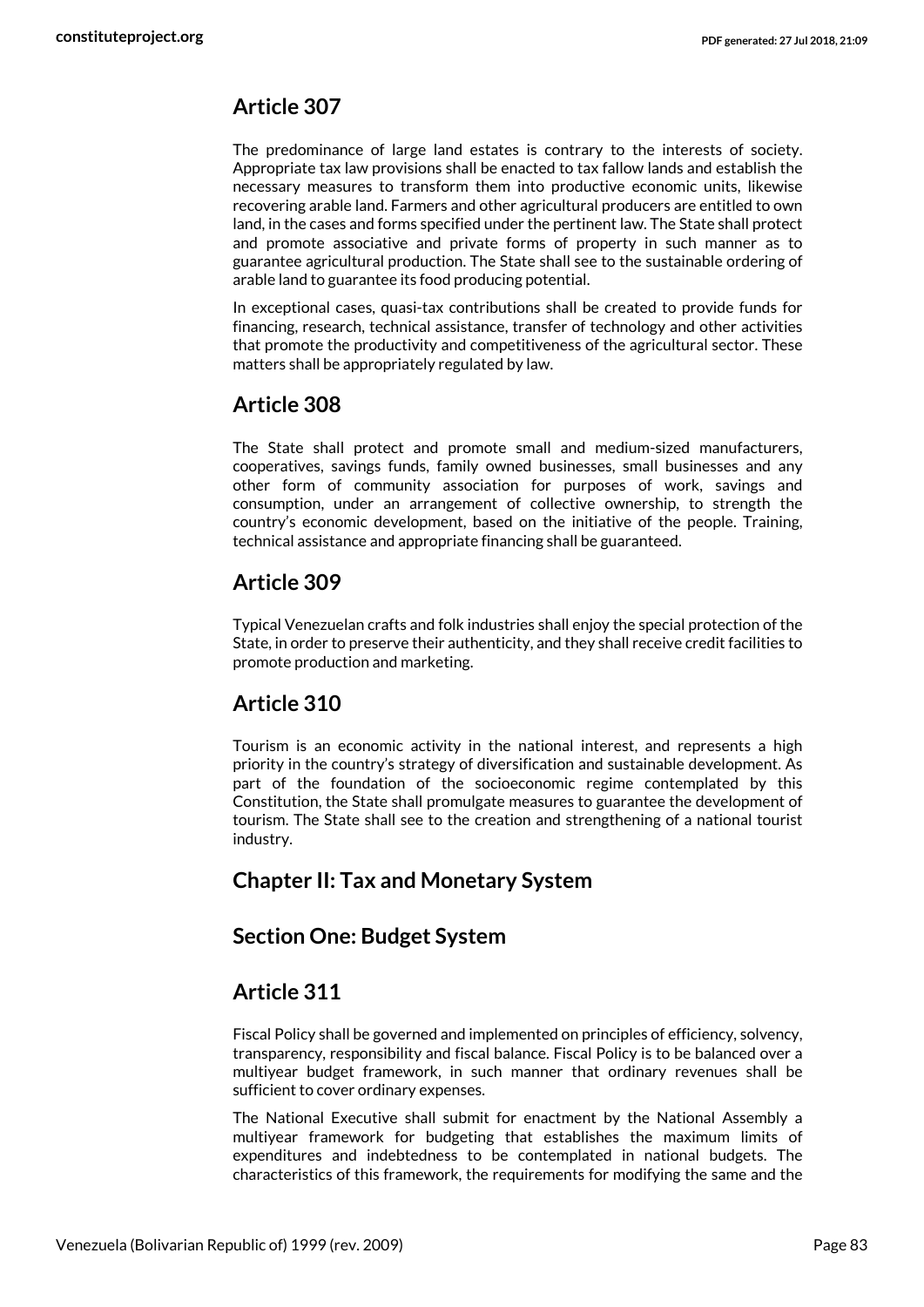terms for carrying out the same shall be established by law.

Any revenues generated by exploiting underground wealth and minerals, in general, shall be used to finance real productive investment, education and health.

The principles and provisions established for national economic and financial management shall also govern that of the States and Municipalities, to the extent applicable.

## **Article 312**

Public debt limits shall be set by law in accordance with a prudent level in terms of the size of the economy, reproductive investment and the ability to generate revenues to cover public debt service. In order to be valid, public credit transactions shall require a special law authorizing them, with the exceptions established under the pertinent organic law. The special law shall indicate the modalities of the transactions and authorize the appropriate budget credits in the pertinent budget law.

The annual special indebtedness law shall be submitted to the National Assembly together with the budget law.

The State shall not recognize any obligations other than those assumed by lawful National Authority organs in accordance with law.

#### • Budget bills **Article 313**

The economic and financial management of the State shall be governed by a budget approved annually by law. The National Executive shall submit the draft Budget Act to the National Assembly, at the time prescribed by the organic act. If the Executive Power fails for any reason to submit the budget bill within the time limit established by law, or the bill is rejected, the budget for the current fiscal year shall remain in effect.

The National Assembly shall have the power to alter budget items, but shall not authorize measures leading to a decrease in public revenues or to expenses exceeding the estimated revenue amounts in the budget bill.

In submitting the multiyear budget framework, the special indebtedness law and the annual budget, the National Executive Branch shall explicitly state the long term objectives of fiscal Policy and explain how these objectives are to be achieved, in accordance with principles of responsibility and a fiscal balance.

## **Article 314**

No expense of any kind shall be disbursed unless the same has been provided for in the budget law. Additional budget credit items may be ordered to cover essential unforeseen expenses or items that had not been adequately funded, only if the treasury has resources to cover the expenditure concerned; this shall be done only following a vote in favor by the Cabinet of Ministers and authorization by the National Assembly, or in its absence, by the Delegated Committee.

<span id="page-83-0"></span>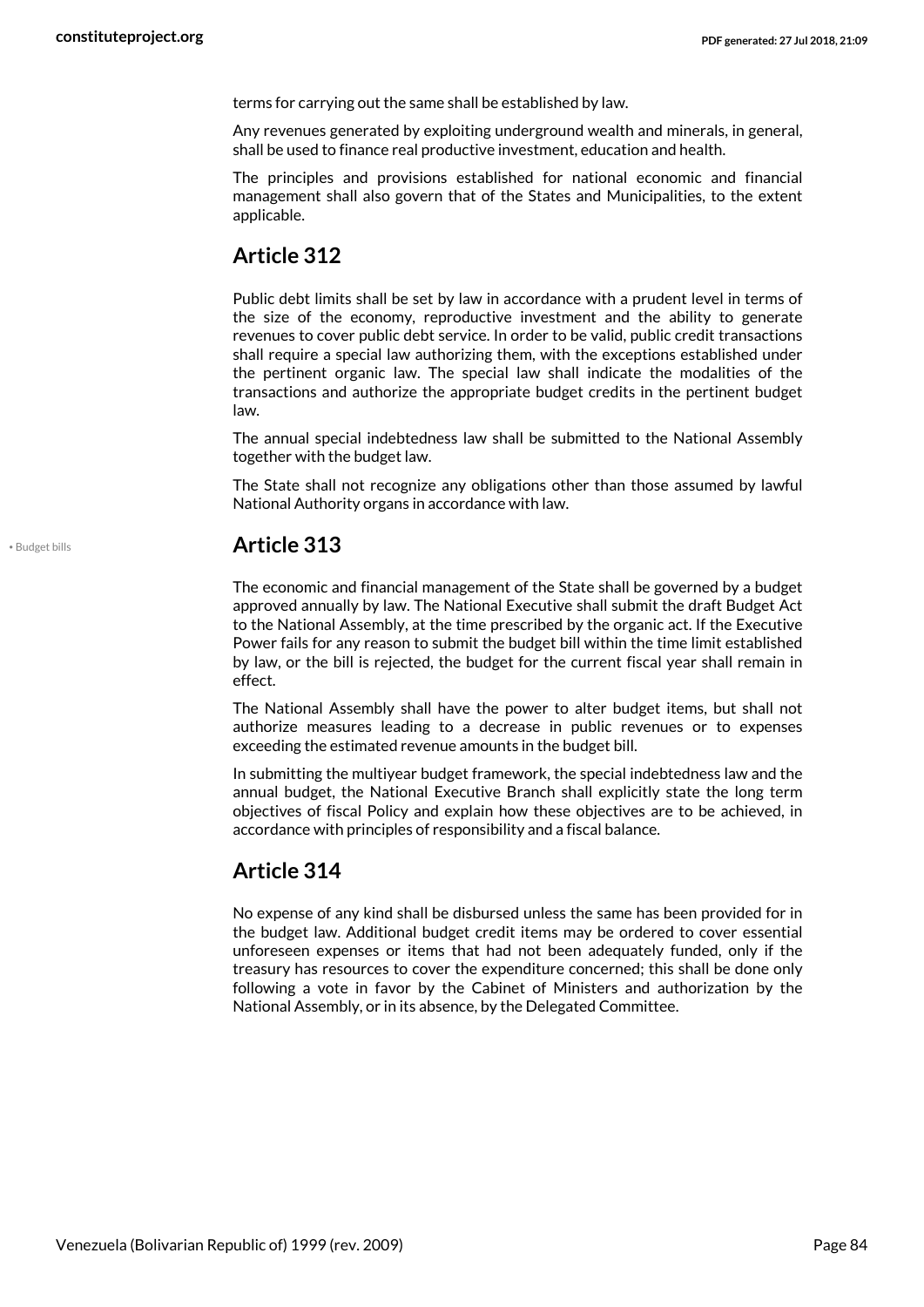In the annual public expense budgets at all levels of government, the specific objective to which each credit item in the budget is addressed shall be clearly established, as well as the concrete results expected and the public officials responsible for achieving these results. The latter shall be established in quantitative terms, by means of performance indicators, where this is technically possible. The Executive Power shall submit to the National Assembly within six months of the close of the fiscal year the annual accounting and budget implementation balance sheet for such fiscal year.

## **Section Two: Taxation System**

## **Article 316**

The taxation system shall seek a fair distribution of public burdens in accordance with the taxpayer's ability to pay, taking into account the principle of progressive taxation, as well as protection of the national economy and raising the standard of living of the population, the foundation therefore being an efficient system for the collection of taxes.

## **Article 317**

No tax, assessment or contribution of any kind shall be collected unless it is established by law, and no exemptions, abatements or other types of tax incentives shall be granted except as provided for by law. No tax shall have a confiscatory effect.

No tax obligations payable in personal services shall be established. Tax evasion may be punished as a criminal offense, without prejudice to other penalties established by law.

In case of officials they shall be punished double.

Every tax law shall specify the interval that is to lapse before it goes into effect. In the absence of such provision, the period shall be understood as being 60 calendar days. This provision shall not restrict the extraordinary powers to be granted by the National Executive in the cases provided for by this Constitution.

The national tax administration shall enjoy technical, operating and financial autonomy in accordance with legislation approved by the National Assembly, and its maximum authority shall be designated by the President of the Republic, in accordance with the rules laid down in the pertinent law.

## **Section Three: National Monetary System**

• Central bank **Article 318**

The monetary competence of National Authority shall necessarily be exercised exclusively by the Venezuelan Central Bank. The fundamental objective of the Venezuelan Central Bank is to achieve price stability and preserve the internal and foreign exchange value of the monetary unit. The monetary unit of the Bolivarian Republic of Venezuela is the Bolivar. In the event a common currency is instituted within the framework of Latin American and Caribbean integration, it shall be permissible to adopt the currency provided for by a treaty signed by the Republic.

<span id="page-84-0"></span>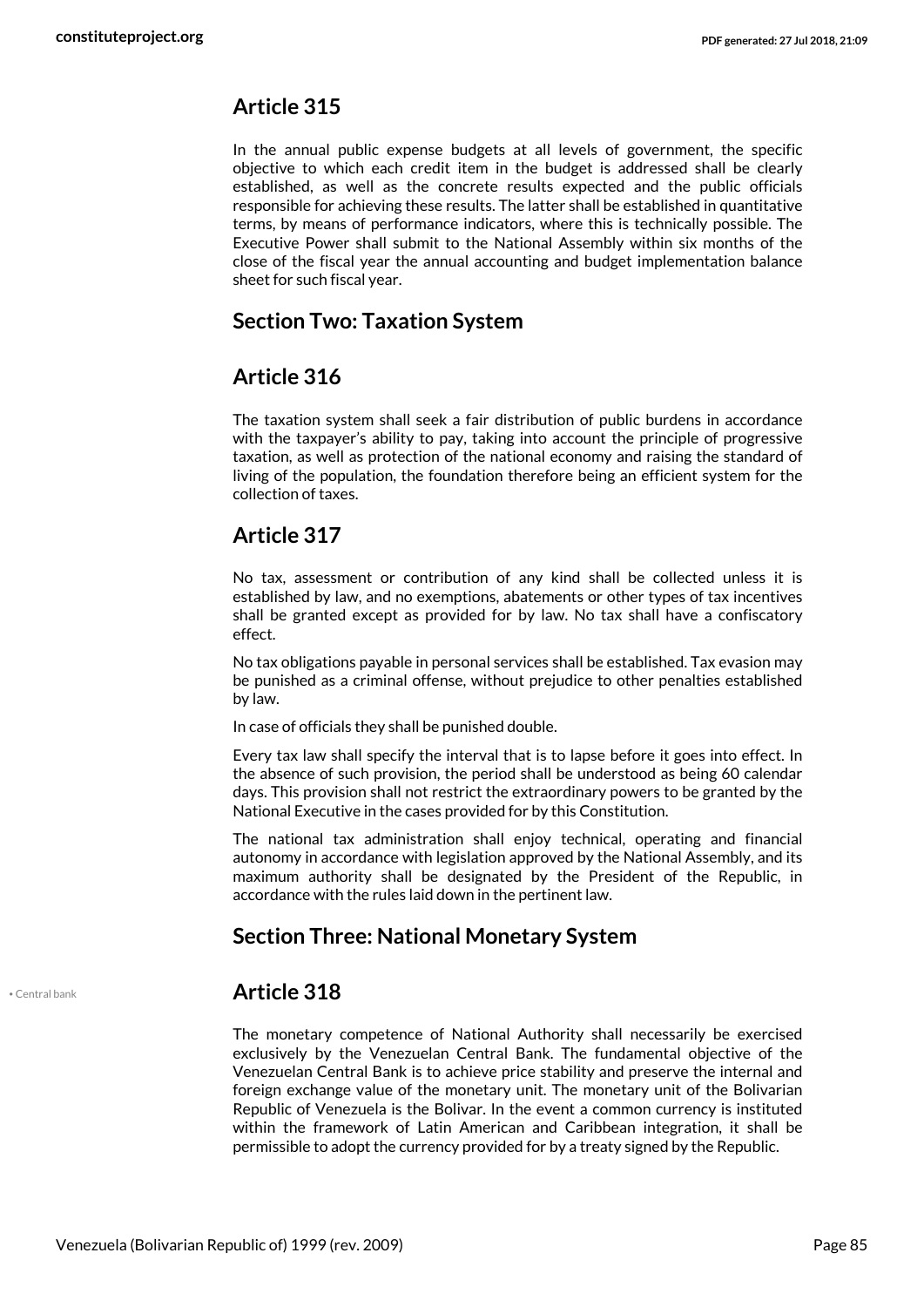The Venezuelan Central Bank is a public-law juridical person with autonomy to formulate and implement policies within its sphere of competence. The Venezuelan Central Bank shall perform its functions in coordination with general economic policy, in the interest of attaining the higher objectives of the State and the Nation.

In order to provide for the adequate attainment of its objective, the functions of the Venezuelan Central Bank shall include those of formulating and implementing monetary policy, participating in the design of and implementing foreign exchange policy, currency regulation, credit and interest rate, administrating international reserves and any others established by law.

## **Article 319**

The Venezuelan Central Bank shall be governed by the principle of public responsibility, to which end it shall render an accounting of its actions, goals and the results of its policies to the National Assembly, in accordance with law. It shall also issue periodic reports on the behavior of the country's macroeconomic variables and on any other matters concerning which reports may be requested, including sufficient analysis to permit its evaluation. Failure to meet the objective and goals, without justifiable cause shall result in removal of the Board of Directors and imposition of administrative penalties, in accordance with law.

The Venezuelan Central Bank shall be subject to oversight after the fact by the Office of the General Comptroller of the Republic and inspection and supervision by the public entity that supervises banking, which shall send to the National Assembly reports on the inspections it conducts. The budget of operating expenses of the Venezuelan Central Bank shall require discussion and approval by the National Assembly, and its accounts and balance sheets shall be subjected to independent audits on such terms as may be established by law.

## **Section Four: Macroeconomic Coordination**

• Central bank **Article 320**

The State shall promote and defend economic stability, prevent the vulnerability of the economy and see to monetary and price stability, in order to ensure the welfare of society.

The ministry responsible for finance and the Venezuelan Central Bank shall contribute to the harmony between fiscal and monetary policy, thereby facilitating the attainment of macroeconomic objectives. In performing its functions, the Central Bank of Venezuela shall not be subject to directives from the National Executive and shall not be permitted to endorse or finance deficit fiscal policies.

The coordinated actions of the National Executive and the Venezuelan Central Bank shall be achieved through an annual policy agreement which shall establish the final growth objectives and their repercussion on society, the external balance of payments and inflation, as regards fiscal, foreign exchange and monetary policy; as well as the levels of intermediate and instrumental variables required in order to achieve the aforementioned final objectives. This agreement shall be signed by the President of the Venezuelan Central Bank and the head of the ministry responsible for finance, and shall be made public at the time of approval of the budget by the National Assembly. It is the responsibility of the signers of the agreement to see that policy actions are consistent with the objectives. The aforementioned agreement shall specify the results expected and the policies and actions designed to achieve the same. The characteristics of the annual economic policy agreement and the mechanisms for submitting an accounting shall be established by law.

<span id="page-85-0"></span>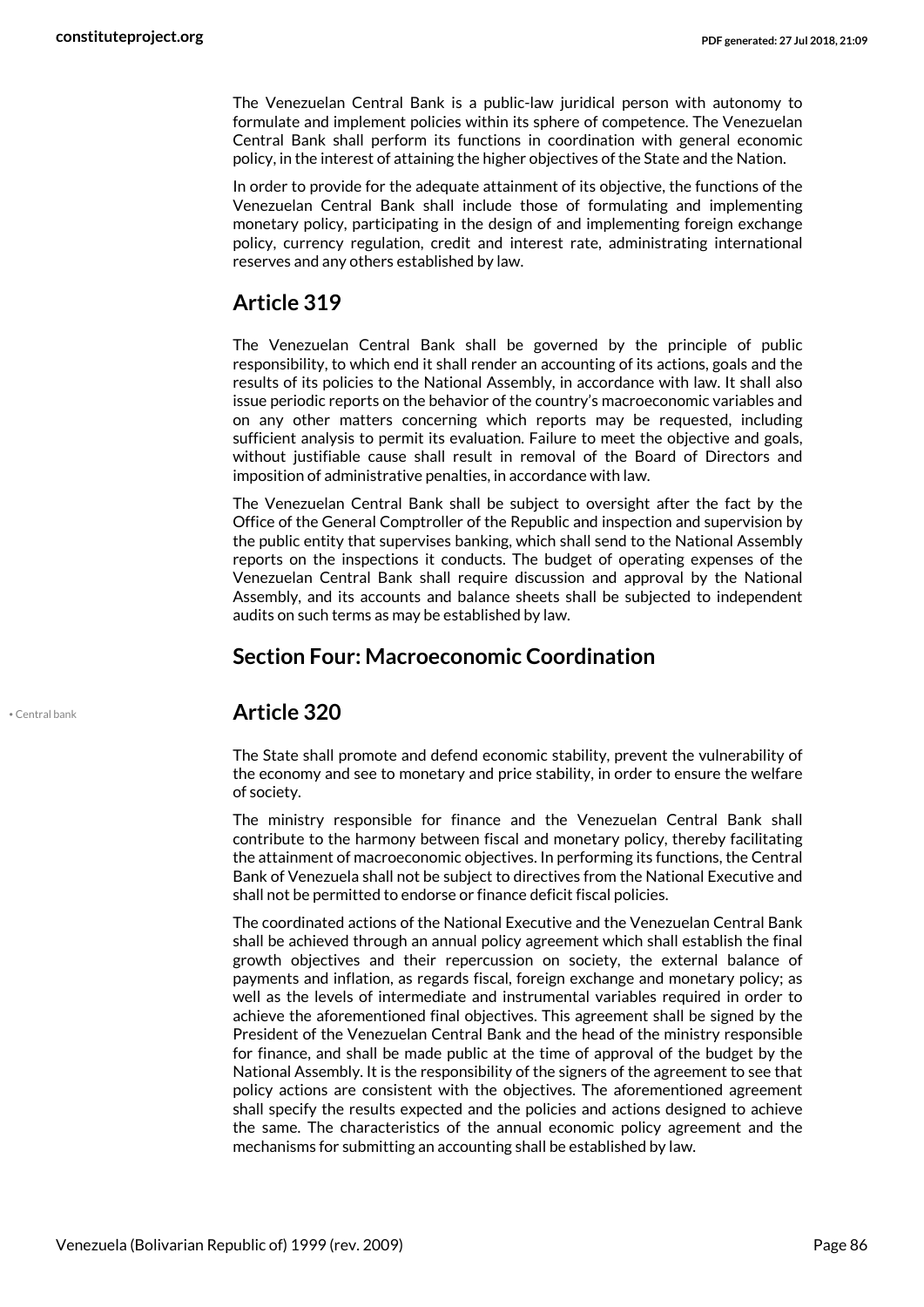A macroeconomic stabilization fund shall be established by law for the purpose of guaranteeing the stability of the State's expenses at the national, regional and municipal levels, in the face of fluctuations in ordinary revenues. The operating rules for this fund shall observe the basic principles of efficiency, fairness and nondiscrimination as between the public organs contributing resources to the fund.

# **TITLE VII: NATIONAL SECURITY**

## **Chapter I: General Provisions**

## **Article 322**

National security is an essential competence and responsibility of the State, based on the overall development of the latter, and its defense is the responsibility of all Venezuelans, as well as of all public and private law natural and juridical persons within the geographical limits of Venezuela.

## **Article 323**

The National Defense Council is the highest consultative organ for planning and advising the Public Power as to matters relating to the overall defense of the Nation, its sovereignty and the integrity of its geographical space. To this end, it is also charged with establishing the Nation's strategic concept. Presided over by the President of the Republic, it also includes the Executive Vice President, the President of the National Assembly, the Chief Justice of the Supreme Tribunal of Justice, the Chairman of the Republican Ethic Council and the Ministers of Defense, Internal Security, Foreign Relations and Planning, and any others whose participation may be deemed appropriate. The pertinent organic law shall determine the organization and attributions of the National Defense Council.

## **Article 324**

Only the State shall be permitted to possess and use weapons of war; any such weapons which now exist or are manufactured in or imported into the country shall become the property of the Republic, without compensation or proceedings. The National Armed Forces shall be the institution of competence to regulate and control, in accordance with the pertinent legislation, the manufacture, importing, exporting, storage, transit, registration, control, inspection, marketing, possession and use or other weapons, munitions and explosives.

## **Article 325**

The National Executive reserves the right to classify and control disclosure of matters directly relating to the planning and execution of operations concerning national security, on such terms as may be established by law.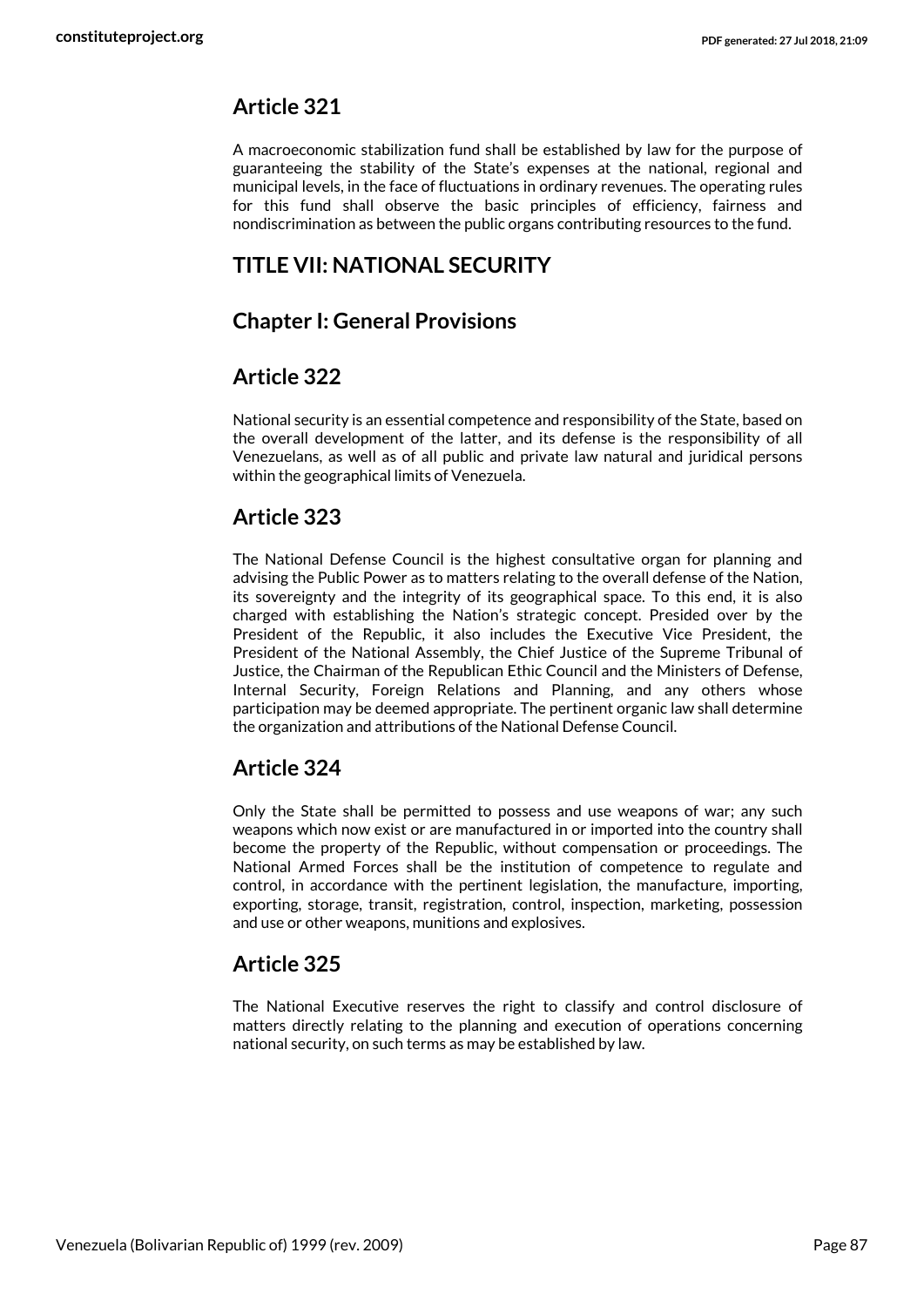## **Chapter II: Principles of National Security**

#### • Reference to fraternity/solidarity **Article 326**

<span id="page-87-0"></span>National security is based on shared responsibility between the State and civil society to implement the principles of independence, democracy, equality, peace, freedom, justice, solidarity, promotion and conservation of the environment and affirmation of human rights, as well as on that of progressively meeting the individual and collective needs of Venezuelans, based on a sustainable and productive development policy providing full coverage for the national community. The principle of shared responsibility applies to the economic, social, political, cultural, geographical, environmental and military spheres.

### **Article 327**

Attention to borders is a priority matter in the enforcement and application of national security principles. To this end, a border security belt is established, with width, special economic and social regimes, settlement and utilization. shall be regulated by law, with special protection for national parks and other areas under special administrative arrangements, as well as the habitat of the native people settled in the areas concerned.

## **Chapter III: The National Armed Forces**

## **Article 328**

The National Armed Forces constitute an essentially professional institution, with no political orientation, organized by the State to guarantee the independence and sovereignty of the Nation and ensure the integrity of its geographical space, through military defense, cooperation for the purpose of maintaining internal order and active participation in national development, in accordance with this Constitution and the law. In performing their functions, they are at the exclusive service of the Nation, and in no case at the service of any person or political partisanship. The pillars on which they are founded are discipline, obedience and subordination. The National Armed Forces consist of the Army, the Navy, the Air Force and the National Guard, which function in an integrated manner within the scope of their competence to fulfill their mission, with their own overall Social Security system, as established under the pertinent organic law.

## **Article 329**

The Army, Navy and Air Force have as their essential responsibility the planning, execution and control of military operations as required to ensure the defense of the Nation. The National Guard shall cooperate in the carrying out of these operations, and shall have as its basic responsibility that of conducting operations as required to maintain internal order within the country. The National Armed Forces shall carry out activities of administrative policing and criminal investigation activities as provided for by law.

#### • Restrictions on the armed forces **Article 330**

<span id="page-87-1"></span>Members of the National Armed Forces on active duty have the right to vote in accordance with law, but are not permitted to run for any office filled by popular vote, nor to participate in acts of political advertising, militancy or proselytizing.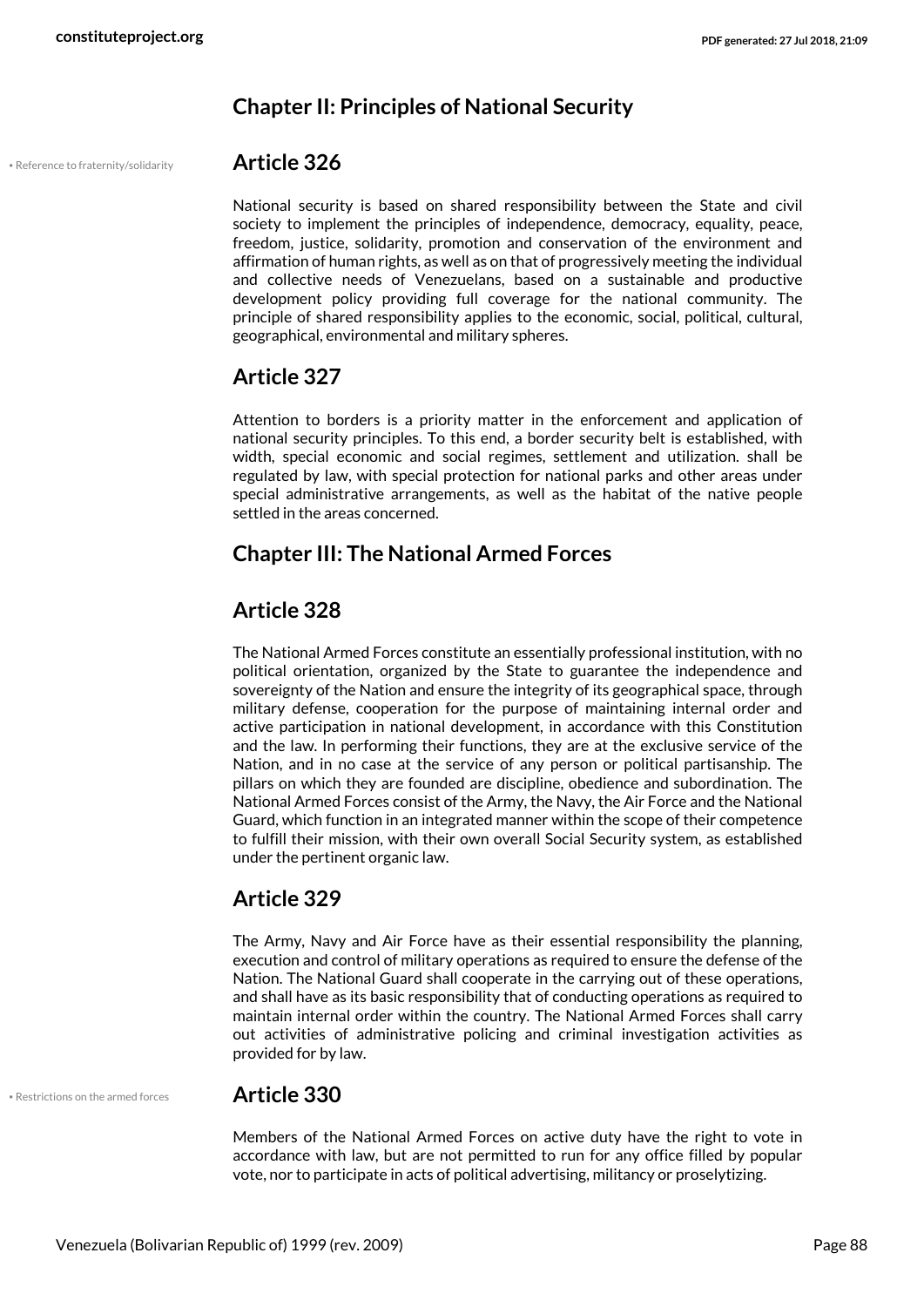• Selection of active-duty commanders **Article 331**

<span id="page-88-1"></span>Military promotions shall be in accordance with merit, hierarchy and vacancies. They are the exclusive prerogative of the National Armed Forces, and shall be regulated by the pertinent law.

# **Chapter IV: Civilian Security Organs**

### <span id="page-88-0"></span>• Human dignity **Article 332**

The National Executive, in accordance with law, to maintain, and restore public order; protect citizens, homes and families; support the decisions of the competent authorities and ensure the peaceful enjoyment of constitutional guarantees and rights, shall organize:

- **1.** A uniformed national police corps.
- **2.** A scientific, criminal and criminological investigation corps.
- **3.** A civilian fire department and emergency management corps.
- **4.** A civil defense and disaster management organization.

Organs of civilian security are of civil nature and shall respect human dignity and human rights, without discrimination of any kind.

The functions of the civilian security organs constitute a concurrent competence with those of the States and Municipalities, on the terms established in this Constitution and the law.

# **TITLE VIII: PROTECTION OF THE CONSTITUTION**

# **Chapter I: Guarantee of the Constitution**

## **Article 333**

This Constitution shall not cease to be in effect if it ceases to be observed due to acts of force or because or repeal in any manner other than as provided for herein.

In such eventuality, every citizen, whether or not vested with official authority, has a duty to assist in bringing it back into actual effect.

### **Article 334**

All of the judges of the Republic, within their respective spheres of competence and in accordance with the provisions of this Constitution and law, are obligated to ensure the integrity of the Constitution.

In the event of incompatibility between the Constitution and a law or other juridical provision, the provisions of the Constitution shall prevail, being the responsibility of the courts to rule accordingly in any case, even ex officio.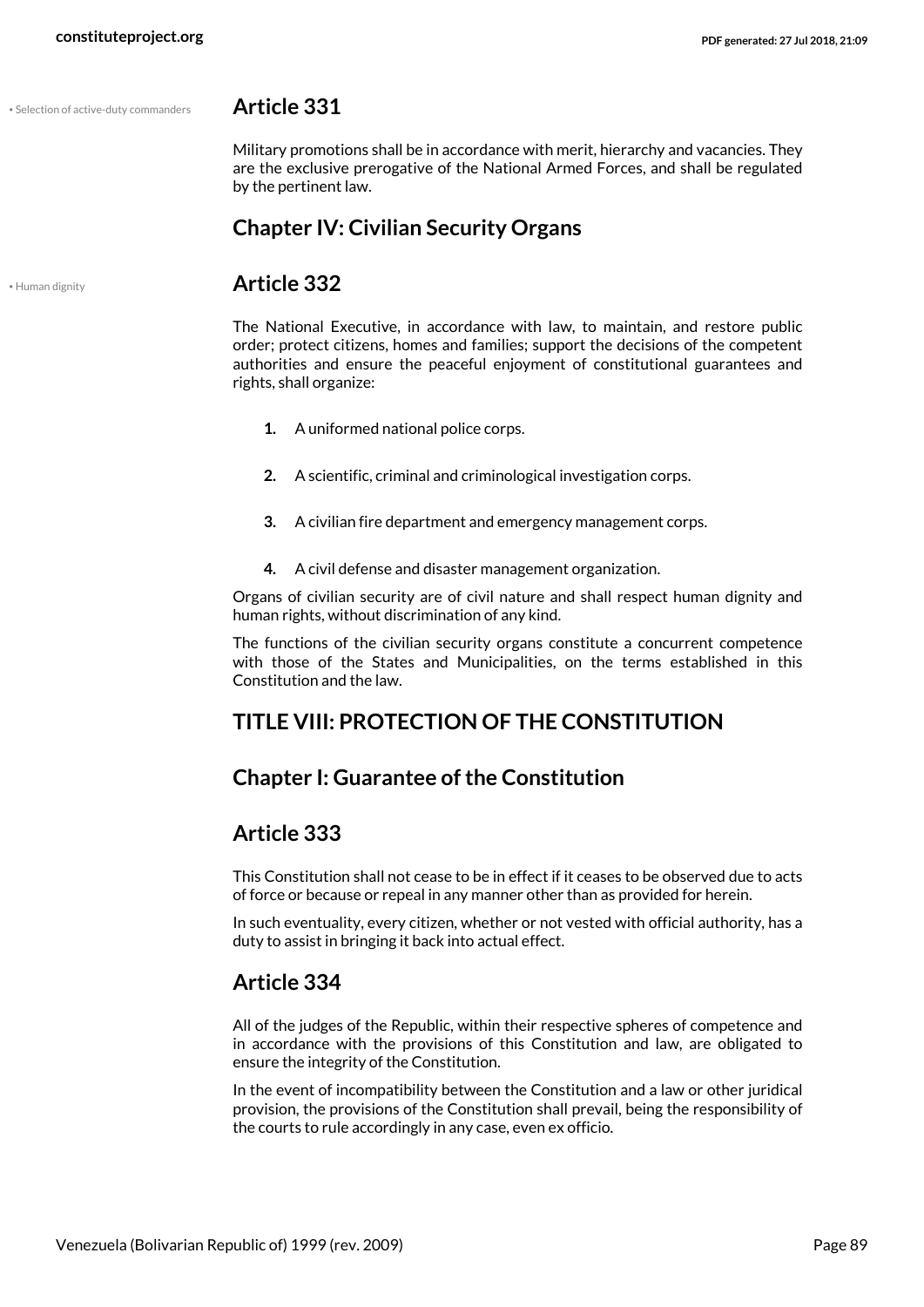The Constitutional Division of the Supreme Tribunal of Justice, as court of constitutional competence, shall have the exclusive power to declare the nullity of laws and other acts of organs exercising Public Power which are issued by way of direct and immediate implementation of the Constitution or have the status of law.

## **Article 335**

The Supreme Tribunal of Justice shall guarantee the supremacy and efficacy of constitutional rules and principles; it shall be the supreme and ultimate interpreter of the Constitution and shall see to the uniform interpretation and application of the same. Interpretations established by the Constitutional Division concerning the contents or scope of constitutional rules and principles are binding on the other division of the Supreme Tribunal of Justice and on all of the other courts of the Republic.

# • Constitutional interpretation **Article 336** • Constitutionality of legislation

<span id="page-89-1"></span><span id="page-89-0"></span>The following are functions of the Constitutional Division of the Supreme Tribunal of Justice:

- **1.** To declare the nullity, in whole or in part, of national laws and other acts of National Assembly with the force of law, which are in conflict with this Constitution.
- <span id="page-89-2"></span>**2.** To declare the nullity, in whole or in part, of state Constitutions and laws, municipal ordinances and other acts of the deliberating bodies of the States and Municipalities which are issued by way of direct and immediate implementation of the Constitution and are in conflict with the same.
	- **3.** To declare the nullity, in whole or in part, of acts of the National Executive with the force of law, which are in conflict with this Constitution.
	- **4.** To declare the nullity, in whole or in part, of acts issued by way of direct and immediate implementation of the Constitution by any other government organ exercising Public Power.
	- **5.** To verify, at the request of the President of the Republic or the National Assembly, the constitutionality of international treaties signed by the Republic, prior to ratification of the same.
	- **6.** To review in all cases, even ex officio, the constitutionality of decree of the President of the Republic decreeing states of exception.
	- **7.** To declare the unconstitutionality of omissions on the part of the municipal, state, national or legislatures, in failing to promulgate rules or measures essential to guaranteeing compliance with the Constitution, or promulgating it in an incomplete manner; and to establish the time limit and, where necessary, guidelines for correcting the deficiencies.
	- **8.** To resolve any conflicts existing between different provisions of law, and declare which of the same must prevail.

• Federal review of subnational legislation

<span id="page-89-4"></span>• Legal status of treaties

<span id="page-89-3"></span>• Head of state decree power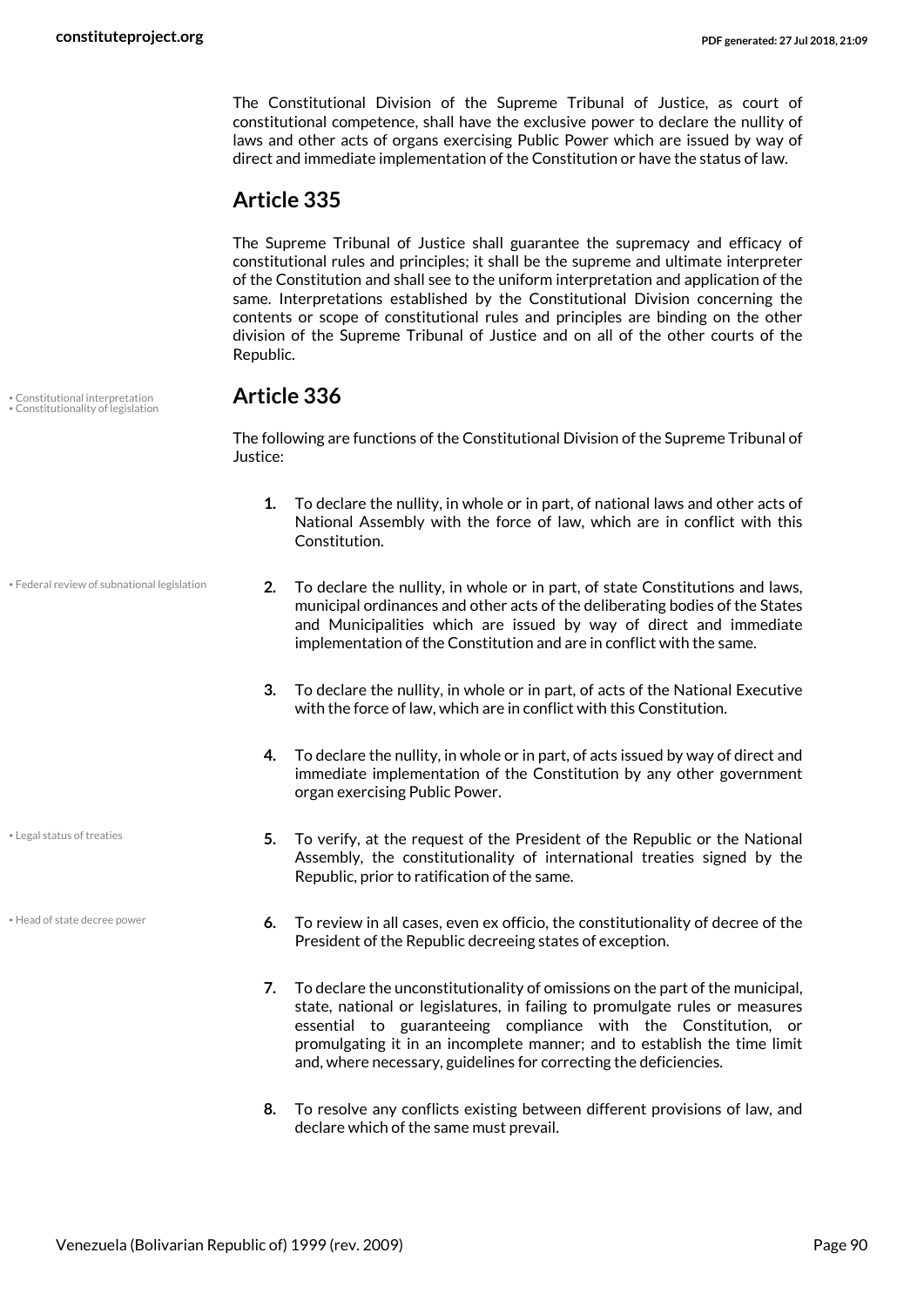<span id="page-90-1"></span>• Right to amparo

**10.** To review judgments embodying constitutional protective orders or control on the constitutionality of laws or juridical rules, handed down by the courts of the Republic, on the terms established by the pertinent

**9.** To resolve constitutional controversies arising between any of the organs

**11.** Any other functions established by this Constitution or by law.

#### <span id="page-90-0"></span>• Emergency provisions **Chapter II: States of Exception**

of Public Power.

organic law.

## **Article 337**

The President of the Republic, at a meeting of the Cabinet of Ministers, shall have the power to decree states of exception. Expressly defined as such are circumstances of a social, economic, political, natural or ecological nature which seriously affect the security of the Nation, institutions and citizens, in the face of which the powers available to cope with such events are insufficient. In such case, the guarantees contained in this Constitution may be temporarily restricted, with the exception of those relating to the right to life, prohibition of incommunicative detention or torture, the right to due process, the right to information and other intangible human rights.

## **Article 338**

A state of alarm may be declared when catastrophes, public calamities or other similar events occur, seriously endangering the security of the Nation or its citizens. Such state of exception shall last for up to 30 days, and may be extended for an additional 30 days.

A state of economic emergency may be declared when extraordinary economic circumstances arise, such as to affect seriously the economic life of the Nation. The duration of this state of emergency shall be 60 days, with the possibility of extension for the same period.

A state of internal or external commotion may be declared in the event of an internal or external conflict seriously endangering the security of the Nation, its citizens or its institutions. Such state of commotion shall last for up to 90 days, and may be extended for an additional 90 days.

The National Assembly has the responsibility of the approval for the extension of the states of exemption. An organic law shall regulate states of exception and determine the measures that may be adopted based on them.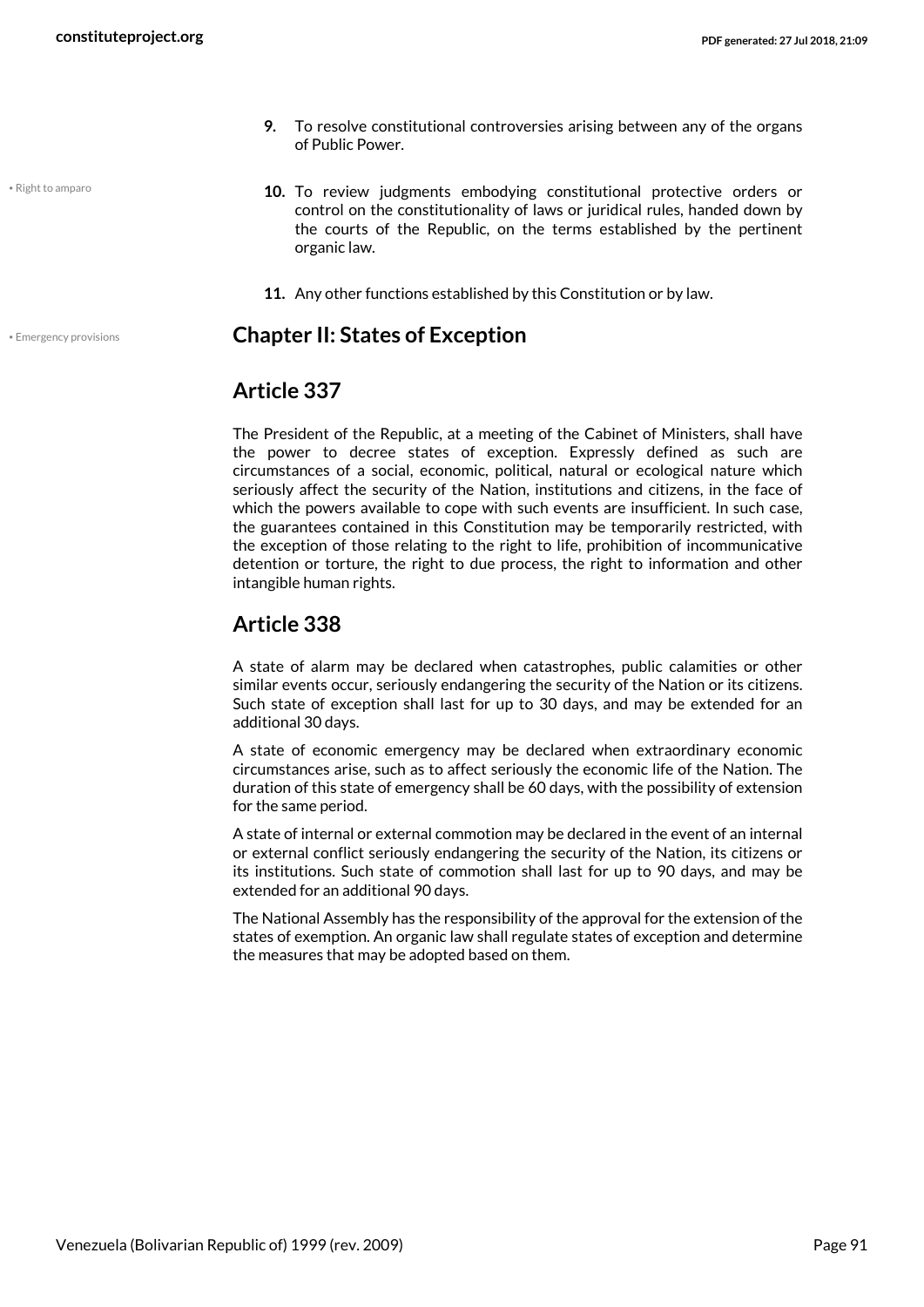• International human rights treaties **Article 339**

<span id="page-91-1"></span>The Decree declaring a state of exception, which shall provide for regulating the right whose guarantee is restricted, shall be submitted within eight days of promulgation for consideration and approval by the National Assembly, or Delegated Committee and for a ruling by the Constitutional Division of the Supreme Tribunal or Justice on its constitutionality. The Decree must be in compliance with the requirements, principles and guarantees established in the International Pact on Civil and Political flights and the American Convention on Human Rights. The President of the Republic shall have the power to request its extension for a similar period, and the Decree shall be revoked by the National Executive or by the National Assembly or the latter's Delegated Committee prior to the indicated date of expiration upon cessation of the conditions which produced them.

The declaration of a state of exception does not interrupt the functioning of the organs of the Public Power.

### • Constitution amendment procedure **TITLE IX: CONSTITUTIONAL REFORMS**

## <span id="page-91-0"></span>**Chapter I: Amendments**

### **Article 340**

The purpose of an amendment is to add to or modify one or more articles of the Constitution, without altering the fundamental structure of the same.

## **Article 341**

The procedure for adopting amendments to the Constitution shall be as follows:

- **1.** The initiative may emanate from 15% of the citizens registered with the Civil and Electoral Registry, from 39% of the members of the National Assembly or from the President of the Republic, sitting with the Cabinet of Ministers.
- **2.** When the initiative emanates from the National Assembly, the amendment shall require approval by a majority of the members of that body, and shall be debated in accordance with the procedure established under this Constitution for the enactment of laws.
- **3.** Electoral Power shall submit the amendments to a referendum within 30 days of formally receiving the same.
- **4.** Amendments shall be deemed approved in accordance with the provisions of this Constitution and the law concerning the approval referendum.
- **5.** Amendments shall be numbered consecutively and shall be published beneath the Constitution without altering the text of the latter, but with an annotation at the bottom of the amended article(s) of the number and date of the amendment modifying the same.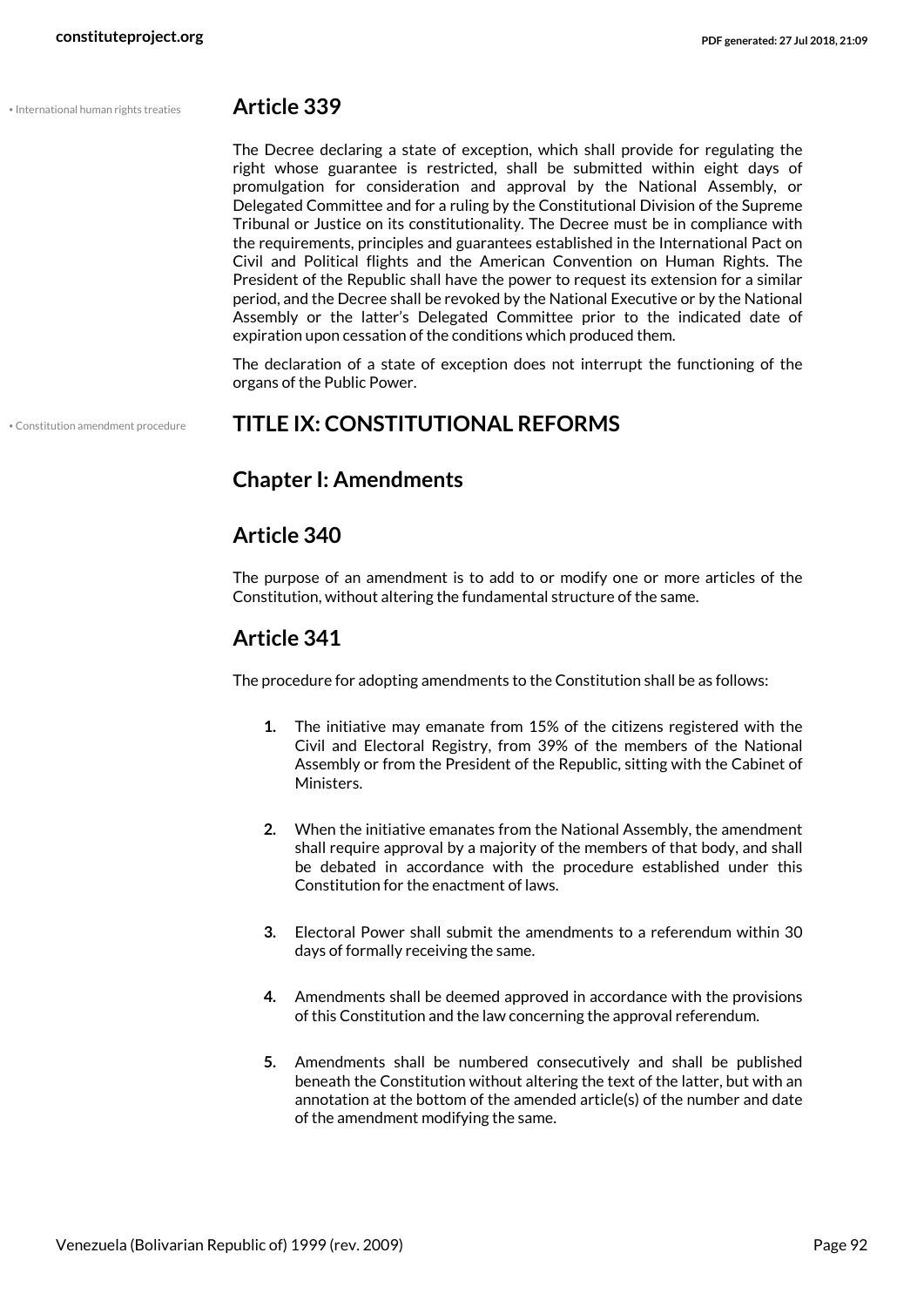## **Chapter II: Constitutional Reform**

## **Article 342**

The purpose of constitutional reform is to effect a partial revision of this Constitution and replacement of one or more of the provisions hereof, without modifying the fundamental principles and structure of the text of the Constitution.

The initiative for a constitutional reform emanates from the National Assembly, by resolution approved by a majority vote of the members, from the President of the Republic sitting with the Cabinet of Ministers, or at the request of registered voters constituting at least 15% of the total number registered with the Civil and Electoral Registry.

## **Article 343**

The initiative for a constitution reform shall be processed by the National Assembly as follows:

- **1.** The draft constitutional reform shall be debated for the first time during the legislative session during which it is submitted.
- **2.** Second debate title by title or chapter by chapter, as applicable.
- **3.** Third and last debate article by article.
- **4.** The National Assembly shall approve the draft constitutional reform in a time period no later than two years, counted since the date the reform application was submitted and approved.
- **5.** The draft constitutional reform shall be approved with a two third members vote of the National Assembly.

## **Article 344**

Once approved by the National Assembly, the draft constitutional reform shall be submitted to a referendum within 30 days from its approval. The referendum shall pass on the reform as a whole, but up to one third of the same may be voted on separately, if at least one third of the National Assembly so agrees, or if in the initiative for the reform, the President of the Republic or a number of registered voters equivalent to at least 5% of the total registered with the Civil and Electoral Registry so requests.

## **Article 345**

The constitutional reform shall be declared approved if the number of affirmative votes is greater than the number of negative votes. A revised constitutional reform initiative may not be submitted during the same constitutional term of office of the National Assembly.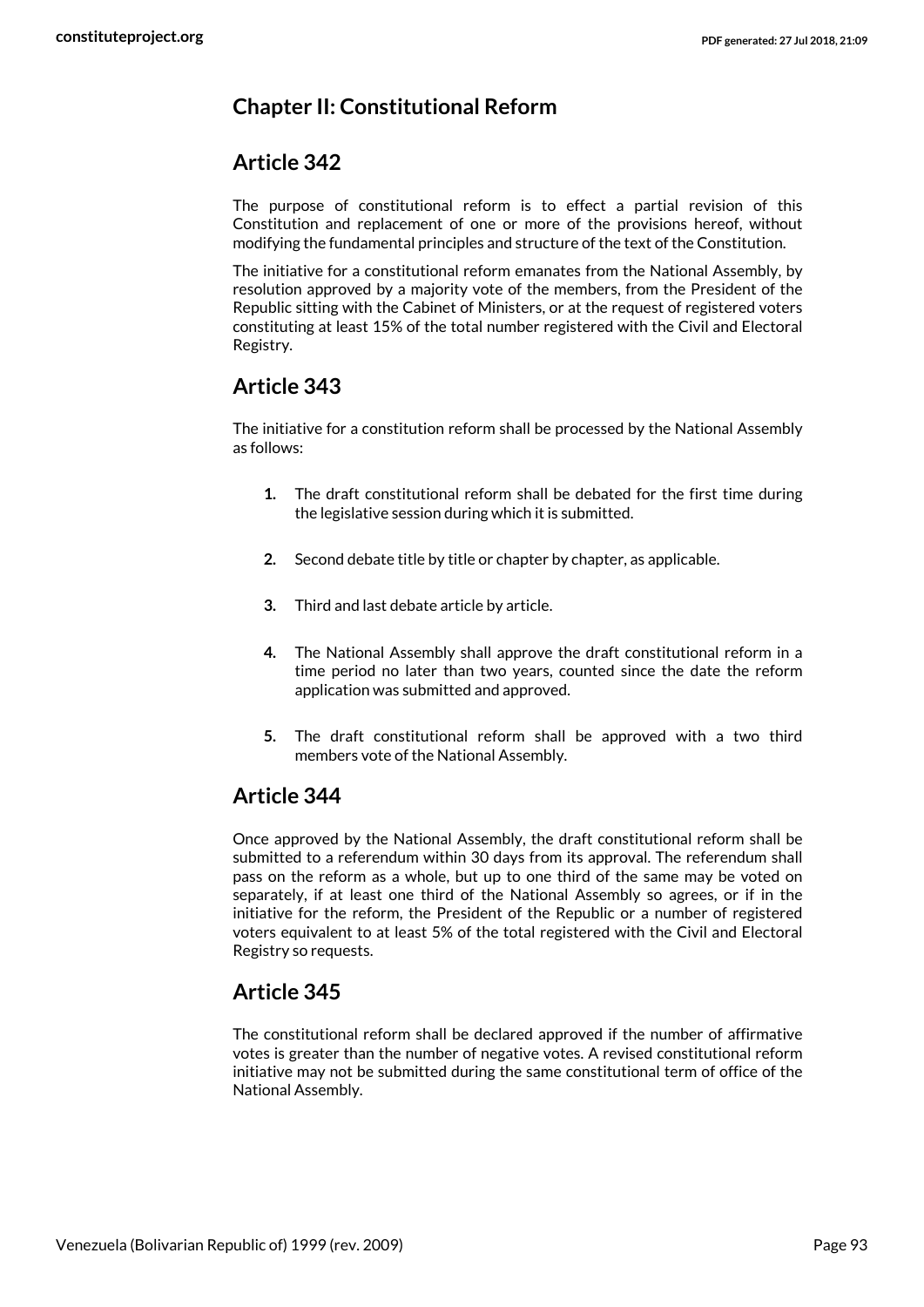The President of the Republic shall be obligated to promulgate Amendments and Reforms within ten days of their approval. If he fails to do so, the applicable provisions of this Constitution shall apply.

## **Chapter III: National Constituent Assembly**

## **Article 347**

The original constituent power rests with the people of Venezuela. This power may be exercised by calling a National Constituent Assembly for the purpose of transforming the State, creating a new juridical order and drawing up a new Constitution.

## **Article 348**

The initiative for calling a National Constituent Assembly may emanate from the President of the Republic sitting with the Cabinet of Ministers; from the National Assembly, by a two thirds vote of its members; from the Municipal Councils in open session, by a two-thirds vote of their members; and from 15% of the voters registered with the Civil and Electoral Registry.

# **Article 349**

The President of the Republic shall not have the power to object to the new Constitution. The existing constituted authorities shall not be permitted to obstruct the Constituent Assembly in any way. For purposes of the promulgation of the new Constitution, the same shall be published in the Official Gazette of the Republic of Venezuela or in the Gazette of the Constituent Assembly.

#### • Right to overthrow government **Article 350**

<span id="page-93-0"></span>The people of Venezuela, true to their republican tradition and their struggle for independence, peace and freedom, shall disown any regime, legislation or authority that violates democratic values, principles and guarantees or encroaches upon human rights.

## **SOLE DEROGATION PROVISION**

The Constitution of the Republic of Venezuela decreed on January 23, 1961 is hereby derogated. The rest of the juridical order shall remain in effect to the extent not in conflict with this Constitution.

# **TEMPORARY PROVISIONS**

## **First**

The special law on the regime for the Capital District as provided for under article 18 of this Constitution shall be approved by the National Constituent Assembly, and shall preserve the territorial integrity of the State of Miranda. Pending approval of the special law, the regime provided for under the Organic Law on the Federal District and the Organic Law on the Municipal Regime shall remain in effect.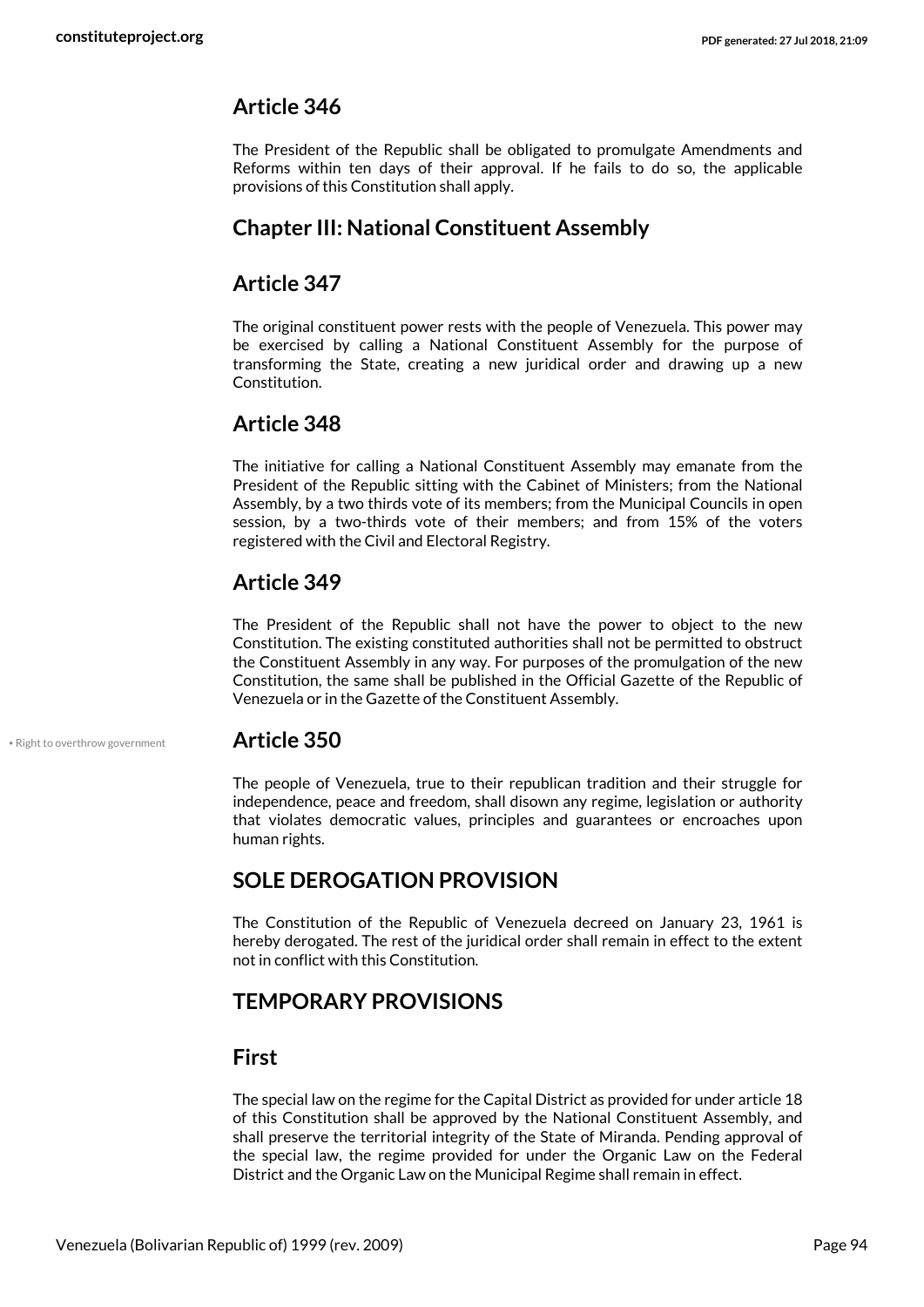#### **Second**

Pending enactment of the law provided for under article 38 of this Constitution concerning the acquisition, election, renunciation and recovery of nationality, foreign individuals who, having entered and remained within the national territory legally and declared their intention of establishing their domicile in Venezuela, have a lawful means of earning a living and have resided continuously in Venezuela for two years, shall be regarded as domiciled in Venezuela.

Residence shall be understood as meaning continuing presence in the country with the intention of remaining. Declarations of intent as provided for under articles 32, 33 and 36 of this Constitution shall be made in the form of an authentic instrument by the interested party, when the latter is of legal age, or by his legal representative , if he has not yet reached the age of 21.

## **Third**

The National Assembly, within six months of its installation, shall pass:

- **1.** A partial reform of the Penal Code to include the offense of forced disappearance of persons, as provided for under article 45 of this Constitution. Pending enactment of this reform, the Inter-American Convention on the Forced Disappearance of Persons shall apply insofar as possible.
- **2.** An organic law on states of exception.
- **3.** A special law to establish the conditions and characteristics of a special regime for the Municipalities of Jose Antonio Paez and Romulo Gallegos, in the State of Apure. In the process of formulating this law, the opinions of the President of the Republic, the National Armed Forces, such representation as may be designated by the corresponding State and all other institutions involved in border problems shall be heard.

### **Fourth**

Within one year of installation, the National Assembly shall approve:

- **1.** Legislation on penalties for torture, either in the form of a special law or by reforming the Penal Code.
- **2.** An organic law on refugees and asylum guarantees, consistent with the terms of this Constitution and the pertinent international treaties ratified by Venezuela.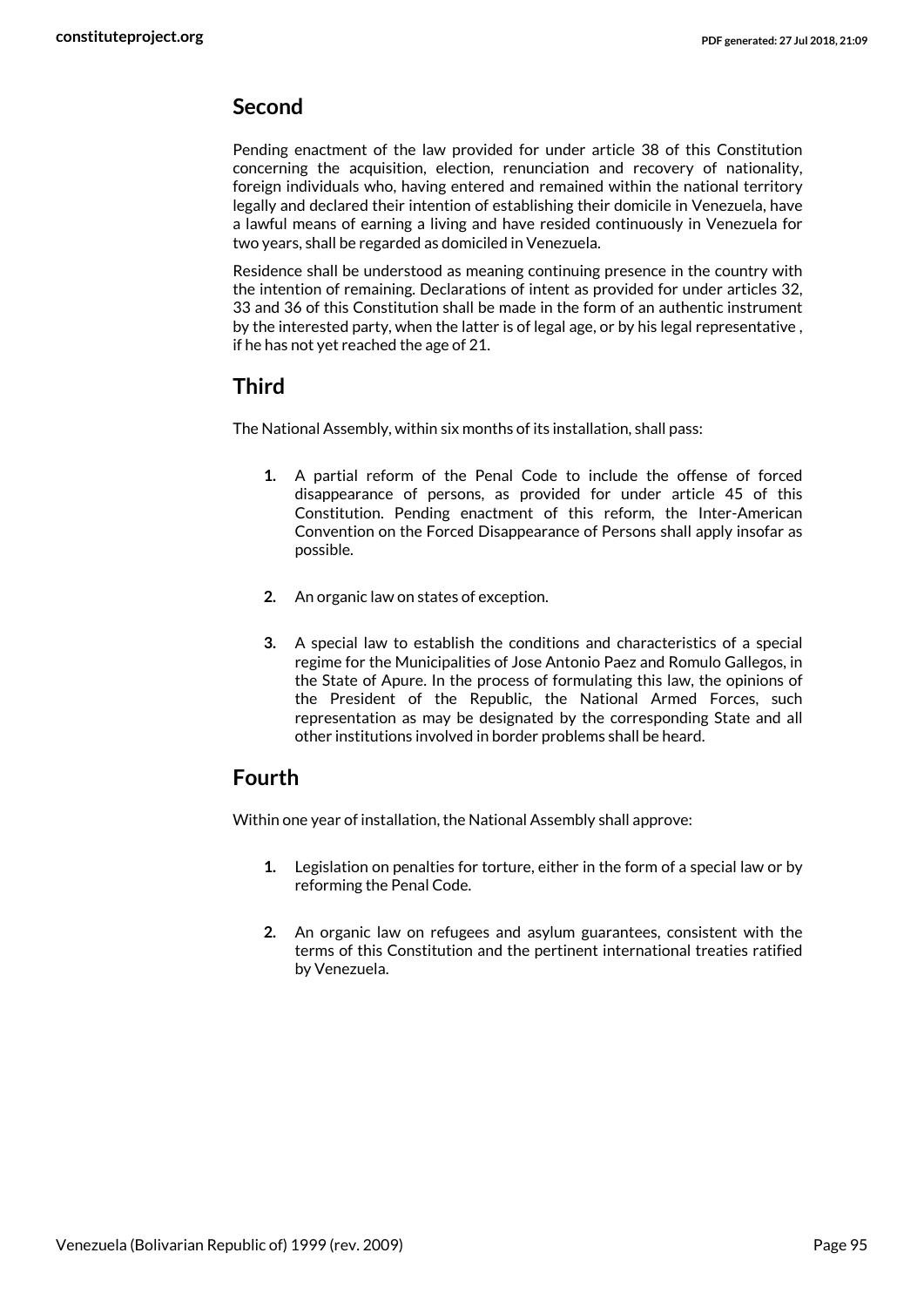- **3.** By reforming the Organic Labor Law, a new regime for the right of employees regarding severance payments as regulated in article 92 which regime shall provide for severance payments calculated in proportion to the time served and calculated according with the last salary earned, establishing a statute of limitation for this right of ten (10) years. Until such reformed law goes into effect, the seniority benefit arrangement established under the present Organic Labor Law currently in force shall temporarily remain in effect. Likewise a set of overall standards regulating the working day and promoting the progressive reduction thereof shall be included, on the terms contemplated under the International Labor Organization agreements and conventions signed by the Republic.
- **4.** An organic procedural labor law guaranteeing the functioning of an autonomous and specialized labor jurisdiction and protection for workers on the terms provided for in this Constitution and the law. The organic labor procedural law shall be guided by the principles of gratuitous service, expeditiousness, oral proceedings, immediacy, priority on the reality of the facts, equity and guiding authority of the judge in the proceedings.
- **5.** The legislation relating to the Judicial System, National Public Administration, Citizen Power, Electoral Power, tax laws, Budgeting Law, and Public Credit Law.

An organic law on public defense. Until this law is passed, the Commission on the Functioning and Restructuring of the Judicial System shall be in charge of the development and effective functioning of the Autonomous Public Defender System, in order to guarantee the right to a defense.

- **6.** A law developing the public finances of the States, establishing, in a manner consistent with the principles and rules of this Constitution, the taxes included in the same, the mechanisms for their application and the provisions regulating them.
- **7.** Legislation developing the constitutional principles concerning municipal regime. In accordance with such legislation, the legislative organs of the States shall proceed to pass the normative instruments appropriate to the organizational powers assigned to them with respect to the Municipalities and other local organs, and the territorial political divisions in each jurisdiction. The existing Municipalities and parishes shall continue existing until they have been adapted to the new regime provided for under such legislation.
- **8.** The law by which the Venezuelan Central Bank is to be governed. Among other matters, this law shall provide for the scope of the functions and manner of organization of this entity; the functions, term of office, manner of election, removal, incompatibilities, regime and requirements for the designation of its Chairman and Directors; the accounting rules for establishing its reserves and the manner in which its profits are to be applied; the annual independent audit of accounts and balances by firms of specialists selected by the National Executive and subsequent control by the Office of the General Comptroller of the Republic regarding the legality, sincerity, opportunity, efficacy and efficiency of the administrative activity of the Venezuelan Central Bank.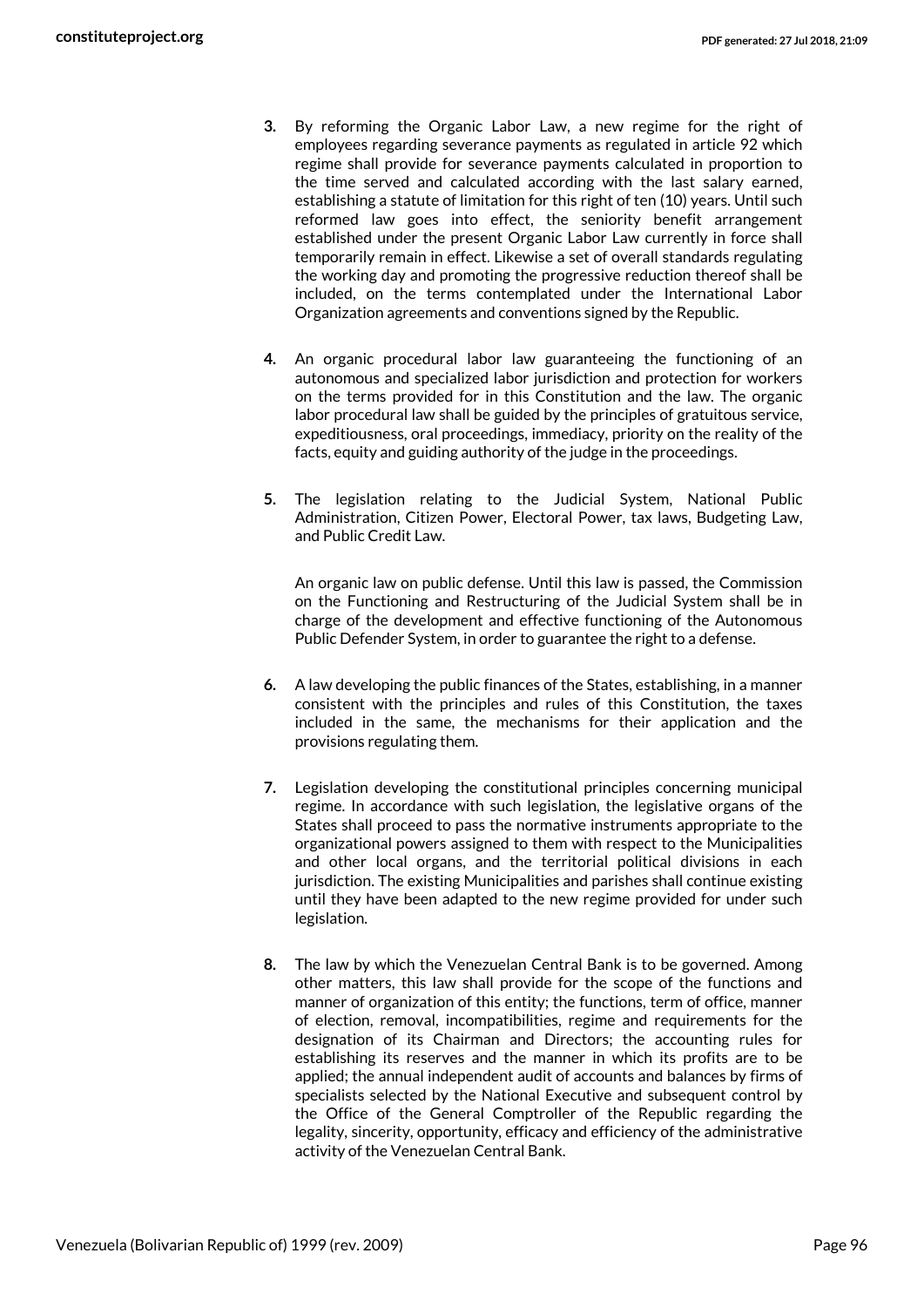The law shall provide the Chairman and other members of the Board of Directors of the Venezuelan Central Bank shall represent exclusively the national interest, to which end it shall provide for public proceedings to evaluate the merits and credentials of candidates for the aforementioned positions.

The law shall provide that the Executive Power shall have the power to designate no less than half of the Directors as well as the Chairman of the Venezuelan Central Bank, and shall establish the terms for participation by the Legislative Power in the designation and ratification of these authorities.

**9.** A law of national police corp. This law shall establish the mechanism for the integration of terrestrial transport and transit vigilance to the national police corps.

#### **Fifth**

Within one year of the effective date of this Constitution, the National Assembly shall enact a reformed Organic Tax Code establishing, among other matters:

- **1.** Strict interpretation of tax laws and rules, bearing in mind their purpose and their economic significance, in order to eliminate ambiguities.
- **2.** The elimination of exceptions to the principle of non-retroactivity of the law.
- **3.** Expansion of the concept of imputed income, in order to provide the Tax Administration with better instruments.
- **4.** Elimination of the statute of limitations for serious tax offenses, which must be defined in the Organic Tax Code.
- **5.** Increase penalties for advisors, law firms, independent auditors and other professionals who act in complicity for the purpose of committing tax offenses, including periods of suspension from the practice of their professions.
- **6.** Increase penalties and the severity of the sanctions for tax evasion crimes increasing the periods for the statute of limitations.
- **7.** Revision of mitigating and aggravating circumstances considered in imposing penalties, in order to make them stricter.
- **8.** Extend the audit powers of the Tax Administration.
- **9.** Increase the rate of default interest in order to discourage tax evasion.
- **10.** Extension of the principle of solidarity to make it possible to reach the assets of Directors or tax advisors in cases they validate tax offenses.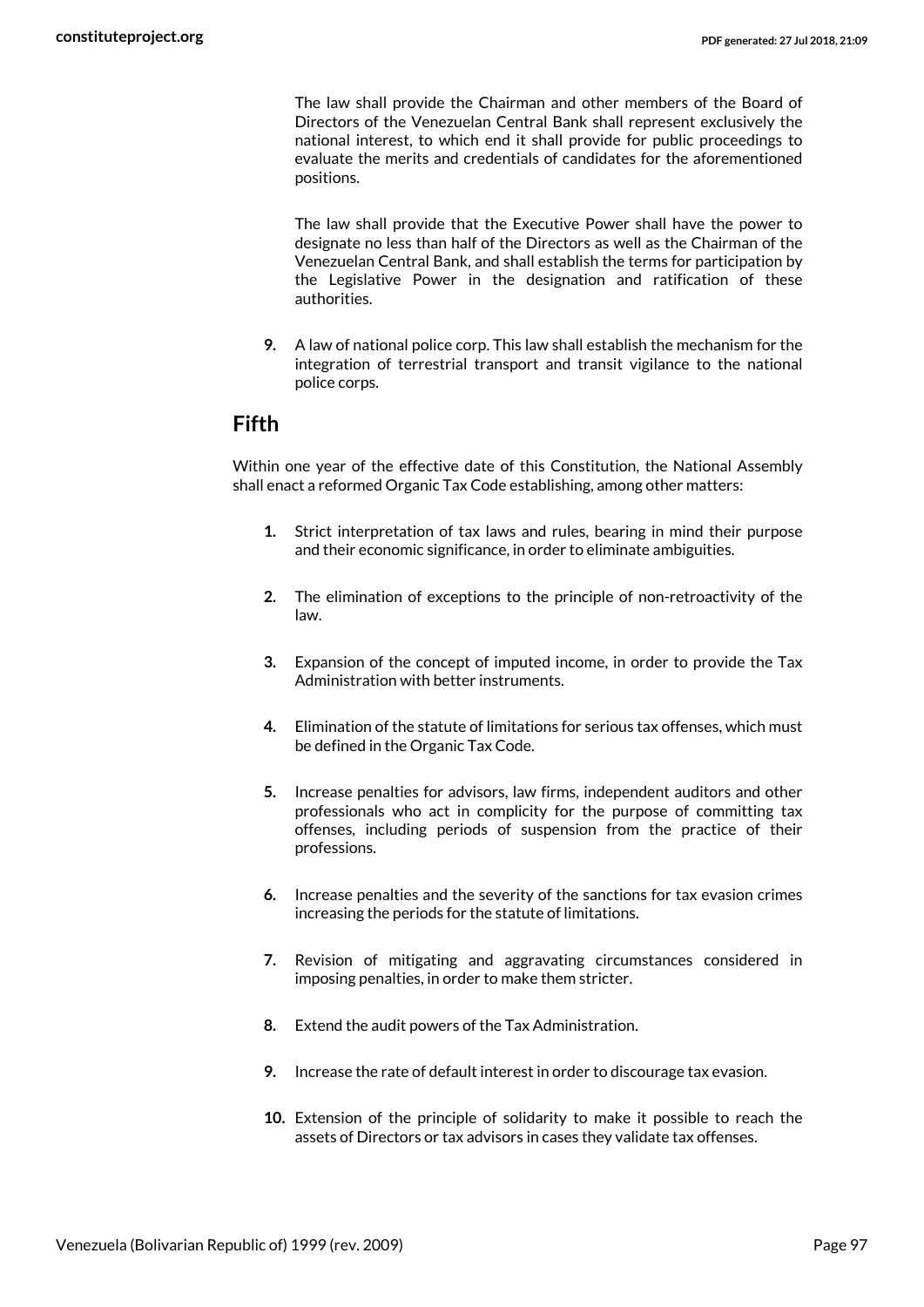**11.** Introduction of more expeditious administrative procedures.

#### **Sixth**

Within two years, the National Assembly shall pass legislation on all matter relating to this Constitution. Priority shall be given to the Organic Laws on Native People, on Education, and on Borders.

#### **Seventh**

For purposes of article 125 of this Constitution, pending approval of the pertinent organic law, the election of native representatives to the National Assembly and the State and Municipal Legislative Councils shall be governed by the following nomination requirements and mechanisms:

All native organizations or communities shall have the right to nominate native candidates.

It is a requirement for being a candidate to speak their native language and meet at least one of the following conditions:

- **1.** Have exercised position of traditional Authority in the correspondent community.
- **2.** Have an established record in the social struggle for recognition of the correspondent cultural identity.
- **3.** Have taken action benefiting native people and communities.
- **4.** Must belong to a legally constituted native organization that has been in existence for at least three years.

Three regions are to be established: West, consisting of the States of Zulia, Merida and Trujillo; South, consisting of the States of Amazonas and Apure; and East, consisting of the States of Bolivar, Delta Amacuro, Monagas, Anzoategui, and Sucre.

Each of the states comprising the various regions shall elect one representative. The national Electoral Council shall declare elected the candidate who receives a majority of the valid votes in his region or circumscription.

The native candidates shall appear on the ballot in their State or circumscription, and all of the voters in such State shall have the right to vote for them.

For purposes of native representation on the State Legislative Council and on the Municipal Councils of Municipalities with a native population, the 1992 official census by the Central Statistics and Data Processing Office shall be used as a reference

The elections shall be conducted in accordance with the rules and requirements established herein.

The National Electoral Council shall guarantee compliance with the requirements set forth herein, relying on support from experts in native affairs and native organizations.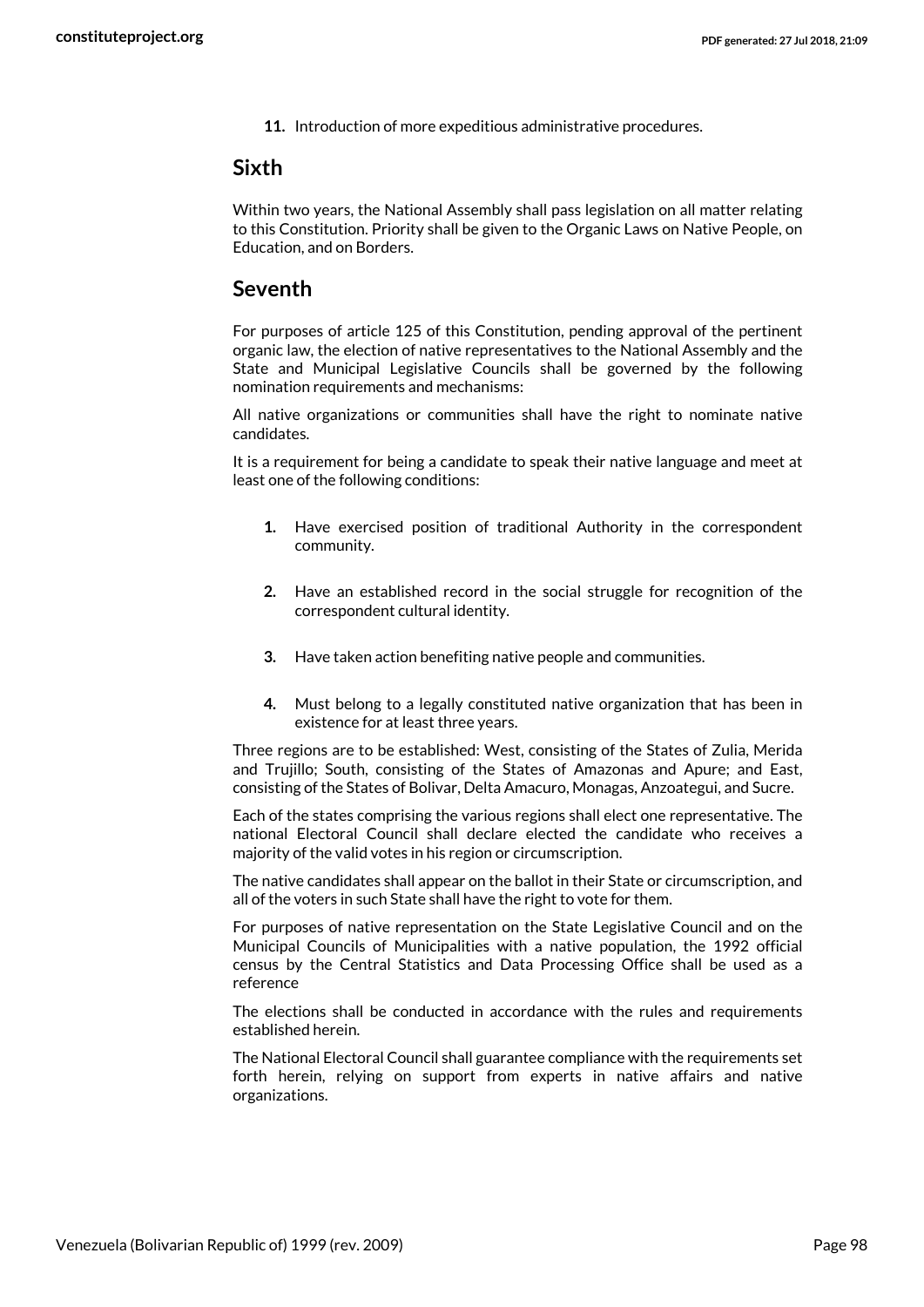## **Eighth**

Pending promulgation of the new electoral laws contemplated in this Constitution, electoral processes shall be called, organized, directed and supervised by the National Electoral Council.

For the first term of office of the National Electoral Council provided for under this Constitution, all of the members shall be designated simultaneously. halfway through the term, two of the members shall be replaced in. accordance with the provisions of the pertinent organic law.

#### **Ninth**

Pending enactment of the laws pertaining to chapter IV of title V, the Organic Law on the Office of Public Prosecutions and the Organic Law on the Office of the General Comptroller of the Republic shall remain in effect. The head of the People Defender's Office shall be designated temporarily by the National Constituent Assembly. The People Defender shall move forward as regards organizational structure, integration, establishing of budget and physical infrastructure, based on the powers vested in him by the Constitution.

### **Tenth**

The provisions of article 167, section 4 of this Constitution concerning the obligation of the States to apply at least 50% of the constitutional revenue share to investment, shall be effective beginning January 1, 2001.

### **Eleventh**

Pending enactment of national legislation governing vacant lands, the same shall continue to be administered by the National Power, in accordance with existing legislation.

### **Twelfth**

The demarcation of the native habitat as referred to in Article 119 of this Constitution, shall be carried out within two years of the effective date of this Constitution.

### **Thirteenth**

Until the States assume under State law the powers referred to under article 164, section 7 of this Constitution, the existing system shall remain in effect.

### **Fourteenth**

Pending enactment of the legislation developing the principles embodied in this Constitution concerning municipal regime, the ordinances and other normative instruments concerning municipalities shall remain in full effect as to the matters within their competence and the separate tax competence they possess under the legal order applicable prior to adoption of this Constitution.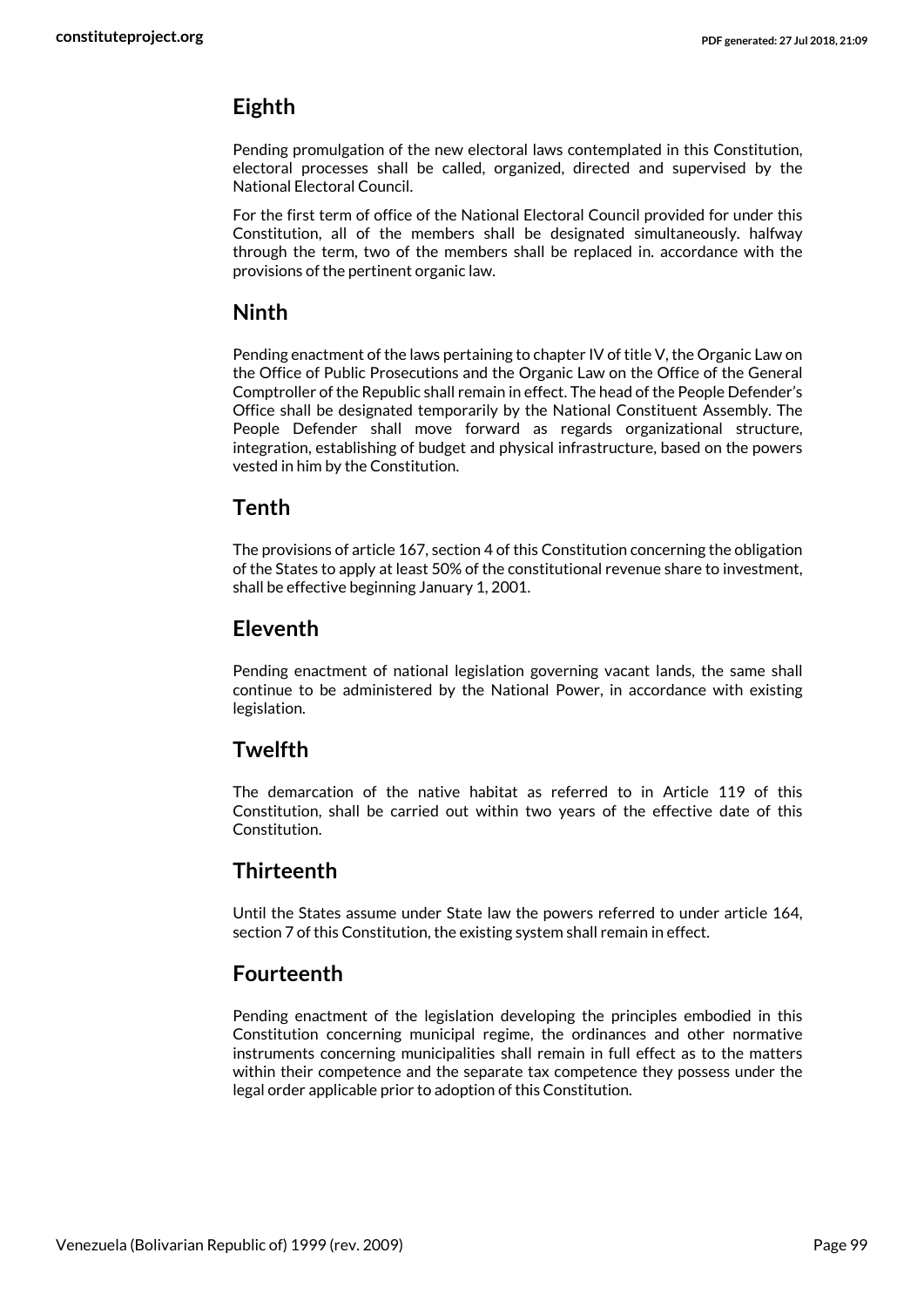## **Fifteenth**

Pending passage of the legislation referred to in article 105 of the Constitution, the legal order applicable prior to adoption of this Constitution shall remain in effect.

#### **Sixteenth**

In order to protect the nation's historical heritage, the Chronicler of the National Constituent Assembly shall coordinate all necessary mechanisms to safeguard written documents, videos, digital recordings, photographs, periodicals, audio and any other forms of documentation prepared. All these documents shall remain under the protection of the General Archives of the Nation.

### **Seventeenth**

Once this Constitution has been approved, the name of the Republic shall be "Bolivarian Republic of Venezuela," as provided for under article 1. It is the obligation of authorities and institutions, both public and private, which are required to issue records, certificates or any other documents, to use the name "Bolivarian Republic of Venezuela" effective immediately.

For routine matters, administrative offices shall use up their existing stationery, replacing the same progressively with conforming documentation, but in any case completing such replacement within five years.

The circulation of coins minted and banknotes issued with the name "Republic of Venezuela" shall be regulated by the reform of the Venezuelan Central Bank Law contemplated under the Fourth Temporary Provision of this Constitution, with a view to make the transition to the name "Bolivarian Republic of Venezuela."

## **Eighteenth**

In order to assure the application of article 113 of this Constitution, the National Assembly shall pass a law establishing an entity which shall supervise, control and inspect the effective application of such principles and the provision and rules developing them.

The person presiding or directing such entity shall be appointed with the majority of the votes of the members of the National Assembly, with the favorable report of special commission designated from the bosom of the National Assembly for such purposes.

The law shall establish the officer of the Public Administration and Judges in charge of evaluating and deciding controversies related to the subjects referred to under such arrangement, apply with priority and exclusive the principles regulated thereof and that they shall not apply any provision which may cause the opposite effect.

The law shall regulate the concessions for public services, the benefits for the concessionaire and the financing of investments closely related to such public service, including upgrades and enlargement considered reasonably and approved by the competent authority.

### **Final Provision**

This Constitution entered into force the same day of its publication in the Official Gazette of the Bolivarian Republic of Venezuela, after it was passed by the people of Venezuela by way of referendum.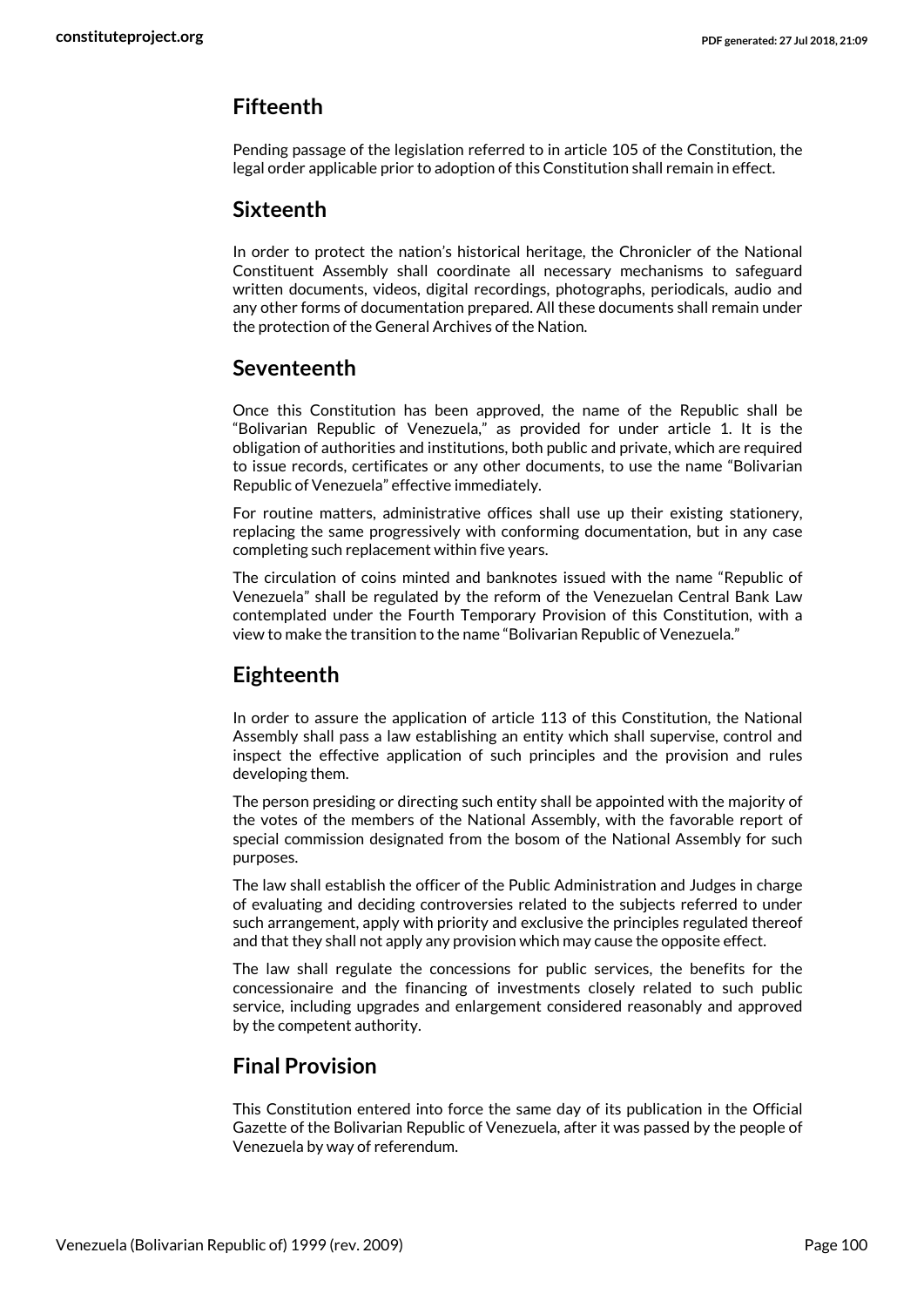The Constitution of the Bolivarian Republic of Venezuela was passed by the people of Venezuela by way of referendum on December 15, 1999, and was proclaimed by the National Constituent Assembly in Caracas on December 20, 1999. 189th Year of Independence and 140th of Federation.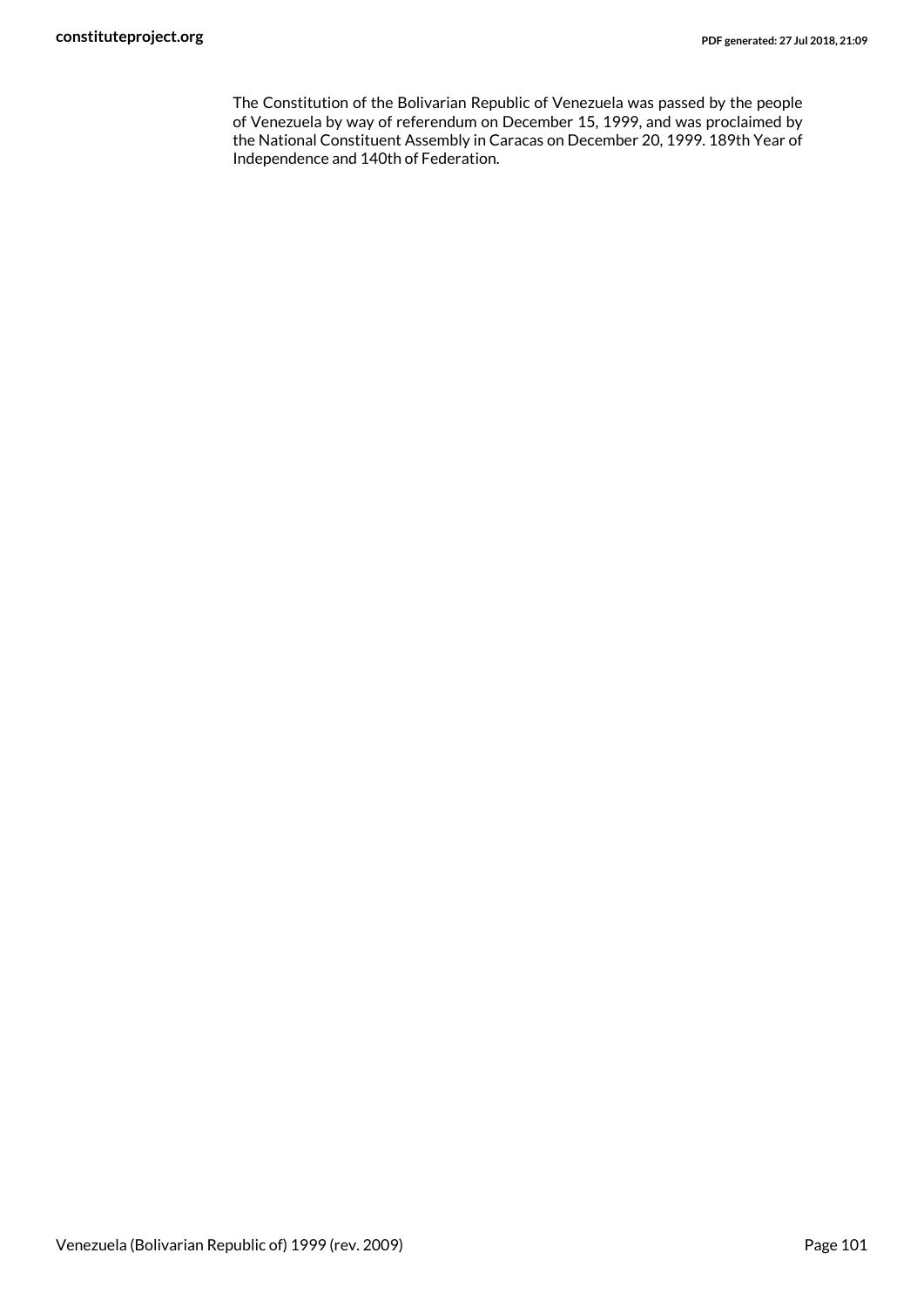# **Topic index**

#### A

| B |  |
|---|--|
|   |  |
|   |  |
|   |  |
| C |  |
|   |  |
|   |  |
|   |  |
|   |  |
|   |  |
|   |  |
|   |  |
|   |  |
|   |  |
|   |  |
|   |  |
|   |  |
|   |  |
|   |  |
|   |  |
|   |  |
| D |  |
|   |  |

| Deputy executive $\dots\dots\dots\dots\dots\dots\dots\dots\dots\dots\dots\dots\dots\dots\dots\dots\dots$ |  |
|----------------------------------------------------------------------------------------------------------|--|
|                                                                                                          |  |
|                                                                                                          |  |
|                                                                                                          |  |
|                                                                                                          |  |
|                                                                                                          |  |
|                                                                                                          |  |

#### E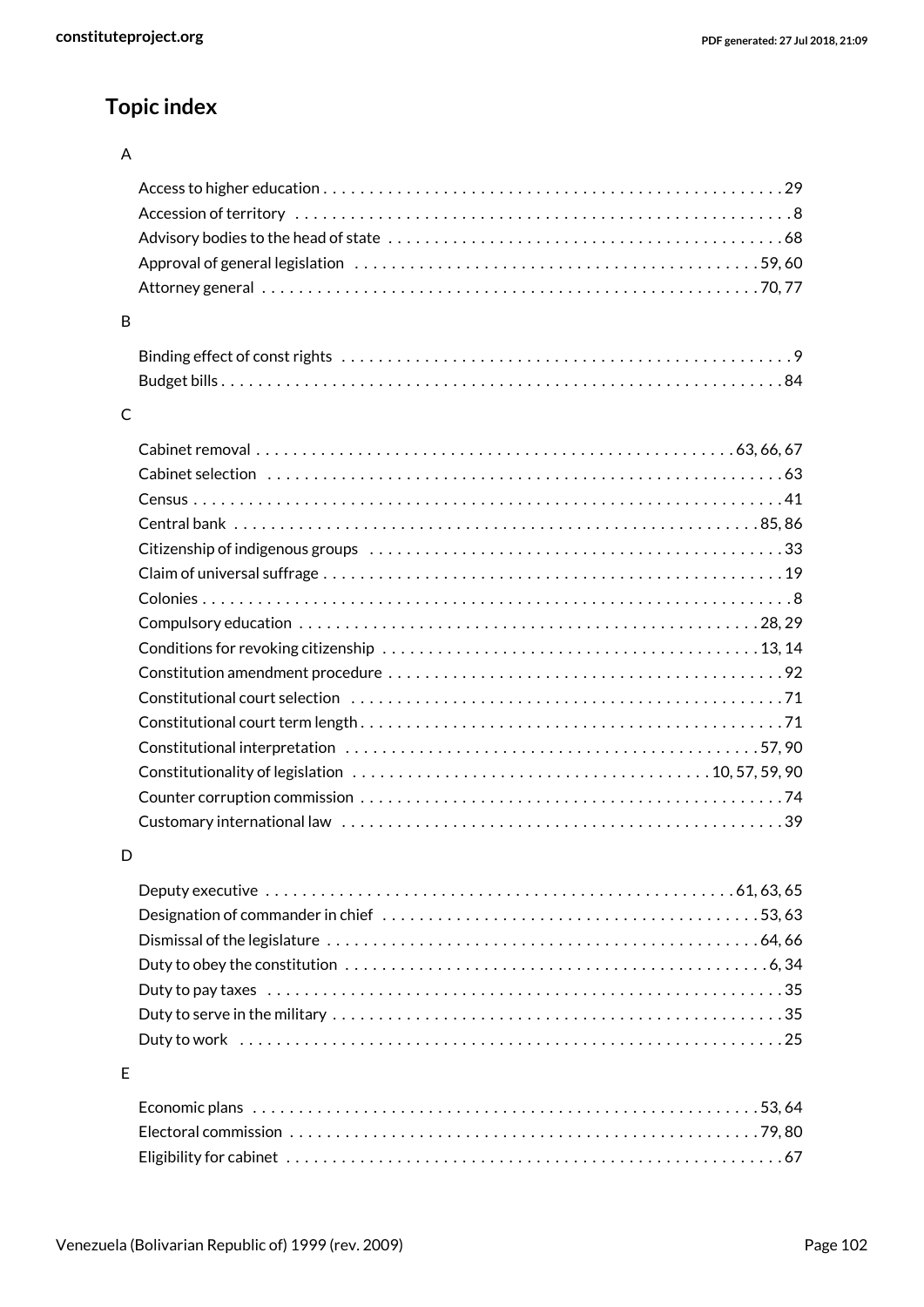| Equality regardless of gender $\dots\dots\dots\dots\dots\dots\dots\dots\dots\dots\dots\dots\dots\dots9,25$ |  |
|------------------------------------------------------------------------------------------------------------|--|
|                                                                                                            |  |
|                                                                                                            |  |
|                                                                                                            |  |
|                                                                                                            |  |
|                                                                                                            |  |
|                                                                                                            |  |
|                                                                                                            |  |
|                                                                                                            |  |

#### F

| G |  |
|---|--|
|   |  |
|   |  |
|   |  |
| H |  |
|   |  |
|   |  |
|   |  |
|   |  |
|   |  |
|   |  |
|   |  |
|   |  |

I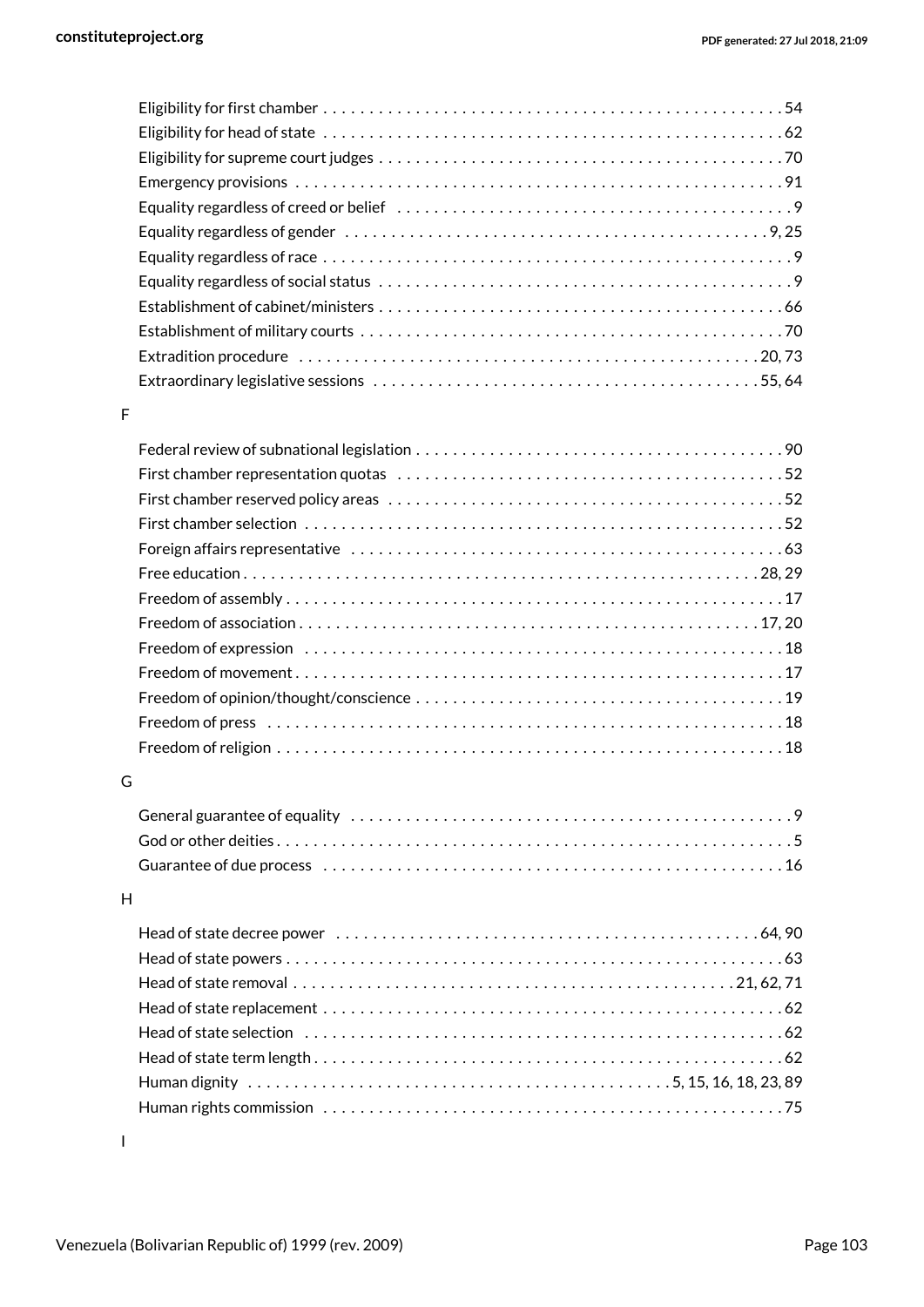| J |  |
|---|--|
|   |  |
|   |  |
| L |  |
|   |  |
|   |  |
|   |  |
|   |  |
|   |  |
|   |  |
|   |  |
| M |  |
|   |  |
|   |  |
|   |  |
|   |  |
|   |  |
| N |  |
|   |  |
|   |  |
|   |  |
|   |  |
|   |  |
| O |  |
|   |  |
|   |  |
|   |  |
|   |  |
|   |  |
|   |  |
|   |  |
| P |  |
|   |  |
|   |  |
|   |  |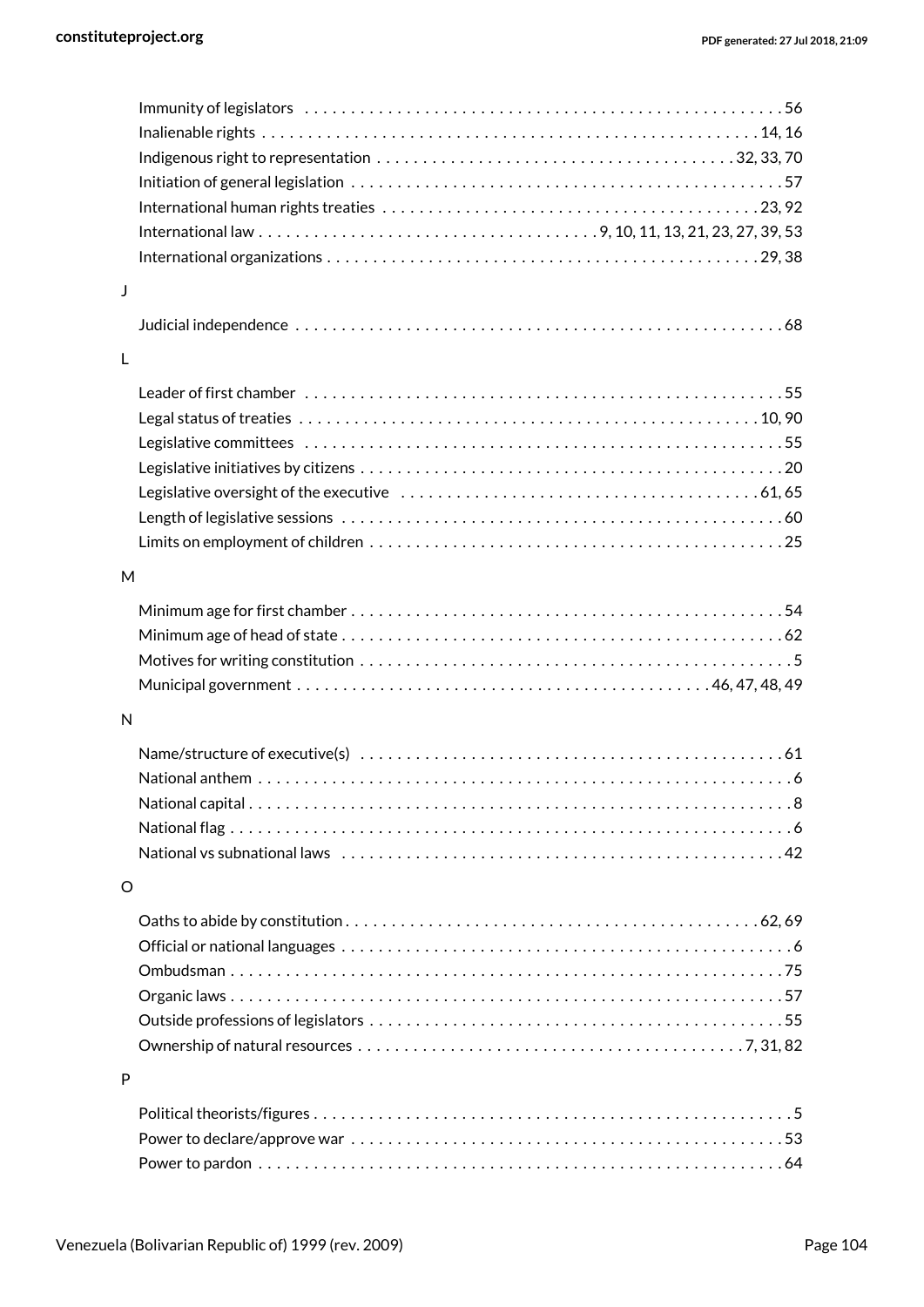|   | Protection of language use $\dots\dots\dots\dots\dots\dots\dots\dots\dots\dots\dots\dots\dots\dots\dots\dots$ |  |
|---|---------------------------------------------------------------------------------------------------------------|--|
|   |                                                                                                               |  |
|   |                                                                                                               |  |
|   |                                                                                                               |  |
|   |                                                                                                               |  |
| Q |                                                                                                               |  |
|   |                                                                                                               |  |
|   |                                                                                                               |  |
| R |                                                                                                               |  |
|   |                                                                                                               |  |
|   |                                                                                                               |  |
|   |                                                                                                               |  |
|   |                                                                                                               |  |
|   | Reference to fraternity/solidarity 5, 22, 24, 33, 38, 74, 81, 88                                              |  |
|   |                                                                                                               |  |
|   |                                                                                                               |  |
|   |                                                                                                               |  |
|   |                                                                                                               |  |
|   |                                                                                                               |  |
|   |                                                                                                               |  |
|   |                                                                                                               |  |
|   |                                                                                                               |  |
|   |                                                                                                               |  |
|   |                                                                                                               |  |
|   |                                                                                                               |  |
|   |                                                                                                               |  |
|   |                                                                                                               |  |
|   |                                                                                                               |  |
|   |                                                                                                               |  |
|   |                                                                                                               |  |
|   |                                                                                                               |  |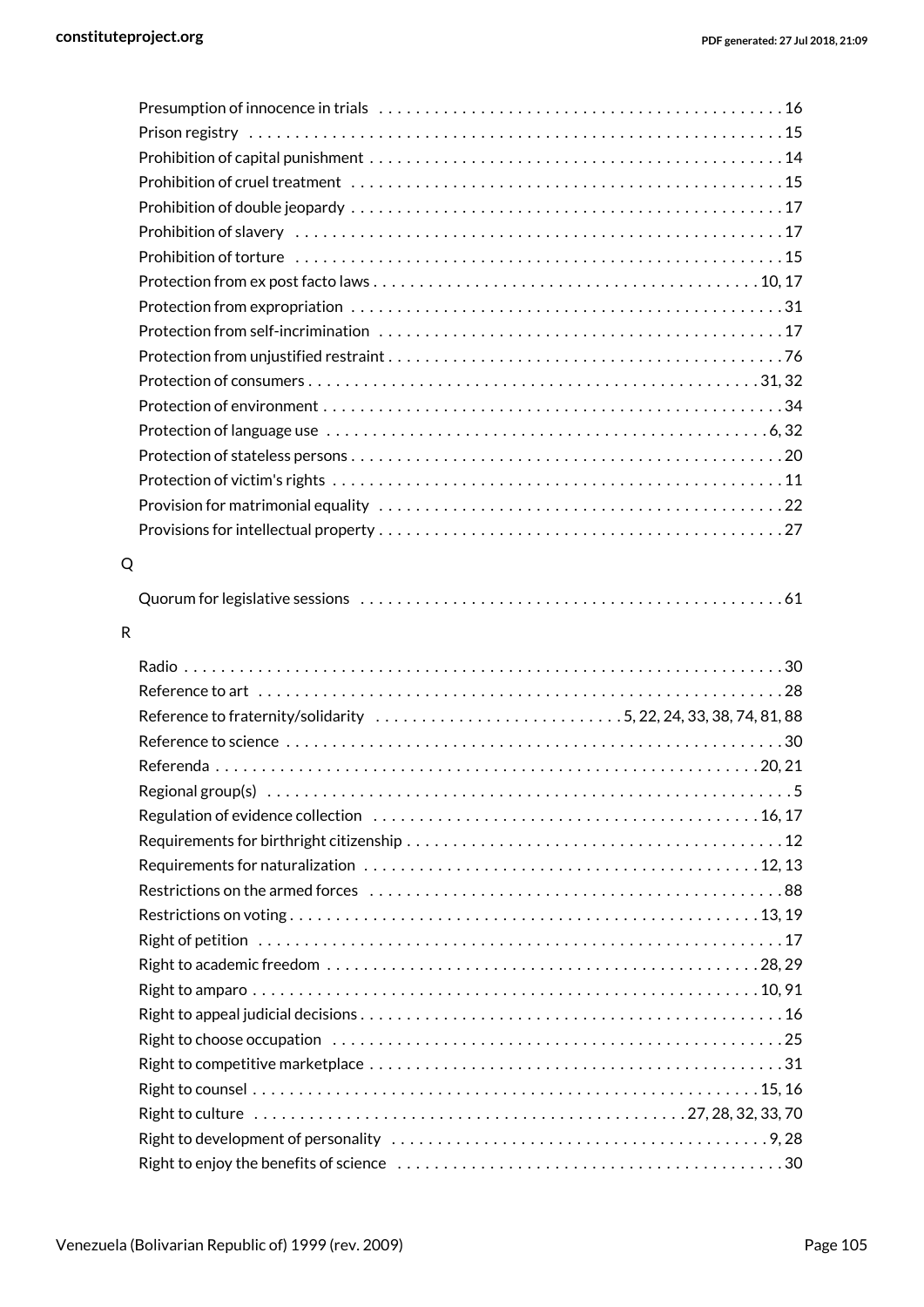| S |                                                                                                                |
|---|----------------------------------------------------------------------------------------------------------------|
|   |                                                                                                                |
|   |                                                                                                                |
|   |                                                                                                                |
|   |                                                                                                                |
|   |                                                                                                                |
|   |                                                                                                                |
|   |                                                                                                                |
|   |                                                                                                                |
|   |                                                                                                                |
|   |                                                                                                                |
|   |                                                                                                                |
|   |                                                                                                                |
|   |                                                                                                                |
|   |                                                                                                                |
|   |                                                                                                                |
|   | Supreme court term length (and the content of the content of the content of the court of the content of the co |